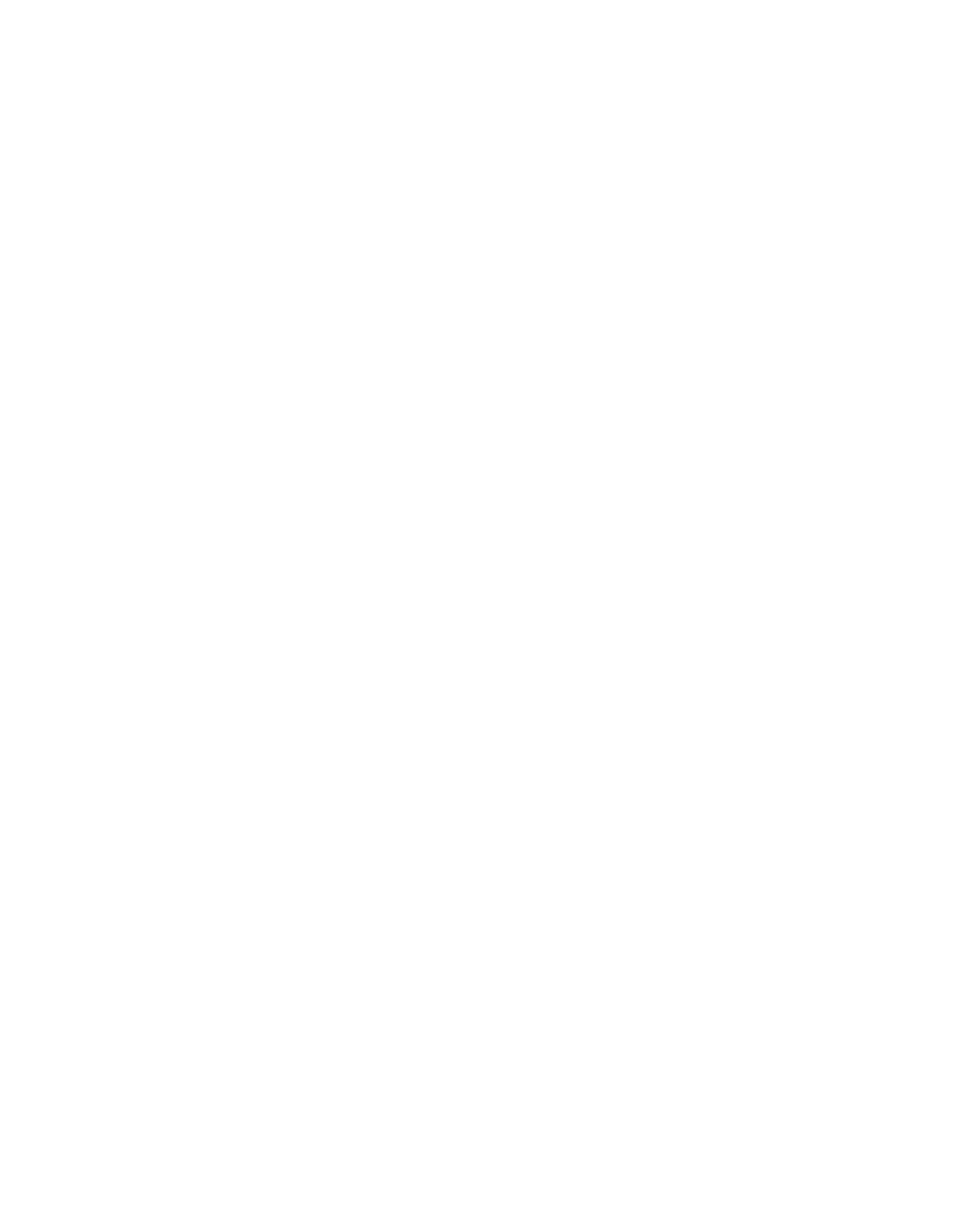## Quadratic Programming in Geometric Optimization: Theory, Implementation, and Applications

**DISSERTATION** 

submitted to the Swiss Federal Institute of Technology ZURICH, SWITZERLAND

> for the degree of Doctor of Technical Sciences

presented by SVEN SCHÖNHERR Diplom-Mathematiker, Freie Universität Berlin, Germany born on March 17th, 1968, in Berlin, Germany citizen of Germany

accepted on the recommendation of

Prof. Dr. Emo Welzl, examiner Prof. Dr. Thomas Liebling, co-examiner Dr. Bernd Gärtner, co-examiner

2002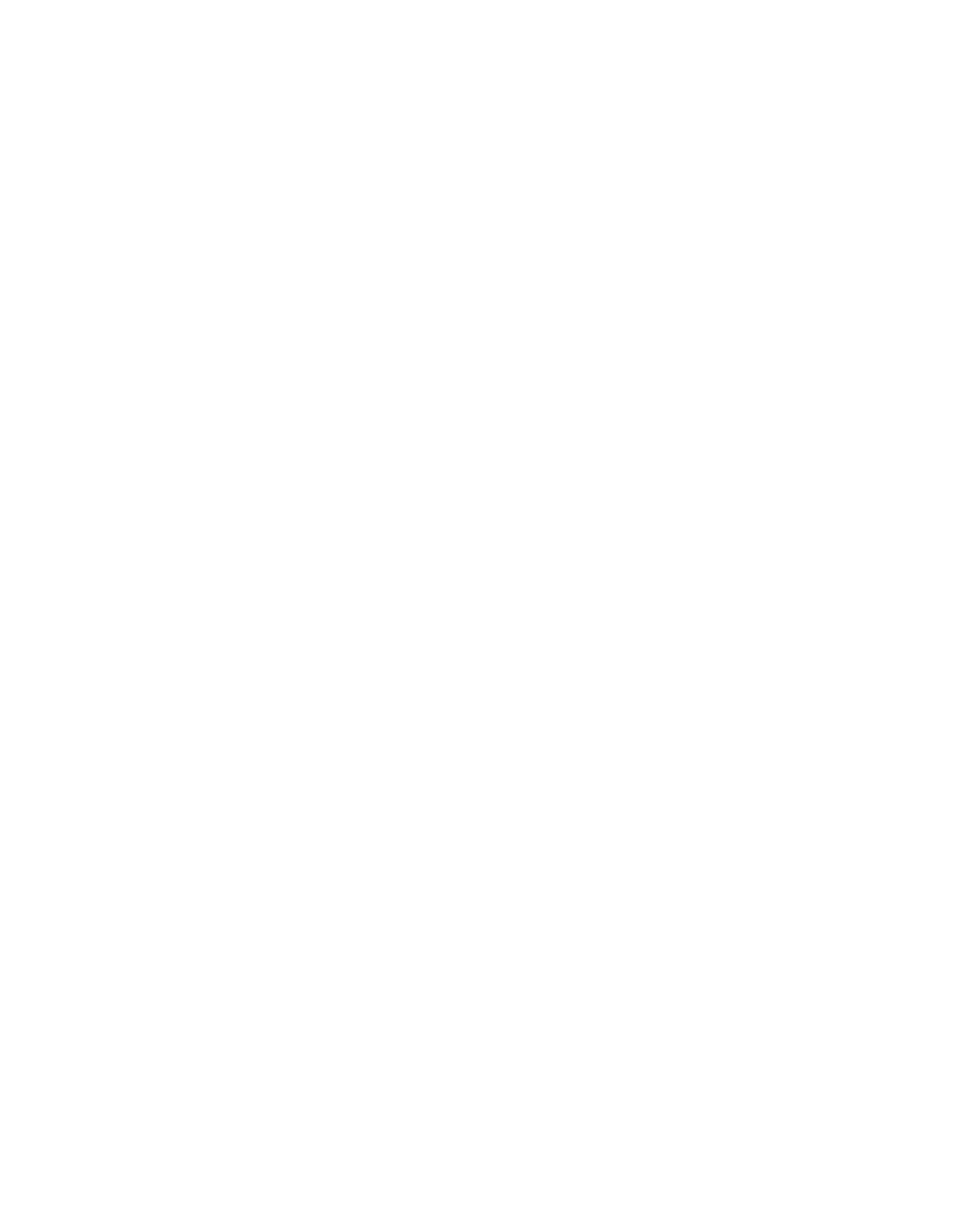Für Marc-Daniel,  $\it unseren~ Sonnenschein$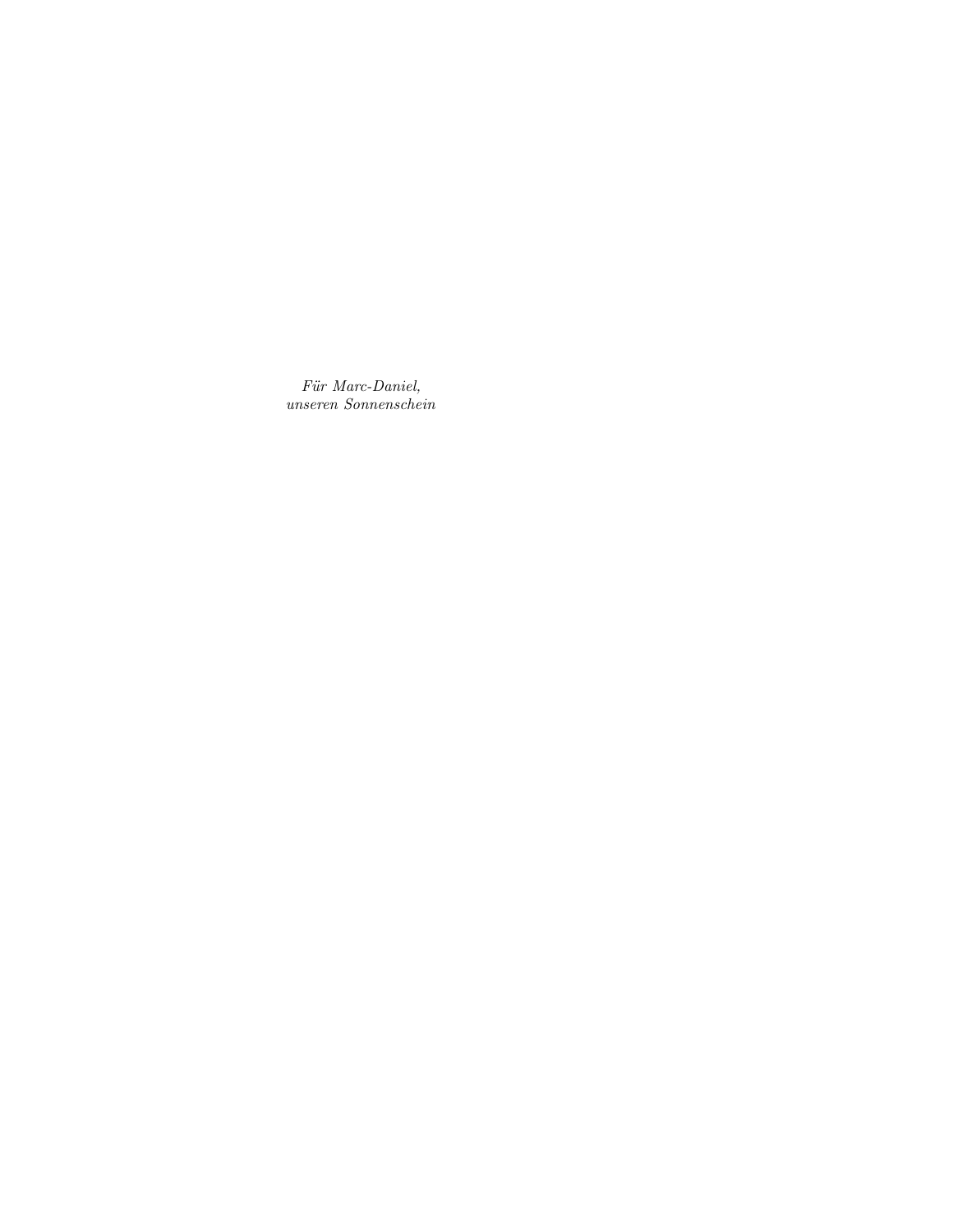# Acknowledgments

I want to thank all people who have contributed by some means or other to the success of this thesis.

First and foremost among these is Bernd Gärtner, who supported and guided me during the whole time of my studies. He gave me valuable insights in the area of geometric optimization and always kept me on the right track in countless discussions. The subject of this thesis was proposed by him, and, without his ongoing encouragement and strong support, the completion of this work would not have been possible. My sincere thanks go to him.

I am deeply indebted to Emo Welzl for giving me the opportunity to work in his research groups in Berlin and Zurich. I learned a lot from him, and his elegant way of presenting mathematical problems and their solutions has always inspired me.

I am very grateful to Thomas Liebling for agreeing to be a co-examiner. His valuable comments helped improving the presentation.

The collegial atmosphere of the research group at ETH made my time in Zurich a big pleasure. Special thanks go to Christoph Ambühl, Udo Adamy, Falk Tschirschnitz, Zsuzsa Lipták, and Brigitte Kröll for the opportunities to balance work and leisure.

Let me express my best thanks to Helmut Alt, who enabled me to continue my scientific work in Berlin after Emo Welzl moved to Zurich. I owe many thanks to my colleagues at Freie Universität Berlin for the pleasurable atmosphere, especially to Christian Knauer, Hannah Heinrich, Alexander Wolff, Frank Hoffmann, Klaus Kriegel, and Carola Wenk.

One of the highlights during my studies was the participation in the development of Cgal. I am grateful to the whole Cgal team for the very interesting and successful cooperation. My special thanks go to Andreas Fabri, Geert-Jan Giezemann, Lutz Kettner, and Stefan Schirra for the intensive discussions on C++ design and software engineering.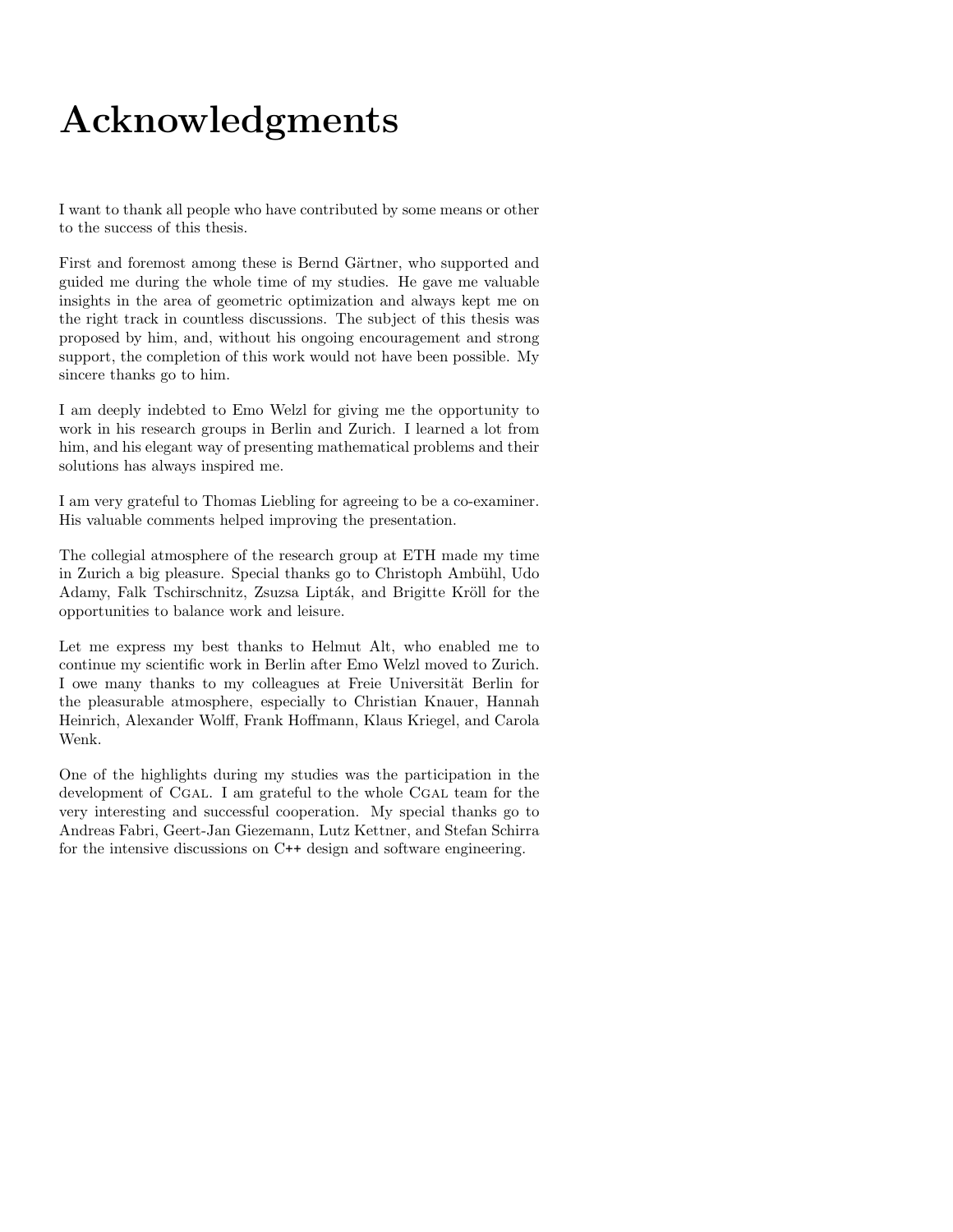I really enjoyed the cooperation with the partners of the two application projects. In particular, Hans-Jakob Lüthi, Artan Boriçi, Claude Diderich, Phillipe Schiltknecht, and Sébastien Barbey in the portfolio optimization project, and Udo Warschewske, Arno Schleich, and Wlad Oganowski in the stylus calibration project.

The constant support of my family has been fundamental for the success of this thesis. I thank them all, especially my wife, Martina.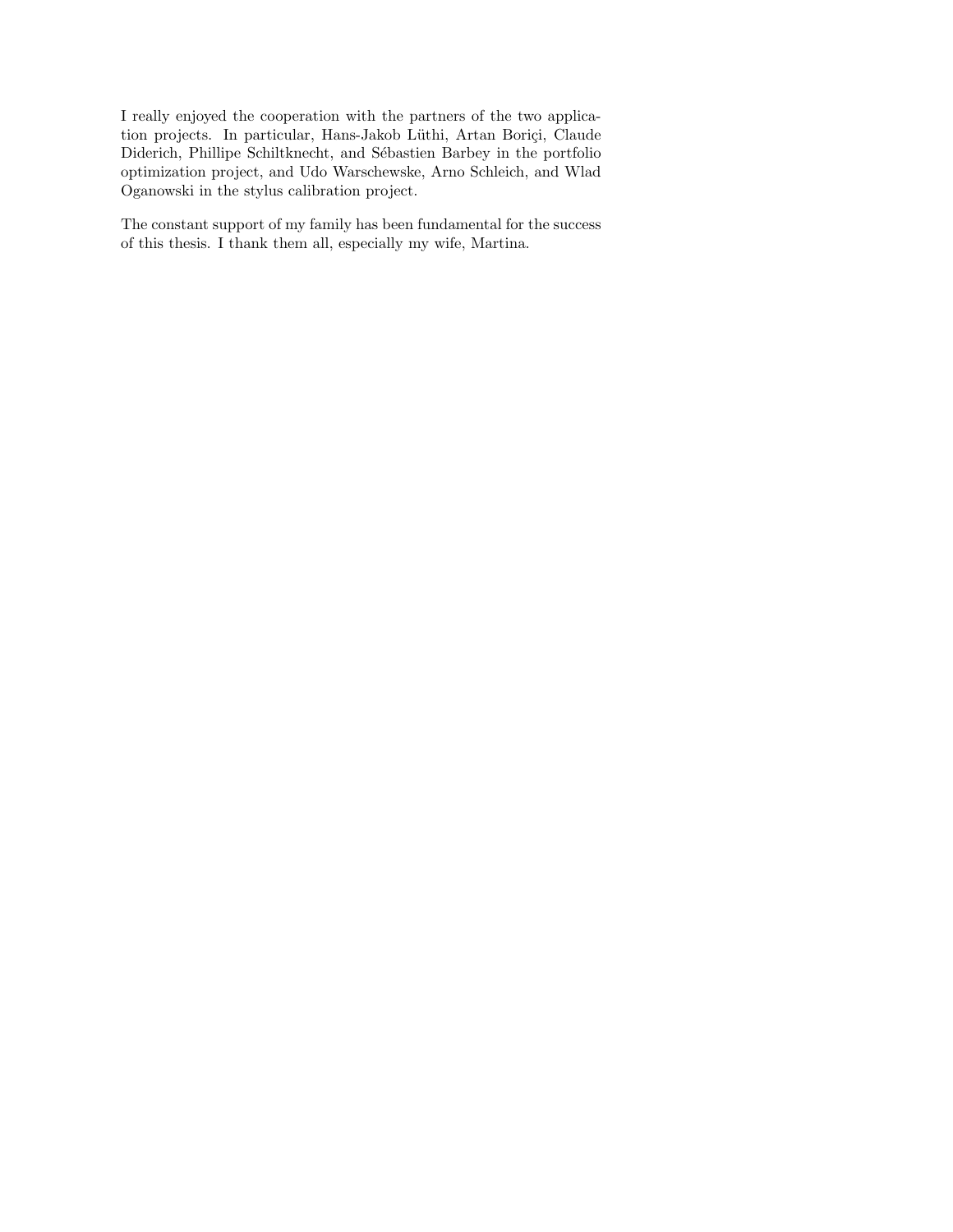## Abstract

Many geometric optimization problems can be formulated as instances of linear or quadratic programming. Examples are the polytope distance problem, the smallest enclosing ball problem, the smallest enclosing annulus problem, and the optimal separating hyperplane problem. The resulting linear and quadratic programs share the property, that either the number of variables or the number of constraints is small. This is different from the usual setting in operations research, where both the number of variables and the number of constraints are large, while the matrix representing the constraints is sparse.

We present a solver for quadratic programming problems, which is tuned for applications in computational geometry. The solver implements a generalization of the simplex method to quadratic programs. Unlike existing solvers, it is efficient if the problem is dense and has a small number of variables or a small number of constraints.

A natural generalization of the smallest enclosing ball is the smallest enclosing ellipsoid. This problem is an instance of convex programming which cannot be formulated as a quadratic program. We derive explicit formulae for the primitive operations of a randomized method by Welzl in dimension  $d = 2$ . Compared to previous solutions, our formulae are simpler and faster to evaluate, and they only contain rational expressions, allowing for an exact solution.

In recent years the focus of interest in the field of computational geometry shifted from the design to practical aspects of the developed algorithms and data structures. One prominent exponent of the new focus is Cgal, the Computational Geometry Algorithms Library. It is a software library of geometric objects, data structures and algorithms written in C++. We implemented our new quadratic programming solver as part of Cgal. Based on it, we realized solutions for the first three geometric optimization problems mentioned above. The implementations are carefully designed to be efficient and easy to use at the same time. The distinguishing features of the solver are almost no overhead when used to solve linear programming problems, user-specifiable program representations, and a combination of exact and floating point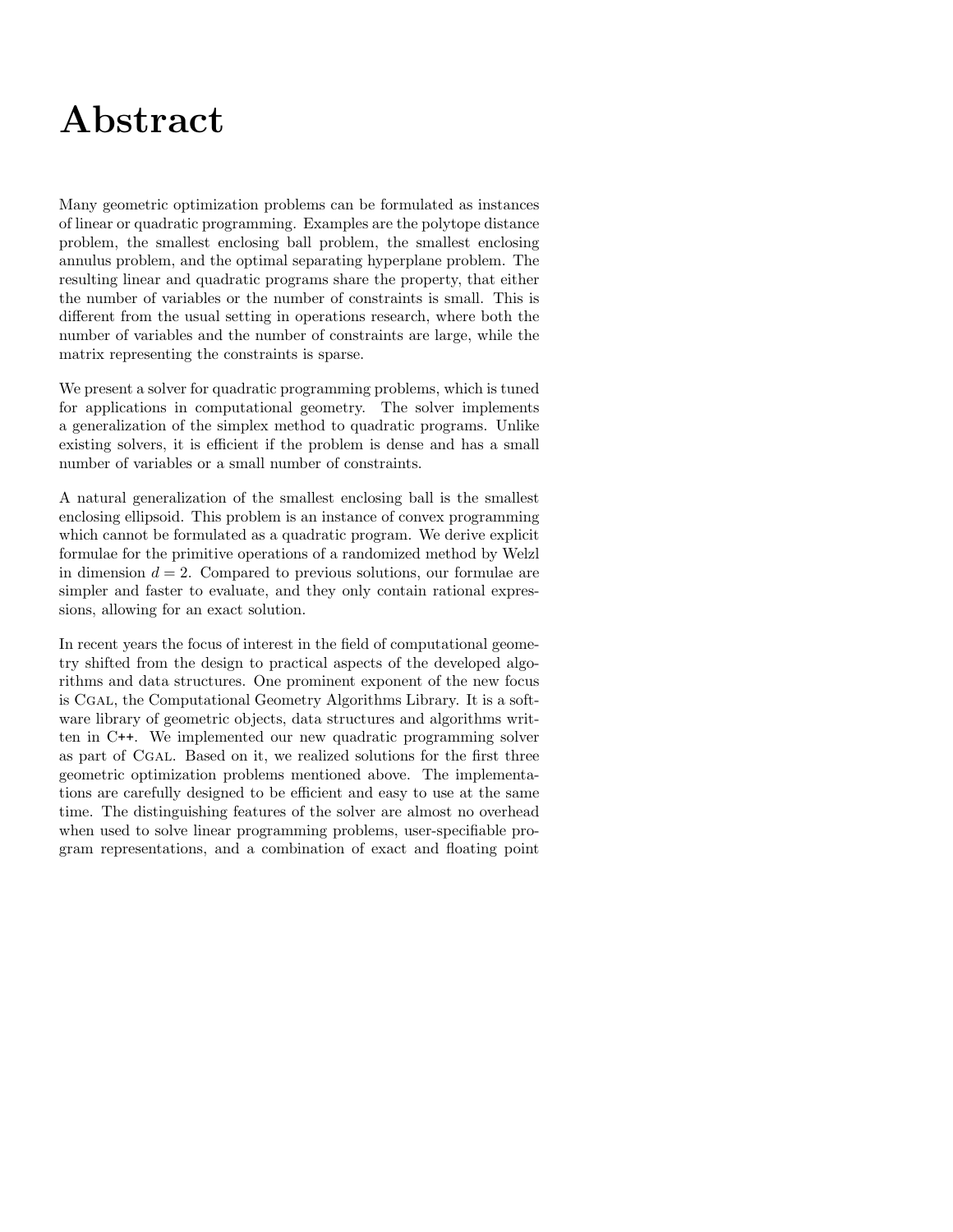arithmetic. This results in a provably correct and usually very efficient implementation, which is underpinned by the experimental results.

The practical usefulness is shown by two applications in financial business and medicine, where our method solved 'real-world' problems. The quadratic programming solver was used to solve a large portfolio optimization problem as part of a joint project with a big Swiss bank (actually, we showed that the problem was infeasible). In another cooperation with a German company developing medical navigation systems, the smallest enclosing annulus implementation was used to calibrate the tip of medical probes.

We showed in this thesis, that quadratic programming can be used for efficient solutions of some geometric optimization problems and their applications. We developed a solver for linear and quadratic programs, which is tuned for the problems we were interested in. Its realization in Cgal gives always correct results and is very efficient in most practical cases.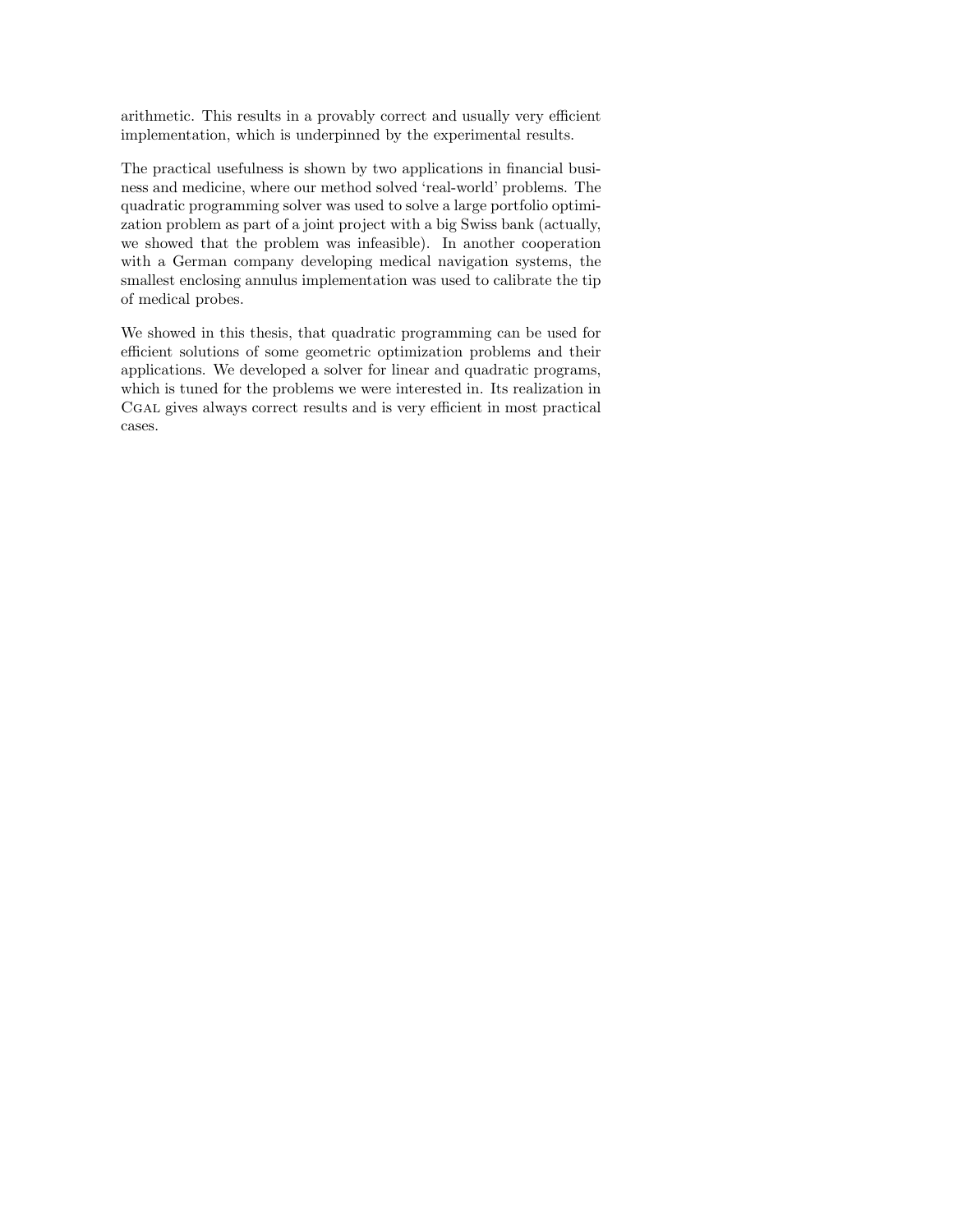# Kurzfassung

Viele geometrische Optimierungsprobleme können als Instanzen von Linearem oder Quadratischem Programmieren formuliert werden. Beispiele sind das Problem des Abstands zweier Polytope, das Problem der kleinsten umschliessenden Kugel, das Problem des kleinsten umschliessenden Kugelrings und das Problem der optimal separierenden Hyperebene. Die resultierenden Linearen und Quadratischen Programme haben als gemeinsame Eigenschaft, dass entweder die Anzahl der Unbekannten oder die Anzahl der Nebenbedingungen klein ist. Dies unterscheidet sie vom üblichen Szenario im Bereich Operations Research, wo die Anzahl der Unbekannten und die Anzahl der Nebenbedingungen gross sind, während die Matrix der Nebenbedingungen dünn besetzt ist.

Wir präsentieren einen Löser für Quadratisches Programmieren, der auf Anwendungen in der Algorithmischen Geometrie zugeschnitten ist. Der Löser ist eine Verallgemeinerung der Simplex Methode auf Quadratische Programme. Im Gegensatz zu bereits existieren Lösern ist er effizient, wenn das Problem dicht besetzt ist und eine kleine Anzahl von Unbekannten oder eine kleine Anzahl von Nebenbedingungen hat.

Eine natürliche Verallgemeinerung der kleinsten umschliessenden Kugel ist das kleinste umschliessende Ellipsoid.Dieses Problem ist eine Instanz von Konvexem Programmieren, welche sich nicht als Quadratisches Programm formulieren lässt. Wir leiten explizite Formeln für die Basisoperationen eines randomisierten Algorithmus von Welzl in zwei Dimensionen her. Verglichen mit vorherigen Lösungen sind unsere Formeln einfacher und schneller auswertbar. Sie enthalten nur rationale Ausdrücke und ermöglichen so eine exakte Lösung.

In den letzten Jahren hat sich der Interessenschwerpunkt in der Algorithmischen Geometrie vom Design zu den praktischen Aspekten der entwickelten Algorithmen und Datenstrukturen verschoben. Ein prominenter Vertreter des neuen Schwerpunkts ist Cgal, die Computational Geometry Algorithms Library. Dies ist eine in C++ geschriebene Softwarebibliothek von geometrischen Objekten, Datenstrukturen und Algorithmen. Wir haben unseren neuen Löser für Quadratisches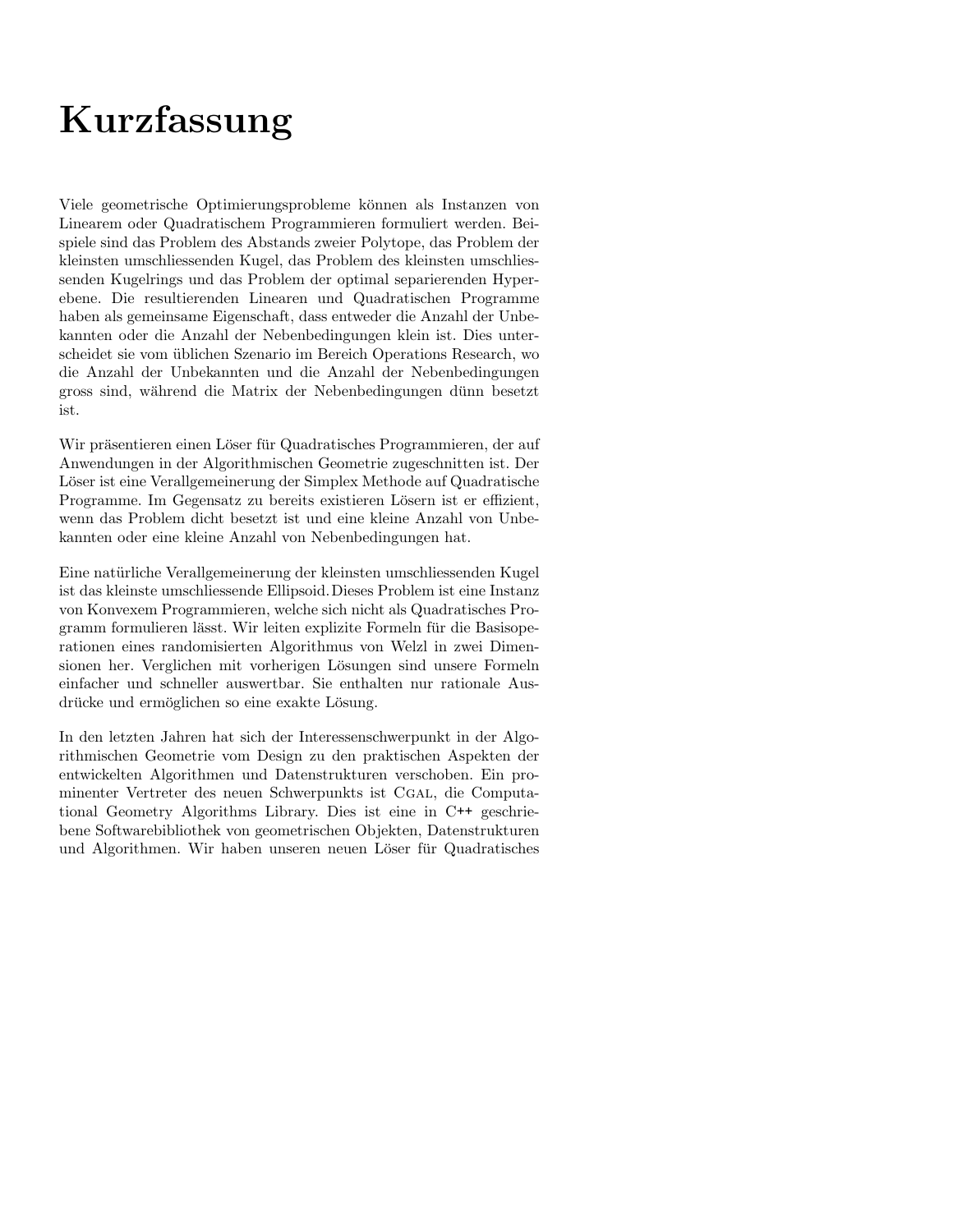Programmieren als Teil von CGAL implementiert. Darauf aufbauend haben wir Lösungen für die ersten drei der oben genannten geometrischen Optimierungsprobleme realisiert. Die Implementierungen sind sorgfältig entworfen, um zugleich effizient und einfach benutzbar zu sein. Die herausragenden Merkmale des Lösers sind fast keine Zusatzkosten beim Lösen von Linearen Programmen, eine durch den Benutzer spezifizierbare Repräsentierung des Problems und eine Kombination aus Fliesskomma- und exakter Arithmetik. Daraus ergibt sich eine beweisbar korrekte und in den meisten Fällen sehr effiziente Implementierung. Dies wird durch die experimentellen Ergebnisse unterstrichen.

Die Praxistauglichkeit wird anhand zweier Applikationen in den Bereichen Finanzen und Medizin gezeigt, wo unsere Methode Probleme aus der "realen Welt" gelöst hat. Der Löser für Quadratische Programme wurde zum Lösen eines grossen Wertpapier-Optimierungsproblems verwendet (genauer gesagt haben wir gezeigt, dass das Problem keine Lösung besass). Im Rahmen einer Zusammenarbeit mit einer deutschen Firma, die ein medizinisches Navigationssystem entwickelt, haben wir die Lösung zur Berechnung des kleinsten umschliessenden Kugelrings zum Kalibrieren der Spitze von medizinischen Instrumenten eingesetzt.

Wir haben in dieser Arbeit gezeigt, dass Quadratisches Programmieren zur effizienten Lösung von einigen geometrischen Optimierungsproblemen und ihren Anwendungen verwendet werden kann. Wir haben einen Löser für Quadratische Programme entwickelt, der auf die betrachteten Probleme zugeschnitten ist. Seine Realisierung in Cgal liefert immer korrekte Ergebnisse und ist in den meisten praktischen Fällen effizient.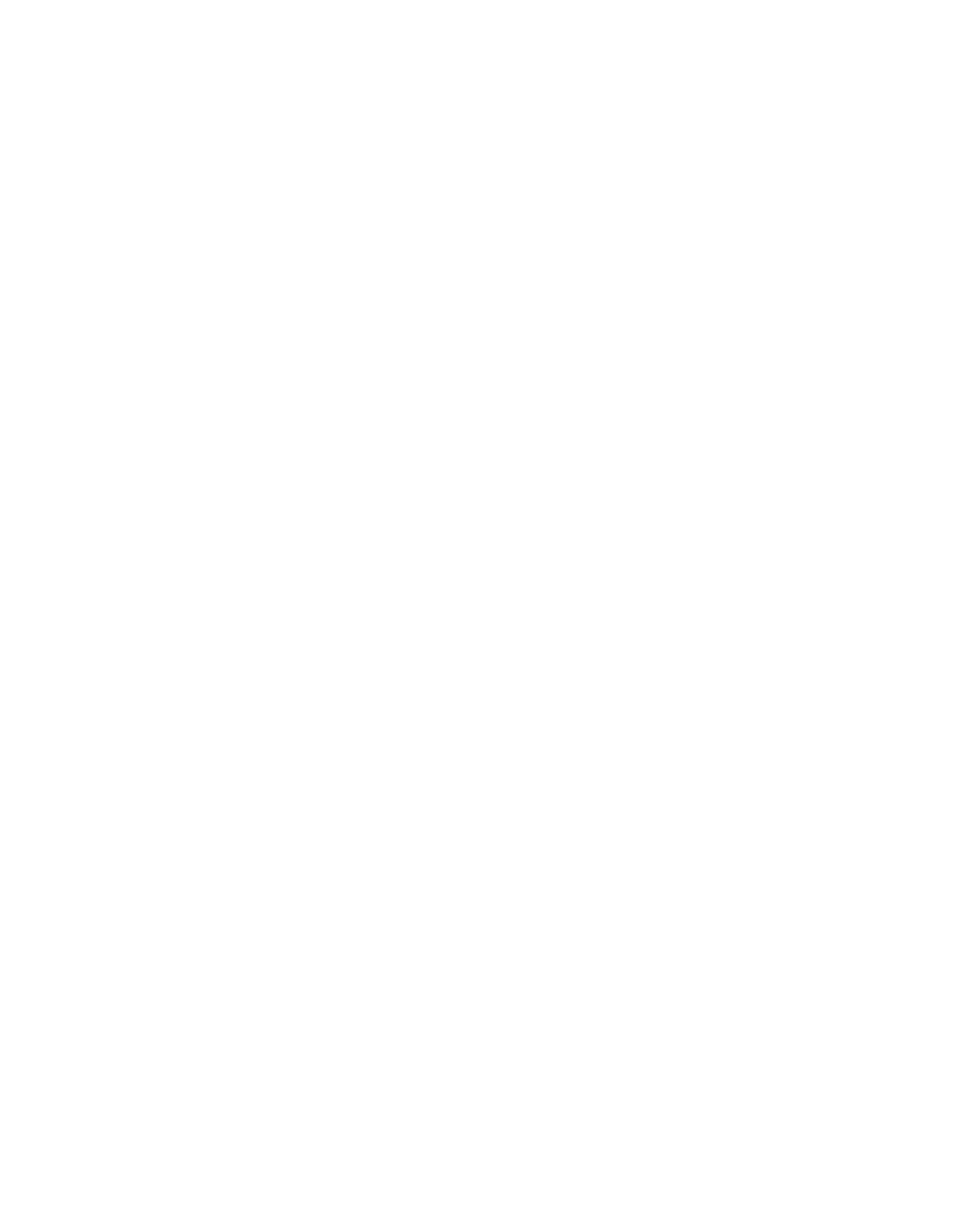## **Contents**

#### 0 Introduction 1

| 0.1 Geometric Optimization 3 |  |
|------------------------------|--|
|                              |  |
|                              |  |

### Part I: Theory

| 16                                  |
|-------------------------------------|
| 17                                  |
| 19                                  |
| Karush-Kuhn-Tucker Conditions<br>20 |
| 21                                  |
| 23                                  |
| 24                                  |
| 25                                  |
| 31                                  |
| 31                                  |
| 34                                  |
| 35                                  |
|                                     |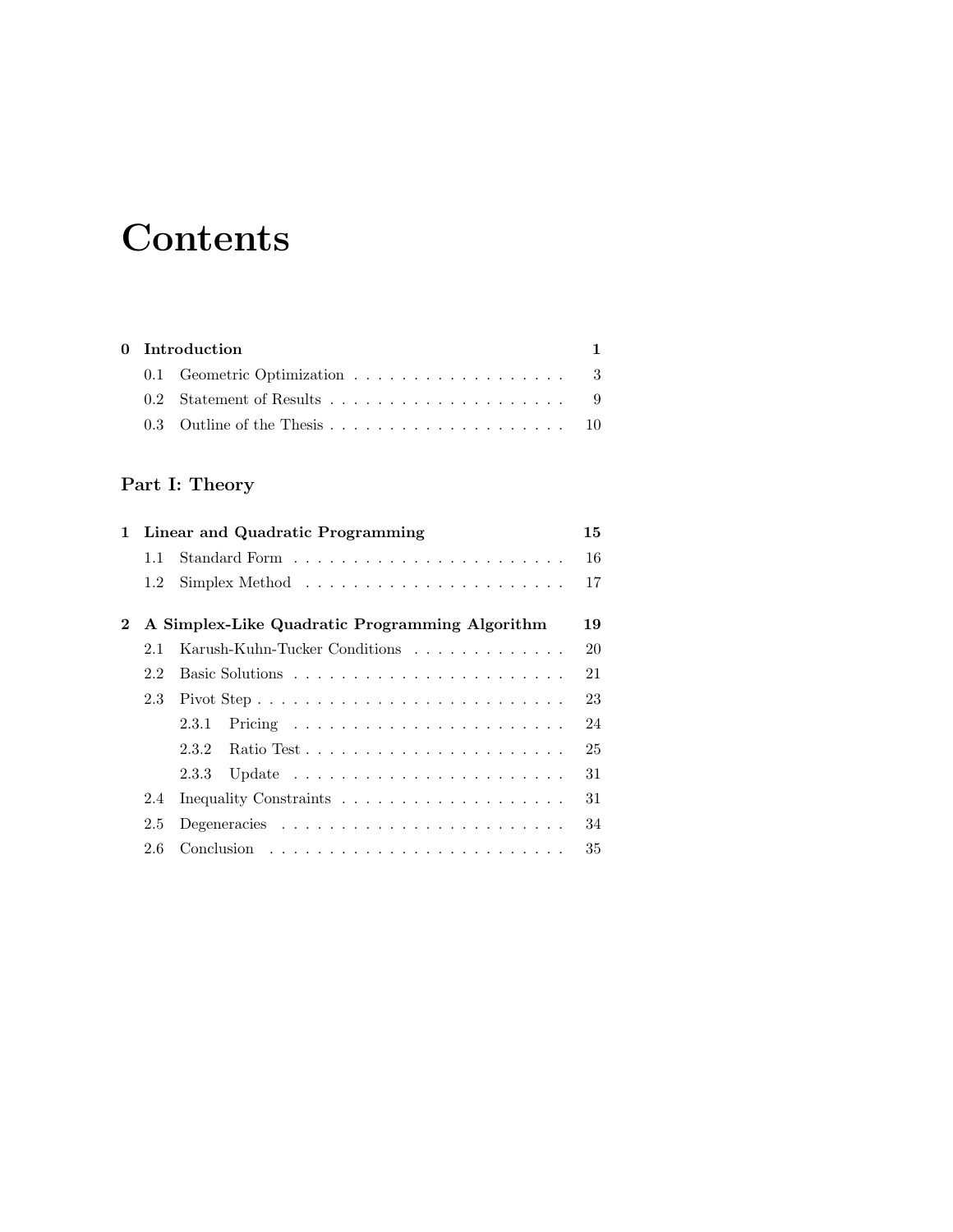| 3 | <b>Geometric Optimization Problems</b>         |                                                                        |    |  |  |
|---|------------------------------------------------|------------------------------------------------------------------------|----|--|--|
|   | 3.1                                            |                                                                        | 37 |  |  |
|   | 3.2                                            |                                                                        | 39 |  |  |
|   | $3.3\,$<br>Smallest Enclosing Annulus          |                                                                        |    |  |  |
|   | Optimal Separating Hyperplane<br>3.4           |                                                                        |    |  |  |
|   | 3.5                                            |                                                                        | 44 |  |  |
|   |                                                |                                                                        |    |  |  |
| 4 | A Non-Quadratic Geometric Optimization Problem |                                                                        |    |  |  |
|   | 4.1                                            | Smallest Enclosing Ellipsoid                                           | 45 |  |  |
|   | 4.2                                            |                                                                        | 47 |  |  |
|   | 4.3                                            | Exact Primitives in the Plane $\ldots \ldots \ldots \ldots \ldots$     | 50 |  |  |
|   |                                                | 4.3.1                                                                  | 51 |  |  |
|   |                                                | In-ellipse Test, $ R  = 3 \ldots \ldots \ldots \ldots \ldots$<br>4.3.2 | 52 |  |  |
|   |                                                | In-ellipse Test, $ R  = 4 \ldots \ldots \ldots \ldots \ldots$<br>4.3.3 | 52 |  |  |
|   |                                                | In-ellipse Test, $ R  = 5 \ldots \ldots \ldots \ldots \ldots$<br>4.3.4 | 58 |  |  |
|   | 4.4                                            |                                                                        | 58 |  |  |

### Part II: Implementation

|     | 5 CGAL, the Computational Geometry Algorithms Library 63 |     |
|-----|----------------------------------------------------------|-----|
| 5.1 |                                                          | 64  |
|     |                                                          | 65  |
| 5.3 | Library Structure                                        | -69 |
| 5.4 |                                                          | 71  |
| 5.5 |                                                          | 74  |
|     | Generic Data Structures<br>5.5.1                         | 74  |
|     | 5.5.2 Generic Algorithms                                 | 75  |
|     | 5.5.3                                                    | 76  |
| 5.6 |                                                          | 79  |
|     |                                                          |     |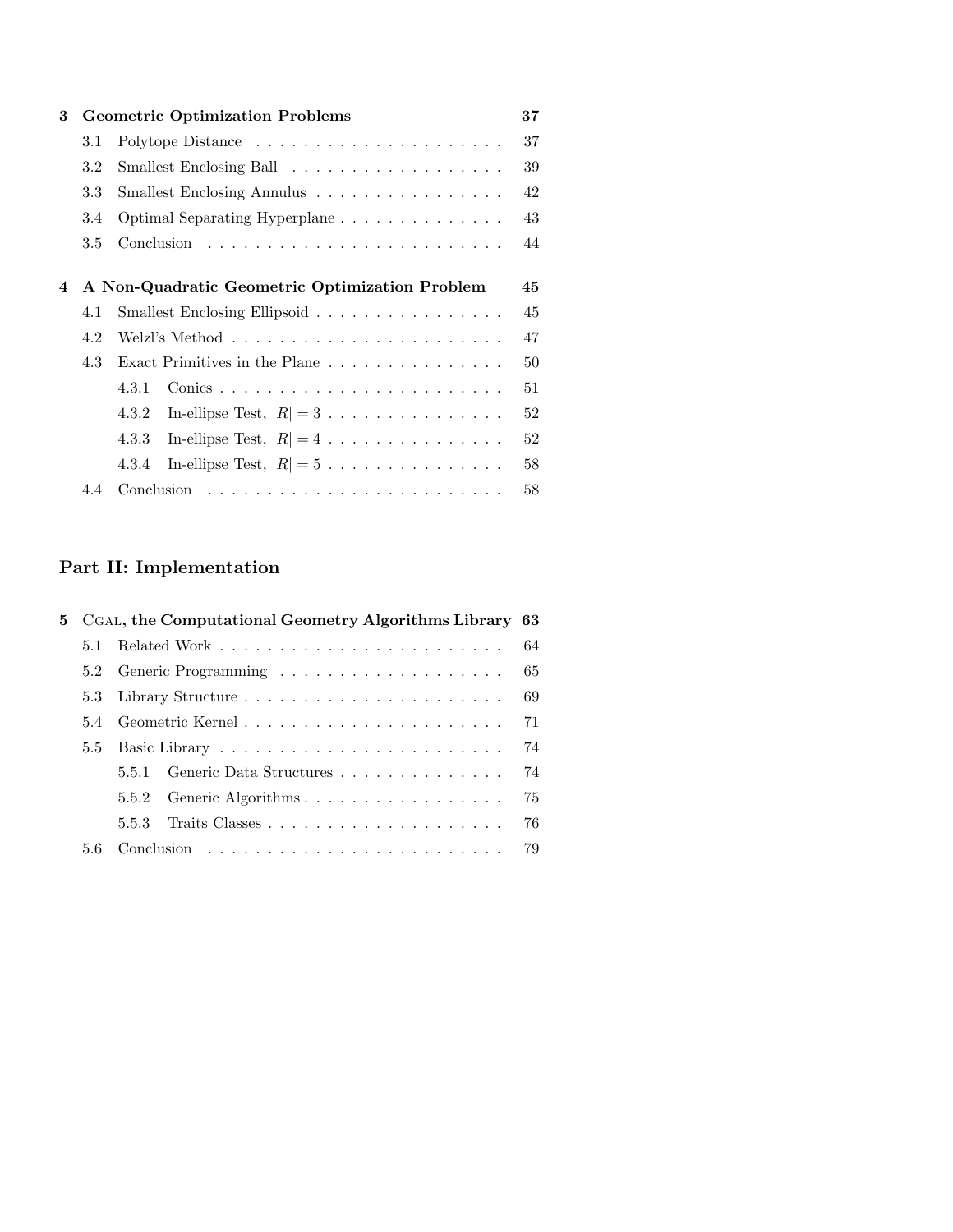| 6 |                                         |            | A Quadratic Programming Engine | 81  |  |  |
|---|-----------------------------------------|------------|--------------------------------|-----|--|--|
|   | 6.1                                     |            |                                | 81  |  |  |
|   | 6.2                                     | Solver     |                                | 82  |  |  |
|   |                                         | 6.2.1      | Access to Original Problem     | 83  |  |  |
|   |                                         | 6.2.2      | Tags for Special Properties    | 84  |  |  |
|   |                                         | 6.2.3      | Exact Arithmetic               | 86  |  |  |
|   |                                         | 6.2.4      | Symbolic Perturbation          | 86  |  |  |
|   | 6.3                                     |            | <b>Basis</b> Inverse           | 87  |  |  |
|   |                                         | 6.3.1      | Rational Representation        | 88  |  |  |
|   |                                         | 6.3.2      |                                | 89  |  |  |
|   |                                         | 6.3.3      |                                | 94  |  |  |
|   | 6.4                                     |            |                                | 95  |  |  |
|   |                                         | 6.4.1      |                                | 97  |  |  |
|   |                                         | 6.4.2      |                                | 98  |  |  |
|   |                                         | 6.4.3      | Implementations                | 101 |  |  |
|   | 6.5                                     | Conclusion |                                | 105 |  |  |
| 7 | Geometric Optimization Problems in CGAL |            |                                |     |  |  |
|   | 7.1                                     |            |                                | 107 |  |  |
|   |                                         | 7.1.1      |                                | 107 |  |  |
|   |                                         | 7.1.2      |                                | 108 |  |  |
|   |                                         | 7.1.3      |                                | 108 |  |  |
|   | 7.2                                     |            | Smallest Enclosing Ball        | 111 |  |  |
|   |                                         | 7.2.1      |                                | 111 |  |  |
|   |                                         | 7.2.2      |                                | 111 |  |  |
|   |                                         | 7.2.3      |                                | 112 |  |  |
|   | 7.3                                     |            | Smallest Enclosing Annulus     | 113 |  |  |
|   |                                         | 7.3.1      |                                | 113 |  |  |
|   |                                         | 7.3.2      |                                | 113 |  |  |
|   |                                         | 7.3.3      |                                | 114 |  |  |
|   | 7.4                                     | Conclusion |                                | 115 |  |  |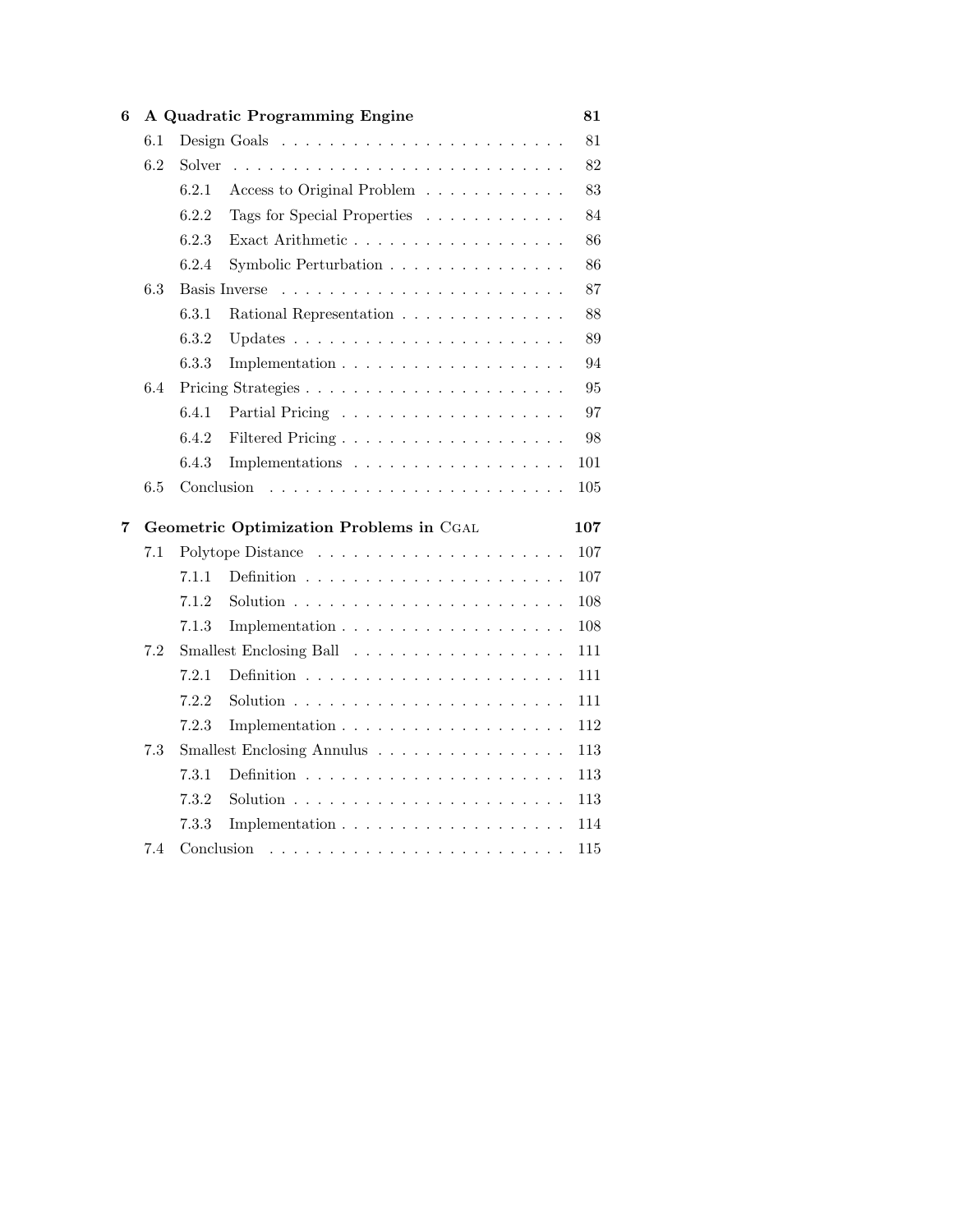| 8 Experimental Results |                                    |  |  |  |  |
|------------------------|------------------------------------|--|--|--|--|
| 8.1                    |                                    |  |  |  |  |
|                        |                                    |  |  |  |  |
|                        |                                    |  |  |  |  |
|                        | 8.4 Smallest Enclosing Annulus 123 |  |  |  |  |
|                        | 8.5 Smallest Enclosing Ellipse 126 |  |  |  |  |
|                        |                                    |  |  |  |  |

### Part III: Applications

| 9 | <b>Two Applications</b> |       |                                                                           |  |  |
|---|-------------------------|-------|---------------------------------------------------------------------------|--|--|
|   | 9.1                     |       |                                                                           |  |  |
|   |                         |       | 9.1.1 Application Background $\ldots \ldots \ldots \ldots \ldots 131$     |  |  |
|   |                         |       | 9.1.2 Problem Description $\ldots \ldots \ldots \ldots \ldots \ldots 132$ |  |  |
|   |                         | 9.1.3 |                                                                           |  |  |
|   | $9.2^{\circ}$           |       | Stylus Calibration $\ldots \ldots \ldots \ldots \ldots \ldots \ldots 133$ |  |  |
|   |                         |       | 9.2.1 Application Background 133                                          |  |  |
|   |                         |       | $9.2.2$ Problem Description 134                                           |  |  |
|   |                         | 9.2.3 |                                                                           |  |  |
|   |                         | 9.2.4 | Experimental Results $\ldots \ldots \ldots \ldots \ldots 136$             |  |  |
|   |                         |       |                                                                           |  |  |

| <b>Bibliography</b> | 139 |
|---------------------|-----|
| Index               | 149 |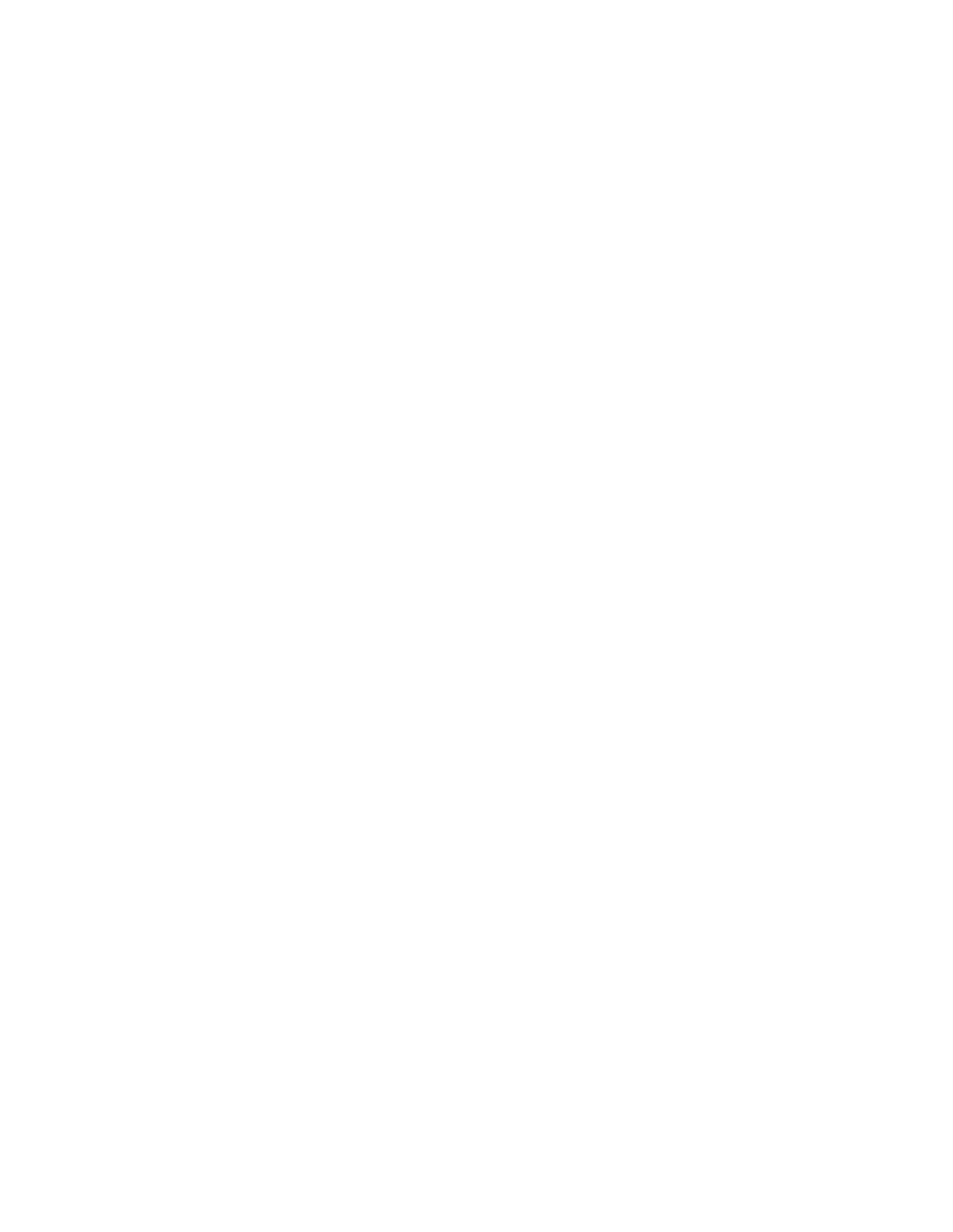### Chapter 0

## Introduction

Computational Geometry is the subfield of algorithm design that deals with the design and analysis of solutions for problems involving geometric objects. Over the past two decades an enormous progress was made in the development of efficient geometric algorithms and data structures. However, many of these techniques have not found their way into practice yet. An important cause for this is the fact that the correct implementation of even the simplest of these algorithms can be a notoriously difficult task [66].

There are two particular aspects that need to be dealt with to close the gap between the theoretical results of computational geometry and practical implementations [86], namely the precision problem and the degeneracy problem.

Theoretical papers assume exact arithmetic with real numbers. The correctness proofs of the algorithms rely on the exact computations, thus replacing exact arithmetic by imprecise built-in floating point arithmetic does not work in general. Geometric algorithms in particular are sensitive to rounding errors since numerical data and control flow decisions have usually strong interrelations. The numerical problems may destroy the combinatorial or geometric consistency of the algorithm, thus resulting in a program crash, in an infinite loop, or in unpredictable erroneous output.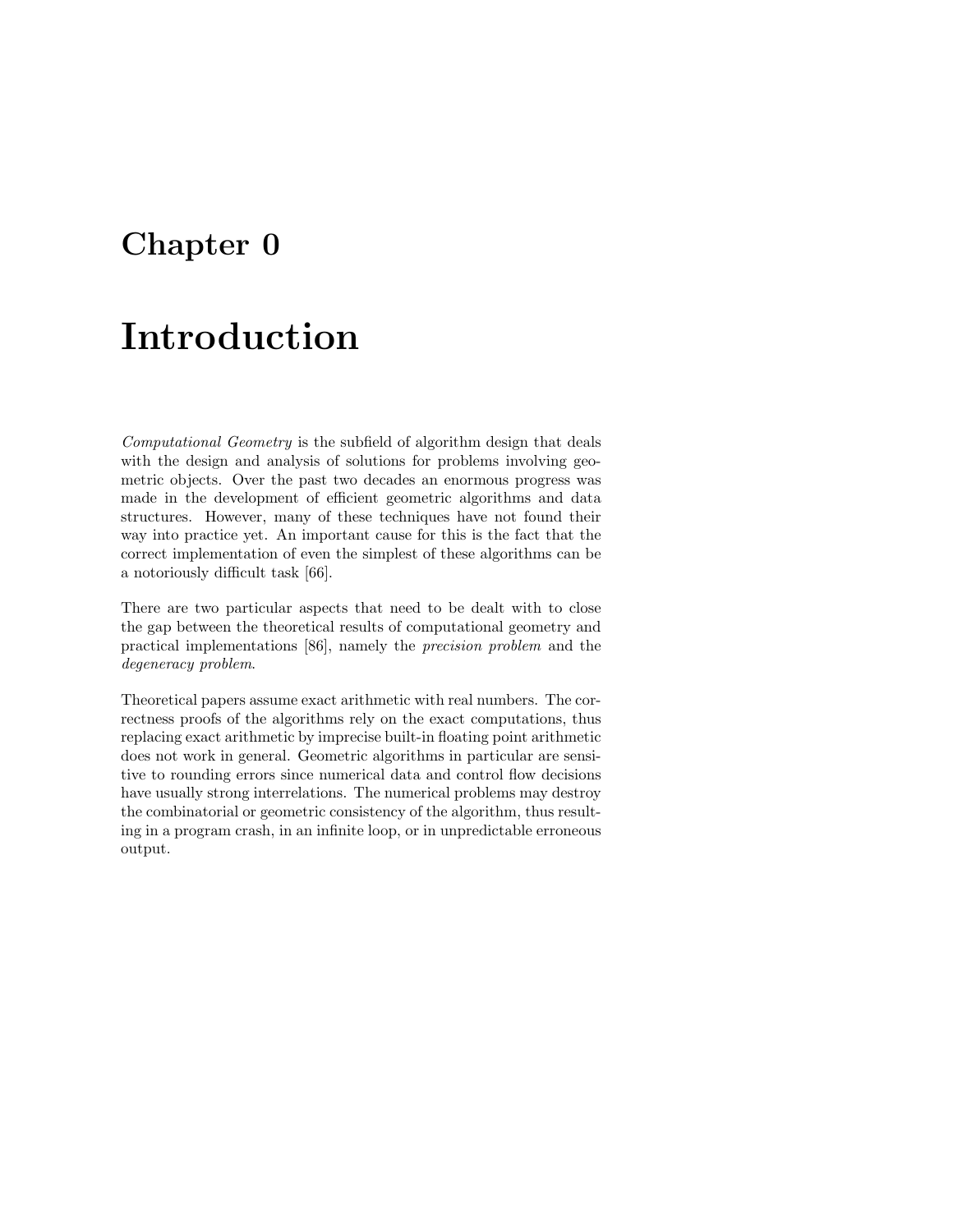Often, theoretical papers exclude degenerate configurations in the input. Typically, these degeneracies are specific to the problem and would involve the treatment of special cases in the algorithm. Simple examples of configurations considered as degenerate are duplicate points in a point set or three lines intersecting in one point. For some problems, it is not difficult to handle the degeneracies, but for others the special case treatment distracts from the solution of the general problem and it can amount to a considerable fraction of the coding effort.

In theory, this approach of excluding degeneracies from consideration is justified by the argument that degenerate cases are very rare in the set of all possible inputs over the real numbers, i.e. they are very unlikely if the input set is randomly chosen over the real numbers. Another argument is that it is first of all important to understand the general case before treating special cases.

In practice, however, degenerate inputs do occur quite frequently. For instance, the coordinates of the geometric objects may not be randomly chosen over the real numbers, but lie on a grid. For example, they may be created by clicking in a window in a graphical user interface. In some applications, what are called degeneracies are even high-valued design criteria. In architecture, for example, features of buildings do align on purpose. As a consequence, practical implementations usually must address the handling of degeneracies.

Besides the precision problem and the degeneracy problem, advanced algorithms bring about the additional difficulty that they are frequently hard to understand and hard to code.

In recent years the focus of interest in the field of computational geometry shifted from the design to practical aspects of the developed algorithms and data structures. One prominent exponent of the new focus is the  $CGAL<sup>1</sup>$  project [78]. The mission statement of the project (and its successors  $GALIA<sup>2</sup>$  and  $ECG<sup>3</sup>$ ) is to

make the large body of geometric algorithms developed in the field of computational geometry available for industrial application.

 $1$ Constructing a Geometric Algorithms Library

 ${}^{2}\overline{\text{Geometric Algorithms}}$  for Industrial Applications

<sup>3</sup>Effective Computational Geometry for Curves and Surfaces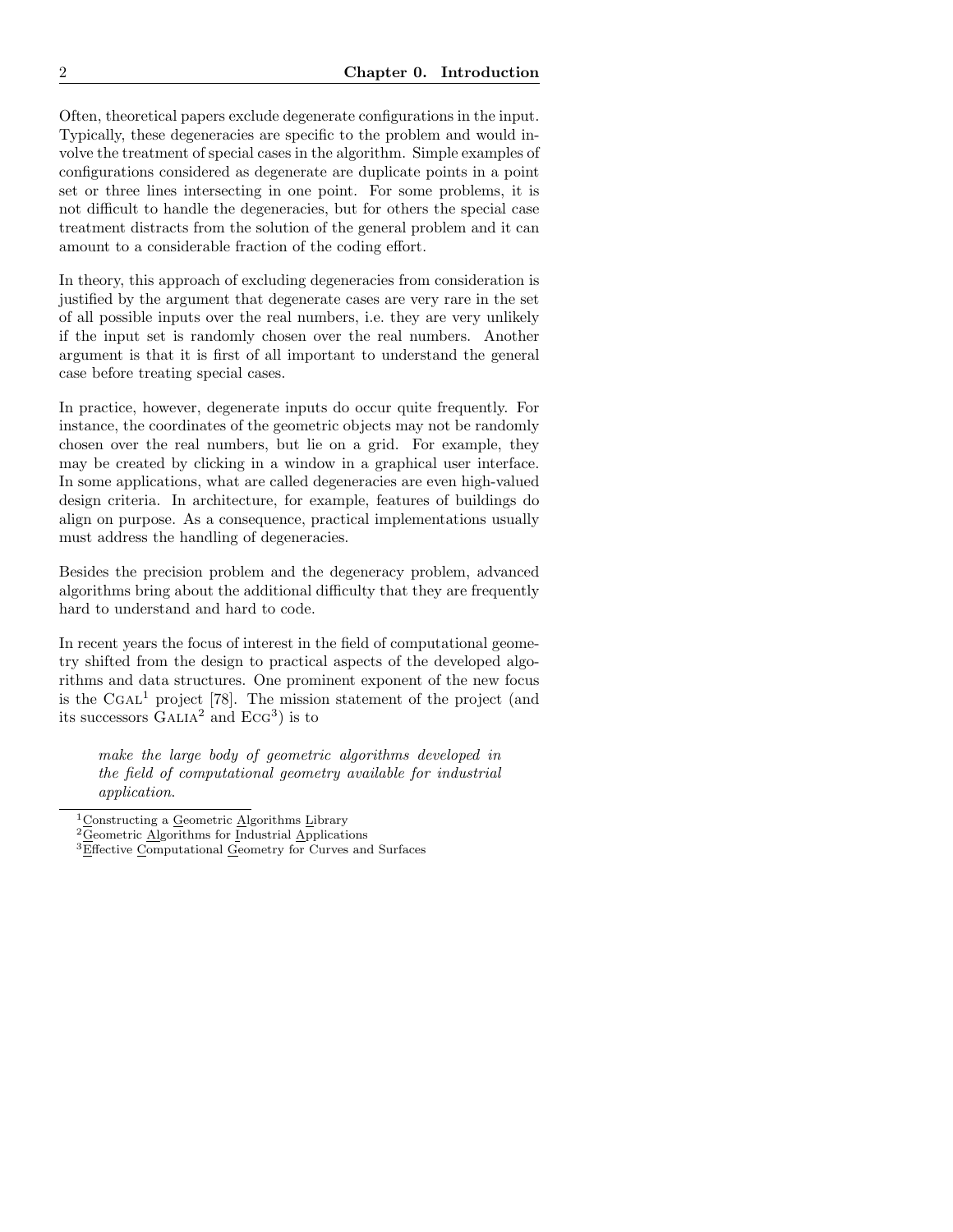The key tool in reaching this goal is CGAL, the *Computational Geometry* Algorithms Library. It was developed during the first two projects by several universities and research institutes in Europe and Israel. Since then, the library is (and will be in the future) actively maintained and extended.

I joined the Cgal team in January 1995. As one of the five members of the kernel design group [30], I influenced the design of the geometric kernel and the overall design of the library. My contributions to the basic library lie in the area of geometric optimization. In particular, I implemented two versions of Welzl's algorithm [105] for computing the smallest enclosing circle and the smallest enclosing ellipse, respectively, of a finite set of points in the plane. The latter implementation uses the exact primitives derived in Chapter 4. It is joint work with Bernd Gärtner, who wrote the underlying conic class [43, 44]. Further contributions are implementations of geometric optimization problems based on the new quadratic programming solver presented in this thesis as well as the implementation of the solver itself.

#### 0.1 Geometric Optimization

Many geometric optimization problems can be formulated as instances of linear programming (LP) or quadratic programming (QP), where either the number of variables n or the number of constraints  $m$  is small. LP is concerned with minimizing a linear function subject to linear (in)equality constraints, while QP deals with convex quadratic objective functions of the form

$$
c^T x + x^T D x,
$$

with  $D$  being a positive semi-definite matrix. Examples are the following:

**Polytope distance.** Given two polytopes  $P$  and  $Q$ , defined by a total of  $k$  vertices (or  $k$  halfspaces) in  $d$ -dimensional space, find two points  $p \in P$  and  $q \in Q$  with smallest Euclidean distance. For fixed d, an  $O(k)$  solution follows from the fact that this problem can be formu-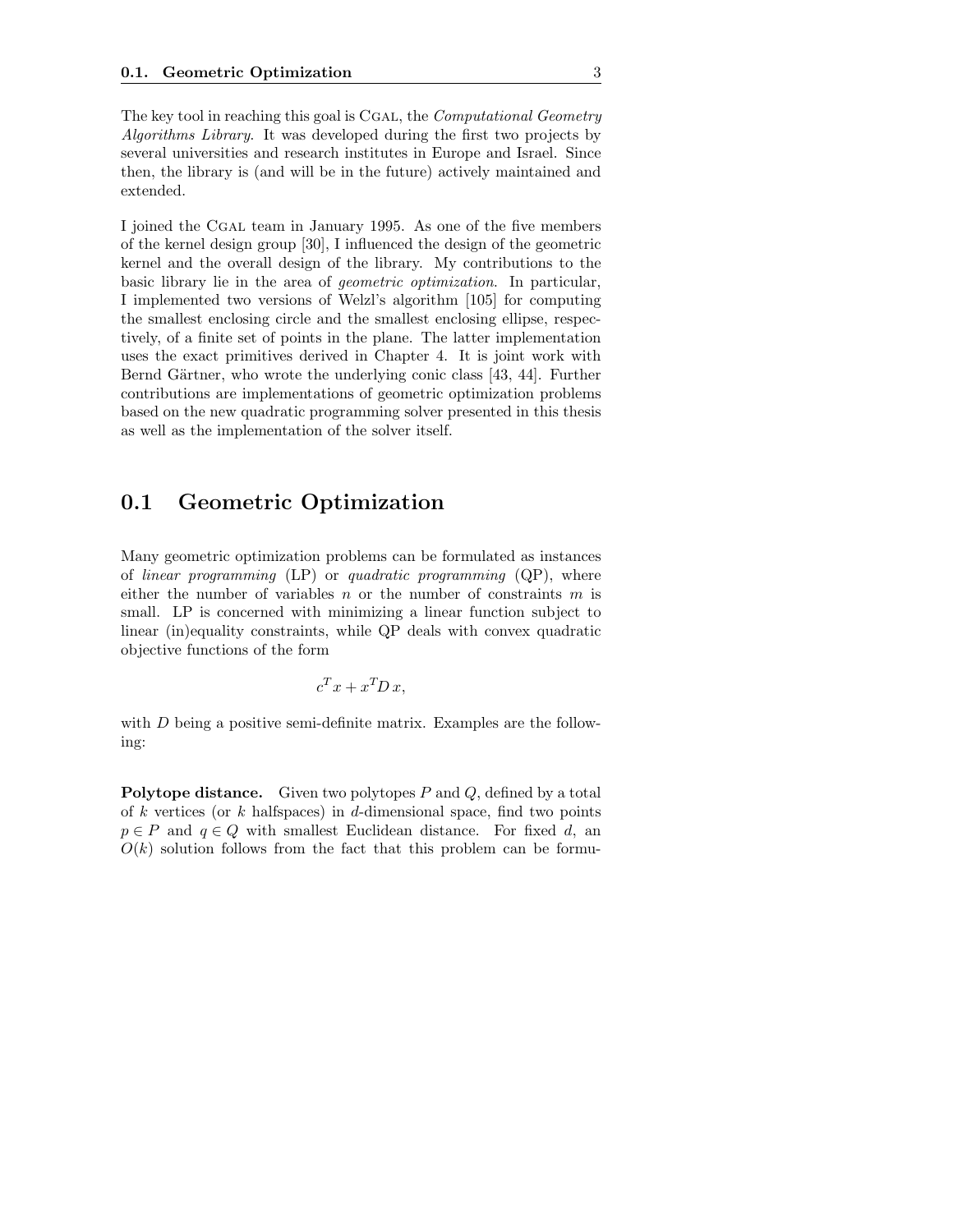lated as an  $LP$ -type problem<sup>4</sup> in the sense of [64]. It has explicitly been addressed by Wolfe for the special case where one polytope is defined by a single point [107] and by Sekitani and Yamamoto in the general case [94]. The latter algorithm applies the technique Welzl has used for the smallest enclosing ball problem [105] (see below), while the former works in a simplex-like fashion. In fact, when specialized to the situation in Wolfe's paper, our algorithm for solving QP problems is an implementation of his method. A related problem, namely that of finding the nearest point in a simplicial cone, has been studied by Murty and Fathi in [71]. The polytope distance problem – mostly occurring in collision detection – immediately fits into the QP framework.

**Smallest enclosing ball.** Given  $k$  points in  $d$ -dimensional space, find the ball of smallest volume containing all the points. This is a classical problem of computational geometry, with many applications, for example in bounding volume heuristics. For fixed dimension  $d, O(k)$  algorithms are known [105], and efficient implementations exist [40, 19]. The smallest enclosing ball problem is a special case of a certain class of optimal containment problems [27, 35], which can be formulated as QP problems. A concrete formulation as a quadratic program together with a proof of its correctness is given in Chapter 3.

**Smallest enclosing annulus.** Given  $k$  points in  $d$ -dimensional space, find the annulus (region between concentric spheres with radii  $R$  and  $r$ ,  $R \ge r$ ) that contains the points and minimizes the difference  $R^2 - r^2$ . For  $d = 2$ , this is the annulus of smallest area, and in any dimension, the optimal annulus can be used to test whether the input points lie approximately on a sphere. Roundness tests in general have received some attention recently [60]. The problem is also of theoretical importance, because it can be used in an approximation algorithm for the minimum-width annulus, a much harder problem [2]. The smallest

<sup>&</sup>lt;sup>4</sup>The abstract class of LP-type problems as introduced by Sharir and Welzl [64] is a generalization of the class of LP problems. An LP-type problem is a pair  $(H, w)$ with  $H$  being a set of 'constraints' and  $w$  being an 'objective function', where each subset  $G \subseteq H$  gets assigned a value  $w(G)$  with the following properties: Let  $F \subseteq G$ , then  $w(F) \leq w(G)$  (monotonicity) and if  $w(F) = W(G)$  and  $w(G) < w(G \cup \{h\})$  for some  $h \in H \backslash G$ , then also  $w(F) < w(F \cup \{h\})$  (locality). A basis of  $G \subseteq H$  is an inclusion-minimal subset B of G such that  $w(B) = w(G)$ . To solve the problem means to find  $w(H)$  and a basis of H. A linear program is a special case of an LP-type problem.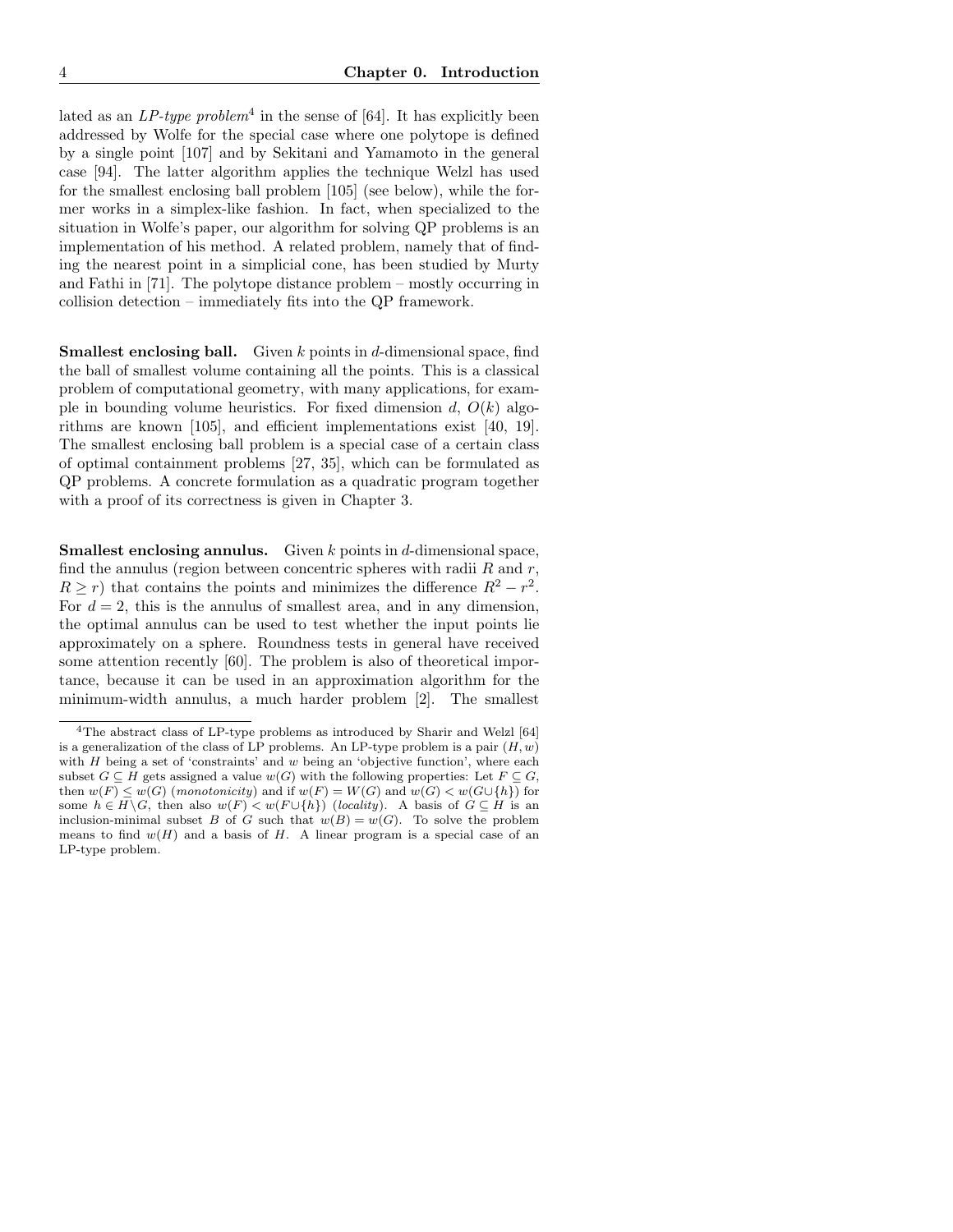enclosing annulus problem is an LP problem, but it can of course also be considered as QP with a 'degenerate' objective function, having  $D = 0$ .

**Optimal separating hyperplane.** Given two point sets  $P$  and  $Q$ with a total of  $k$  points in d-dimensional space, test whether they can be separated by a hyperplane, and if so, find a separating hyperplane that maximizes the distance to the nearest point. The separation itself can be done by LP, but finding the optimal hyperplane is QP. The problem can be reduced to the polytope distance problem.

It is common to all four problems mentioned above, that  $d$  is usually small compared to k, often even constant  $(d = 2, 3)$ . In order to solve them efficiently, this has to be taken into account. Like in case of LP, existing solvers for QP are not tuned for this scenario. They usually work in the *operations research* setting, where both the number of constraints  $m$  and the number of variables  $n$  are large, but the matrix representing the constraints is sparse. Of course, such solvers can be used to address problems in our scenario, but a performance penalty is unavoidable in this case.

The scenario for which we developed the QP solver is the one where  $\min(n, m)$  is small. In the geometric optimization problems, this value is closely related to the dimension of the space the problem lives in. The value max $(n, m)$ , on the other hand, may be very large — it usually comes from the number of objects (points, halfspaces, etc.) that define the problem. Moreover, we assume no sparsity conditions, i.e. both matrices A and D may be dense. Namely, the geometric optimization problems we want to handle typically exhibit a dense structure; when we deal with point sets in Euclidean space, for example, the concept of sparsity can even be meaningless. Many properties of point sets are translation invariant, in which case coordinates with value zero play no special role at all.

Let us briefly discuss why 'standard' solvers (addressing the case where both m and n may be large and the problem is sparse) cannot efficiently be used in our scenario.

First of all, if  $n$  is large and the objective matrix  $D$  is dense, the problem cannot even be entered into solvers which require the  $\Theta(n^2)$  nonzero entries of  $D$  to be explicitly given. This situation for example occurs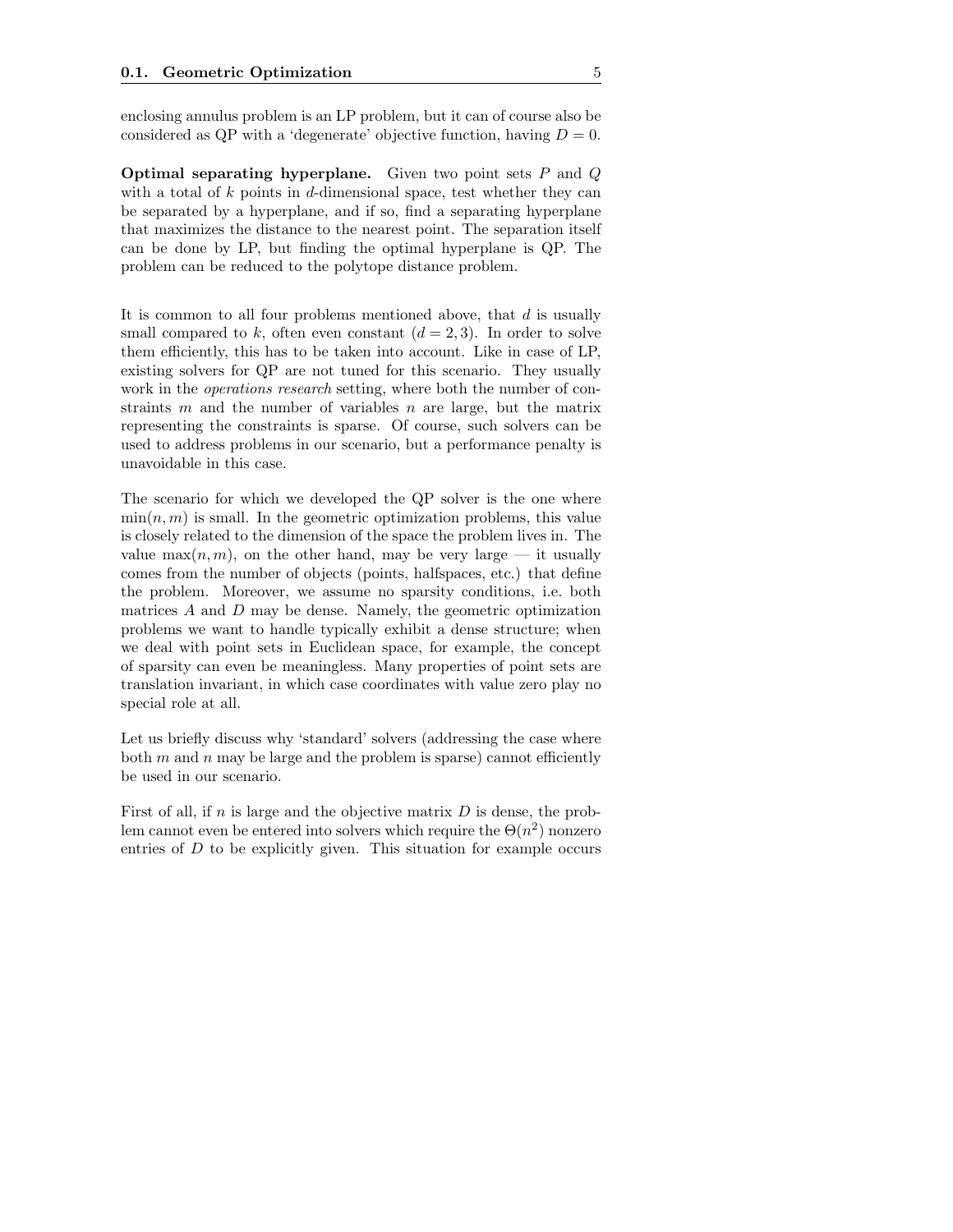in connection with the smallest enclosing ball problem. There is an alternative formulation in which  $D$  is sparse, but in return, the constraint matrix A will get larger. Our solver can handle implicitly given matrices  $D$ , and if  $m$  is small, only few entries will ever be evaluated.

Furthermore, the performance of standard solvers in practice crucially depends on the number of nonzero entries in the problem description, rather than on  $n$  and  $m$  (which is exactly what one wants for large, sparse problems). In our scenario, this is inappropriate, because in the dense case, no advantage is taken from the fact that one of the parameters is small.

It is well-known that the simplex method for LP can be generalized to deal with QP problems. For this one usually blows up the size of the constraint matrix in such a way that both the number of variables and the number of constraints become large [106]. In our scenario, this would mean to give away the crucial advantage of having one parameter small. But, if care is taken, the simplex method can smoothly be generalized to QP, where the blow-up is limited by the rank of  $D$ , rather than its size. This rank is usually closely related to  $\min(n, m)$  in the problems we are interested in, even if  $max(n, m)$  is large.

A simplex-like method has another advantage: it generates basic solutions. In the smallest enclosing ball problem, for example, this means that not only the optimal radius, but also the input points that determine the optimal ball are computed. In contrast, QP problems are often solved using interior point methods<sup>5</sup> and to obtain basic solutions from that requires additional effort.

In practice, the simplex-like approach is polynomial in both parameters  $n$  and  $m$  of the QP problem. This means, we can solve the concrete geometric optimization problems mentioned above even in moderately high dimensions ( $50 \le d \le 300$ , depending on the problem). In particular, for the smallest enclosing ball problem this substantially extends the range of feasible dimensions that can be handled by computational geometry codes. Interior point codes (like CPLEX's QP solver) can go much higher, so if that is required, they are the ones to choose (with the disadvantages mentioned above).

<sup>&</sup>lt;sup>5</sup> for example, CPLEX's quadratic programming solver does this<sup>6</sup>

<sup>6</sup>CPLEX is a trademark of CPLEX Optimization Inc.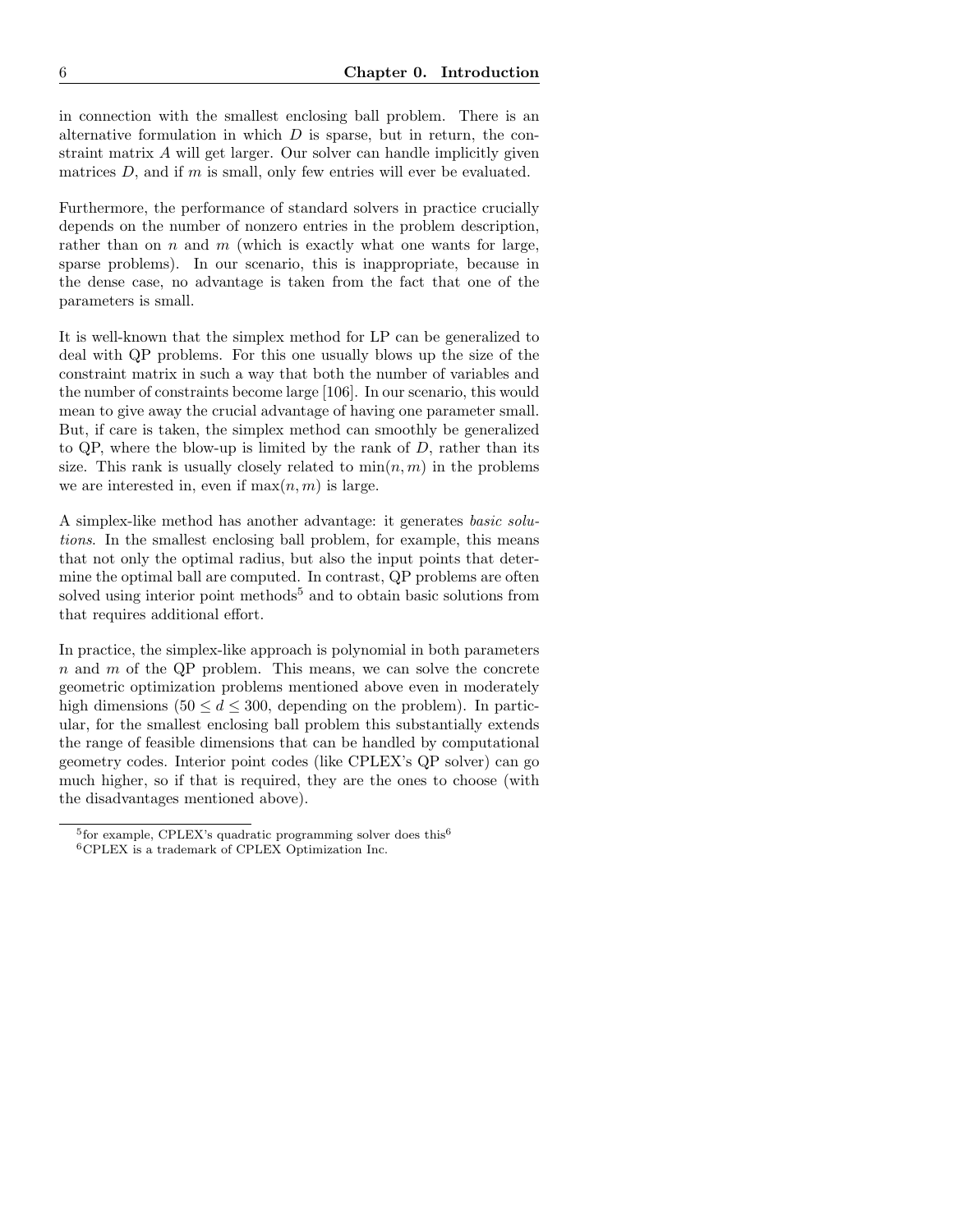A major issue any serious LP or QP solver has to address is numerical accuracy [39]. On the one hand the program must not crash due to numerical problems, on the other hand the computed result should be correct. What correctness means, and what the best way is to achieve it, depends on the application. The crucial point is that general purpose  $LP$  and  $QP$  solvers *must* be able to handle any problem but *may* take advantage of inputs they typically expect. Gärtner [39] classifies the existing solvers into two categories: Either the 'may' part is ignored, i.e. the solver is expecting the worst, or the 'must' part is neglected, i.e. the solver is hoping for the best.

Expecting the worst. This strategy avoids numerical errors completely by using an exact number type in all arithmetic operations, with the disadvantage of a big performance penalty. It is too pessimistic in the sense that floating point operations are assumed to give wrong results all the time, while in practice they work fine most of the time. This approach is implemented, for example, in the LP solvers that are part of vertex-enumeration codes [5, 36].

Hoping for the best. This strategy performs all numerical operations purely with floating point arithmetic. Although this is fast and will produce the correct result in most cases, it fails on some problems. This approach can be seen as too optimistic in the sense that all problems are assumed to be well-behaved, where in practice only most of them are. It is used, for example, in the state-of-the-art solver CPLEX.

Summarizing, expecting the worst is always correct but also always slow, while *hoping for the best* is always fast and usually correct. For our scenario, we use a mixed strategy expecting the best and coping with the worst by combining floating point and exact arithmetic as suggested in [39]. This approach has the advantage of being always correct and usually fast.

The following geometric optimization problem is a natural generalization of the smallest enclosing ball problem, but it cannot be formulated as a quadratic program.

Smallest enclosing ellipsoid. The problem of finding the smallest enclosing ellipsoid of a k-point set  $P$  in d-space is an instance of con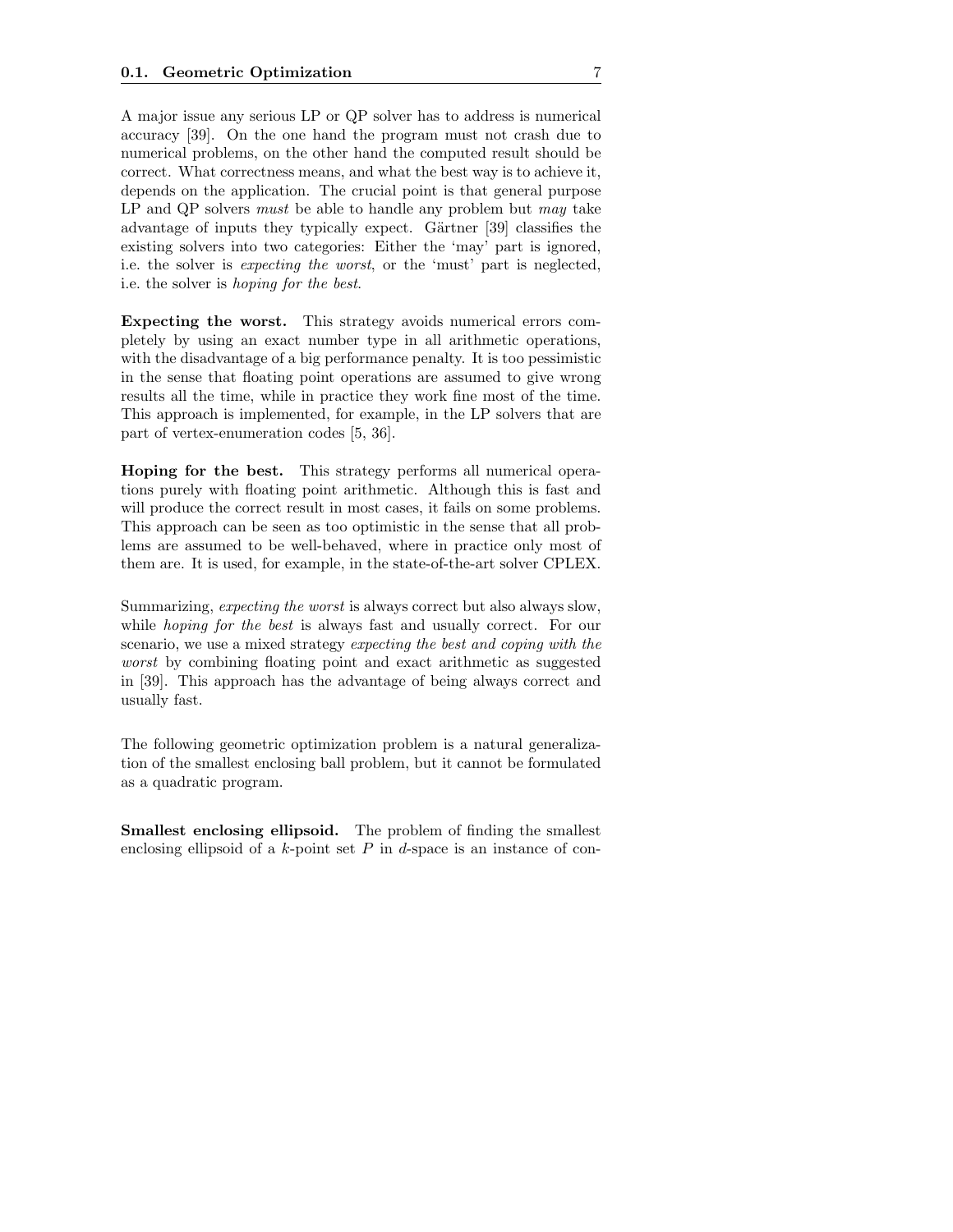vex programming. Several algorithms for computing the minimal ellipsoid have been proposed. On the one hand, there are iterative methods which employ standard optimization techniques (such as gradient descent), adapted to the problem [102, 95]. These algorithms usually work on a dual problem, known as D-optimal design [101]. On the other hand, there are finite methods which find the desired ellipsoid within a bounded number of steps. For fixed d, the algorithm of Post [81] has complexity  $O(k^2)$ . An optimal deterministic  $O(k)$  algorithm has been given by Dyer [26], randomized  $O(k)$  methods are due to Adler and Shamir  $[1]$  and Welzl  $[105]$ . Since the problem is  $LP-type$  in the sense of [64], generic algorithms for this class of problems can be applied as well, see [46]. In any case, the runtime dependence on  $d$  is exponential. A method for the case  $d=2$ , without time analysis, has been developed by Silverman and Titterington [97].

All finite methods have the property that actual work is done only for problem instances whose size is bounded by a function in  $d$ . Assuming that  $d$  is constant, such instances can be solved in constant time. However, as far as explicit formulae for these primitive operations have been given — which is the case only for  $d = 2$  — they are quite complicated and rely on solving third-degree polynomials [97, 80, 88].

In Chapter 4 we derive explicit formulae for the primitive operations of Welzl's randomized method [105] in dimension  $d = 2$ . Compared to previous ones, these formulae are simpler and faster to evaluate, and they only contain rational expressions, allowing for an exact solution.

The unique ellipsoid of smallest volume enclosing a compact set  $P$  in d-space (also known as the Löwner-John ellipsoid of P [56]) has appealing mathematical properties which make it theoretically interesting and practically useful. In typical applications, a complicated body needs to be covered by a simple one of similar shape and volume, in order to simplify certain tests. For convex bodies (e.g. the convex hull of a finite point set), the smallest enclosing ellipsoid – unlike the isothetic bounding box or the smallest enclosing sphere – guarantees a volume approximation ratio that is independent of the shape of the covered body. This is implied by the following property, first proved by John (who also established existence and uniqueness) [56]: if the smallest enclosing ellipsoid of a compact convex body  $K$  is scaled about its center with factor  $1/d$ , the resulting ellipsoid lies completely inside K.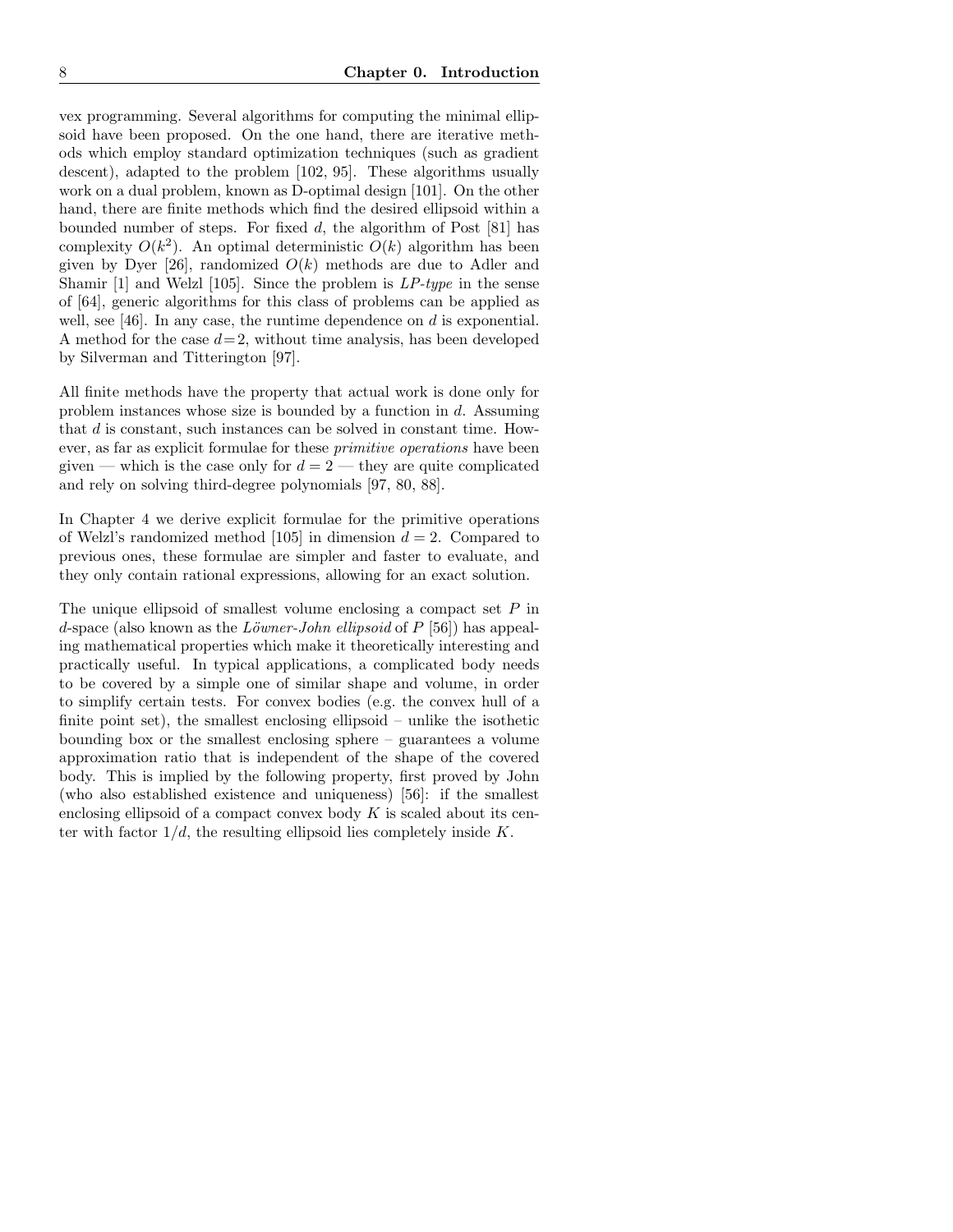#### 0.2 Statement of Results

The main results of this thesis can be summarized as follows.

- We developed a solver for quadratic programming problems, which is tuned for applications in computational geometry. The solver implements a generalization of the simplex method to quadratic programs. Unlike existing solvers, it is efficient if the problem is dense and has few variables or few constraints. Our method is based on a preliminary version proposed by Gärtner [38], which we worked out to a mathematically correct and practically efficient algorithm.
- For the convex programming problem of computing the smallest enclosing ellipse of a planar point set, we describe (together with Gärtner  $[42]$ ) primitives for a randomized algorithm of Welzl  $[105]$ , leading to a rational arithmetic solution. An implementation of Welzl's method in combination with our primitives is realized in Cgal. It is, to our knowledge, the only available implementation for the smallest enclosing ellipse problem that is based on exact arithmetic, thus guaranteeing the correctness of the solution.
- We implemented our new quadratic programming solver in C++. The implementation is carefully designed to be efficient and easy to use at the same time. The distinguishing features are a combination of exact and floating point arithmetic, user-specifiable problem representations, and almost no overhead when used as an LP solver. We used generic programming with class templates, compile time tags, and iterators to reach our design goals. The flexibility for the pricing strategy was achieved through an objectoriented design with a base class and virtual functions. The hybrid arithmetic approach in the partial filtered pricing scheme leads to a considerable speed-up. The practical usefulness is underpinned by the experimental results.
- We successfully applied our method to solve 'real-world' problems. As part of a joint project with a big Swiss bank, our quadratic programming solver was used to solve a large portfolio optimization problem (actually, we showed that the problem was infeasible). In another cooperation with a German company developing medical navigation systems, the smallest enclosing annulus implementation was used to calibrate the tip of medical probes.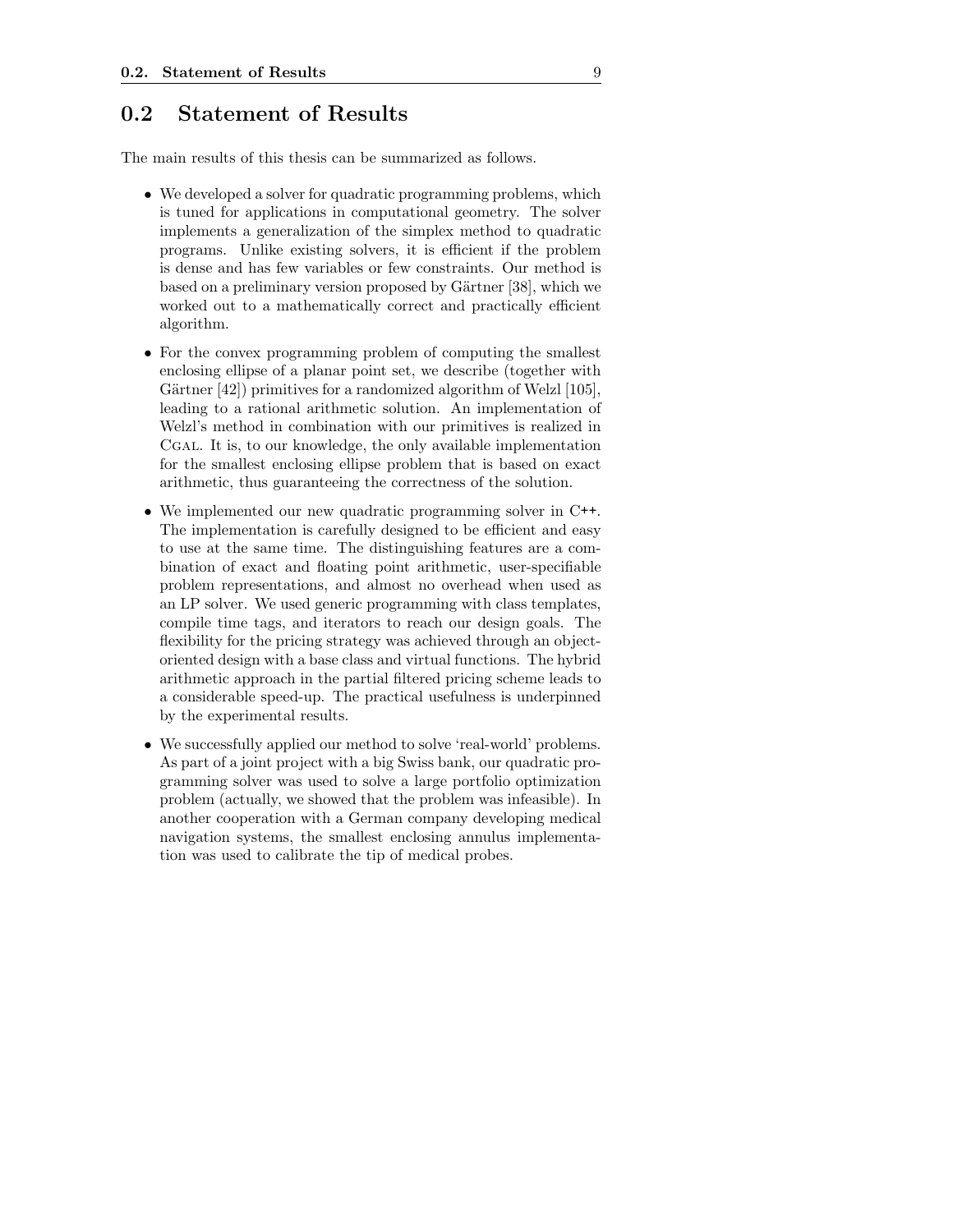### 0.3 Outline of the Thesis

The thesis is subdivided into three parts. The first part contains the theoretical background for the implementation work described in the second part. The third part presents two applications.

Part I. We start in Chapter 1 with the definition of linear and quadratic programs and give a brief outline of the classical simplex method. Chapter 2 describes our new algorithm for solving quadratic programming problems. We derive optimality criteria for quadratic programs and explain the details of the extended pivot step. Furthermore, we show an efficient way of handling inequality constraints and how to cope with degeneracies. In Chapter 3 we present four geometric optimization problems that can be solved by quadratic programming. Explicit formulations of the corresponding quadratic or linear programs are given. One of these problems, namely the smallest enclosing ball problem, has a natural generalization to ellipsoids. Chapter 4 describes exact primitives for solving the smallest enclosing ellipsoid problem in two dimensions.

Part II. CGAL, the Computational Geometry Algorithms Library is introduced in Chapter 5. We review related work on geometric software and precursors of Cgal. A section on generic programming is followed by an overview of the library structure. More detailed descriptions are given of the design of the geometric kernel and the basic library. Chapter 6 describes a C++ implementation of our quadratic programming solver. We state our design goals and show how we achieved them. This is done by presenting the distinguishing implementation details and small chunks of the code. In Chapter 7 we describe the three geometric quadratic programming problems that are already available in Cgal. We define the problems, show how to solve them, and sketch some important implementation details. These implementations were tested on different input sets and compared to other mathematical programming implementations as well as to dedicated geometric algorithms. The experimental results are presented in Chapter 8.

Part III. Chapter 9 presents two applications. The first one is a financial application of our quadratic programming solver. It is used to solve portfolio optimization problems. The second one is a medical application, where the tip of a medical probe, a so called stylus, has to be calibrated. We use the solution of the smallest enclosing annulus problem in this application.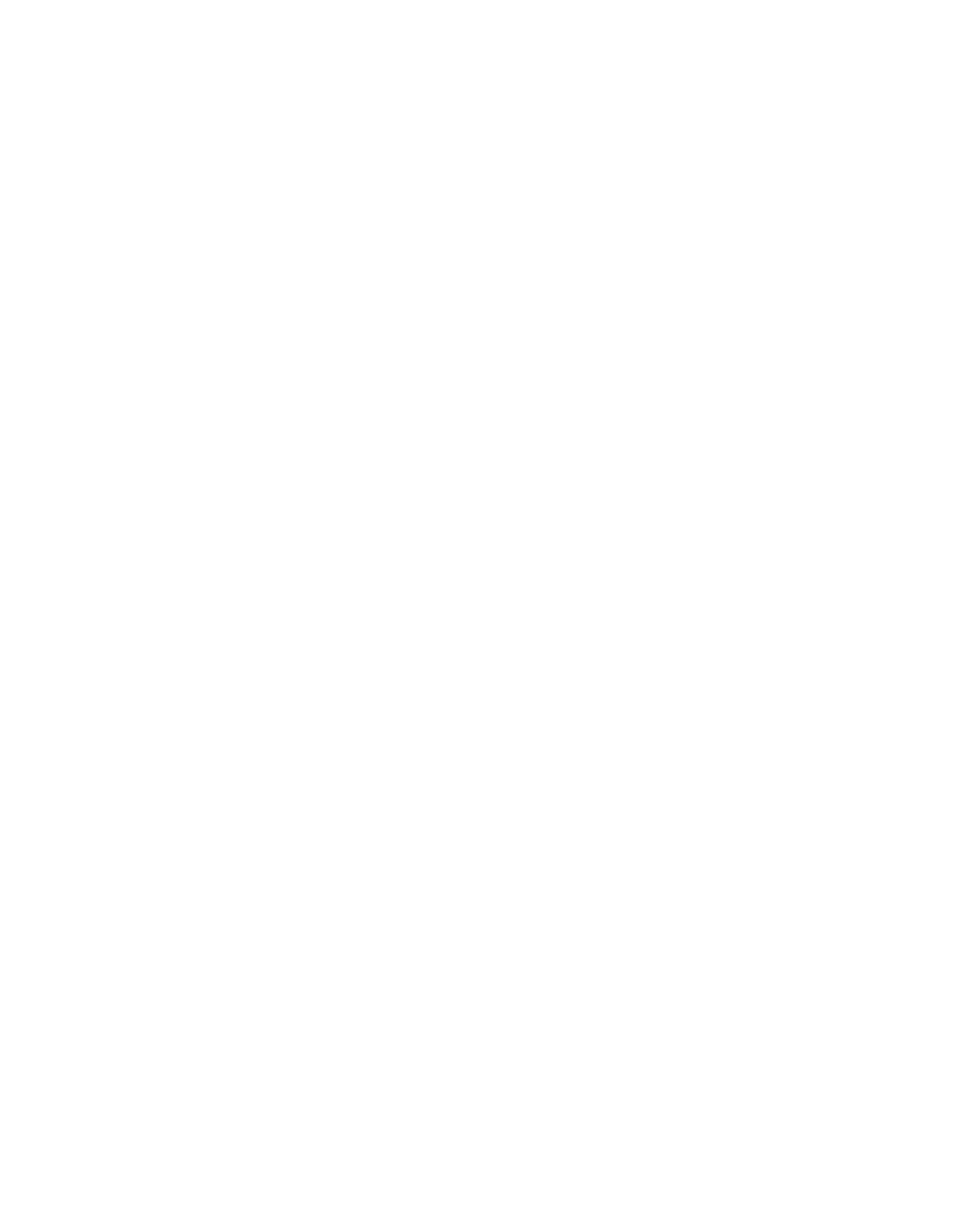Part I

**Theory**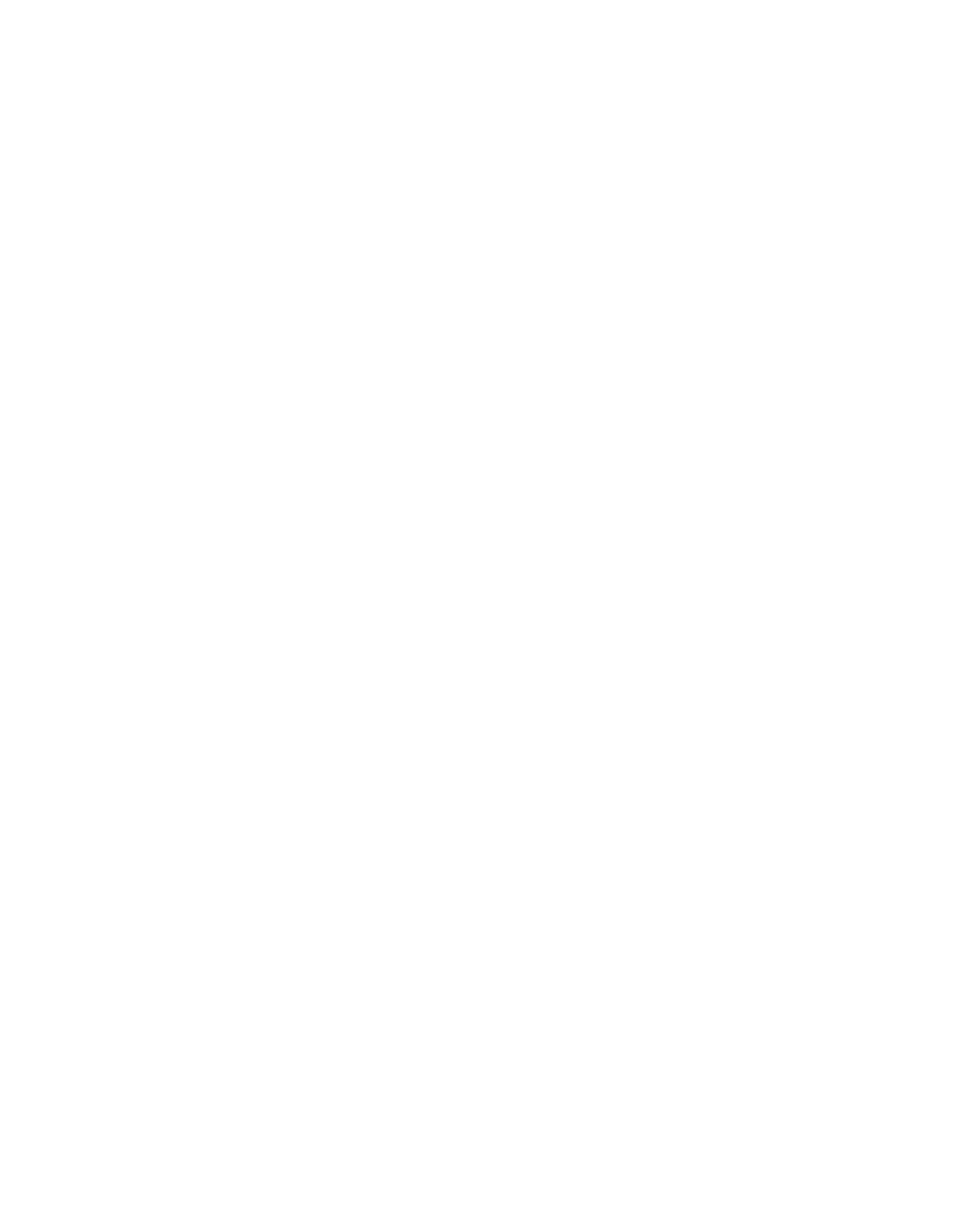### Chapter 1

# Linear and Quadratic Programming

Linear programming (LP) is the problem of minimizing a linear function in *n* variables, subject to *m* linear (in)equality constraints over the variables. In addition, the variables may have to lie between prespecified bounds. In this general formulation, a linear program can be written as

$$
\begin{array}{ll}\n\text{(LP)} & \text{minimize} & c^T x \\
\text{subject to} & Ax \leq b \\
& \ell \leq x \leq u \,,\n\end{array} \tag{1.1}
$$

where A is an  $m \times n$ -matrix, b an m-vector, c an n-vector, and  $\ell, u$  are n-vectors of *bounds* (values  $-\infty$  and  $\infty$  may occur). The symbol ' $\leq$ ' indicates that any of the  $m$  order relations it stands for can independently be ' $\leq$ ', '=', or ' $\geq$ '.

Generalizing LP to quadratic programming (QP) means replacing the linear function in (1.1) by the convex quadratic function

$$
c^T x + x^T D x,
$$

resulting in the quadratic program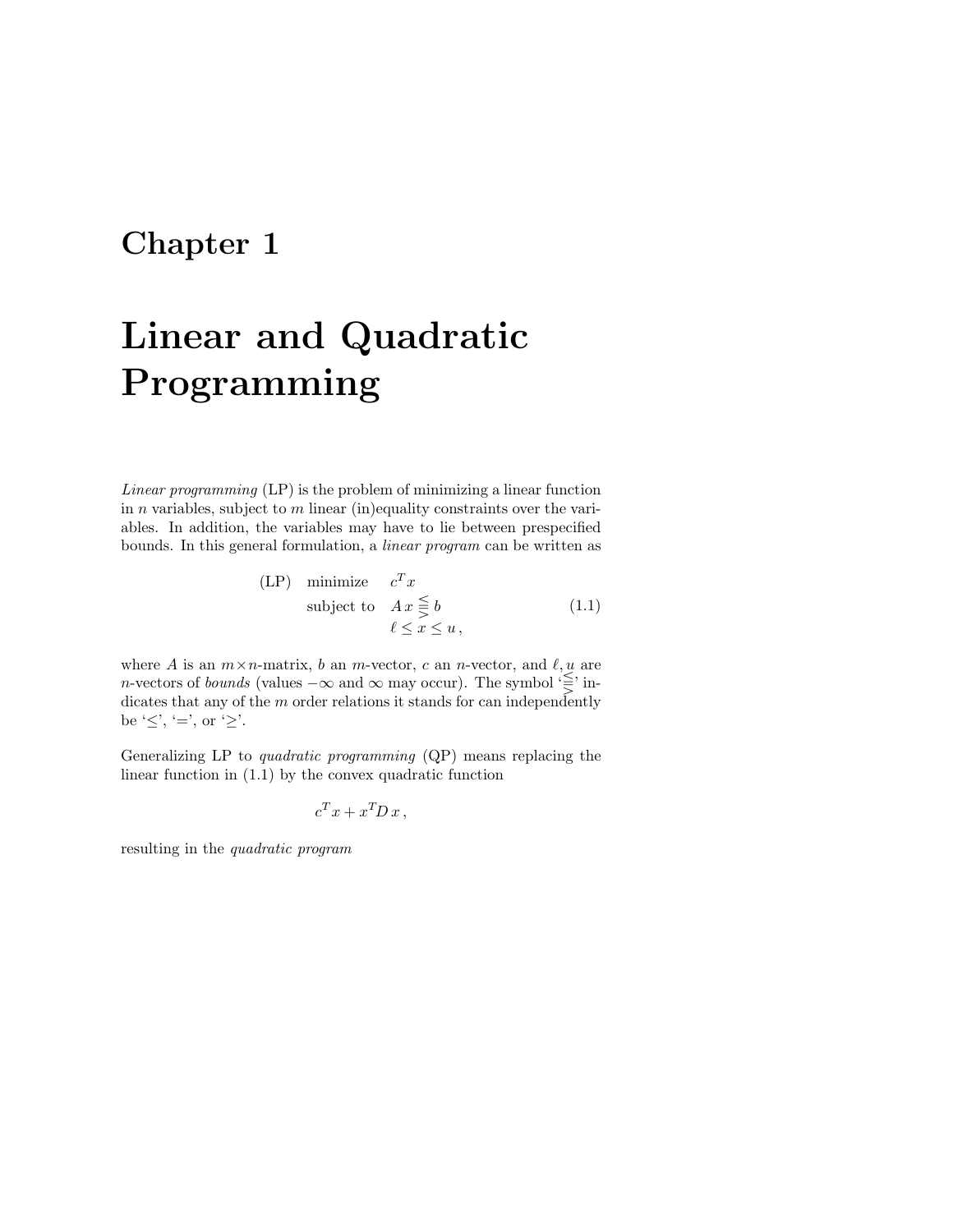(QP) minimize 
$$
c^T x + x^T D x
$$
  
subject to  $A x \leq b$   
 $\ell \leq x \leq u$ . (1.2)

Here, D is a positive semi-definite  $n \times n$ -matrix<sup>1</sup>. If  $D = 0$ , we obtain a linear program as a special case of QP.

If a vector  $x^* = (x_1^*, \ldots, x_n^*)^T$  exists that satisfies all constraints, the problem is called *feasible* and  $x^*$  is a *feasible solution*, otherwise the problem is called *infeasible*. If the *objective function*  $f(x) = c^T x + x^T D x$ is bounded from below on the set of feasible solutions  $x^*$ , the problem is called bounded, otherwise unbounded. If the problem is both feasible and bounded, the objective function assumes its unique minimum value for some (not necessarily unique) optimal feasible solution  $x^*$ . Solving a quadratic program means either finding an *optimal solution*  $x^*$  if one exists, else proving that no feasible solution exists or that there is no bounded optimum.

#### 1.1 Standard Form

For the description, we consider QP in standard form, given as

(QP) minimize 
$$
c^T x + x^T D x
$$
  
subject to  $Ax = b$   
 $x \ge 0$ , (1.3)

where the number of variables  $n$  is at least as large as the number of equality constraints  $m$ . As in the simplex method for LP described in the next section, explicit bounds  $\ell \leq x \leq u$  in (1.2) can smoothly be integrated, and if inequality constraints occur, they can be turned into equalities by introducing slack variables. This means, if  $m$  is small in (1.2), we may without loss of generality assume that the quadratic program is in standard form, having only few equality constraints.

If  $m \gg n$  in (1.2), the problem contains many inequality constraints in all interesting cases; however, turning them into equalities generates a large number of slack variables, so that it is no longer true that

<sup>&</sup>lt;sup>1</sup>i.e.  $x^T D x \geq 0$  holds for all x.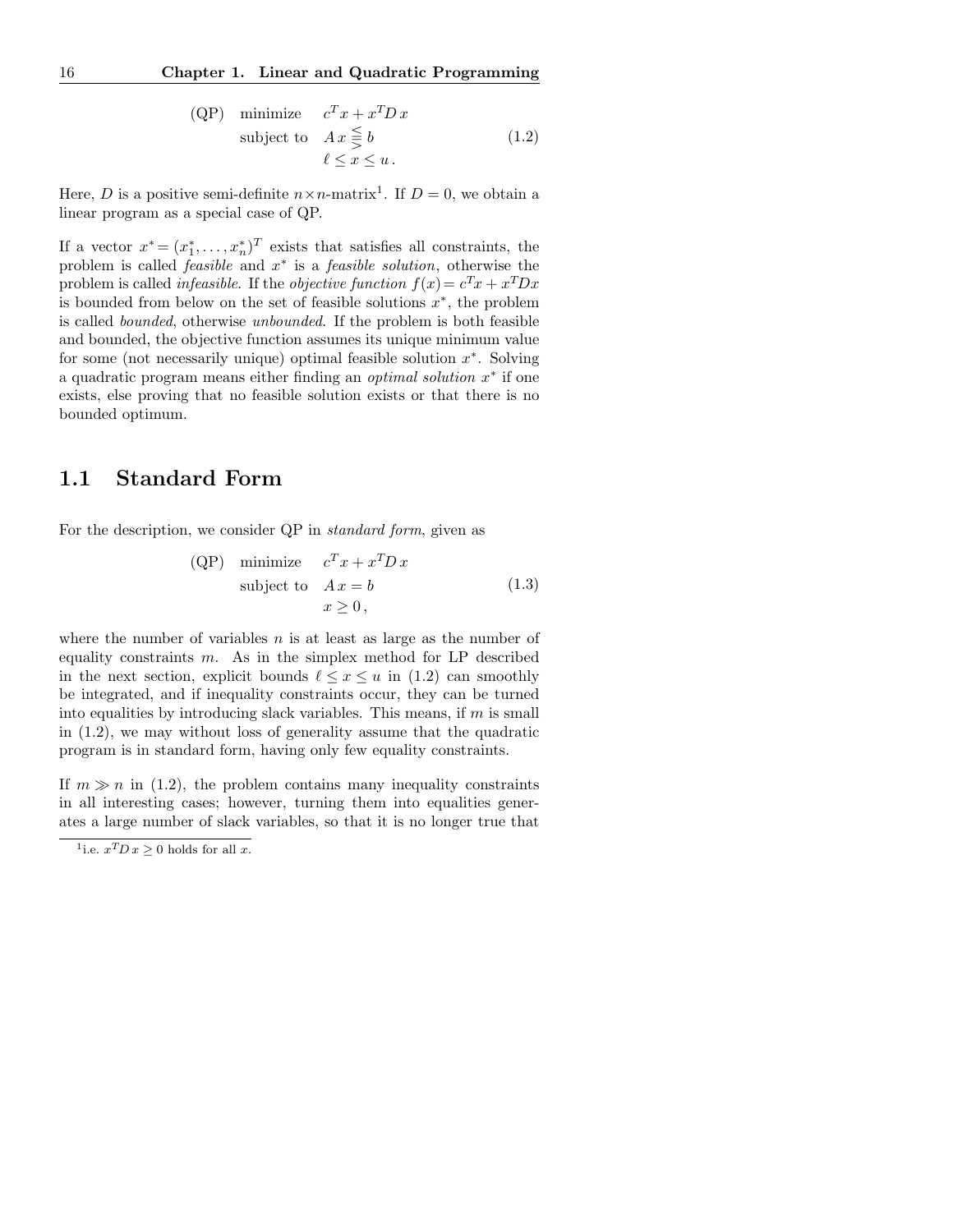the resulting standard form has few equality constraints. The crucial observation here is that the former inequalities can be treated implicitly; intuitively, we 'trade them in' for the new slack variables, moving the problem's complexity from the constraints to the variables, after which we are basically back to a quadratic program in standard form with  $m \leq n$ . The details are described in Section 2.4. In the sequel, we assume that we are given a problem in the form of (1.3).

#### 1.2 Simplex Method

Before we describe our QP algorithm, let us briefly review the (revised) simplex method for LP [20]. It operates on linear programs, given as

(LP) minimize 
$$
c^T x
$$
  
subject to  $A x = b$   
 $x \ge 0$ , (1.4)

where the number of variables  $n$  is at least as large as the number of equality constraints m.

Consider pairs of index sets  $B, N \subseteq [n]$  with  $|B| = m$ ,  $|N| = n-m$ , and  $B \cup N = [n]$ . Each such pair induces a partition of the variables x into  $x_B$  and  $x_N$ , a partition of c into  $c_B$  and  $c_N$ , and a partition of A into  $A_B$  and  $A_N$ , where  $A_B$  collects the columns of  $A$  with indices in  $B$ (analogously for  $A_N$ ). If  $A_B^{-1}$  exists, the m-vector  $x_B$  of basic variables and the objective function value z are uniquely determined by the  $(n-m)$ -vector  $x_N$  of nonbasic variables, namely

$$
x_B = A_B^{-1}b - A_B^{-1}A_N x_N , \qquad (1.5)
$$

$$
z = c_B^T A_B^{-1} b + (c_N^T - c_B^T A_B^{-1} A_N) x_N.
$$
 (1.6)

Assigning nonnegative values to  $x_N$  such that the implied values of  $x_B$ are nonnegative as well yields a feasible solution  $x^*$  to  $(1.4)$ . It is a basic feasible solution if the nonbasic variables are zero. A basis B (in the sense of LP) is the set of basic variables (identifying B and  $x_B$ ), we will refer to it as LP-basis to avoid any confusion with the notion of a basis for quadratic programs (defined in Section 2.2).

In each iteration, the simplex method replaces a basic variable by a nonbasic variable such that the resulting basis with corresponding basic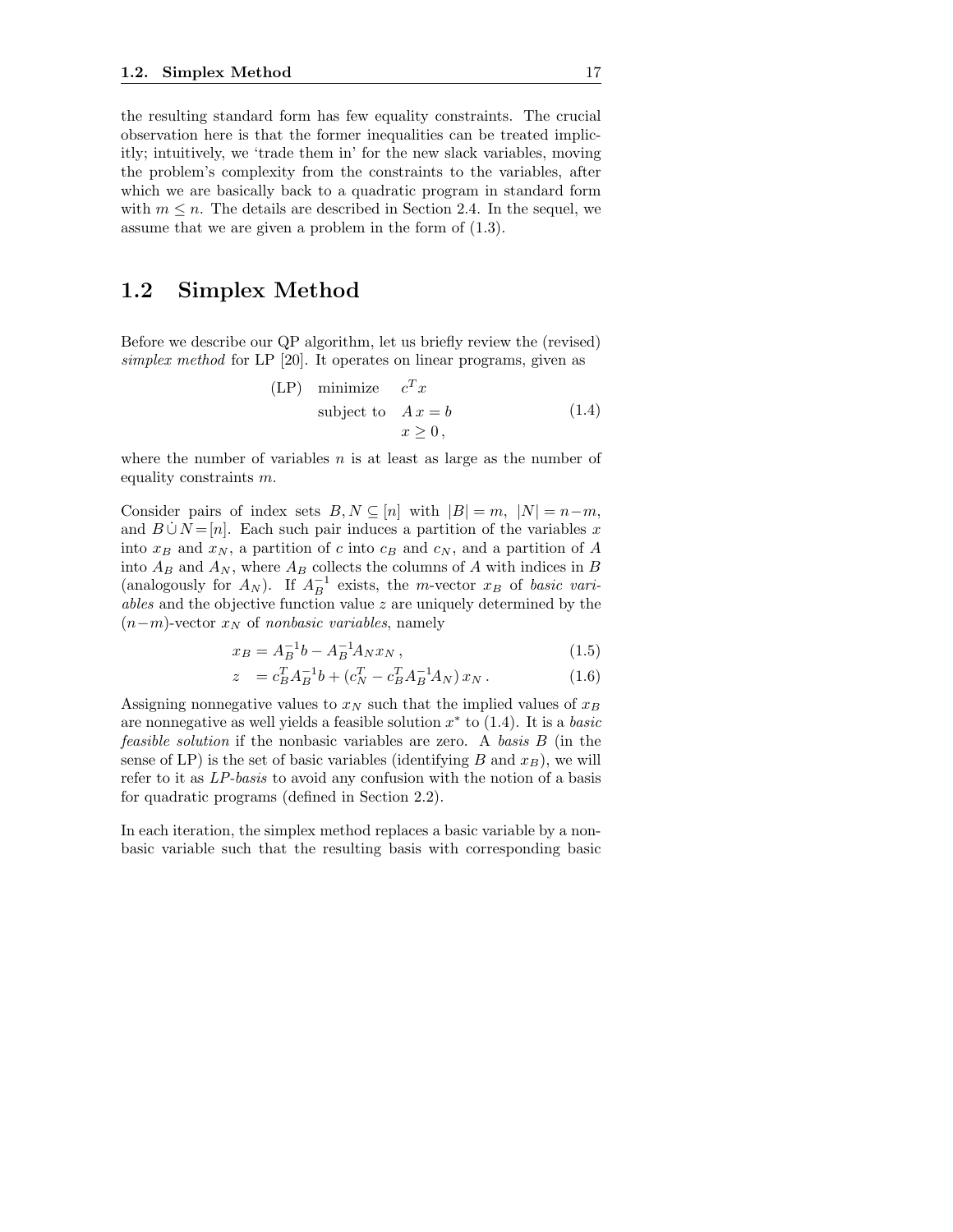feasible solution  $y^*$  satisfies  $c^T y^* \leq c^T x^*$ . An iteration – called pivot  $step$  – consists of three parts: the *pricing*, which either finds a nonbasic variable to enter the basis or certifies that the current solution is optimal; the ratio test, which either determines the basic variable that leaves the basis or states that the problem is unbounded; and the update, which computes the new basis  $B'$  and the corresponding basic feasible solution.

**Pricing.** Consider the vector  $\gamma := c_N^T - c_B^T A_B^{-1} A_N$  of reduced costs. The current basic feasible solution is optimal if  $\gamma \geq 0$ , because then  $x_N \geq 0$ implies  $\gamma^T x_N \geq 0$ , i.e. the objective function value z in (1.6) cannot be improved by increasing one of the nonbasic variables. In case  $\gamma^T x_N \not\geq 0$ , the pricing step returns some index j with  $\gamma_i < 0$ . The corresponding  $x_i$ is the entering variable.

**Ratio Test.** Increasing  $x_j$  by  $t > 0$  decreases the objective function value by  $\gamma_j t$ . The variables become linear functions in t, i.e.  $x_j^*(t) = t$ and  $x_B^*(t) = x_B^* - t A_B^{-1} A_j$  using (1.5). The task of the ratio test is to find the largest value of t such that  $x^*(t)$  stays feasible, equivalently  $x_B^*(t) \geq 0$ . If such a value  $t_0$  exists, there is an index  $i \in B$ with  $x_i^*(t_0) = 0$  and  $x_i$  is the *leaving variable*. Otherwise the problem is unbounded.

**Update.** The basis B is replaced by the new basis  $B' := B \cup \{j\} \setminus \{i\}.$ Furthermore, some representation of the basis matrix  $A_B$  has to be maintained, suitable to compute  $c_B^T A_B^{-1}$  and  $A_B^{-1} A_j$  efficiently. The representation must also be easy to update, i.e. the update should be substantially cheaper than computing the representation from scratch when  $A_B$  changes to  $A_{B'}$ . As we will see in the implementation of the QP solver, the inverse of the basis matrix is a suitable representation in our scenario (see Part II, Section 6.3).

Further details and proofs can be found in the book of Chvátal [20].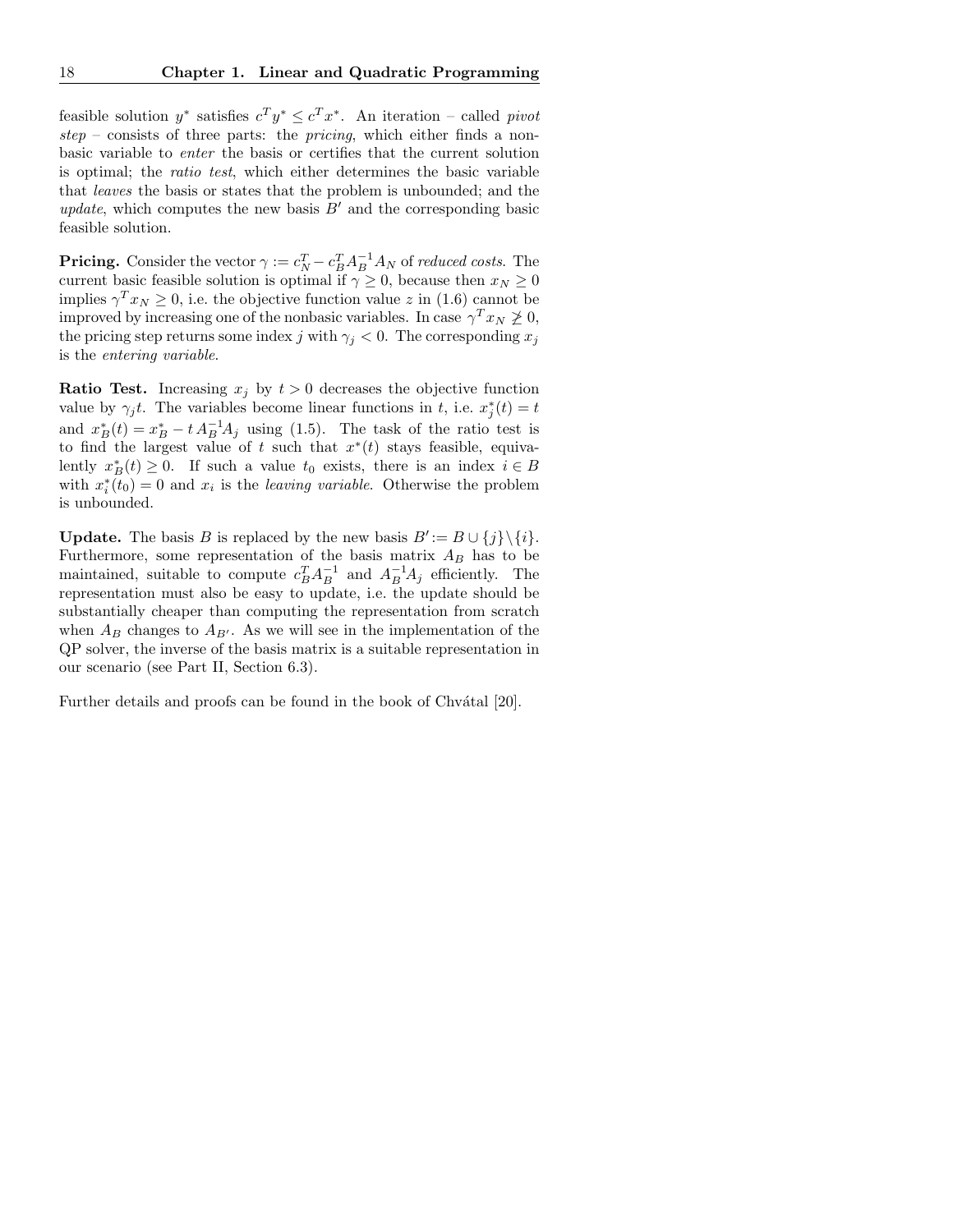## Chapter 2

# A Simplex-Like Quadratic Programming Algorithm

In this chapter, we describe our generalization of the simplex method to QP, based on a preliminary version of Gärtner [38]. We point out the main differences to the usual simplex method for LP (referred to as LP simplex in the following) and describe the generalized pivot step in detail. Furthermore, we show how inequality constraints can be handled efficiently. For the presentation of our method, we make the following nondegeneracy assumption.

#### Assumption 2.1 (nondegeneracy of quadratic program)

Given a quadratic program in standard form  $(1.3)$ , we assume the following:

- (i) The rows of  $A$  are linearly independent, i.e.  $A$  has full (row) rank.
- (ii) The subsystem  $A_Gx_G = b$  has only solutions for sets  $G \subseteq [n]$  with  $|G| \geq m$ .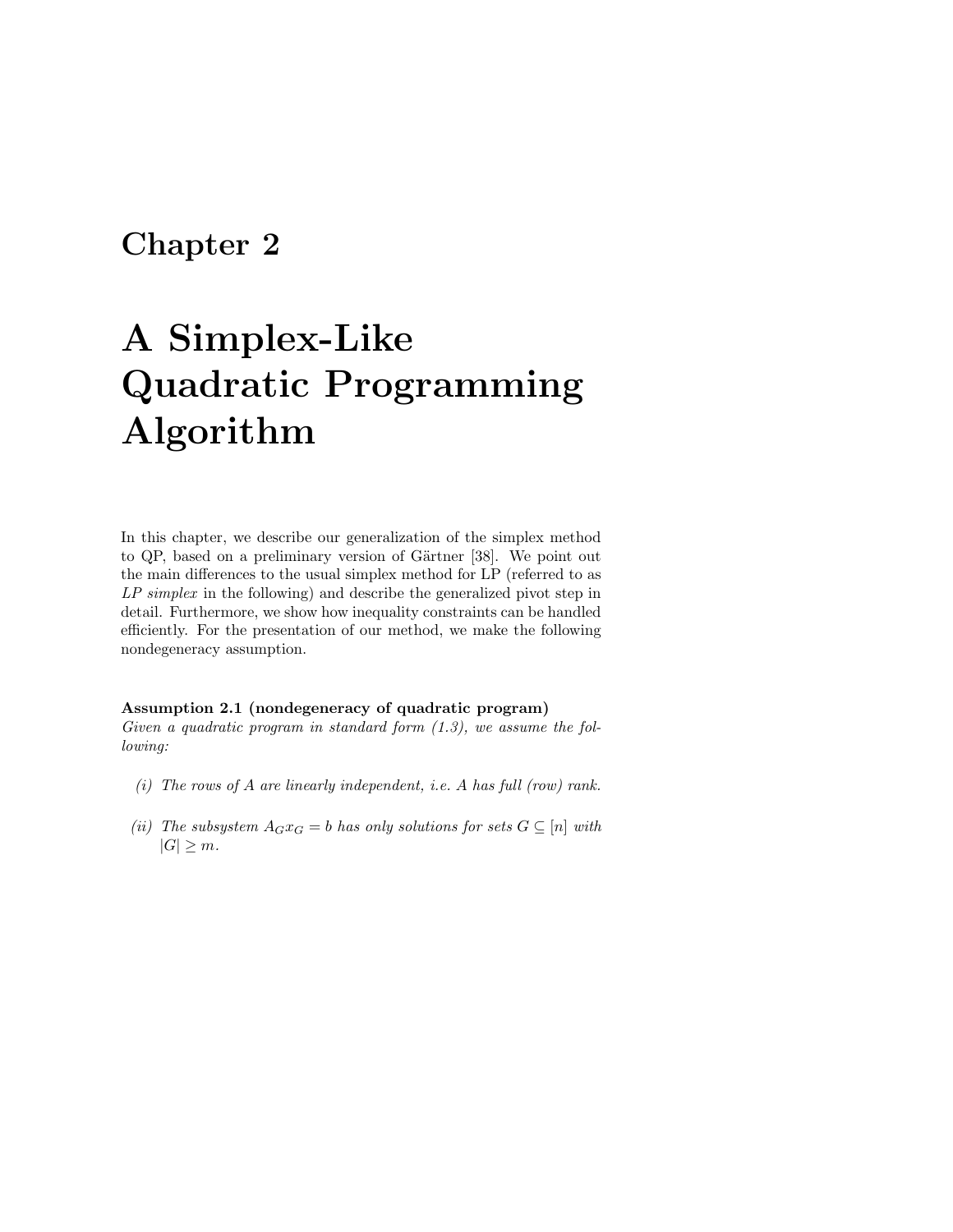Later in this chapter, we describe how to deal with these degeneracies. Section 2.5 gives the details.

## 2.1 Karush-Kuhn-Tucker Conditions

In the LP simplex, the linear objective function is kept in a way that allows to decide directly if the current solution is optimal. In case of QP things are more complicated, since the objective function is no longer linear. We will use the Karush-Kuhn-Tucker (KKT) conditions for convex programming [79, 11] to decide optimality. In the most general setting, these conditions hold for convex programs, i.e. minimizing a convex objective function subject to convex equality and inequality constraints. The following two theorems are specialized versions, they provide necessary and sufficient optimality criteria for quadratic programs [11, Section 3.4].

#### Theorem 2.2 (KKT conditions for QP)

A feasible solution  $x^* \in \mathbb{R}^n$  to the quadratic program

(QP) minimize 
$$
c^T x + x^T D
$$
  
subject to  $A x = b$   
 $x \ge 0$ ,

 $\overline{x}$ 

is optimal if and only if there exists an m-vector  $\lambda$  and an n-vector  $\mu \geq 0$ such that

$$
c^T + 2x^{*T}D = -\lambda^T A + \mu^T,
$$
  

$$
\mu^T x^* = 0.
$$

Our QP algorithm described below will solve subproblems without nonnegativity constraints. The following version of the KKT conditions is known as the method of Lagrange multipliers.

#### Theorem 2.3 (KKT conditions for unconstrained QP)

A feasible solution  $x^* \in \mathbb{R}^n$  to the unconstrained quadratic program

(UQP) minimize  $c^T x + x^T D x$ subject to  $Ax = b$ ,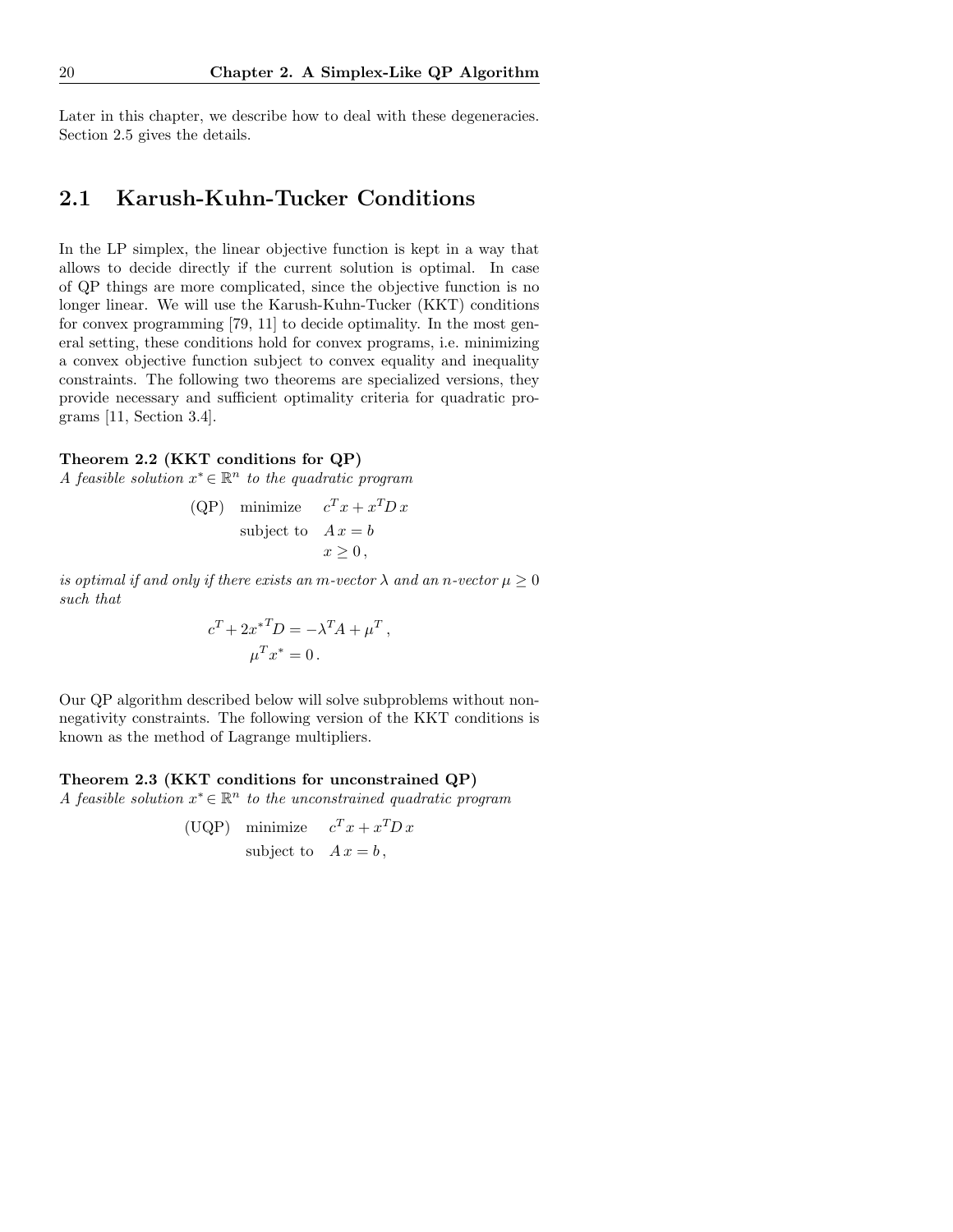is optimal if and only if there exists an m-vector  $\lambda$  such that

$$
c^T + 2x^{*T}D = -\lambda^T A.
$$

Note, if the rows of A are linearly independent, then  $\lambda$  and  $\mu$  are unique in Theorem 2.2. The same holds for  $\lambda$  in Theorem 2.3.

Corollary 2.4 Any vector  $x^* > 0$  satisfying  $Ax = b$  is an optimal solution to  $(QP)$  if and only if it is an optimal solution to  $(UQP)$ .

**Proof.** For  $x^* > 0$  the second condition of Theorem 2.2 implies  $\mu^T = 0$ . Thus, the first condition of Theorem 2.2 and the (only) condition of Theorem 2.3 are equivalent.  $\Box$ 

### 2.2 Basic Solutions

As the LP simplex, the QP simplex iterates through a sequence of basic feasible solutions, always improving the objective function value. Interpreted geometrically, the set of feasible solutions is a polyhedron  $P$ . In case of LP, each basic feasible solution corresponds to a vertex of  $P$ , hence there is always an optimal solution which is a vertex of  $P$ . In case of QP, this is not true in general, as the following trivial example shows: Minimize  $x^2$  subject to  $-1 \le x \le 1$ . Here  $\mathcal P$  is a polytope in 1-space with vertices −1 and 1, but the unique optimal solution is assumed at point 0, in the interior of  $P$ . Thus we have to consider more than only the basic feasible solutions in the sense of LP to find the optimum of a quadratic program.

A  $(QP)$  basic feasible solution is characterized by a subset  $B$  of the variables (a  $QP-basis$ , defined below) and numerical values  $x_B^*$  for the variables in  $B$ ; variables not in  $B$  will always have value zero. A variable is called *basic* if it is in  $B$ , *nonbasic* otherwise. Unlike in the LP simplex, the basis  $B$  may contain more than  $m$  variables, and in this case their values are not uniquely determined by only the constraints of the quadratic program. Instead,  $x_B^*$  will be the optimal solution to an unconstrained subproblem as follows.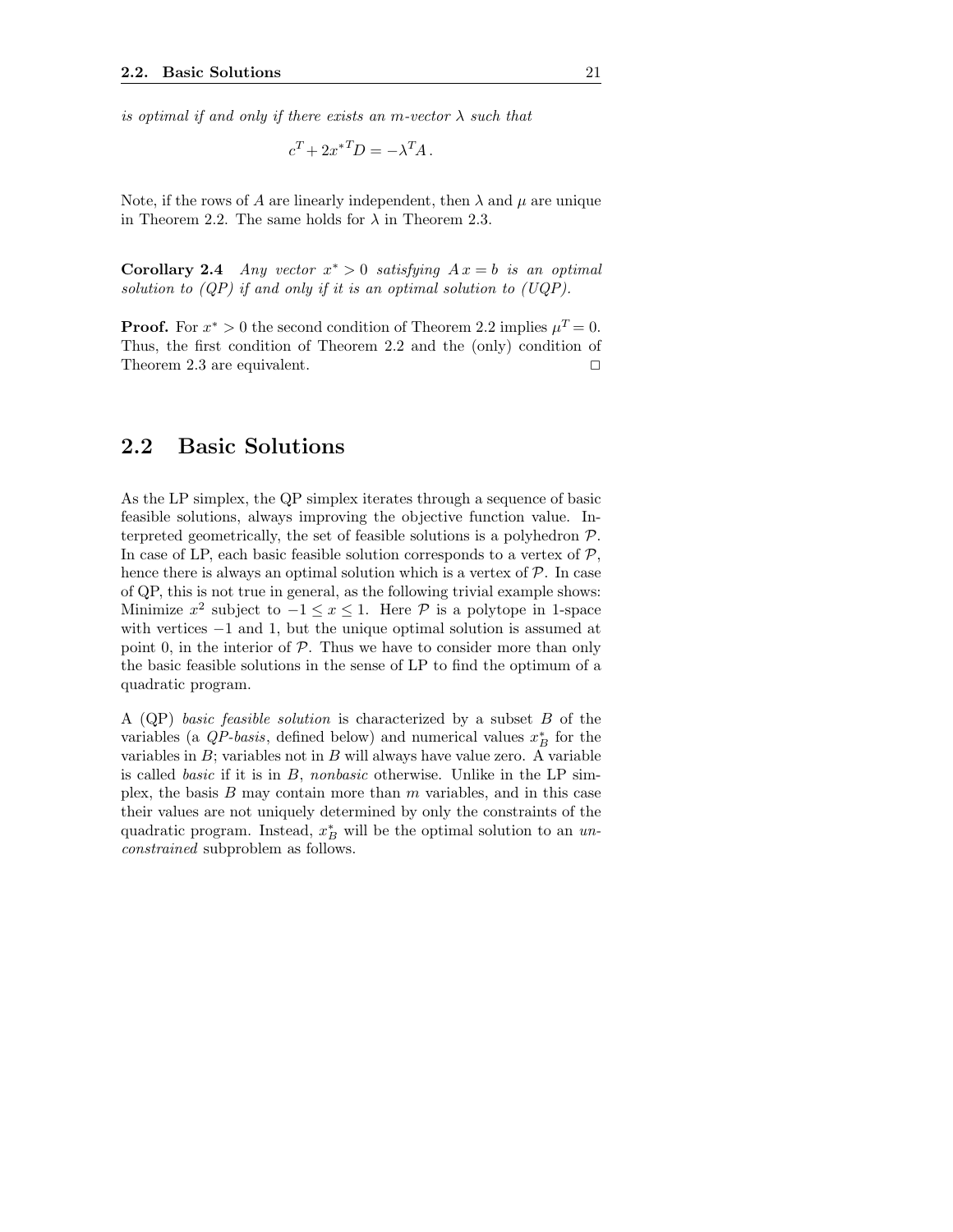#### Definition 2.5 (QP-Basis)

A subset B of the variables of a quadratic program in standard form defines a QP-basis if and only if

(i) the unconstrained subproblem

$$
(UQP(B)) \quad \text{minimize} \quad c_B^T x_B + x_B^T D_B x_B
$$
\n
$$
\text{subject to} \quad A_B x_B = b \tag{2.1}
$$

has a unique optimal solution  $x_B^* > 0$ , and

(ii)  $A_B$  has full (row) rank, i.e.  $\text{rank}(A_B) = m$ ,<sup>1</sup>

where  $c_B$ ,  $D_B$  and  $A_B$  are the entries of c, D and A relevant for the variables in B, respectively.

Obviously,  $x^*$  with  $x_i^* = 0$  for all nonbasic variables  $x_i$  is a feasible solution to the original problem (1.3). In case of LP (i.e.  $D = 0$ ), the definition of a QP-basis specializes to the usual notion of basic feasible solutions (in the nondegenerate case).

In the sequel we identify each basic variable with the corresponding index, i.e.  $B \subseteq [n]$  and  $i \in B$  if and only if  $x_i$  is basic. The nonbasic variables are collected in  $N := [n] \setminus B$ .

The following theorem gives an upper bound on the maximum size of a QP-basis. The idea of the proof is due to Gärtner [38].

Theorem 2.6 Every QP-basis B satisfies

 $|B| \leq m + \text{rank}(D).$ 

**Proof.** Suppose there exists a basis  $B$  with corresponding optimal solution  $x_B^*$  and  $|B| > m + \text{rank}(D)$ . We will show that  $x_B^*$  is not the unique solution to  $(\text{UQP}(B))$ , thus contradicting the definition of a QP-basis.

By the KKT conditions (Theorem 2.3), there exists a vector  $\lambda$  such that

$$
c_B^T + 2x_B^{*T}D_B = -\lambda^T A_B,
$$

<sup>&</sup>lt;sup>1</sup>Note that  $A_B$  has at least m columns by Assumption 2.1 (ii).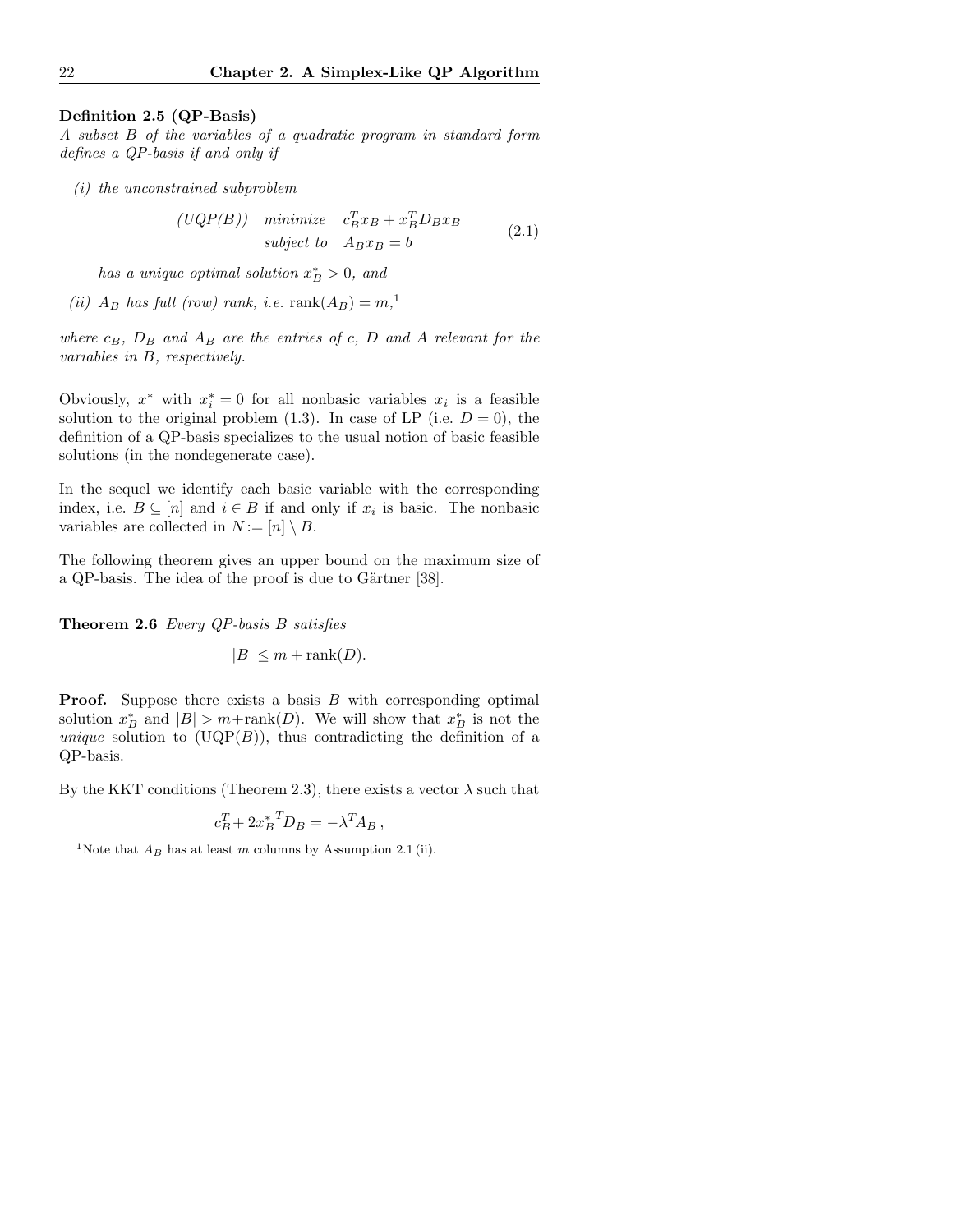if and only if  $x_B^*$  is optimal for (UQP(B)). It follows that any  $y \ge 0$  in the intersection of the affine spaces

$$
U := \{ y \mid y^T D_B = x^{*T} D_B \}, \qquad V := \{ y \mid A_B y = b \}
$$

is also an optimal solution to  $(\mathrm{UQP}(B))$ . Since U and V are solution spaces of linear equation systems, their dimension is determined by the difference of the number of variables and the rank of the respective matrices D and A, see e.g. [32]. With  $k := |B|$  and  $r := \text{rank}(D)$ , we get

$$
\dim(U \cap V) = \dim(U) + \dim(V) - \dim(U + V)
$$
  
\n
$$
\ge (k-r) + (k-m) - k
$$
  
\n
$$
= k - (m+r).
$$

Let  $W := \{ y \mid y \ge 0 \}$ , then the polytope  $P := U \cap V \cap W$  has dimension at least  $k-(m+r)$  and is contained in the set of optimal solutions of (UQP(B)). The assumption  $k > m+r$  implies  $\dim(\mathcal{P}) > 0$ , thus  $x_B^*$ is not unique.  $\Box$ 

Again, if  $D = 0$ , we recover the bound for LP-bases. The theorem is a crucial ingredient of our method. Well-known methods to generalize the simplex algorithm to  $QP$  integrate  $D$  explicitly into the constraint matrix [106]. This is appropriate for large sparse problems and corresponding solvers, because it does not increase the number of nonzero entries in the problem description. In our scenario, however, this method is inappropriate, because it results in a problem with many variables and many constraints. The lemma limits the influence of D by considering its rank rather than its size. As we see in the next chapter, the rank of  $D$  is small in our applications.

### 2.3 Pivot Step

The process of going from one basic solution to the next is called a pivot step. In the LP simplex, the pricing is the part of the pivot step that decides whether the current solution is optimal, and which variable enters the basis if an improvement is possible.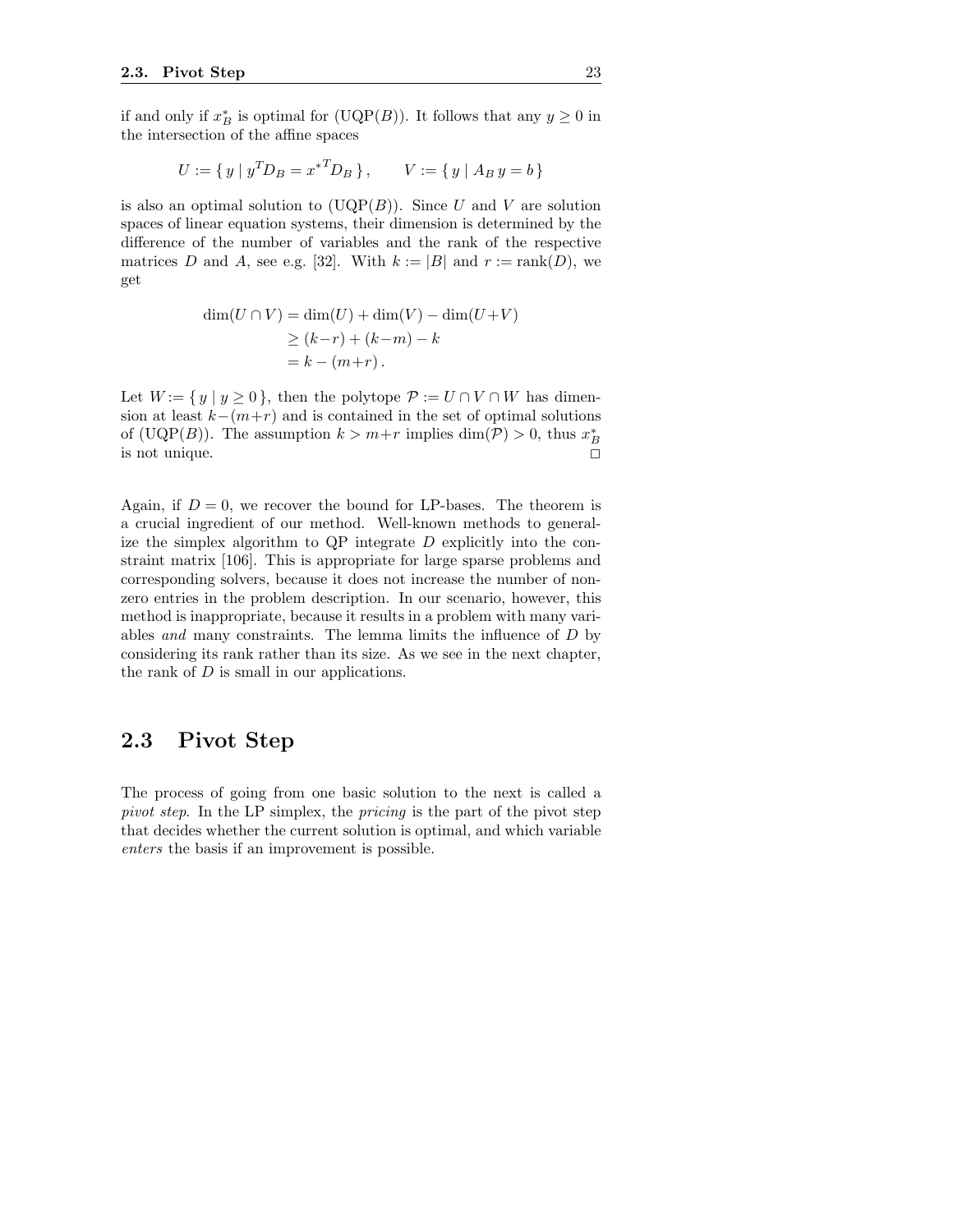#### 2.3.1 Pricing

Testing whether a nonbasic variable  $x_i$  can improve the solution by entering the current QP-basis B is done as follows. Let  $\hat{B} := B \cup \{j\}$ and consider the subproblem

(QP(
$$
\hat{B}
$$
)) minimize  $c_{\hat{B}}^T x_{\hat{B}} + x_{\hat{B}}^T D_{\hat{B}} x_{\hat{B}}$   
subject to  $A_{\hat{B}} x_{\hat{B}} = b$  (2.2)  
 $x_{\hat{B}} \ge 0$ .

By the KKT conditions for QP (Theorem 2.2),  $x^*_{\hat{B}}$  (with  $x^*_{j} = 0$ ) is an optimal solution to  $(QP(B))$  if and only if there exist vectors  $\lambda$  and  $\mu \geq 0$ such that

$$
c_{\hat{B}}^T + 2x_{\hat{B}}^{* \ T} D_{\hat{B}} = -\lambda^T A_{\hat{B}} + \mu \tag{2.3}
$$

$$
x_{\hat{B}}^{*T} \mu = 0. \tag{2.4}
$$

Since  $x_B^* > 0$ ,  $\mu_B = 0$  holds using (2.4). Extracting  $x_j^*$  from (2.3) gives

$$
c_B^T + 2x_B^{*T} D_B + 2x_j^* D_{B,j}^T = -\lambda^T A_B \tag{2.3a}
$$

$$
c_j + 2x_B^*{}^T D_{B,j} + 2x_j^* D_{j,j} = -\lambda^T A_j + \mu_j, \qquad (2.3b)
$$

where  $D_{B,j}$  is the j-th column of  $D_B$ . Equations (2.3a) together with the constraints of (2.1) determine  $x^*_{\hat{B}}$  (with  $x^*_j = 0$ ) and  $\lambda$  by the linear equation system

$$
M_B\left(\frac{\lambda}{x_B^*}\right) = \left(\frac{b}{-c_B}\right), \qquad M_B := \left(\frac{0}{A_B^T} \mid \frac{A_B}{2D_B}\right). \tag{2.5}
$$

We call  $M_B$  the *basis matrix* (of  $B$ ). By the definition of a QP-basis,  $x_B^*$  is the unique optimal solution to  $(\mathrm{UQP}(B))$  and  $A_B$  has full row rank. Thus, also  $\lambda$  is unique and  $M_B$  is regular, i.e.  $M_B^{-1}$  exists.

Using the values of  $x_B^*$  and  $\lambda$ , (2.3b) uniquely determines  $\mu_j$ . In case  $\mu_j$  is negative,  $x^*_{\hat{B}}$  (with  $x^*_j = 0$ ) cannot be an optimal solution to  $(QP(\hat{B}))$  because  $\mu_j < 0$  contradicts  $\mu \geq 0$  in Theorem 2.2. On the other hand, if  $\mu_j \geq 0$  holds for all nonbasic variables  $x_j$ , we found vectors  $\lambda$  and  $\mu \geq 0$  fulfilling the KKT conditions for the original problem, i.e.  $x^*$  with  $x_N^* = 0$  is an optimal solution to (QP). Hence, the current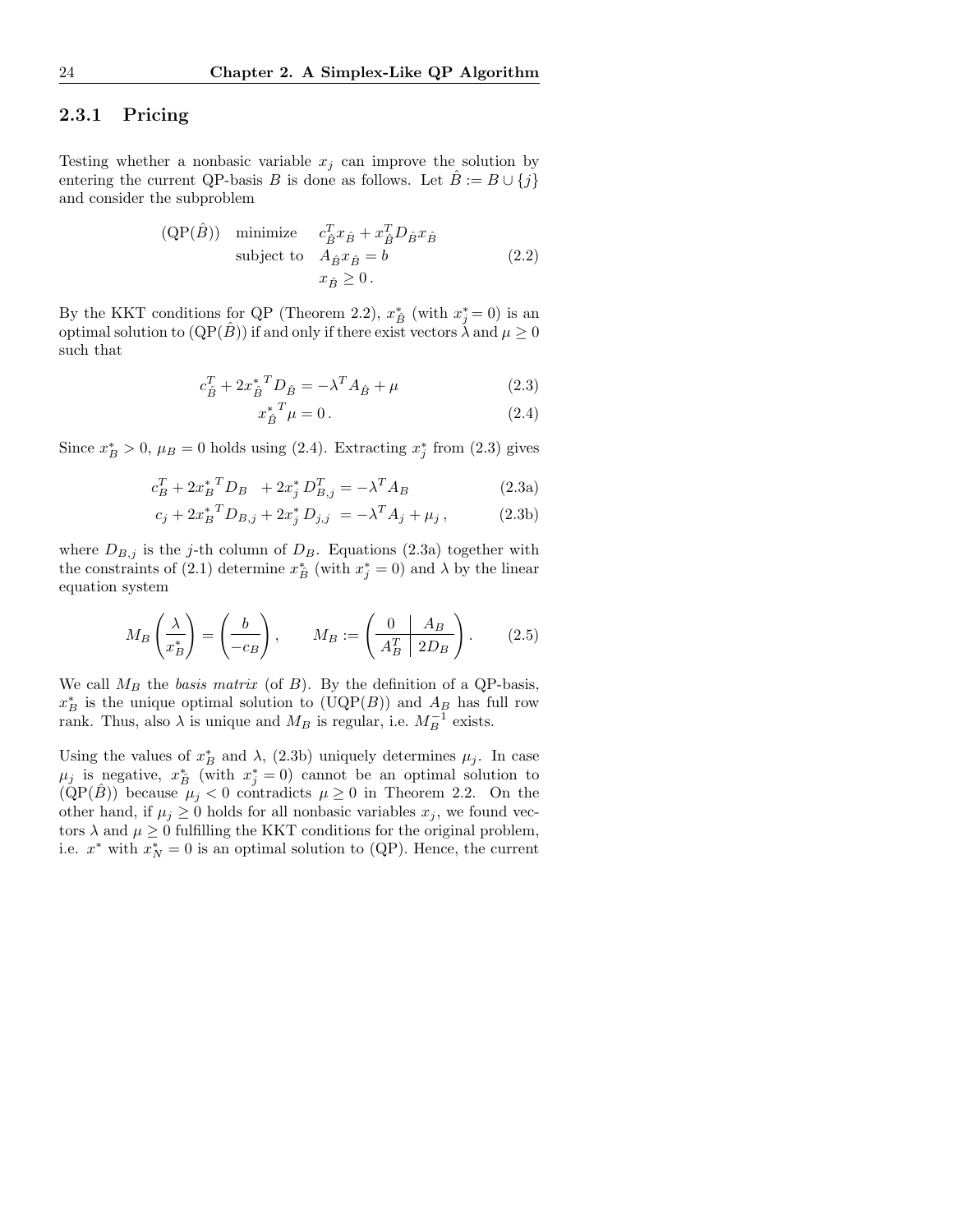solution can be improved by entering variable  $x_j$  into the basis if and only if  $\mu_j < 0$ .

Different strategies for choosing the entering variable are described in Part II, Section 6.4.

#### 2.3.2 Ratio Test

The second part of the LP simplex's pivot step is the ratio test. It decides which variable has to leave the basis if another variable enters it. Unless the problem is degenerate, there is a unique choice for the leaving variable. In the QP simplex, it can happen that a variable enters the basis, but there is no leaving variable, so that the basis gets larger. This is the case if the objective function reaches a local minimum (while the entering variable is increased), before some other (basic) variable goes down to zero. Moreover, it can happen that even if some leaving variable is found, the solution at that point is not basic. In this case, the pivot step continues, and more variables may leave the basis, until another basic solution is discovered. The QP ratio test consists of three steps which are described below.

**Step 1.** Starting with a QP-basis B and an entering variable  $x_j$ , we want to find a new basis  $B' \subseteq B \cup \{j\}$  with better objective function value. Define  $\hat{B} := B \cup \{j\}$ , then  $x^*_{\hat{B}}$  (with  $x^*_{j} = 0$ ) is the optimal (and unique) solution to

$$
\begin{array}{ll}\n(\text{UQP}_j^t(\hat{B})) & \text{minimize} & c_{\hat{B}}^T x_{\hat{B}} + x_{\hat{B}}^T D_{\hat{B}} x_{\hat{B}} \\
\text{subject to} & A_{\hat{B}} x_{\hat{B}} = b \\
& x_j = t\n\end{array} \tag{2.6}
$$

for  $t = 0$ . Furthermore,  $(\mathrm{UQP}_j^t(\hat{B}))$  has a unique optimal solution  $x^*_{\hat{B}}(t)$ for each value of  $t$ , which is determined by

$$
M_B\left(\frac{\lambda(t)}{x_B^*(t)}\right) = \left(\frac{b}{-c_B}\right) - t\left(\frac{A_j}{2D_{B,j}}\right) \tag{2.7}
$$

and  $x_j^*(t) = t$ . This follows from the KKT conditions for (2.6) (Theorem 2.3), the regularity of  $M_B$ , and some elementary transformations.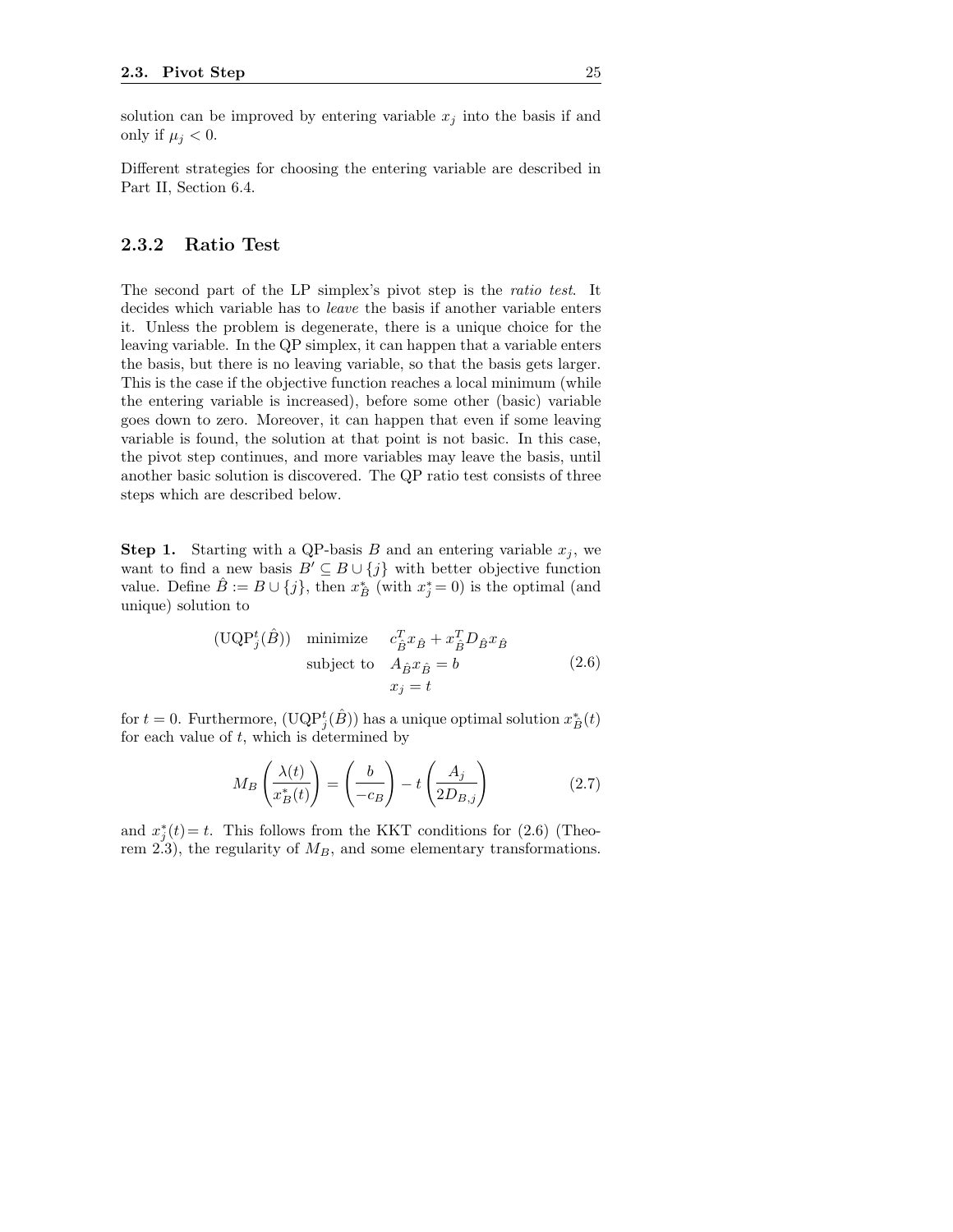In the sequel, we use the following equivalent formulation

$$
\left(\frac{\lambda(t)}{x_B^*(t)}\right) = \left(\frac{\lambda}{x_B^*}\right) - t\left(\frac{q_\lambda}{q_x}\right), \qquad \left(\frac{q_\lambda}{q_x}\right) := M_B^{-1}\left(\frac{A_j}{2D_{B,j}}\right). \tag{2.8}
$$

While increasing  $t$  starting from zero (which improves the current solution), two things may happen. Either one of the basic variables becomes zero, or a local minimum of the objective function is reached. The first event can be tested by solving  $x_i^*(t) = 0$  for all  $i \in B$ . To check the second event, we look at the linear function  $\mu_i(t)$  derived from (2.3b) and (2.8)

$$
\mu_j(t) = c_j + A_j^T \lambda(t) + 2D_{B,j}^T x_B^*(t) + 2D_{j,j} x_j^*(t)
$$
  
=  $\mu_j + t (2D_{j,j} - A_j^T q_\lambda - 2D_{B,j}^T q_x).$  (2.9)

As soon as  $\mu_j(t)$  becomes zero for some  $t > 0$ ,  $\lambda(t)$  and  $\mu = 0$  fulfill the KKT conditions of Theorem 2.2, thus  $x_{\hat{B}}^*$  with  $x_j^*(t) = t$  is an optimal solution to  $(QP(\tilde{B}))$ . The following lemma shows that  $\tilde{B}$  is the new basis in case of the second event.

**Lemma 2.7** If  $\mu_i(t)$  in (2.9) becomes zero for some  $t > 0$  before any of the basic variables vanishes, then  $\hat{B}$  is the new basis.

**Proof.** We already know that  $x^*_{\hat{B}}(t)$  is an optimal solution to  $(QP(\hat{B}))$ , if  $\mu_j(t) = 0$ . We will show that  $M_{\hat{B}}$  is regular, which directly implies that  $x^*_{\hat{B}}(t)$  is unique and that  $A_B$  has full row rank.

Consider the matrices  $M_B$  and  $M_{\hat{B}}$ . The latter is just the basis matrix  $M_B$  plus one additional row and one additional column for index j, which can be assumed to be the largest index in  $B$ , w.l.o.g. It is easy to verify that

$$
M_{\hat{B}} = \begin{pmatrix} 1 & & 0 \\ & \ddots & 1 \\ \hline & & 1 \\ \hline q_{\lambda}^{T} & q_{x}^{T} & 1 \end{pmatrix} \begin{pmatrix} & & & 0 \\ & M_{B} & & \vdots \\ \hline & & 0 \\ \hline 0 & \dots & 0 \end{pmatrix} \begin{pmatrix} 1 & & & q_{\lambda} \\ & \ddots & & & q_{x} \\ \hline 0 & \dots & 0 & 1 \end{pmatrix} \tag{2.10}
$$

holds, where

$$
\nu := 2D_{j,j} - A_j^T q_\lambda - 2D_{B,j}^T q_x.
$$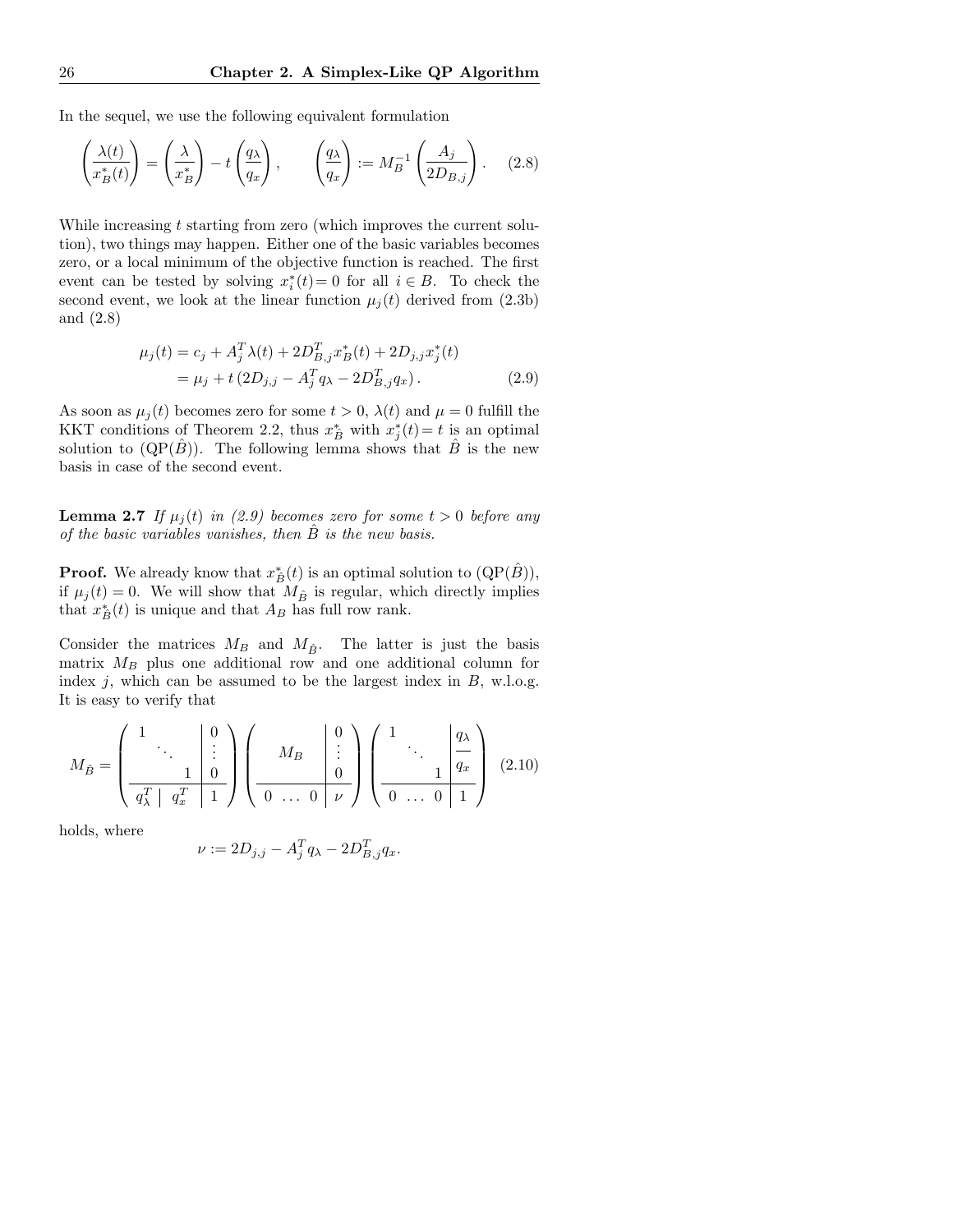The determinant of  $M_{\hat{B}}$  is

$$
\det(M_{\hat{B}}) = \det(M_B) \nu ,
$$

i.e.  $M_{\hat{B}}$  is regular if  $\nu \neq 0$ , since  $\det(M_B) \neq 0$  follows from the fact that  $M_B$  is a basis matrix. Suppose  $\nu = 0$ , then by  $(2.9)$ 

$$
\mu_j(t) = \mu_j + t \nu = \mu_j < 0 \,,
$$

a contradiction to  $\mu_j(t)=0$ .

In case the first event happens, i.e. some basic variable  $x_i$  becomes zero, we implicitly add the constraint  $x_i = 0$  to  $(\mathrm{UQP}_j^t(\hat{B}))$  by removing index *i* from B. If  $M_{B\setminus\{i\}}$  is regular, we still have a unique optimal solution to  $(\mathrm{UQP}^t_j(\hat{B}\setminus\{i\}))$  for each value of t and Step 1 is iterated. Otherwise we proceed to Step 2.

**Step 2.** Let  $B$  be the set of basic variables after the last iteration of Step 1. Since  $M_B$  has become singular, (2.7) does no longer determine unique solutions to  $(\text{UQP}_j^t(\hat{B}))$  for arbitrary t (with  $\hat{B} = B \cup \{j\}$ ). Reconsidering the KKT conditions for  $(QP(\hat{B}))$ , i.e. Equations (2.3) and (2.4), yields

$$
M_{\hat{B}}\left(\frac{\lambda}{x_{B}^{*}}\right) = \left(\frac{b}{-c_{B}}\right) + \mu_{j}\left(\frac{0}{0}\right).
$$
 (2.11)

In case  $M_{\hat{B}}$  is singular, we proceed directly to Step 3. Otherwise, the system of linear equations (2.11) has a unique solution for each value of  $\mu_j$ . The solutions are determined by a linear function in  $\mu_j$ , which can be written as

$$
\left(\frac{\lambda(\mu_j)}{x_{\hat{B}}^*(\mu_j)}\right) = \left(\frac{\lambda}{x_{\hat{B}}^*}\right) + \mu_j \left(\frac{p_\lambda}{p_{x_{\hat{B}}}}\right),
$$

with

$$
\left(\frac{p_{\lambda}}{p_{x_{B}}}\right) := M_{\hat{B}}^{-1} \left(\frac{0}{0}\right).
$$
\n(2.12)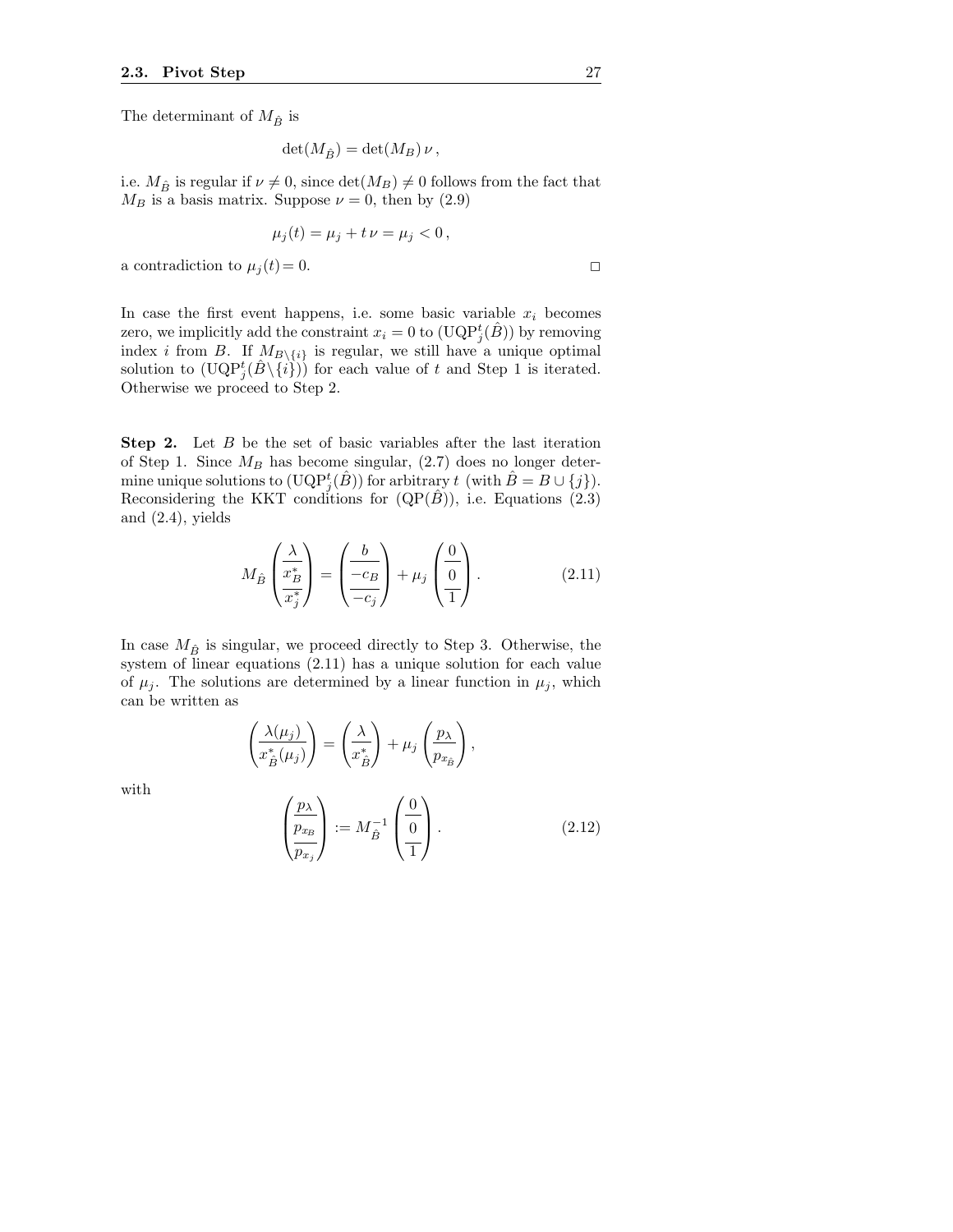Any solution  $x^*_{\hat{B}}(\mu_j)$  is feasible for  $(\text{UQP}(\hat{B}))$ , and it is optimal if  $\mu_j = 0$ . Let  $t_1$  be the value of  $t$  for which the first event occured in the last iteration of Step 1, then  $x^*_{\hat{B}}(\mu_j(t_1))$  is the current feasible solution at the beginning of Step 2.

While growing  $\mu_j$  from  $\mu_j(t_1)$  towards zero (similar to t in Step 1), two events may occur. Again, either one of the remaining basic variables becomes zero, or a local minimum of the objective function is reached. If the latter happens, i.e.  $\mu_j$  equals zero, we found an optimal solution  $x^*_{\hat{B}}(0) > 0$  to  $(\text{UQP}(\hat{B}))$ , which is at the same time an optimal solution to the constrained problem  $(QP(B))$  by Corollary 2.4. The uniqueness of the solution follows from the regularity of  $M_{\hat{B}}$ , which also implies that  $B$  is the new basis in that case.

On the other hand, if some basic variable  $x_k$  becomes zero (first event), we implicitly add the constraint  $x_k = 0$  to  $(\text{UQP}(B))$  by removing k from  $\hat{B}$ . If  $M_{\hat{B}\backslash\{k\}}$  stays regular, we still get unique solutions of (2.11) for arbitrary values of  $\mu_j$ . In this case Step 2 is iterated, otherwise we continue with Step 3.

**Step 3.** Let  $\hat{B}$  be the set of basic variables (including  $x_i$ ) after Step 2. Then, by Lemma 2.8 below, the linear equation system (2.11) has only solutions if  $\mu_i = 0$ , hence any solution of (2.11) is already an optimal solution to (UQP(B)). But, since  $M_{\hat{B}}$  is singular,  $\hat{B}$  is not a QP-basis yet. Using the polytope  $P$  from the proof of Theorem 2.6 (with  $\hat{B}$ instead of B), we find a basis  $B' \subsetneq B$  with the same objective function value as follows.

We initialize  $B'$  with  $\hat{B}$ . Starting from  $x^*_{\hat{B}}$  (which obviously belongs to  $P$ ), we decrease the value of some variable while maintaining the invariant  $x_{B'} \in \mathcal{P}$ , until the first variable, say  $x_i$ , becomes zero. Note that  $x_i$  can be the decreased variable itself or any of the other variables. Fixing  $x_i$  to zero, equivalently replacing  $P$  with the intersection of  $P$ and the hyperplane  $\{x \mid x_i = 0\}$ , reduces the dimension of  $P$  by one. We remove i from  $B'$  and iterate this step until the dimension of  $\mathcal P$ becomes zero. Then  $P$  consists of the single point  $x_{B'}^*$ , which is the unique solution to  $(\text{UQP}(B'))$ .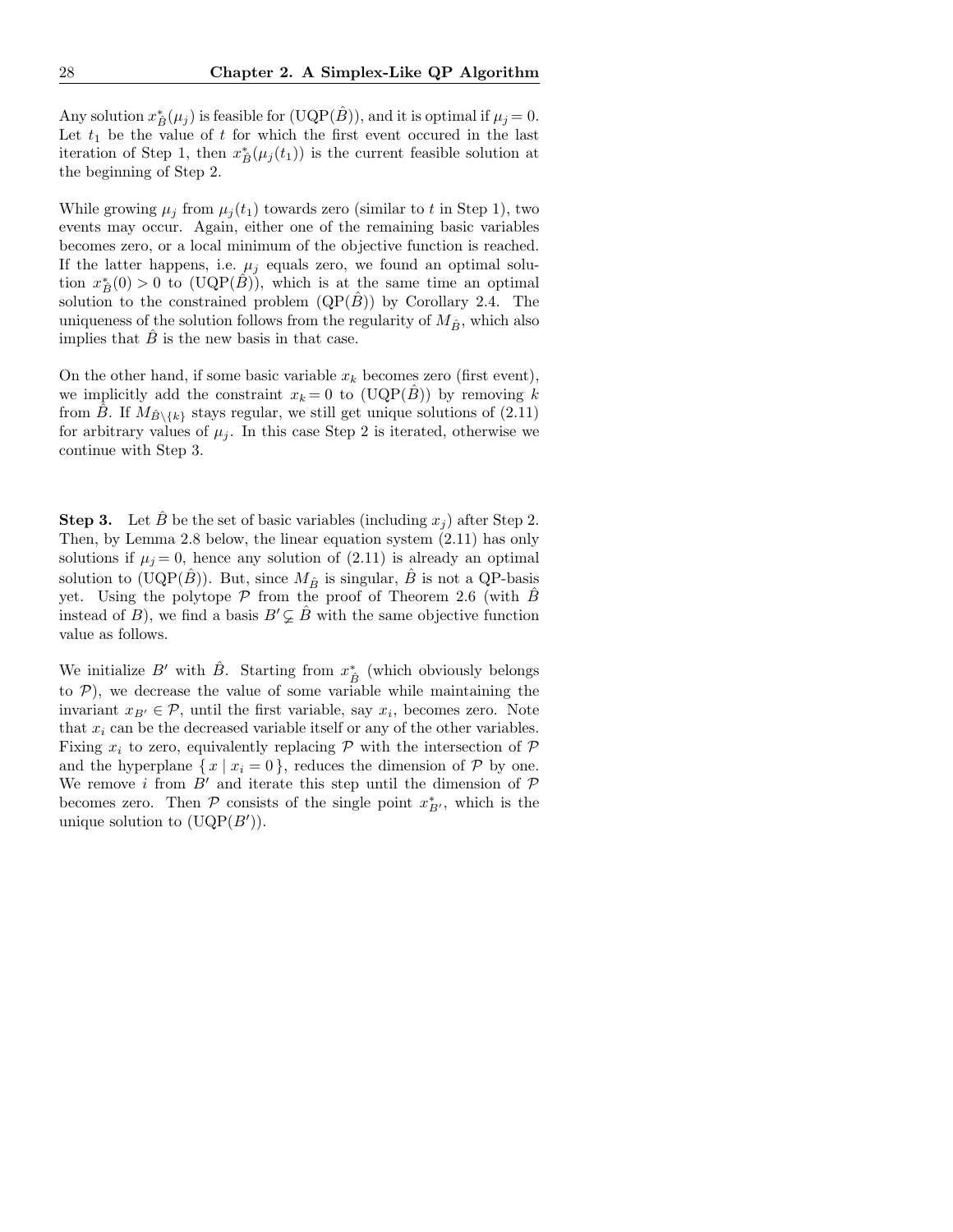**Lemma 2.8** In case  $M_{\hat{B}}$  is singular after Step 2, then the linear equation system (2.11) has only solutions if  $\mu_j = 0$ .

**Proof.** The right-hand-side of  $(2.11)$  is a vector-valued linear function in  $\mu_j$ . Using Gaussian elimination,  $M_{\hat{B}}$  can be made triangular while the right-hand-side stays linear in  $\mu_j$  (see e.g. [32, Section 0.4]). Thus, any solution to (2.11) can be written as a linear polynomial in  $\mu_j$ , i.e.

$$
\left(\frac{\lambda}{x_{B}^{*}}\right) =: \left(\frac{y_{\lambda}}{y_{B}}\right) + \mu_{j} \left(\frac{z_{\lambda}}{z_{B}}\right).
$$

If  $\mu_j \neq 0$ , the vector z has to fulfill

$$
M_{\hat{B}}\left(\frac{z_{\lambda}}{z_{\hat{B}}}\right) = \left(\frac{0}{0}\right). \tag{2.13}
$$

Showing that (2.13) has no solution proves the lemma.

There exists a vector  $r \neq 0$  with  $r^T M_{\hat{B}} = 0$  because  $M_{\hat{B}}$  is singular. Assuming that  $(2.13)$  has a solution  $z^*$  gives

$$
r_j = r^T \left(\frac{0}{1}\right) = r^T M_{\hat{B}} z^* = 0.
$$
 (2.14)

On the other hand, we get  $r_j \neq 0$  for all  $r \neq 0$  with  $r^T M_{\hat{B}} = 0$  by the following case distinction, contradicting the assumption that (2.13) has a solution.

If there has been no iteration in Step 2, i.e. both  $M_B$  and  $M_{\hat{B}}$  are singular after Step 1, let  $x_i$  with  $x_i(t) = 0$  be the last removed variable. Then  $M_{B\cup\{i\}}$  is regular and (2.8) reads as

$$
M_{B\cup\{i\}}\left(\frac{q_{\lambda}}{q_{x}}\right) = \left(\frac{A_j}{2D_{B,j}}\right),\,
$$

which gives

$$
M_B \left(\frac{q_{\lambda}}{q_x}\right) + \left(\frac{A_i}{2D_{B,i}}\right) q_{x_i} = \left(\frac{A_j}{2D_{B,j}}\right)
$$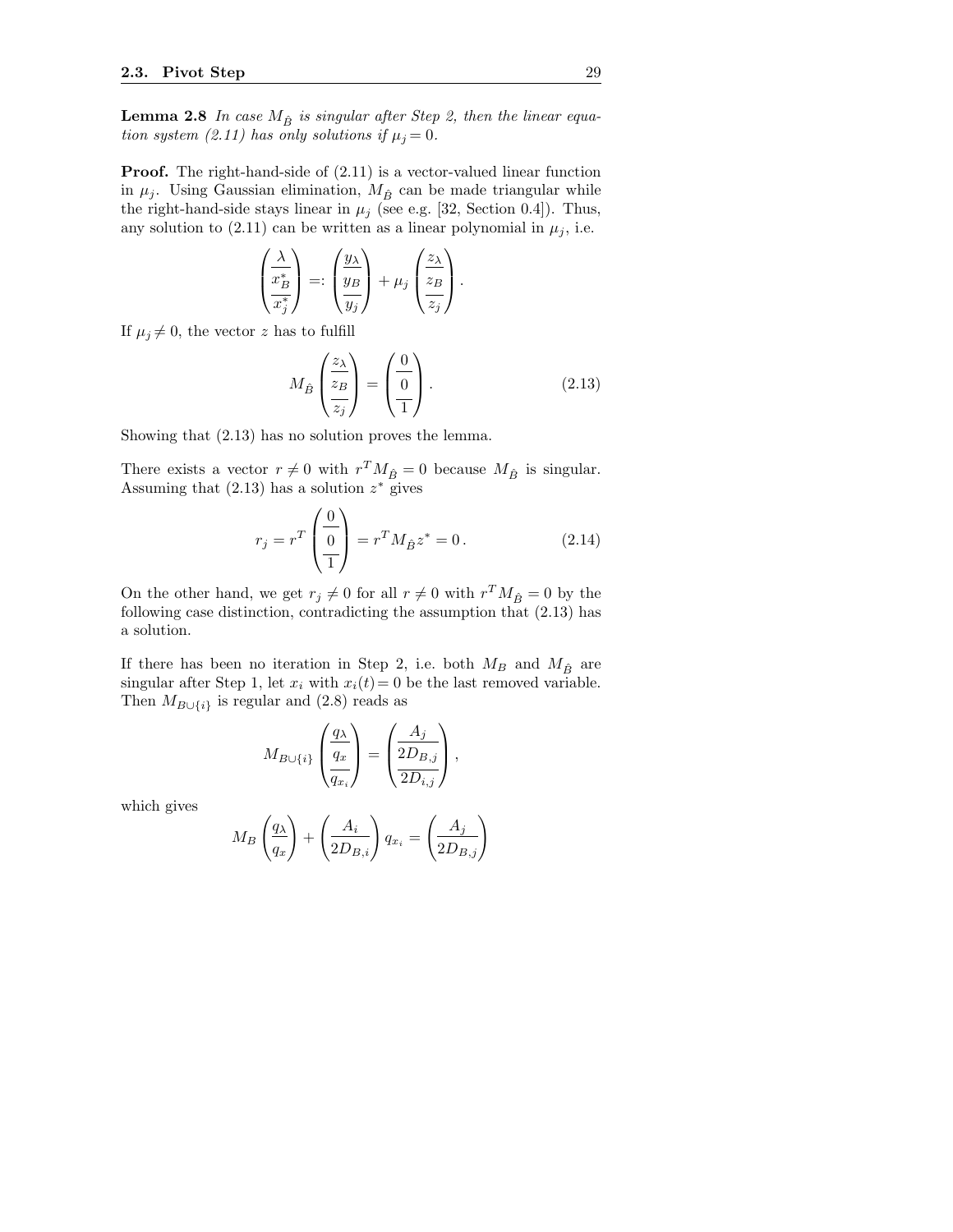if the last row is ignored. Now, for all  $r' \neq 0$  with  $r'^T M_B = 0$  holds

$$
r'^T \left(\frac{A_j}{2D_{B,j}}\right) \neq 0,
$$
\n(2.15)

since  $(A_i^T|2D_{B,i}^T)r' \neq 0$  follows from the regularity of  $M_{B\cup \{i\}}$  and  $q_{x_i} \neq 0$ is implied by  $x_i(t) = 0$ . Suppose there exists a vector  $\tilde{r} \neq 0$  with  $\tilde{r}_j = 0$ and  $\tilde{r}^T M_{\hat{B}} = 0$ . Then

$$
\tilde{r}^T M_{\hat{B}} = \left(\frac{\tilde{r}_B}{0}\right)^T M_{\hat{B}} = \left(\tilde{r}_B^T M_B \middle| \tilde{r}_B^T \left(\frac{A_j}{2D_{B,j}}\right)\right)
$$

shows

$$
\widetilde{r}_B^T\left(\frac{A_j}{2D_{B,j}}\right) = 0,
$$

contradicting (2.15), which completes the first case.

The second case occurs when there has been at least one iteration in Step 2. Let  $x_k$  with  $x_k(\mu_j) = 0$  be the last removed variable, then  $M_{\hat{B}\cup\{k\}}$  is regular and  $(2.12)$  gives

$$
M_{\hat{B}\cup\{k\}}\left(\frac{p_{\lambda}}{p_{x_k}}\right) = \left(\frac{0}{0}\right).
$$

By ignoring the  $k$ -th row, we obtain

$$
M_{\hat{B}}\left(\frac{p_{\lambda}}{p_{x_{B}}}\right) + \left(\frac{A_{k}}{2D_{B,k}}\right)p_{x_{k}} = \left(\frac{0}{0}\right).
$$

Finally, using the regularity of  $M_{\hat{B}\cup\{k\}}$  and  $p_{x_k}\neq 0$  (which is implied by  $x_k(\mu_i) = 0$ ), it follows that

$$
r_j = r^T \left(\frac{0}{1}\right) = r^T \left(\frac{A_k}{2D_{B,k}}\right) z_k \neq 0
$$

holds for all  $r \neq 0$  with  $r^T M_{\hat{B}} = 0$ . This is a contradiction to (2.14) and completes the proof.  $\Box$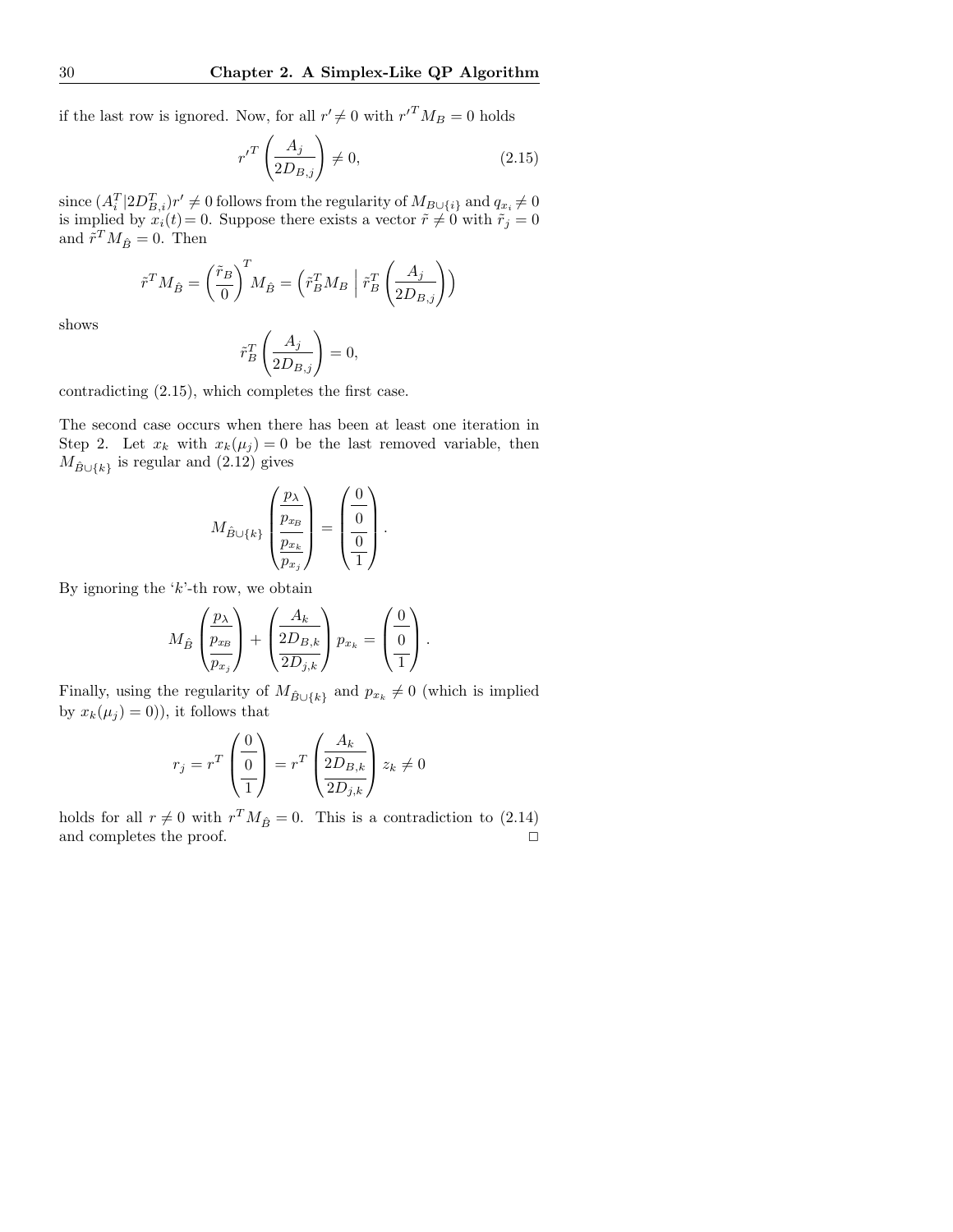#### 2.3.3 Update

The old basis B gets replaced by the new basis  $B' \subseteq B \cup \{j\}$  which was determined in the ratio test. Furthermore, some representation of the basis matrix  $M_B$  has to be maintained, which allows to compute  $x_B^*$  and  $\lambda$  of (2.5),  $q_\lambda$  and  $q_x$  of (2.8), and  $p_\lambda$  and  $p_{x_B}$  of (2.12) efficiently. In addition, the update should be substantially cheaper than computing the representation from scratch when  $M_B$  changes to  $M_{B'}$ . As already suggested in the previous chapter, we will see that the inverse of the basis matrix is a suitable representation in our scenario (cf. Part II, Section 6.3).

## 2.4 Inequality Constraints

The efficiency of our method results from a special property of the problems we consider. Usually, the number of constraints m, which is a lower bound on the basis size (in the nondegenerate case), is very small. Various problems even have  $m$  constant and in some cases we are able to give an upper bound on the basis size that does not depend on the possibly large number of variables  $n$ , (cf. Chapter 3). On the other hand, we also want to solve problems with only few variables but many (in)equality constraints, i.e. we have  $m \gg n$ . By introducing slack variables in the usual way [20], we end up with a problem with up to  $n+m$  variables and m constraints. Hence both numbers depend on the possibly large  $m$  and we lost the special property of one very small parameter of our original problem. The consequences are large bases and a basis matrix of size at least  $(2m) \times (2m)$ . To overcome this undesirable situation, we exploit the fact that only constraints holding with equality determine the values of the original variables. These are the equality constraints and those inequality constraints for which the corresponding slack variable is nonbasic.

If the given quadratic program contains inequality constraints, they are removed by introducing slack variables. Let  $E$  and  $S$  be the sets of indices of the equality and inequality constraints, resp. For each  $i \in S$ , we replace the inequality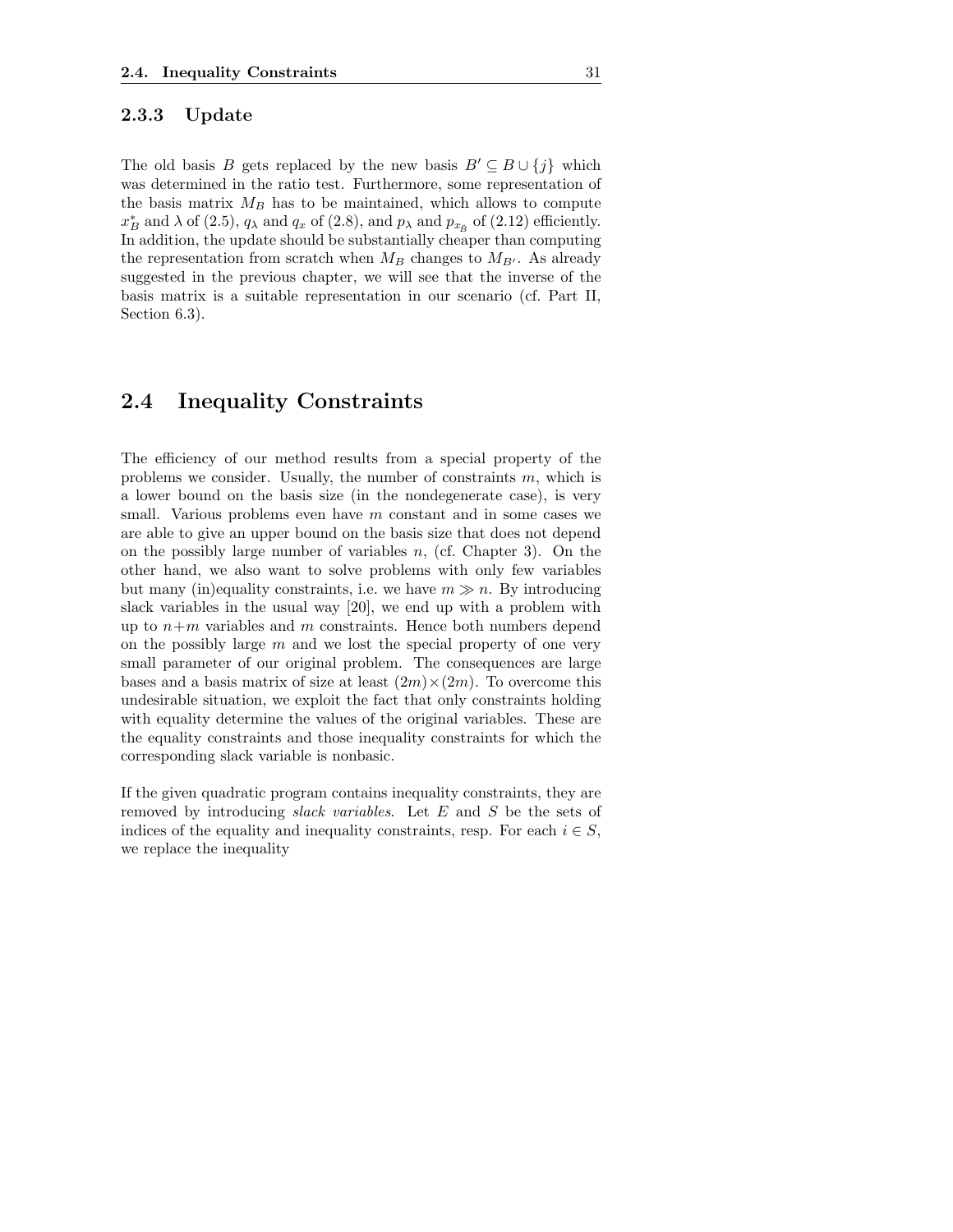$$
\sum_{j=1}^{m} a_{ij} x_j \leqq b_i,
$$

by the equation

$$
\sum_{j=1}^{m} a_{ij} x_j \pm x_{s_i} = b_i,
$$
\n(2.16)

where  $x_{s_i}$  is added, if the relation is  $\leq$ , and subtracted otherwise. The matrix  $A$  is enlarged by  $|S|$  slack columns

$$
A_{s_i} := \pm e_i, \quad i \in S,\tag{2.17}
$$

where  $e_i$  is the *i*-th unit vector, resulting in a quadratic program with  $n+|S|$  variables and m equality constraints. Given a basis B, we want to compute the current solution  $x_B^*$ . By the KKT conditions (Theorem 2.2), we have to solve the system

$$
A_B x_B = b,\t\t(2.18)
$$

$$
A_B^T \lambda + 2D_B x_B = -c_B. \tag{2.19}
$$

Define  $B<sub>O</sub>$  and  $B<sub>S</sub>$  to be the sets of indices of the original resp. slack variables in the current basis, i.e.  $B = B_O \cup B_S$ . Furthermore, partition S into two sets, such that  $S_B$  and  $S_N$  contain the indices of those inequality constraints for which the corresponding slack variable is currently basic resp. nonbasic. Now, Equation (2.18) can be written as

$$
\left(\frac{A_{E\ ,B_{O}}\left|A_{E\ ,B_{S}}\right|}{A_{S_{N},B_{O}}\left|A_{S_{N},B_{S}}\right|}\right)\left(\frac{x_{B_{O}}}{x_{B_{S}}}\right)=\left(\frac{b_{E}}{b_{S_{N}}}\right),\,
$$

equivalently

$$
A_{E, B_O} x_{B_O} + A_{E, B_S} x_{B_S} = b_E, \t\t(2.20)
$$

$$
A_{S_N, B_O} x_{B_O} + A_{S_N, B_S} x_{B_S} = b_{S_N},\tag{2.21}
$$

$$
A_{S_B, B_O} x_{B_O} + A_{S_B, B_S} x_{B_S} = b_{S_B}.
$$
\n(2.22)

Two things follow from (2.17). Firstly,  $A_{E,B_S}$  and  $A_{S_N,B_S}$  have only zero entries, thus the second terms in (2.20) and (2.21) vanish. Secondly, the values of the basic slack variables are determined by (2.22), i.e.

$$
\pm x_{s_i} = b_i - A_{i,B_O} x_{B_O}, \quad s_i \in B_S,
$$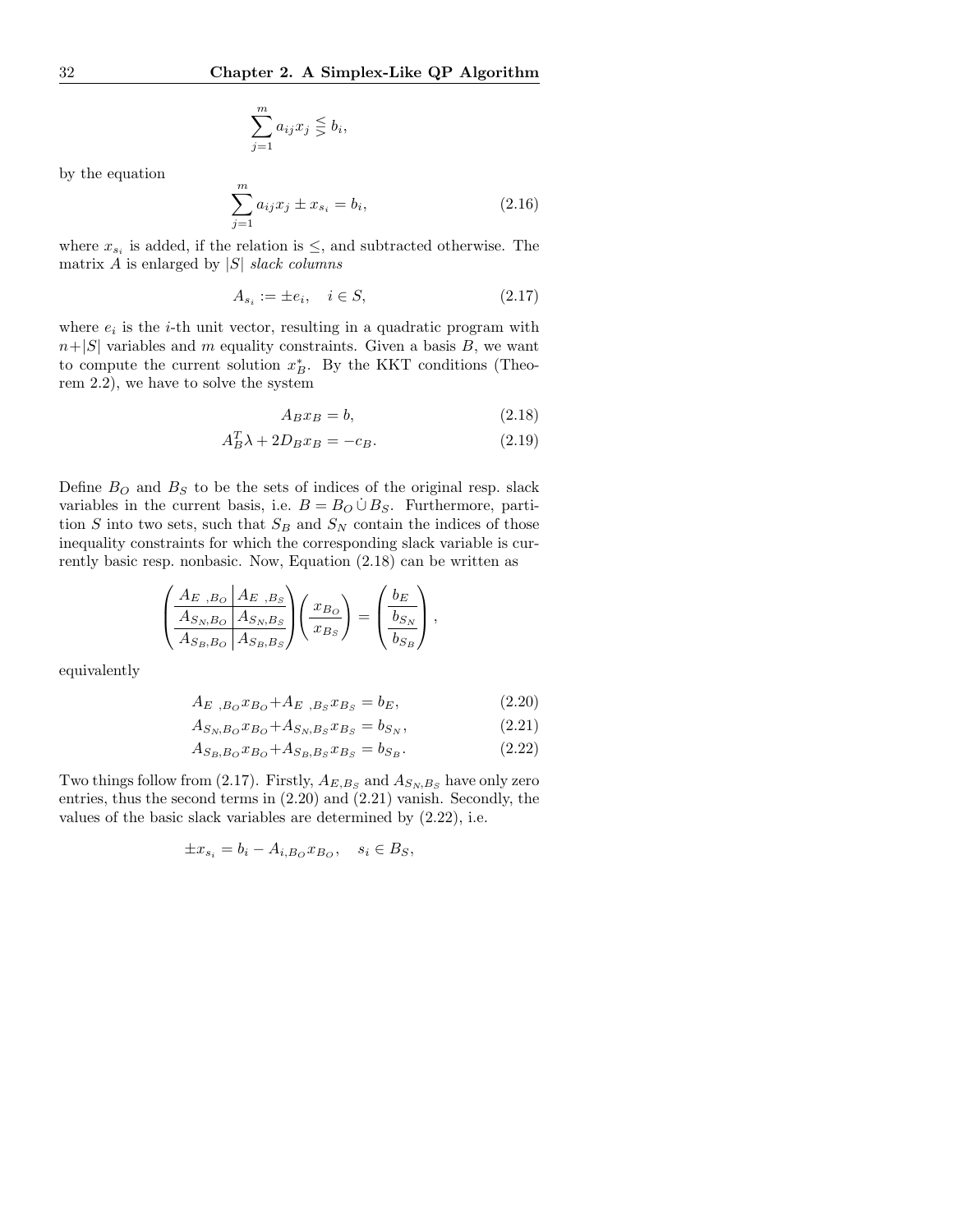where the sign of  $x_{s_i}$  is the same as in (2.16). Splitting up equation (2.19) in a similar manner yields

$$
\left(\frac{A_{E,B_O}^T}{A_{E,B_S}^T} \frac{A_{S_N,B_O}^T}{A_{S_N,B_S}^T} \frac{A_{S_B,B_O}^T}{A_{S_B}^T}\right) \left(\frac{\lambda_E}{\lambda_{S_N}}\right) + \left(\frac{2D_{B_O,B_O}}{2D_{B_S,B_S}} \frac{2D_{B_O,B_S}}{2D_{B_S,B_S}}\right) \left(\frac{x_{B_O}}{x_{B_S}}\right) = \left(\frac{-c_{B_O}}{-c_{B_S}}\right),
$$

respectively

$$
A_{E,B_O}^T \lambda_E + A_{S_N,B_O}^T \lambda_{S_N} + A_{S_B,B_O}^T \lambda_{S_B} + 2D_{B_O,B_O} x_{B_O} + 2D_{B_O,B_S} x_{B_S} = -c_{B_O},
$$
 (2.23)  

$$
A_{E,B_S}^T \lambda_E + A_{S_N,B_S}^T \lambda_{S_N} + A_{S_B,B_S}^T \lambda_{S_B}
$$

$$
+ 2D_{B_S, B_O} x_{B_O} + 2D_{B_S, B_S} x_{B_S} = -c_{B_S}.
$$
 (2.24)

Here, only  $D_{B_O,B_O}$  has nonzero entries while all other parts of D have just zero entries, and so has  $-c_{B_S}$ . Together with the known charateristics of  $A$ , equation  $(2.24)$  boils down to

$$
\pm \lambda_i = 0, \quad i \in S_B.
$$

Plugging this into (2.23) gives

$$
A_{E,B_O}^T \lambda_E + A_{S_N,B_O}^T \lambda_{S_N} + 2D_{B_O,B_O} x_{B_O} = -c_{B_O}.
$$

Finally, we end up with the equation system

$$
A_{E \dot{\cup} S_N, B_O} x_{B_O} = b_{E \dot{\cup} S_N} \tag{2.25}
$$

$$
A_{E \cup S_N, B_O}^T \lambda_{E \cup S_N} + 2D_{B_O, B_O} x_{B_O} = -c_{B_O}
$$
 (2.26)

where the number of variables and the number of constraints is bounded by

$$
|E| + |S_N| + |B_O| \le \min\{n, m\} + n.
$$

Here, we estimated  $|E|+|S_N|$  in two ways:  $|E|+|S_N| \leq |E|+|S| = m$ and  $|E|+|S_N| = |E|+|S|-|S_B| = m-|B_S| = m-|B|+|B_O| \leq n$ .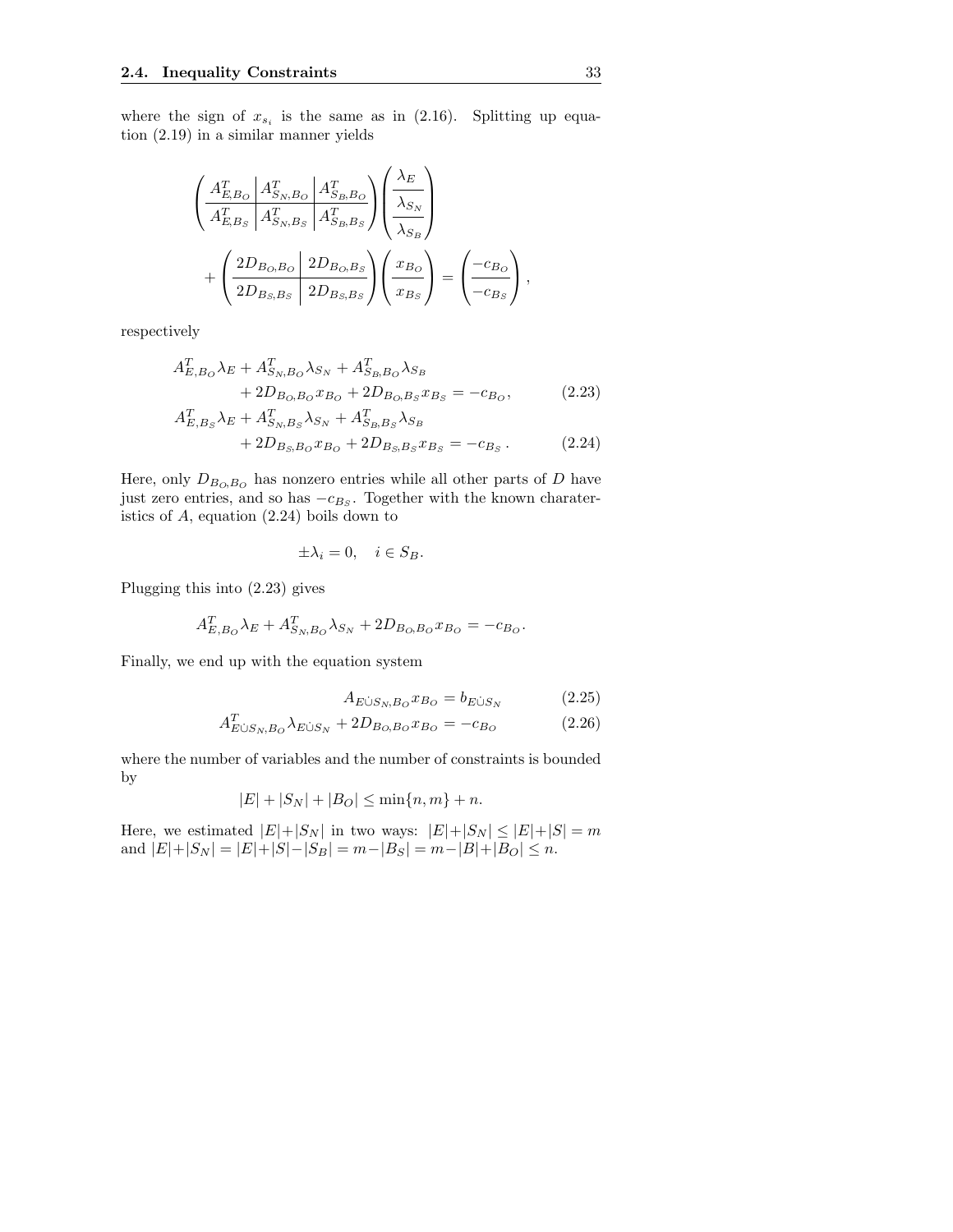Summarizing, we found a small representation of the equation system given in (2.18) and (2.19). The size of the new representation is at most  $(\min\{n, m\}+n) \times (\min\{n, m\}+n)$ , which is  $(2n) \times (2n)$  if  $m > n$ — a tremendous improvement for  $m \gg n$  over the original size of at least  $(2m) \times (2m)$ . Solving the new equation system gives the values of  $x^*_{B_O}$  and  $\lambda_{E \cup S_N}$ , the entries of  $x^*_{B_S}$  are computed directly from  $x^*_{B_O}$ , and  $\lambda_{S_B}$  is the zero vector.

### 2.5 Degeneracies

According to Assumption 2.1 (i), we have to cope with linearly dependent rows of A. We address the problem by either transforming  $Ax = b$ into an equivalent system  $A'x = b'$  with rank $(A') = m$  or by showing that there is no solution at all, meaning that the optimization problem is infeasible.

To test the rank condition of a given equation system  $Ax = b$ , we bring matrix A into triangular form using some standard method, e.g. Gaussian elimination. Let  $A'x' = b'$  be the resulting system with

$$
A' = \begin{pmatrix} a'_{1,1} & a'_{1,2} & \dots & a'_{1,m} & \dots & a'_{1,n} \\ 0 & a'_{2,2} & \dots & a'_{2,m} & \dots & a'_{2,n} \\ \vdots & \vdots & \ddots & \vdots & \vdots & \vdots \\ 0 & \dots & 0 & a'_{m,m} & \dots & a'_{m,n} \end{pmatrix},
$$
 (2.27)

where  $a'_{j,j} \neq 0$  holds if at least one nonzero entry exists in row j. This can be always achieved by swapping the columns of  $A'$  appropriately.<sup>2</sup>

In case we end up with all entries of the diagonal  $a'_{1,1}$  to  $a'_{m,m}$  being nonzero, then  $A'$  and  $A$  have full (row) rank  $m$  and we are done. Otherwise some  $a'_{j,j} = 0$ , i.e. row j of A' has only zero entries, thus we found a linearly dependent row of A. If the corresponding  $b'_j$  is zero too, we just remove constraint  $j$  from the equation system. This is done for all 'zero' rows, resulting in an equivalent system where the constraint

<sup>&</sup>lt;sup>2</sup>The vector  $x'$  contains the entries of  $x$  in possibly different order. A pair of entries  $(x_i, x_j)$  is swapped in x' if the corresponding columns of A were swapped in  $A'$  during the transformation.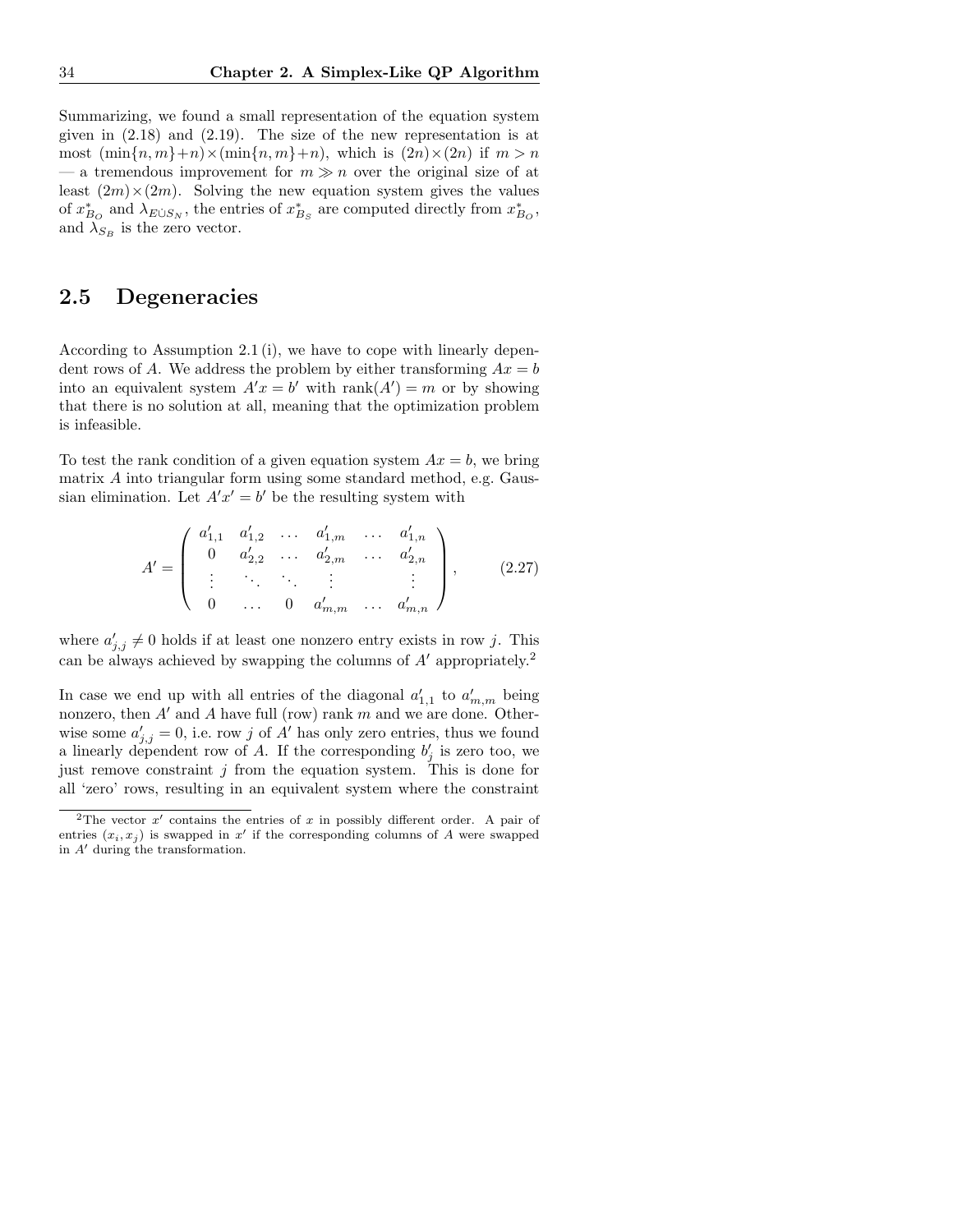matrix has full row rank. Only if  $b'_j \neq 0$  holds, constraint j cannot be fulfilled and the original equation system  $Ax = b$  has no solution.

If there exists a solution of  $Ax = b$  with less than m nonzero entries, then we guarantee the second condition of Assumption 2.1 to hold using symbolic perturbation. The right-hand-side of the equation system is perturbed by the vector  $\varepsilon := (\epsilon, \epsilon^2, \dots, \epsilon^m)^T$  for some  $0 < \epsilon < 1$ . Any solution of the resulting equation system

$$
Ax = b + \varepsilon \tag{2.28}
$$

is a vector-valued polynomial in  $\epsilon$ , i.e.

$$
x = \begin{pmatrix} x_1(\epsilon) \\ x_2(\epsilon) \\ \vdots \\ x_n(\epsilon) \end{pmatrix} = \begin{pmatrix} x_1^0 + x_1^1 \epsilon + x_1^2 \epsilon^2 + \dots + x_1^m \epsilon^m \\ x_2^0 + x_2^1 \epsilon + x_2^2 \epsilon^2 + \dots + x_2^m \epsilon^m \\ \vdots \\ x_n^0 + x_n^1 \epsilon + x_n^2 \epsilon^2 + \dots + x_n^m \epsilon^m \end{pmatrix} .
$$
 (2.29)

Choosing  $\epsilon$  appropriately ensures that no solution has less than m nonzero entries. However, this choice has never to be done explicitly as we will see in the implementation of the QP solver (cf. Part II, Section 6.2.4).

### 2.6 Conclusion

We presented an algorithm for solving quadratic programming problems. The solver is a generalization of the simplex method to quadratic programs. Unlike existing solvers, it is efficient if the problem is dense and has either few variables or few constraints. Inequality constraints are handled implicitly and degenerate problems are treated using symbolic perturbation.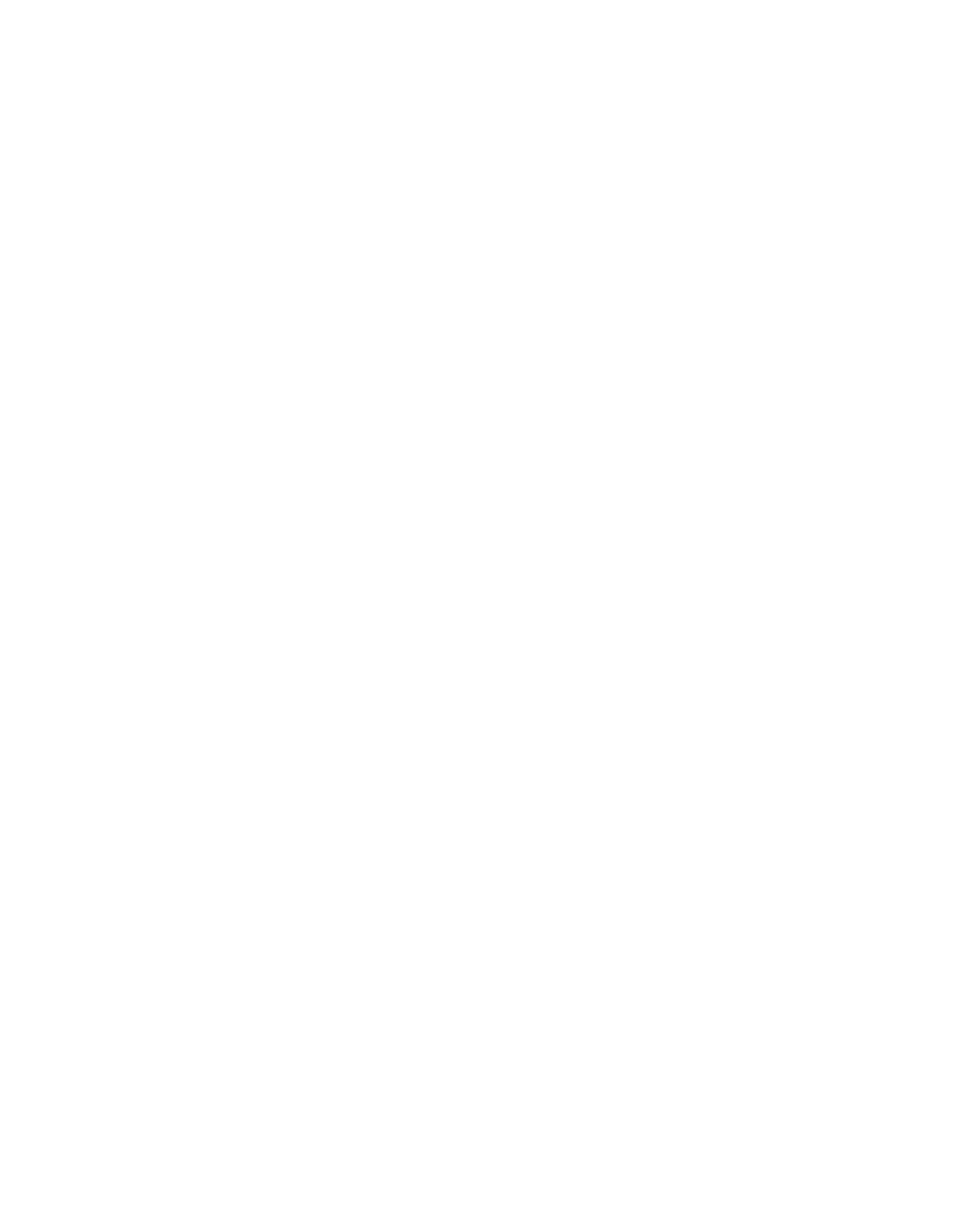## Chapter 3

# Geometric Optimization Problems

In this chapter we present four geometric optimization problems that can be formulated as instances of LP or QP.

## 3.1 Polytope Distance

Consider two point sets  $P = \{p_1, \ldots, p_r\}$  and  $Q = \{q_1, \ldots, q_s\}$  with  $r+s=n$  in d-dimensional space. The *polytope distance* problem deals with minimizing  $||p-q||$  such that  $p = \sum_{i=1}^{r} \lambda_i p_i$  and  $q = \sum_{i=1}^{s} \mu_i q_i$ , see Figure 3.1 (primal version). The  $\lambda_i$  and  $\mu_i$  are in [0, 1] and sum up to one. This can be written as a quadratic program in  $n$  variables and two constraints, namely

(PD) minimize 
$$
x^T C^T C x
$$
  
\nsubject to  $\sum_{i=1}^r x_i = 1$   
\n $\sum_{i=r+1}^n x_i = 1$   
\n $x \ge 0$ , (3.1)

where  $C = (p_1, \ldots, p_r, -q_1, \ldots, -q_s)$ . Here,  $D = C^T C$  is an  $n \times n$ -matrix, but its rank is only d. Hence, by Theorem 2.6, the QP simplex will trace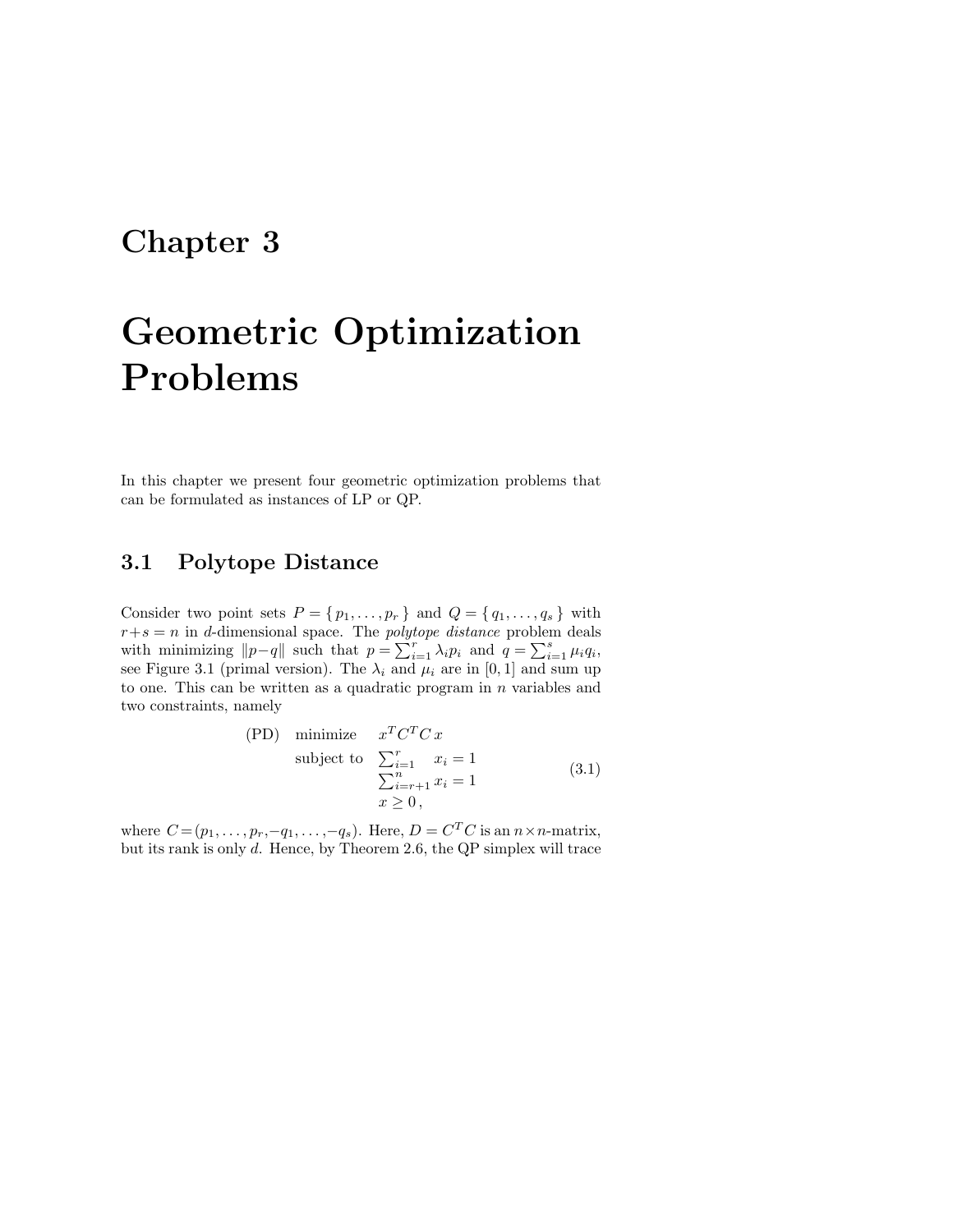

Figure 3.1: Polytope distance (primal and dual version)

only bases of size  $d+2$  at most. This proves that the closest features of two d-polytopes are always determined by at most  $d+2$  points. (If the polytopes have positive distance,  $d+1$  points suffice.)

Note that the  $n \times n$ -matrix D in (3.1) is dense. An equivalent formulation of  $(PD)$  can be obtained by introducing a d-vector y of additional variables with  $y = Cx$ , resulting in

(PD') minimize 
$$
y^T y
$$
  
\nsubject to  $y = Cx$   
\n
$$
\sum_{i=1}^r x_i = 1
$$
\n
$$
\sum_{i=r+1}^n x_i = 1
$$
\n
$$
x \ge 0.
$$
\n(3.2)

This quadratic program has  $n+d$  variables and  $d+2$  constraints, but now the objective function has a sparse representation.

The dual version of the polytope distance problem is the following. Given two sets of halfspaces  $G = \{g_1^-, \ldots, g_r^-\}$  and  $H = \{h_1^-, \ldots, h_s^-\}$ in dimension d with  $r+s=n$ , find points  $g \in \bigcap_{i=1}^r g_i^-$  and  $h \in \bigcap_{j=1}^s h_j^$ such that  $||g-h||$  is minimized, see Figure 3.1 (dual version). A point x is contained in halfspace  $g_i^-$  if the function  $g_i(x)$  defining the corresponding hyperplane is non-positive (the same holds for  $h_j^-$ ). We obtain the quadratic program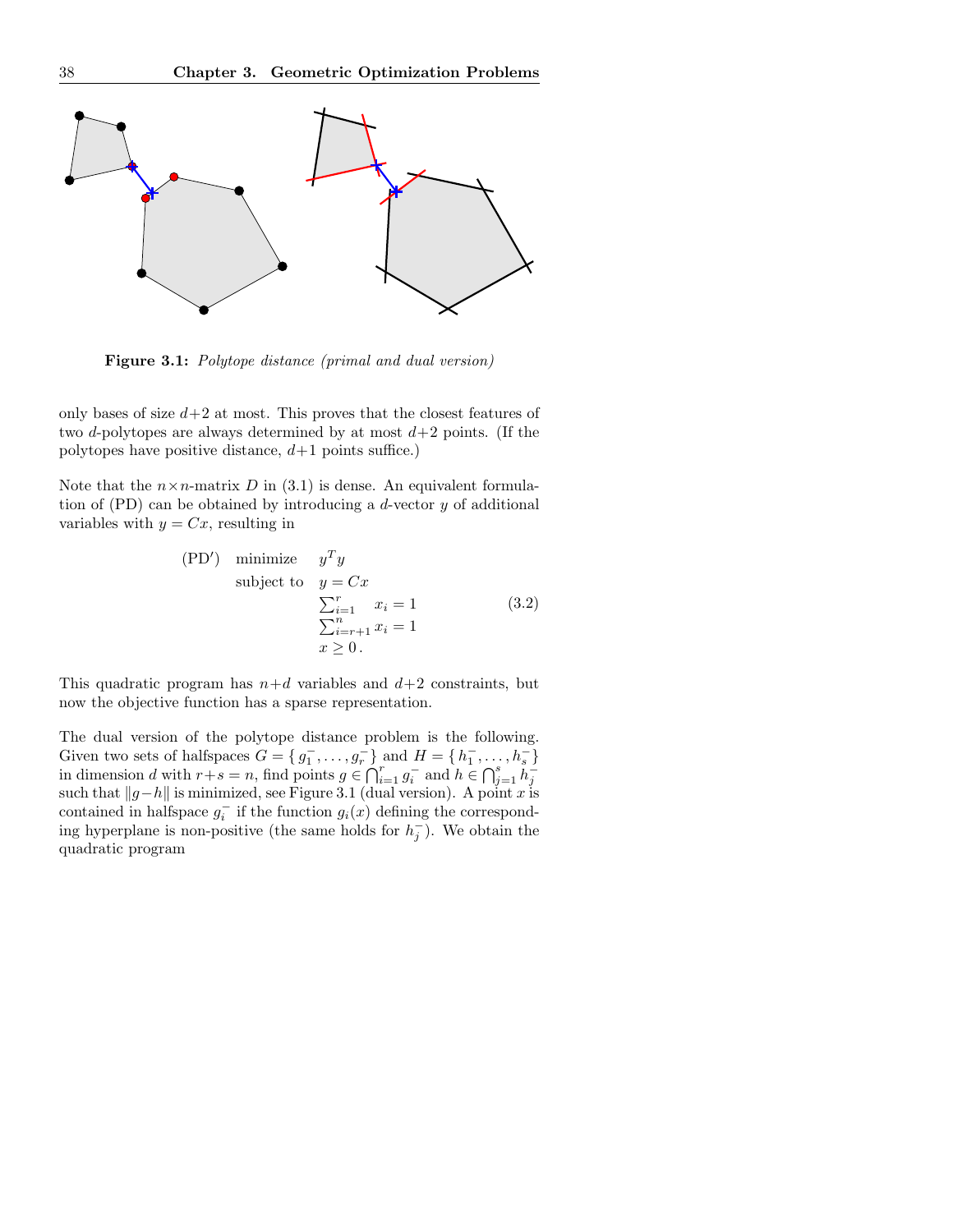(PD") minimize 
$$
(x-y)^T(x-y)
$$
  
subject to  $g_i(x) \le 0$   $i = 1...r$  (3.3)  
 $h_j(y) \le 0$   $j = 1...s$ ,

where the d-vectors  $x$  and  $y$  are the 2d variables. The  $n$  constraints are linear, since the expressions  $g_i(x) \leq 0$  and  $h_i(y) \leq 0$  boil down to inner product computations.

## 3.2 Smallest Enclosing Ball

Let  $P = \{p_1, \ldots, p_n\}$  be an *n*-point set. The *smallest enclosing ball* problem is to find a point  $p^*$  such that  $\max_{i=1}^n ||p_i - p^*||$  is minimized. The point  $p^*$  is then the center of the smallest enclosing ball of  $P$ , see Figure 3.2. The following theorem shows that this problem can be written as a quadratic program, thus generalizing a result of Rajan [83] on the smallest enclosing sphere of  $d+1$  points in  $\mathbb{R}^d$ .

**Theorem 3.1** Given an n-point set  $P = \{p_1, \ldots, p_n\}$ , define the  $d \times n$ matrix  $C := (p_1, \ldots, p_n)$ , consider the quadratic program

(MB) minimize 
$$
x^T C^T C x - \sum_{i=1}^n p_i^T p_i x_i
$$
  
subject to  $\sum_{i=1}^n x_i = 1$  (3.4)  
 $x \ge 0$ ,

and let  $(x_1^*, \ldots, x_n^*)$  be some optimal solution. Then the point

x

$$
p^* = \sum_{i=1}^n p_i x_i^*,
$$

is the center of the smallest enclosing ball of P and the negative value of the objective function at  $x^*$  is the squared radius of this ball.

Proof. By the Karush-Kuhn-Tucker conditions for convex quadratic optimization problems (Theorem 2.2), there exists a 1-vector (i.e. a number)  $\lambda$  and an *n*-vector  $\mu \geq 0$ , such that

$$
2x^{*T}C^{T}p_{k}-p_{k}^{T}p_{k}=-\lambda+\mu_{k} \qquad k=1...n, \qquad (3.5)
$$

$$
^{\ast T}\mu = 0,\t\t(3.6)
$$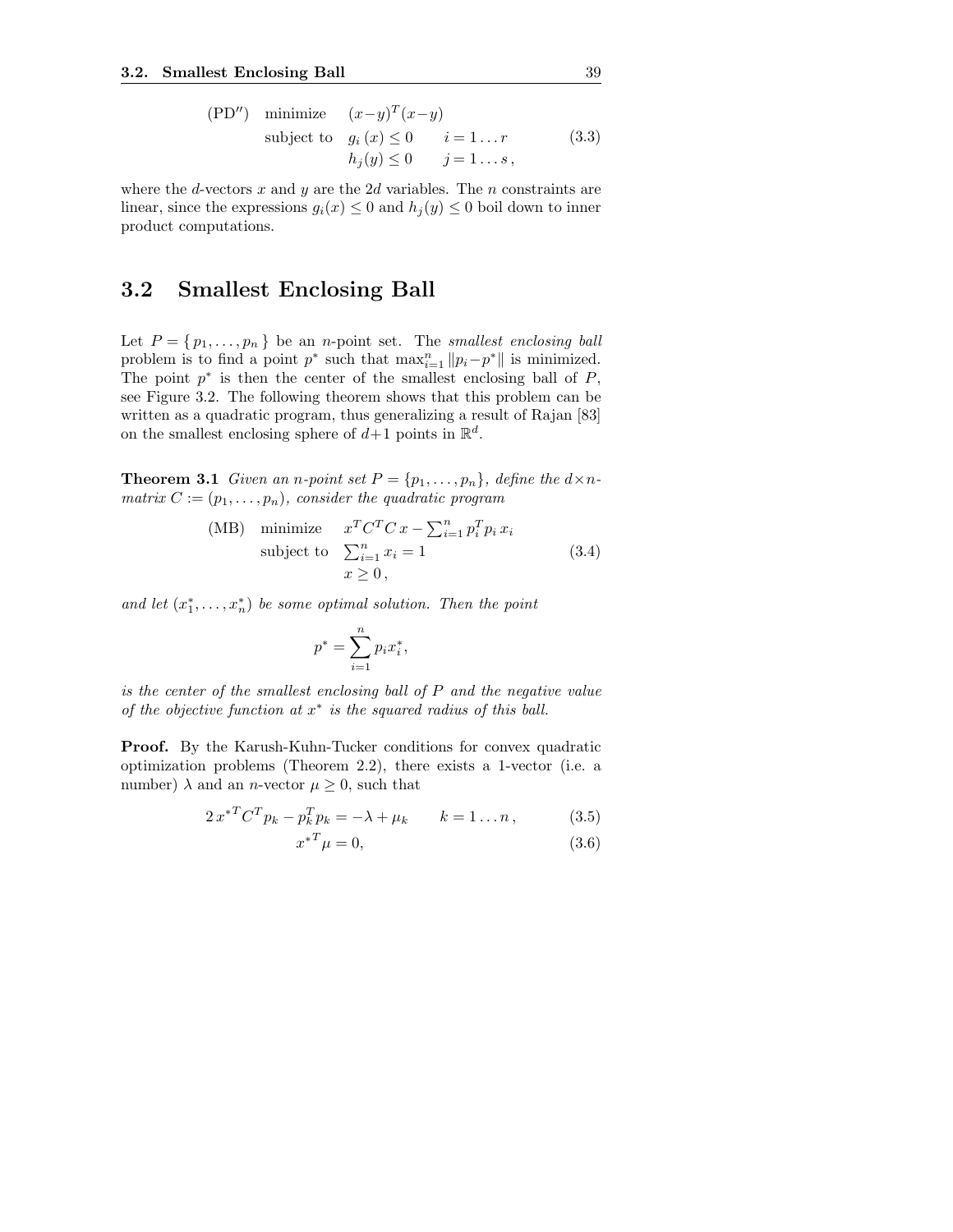

Figure 3.2: Smallest enclosing ball

if and only if  $x^*$  is optimal for (MB). Using  $Cx^* = \sum_{i=1}^n p_i x_i^*$  gives

$$
|| p_k - p^* ||^2 = p_k^T p_k - 2(Cx^*)^T p_k + p^{*T} p^* = \lambda - \mu_k + p^{*T} p^*.
$$

Hence,  $p^*$  is the center of a ball  $B$  containing  $P$  with squared radius at most  $\lambda + p^{*T} p^*$ . Moreover, since either  $x_k^* = 0$  or  $\mu_k = 0$  for all  $k \in \{1, \ldots, n\}$  by (3.6), there exists some  $\mu_j = 0$  and the squared radius of B is exactly  $r^2 := \lambda + p^{*T}p^*$ . Let S be the set of points  $p_j$  with positive coefficients, i.e. those points of  $P$  that lie on the boundary of B (because  $x_j^* > 0$  implies  $\mu_j = 0$ ). Thus,  $p^* \in \text{conv}(S)$  and B is the smallest enclosing ball of  $P$  by Lemma 3.2.

Summing up (3.5) multiplied by  $x_k^*$  gives

$$
2 x^{*T} C^{T} C x^{*} - \sum_{k=1}^{n} p_{k}^{T} p_{k} x_{k}^{*} = \sum_{k=1}^{n} (-\lambda + \mu_{k}) x_{k}^{*} = -\lambda.
$$

The second equation holds because  $\sum_{k=1}^{n} x_k^* = 1$  and either  $x_k^* = 0$  or  $\mu_k = 0$ . Subtracting  $p^{*T} p^*$  from both sides completes the proof.  $\Box$ 

The following lemma is well known. We use a proof of Seidel [93].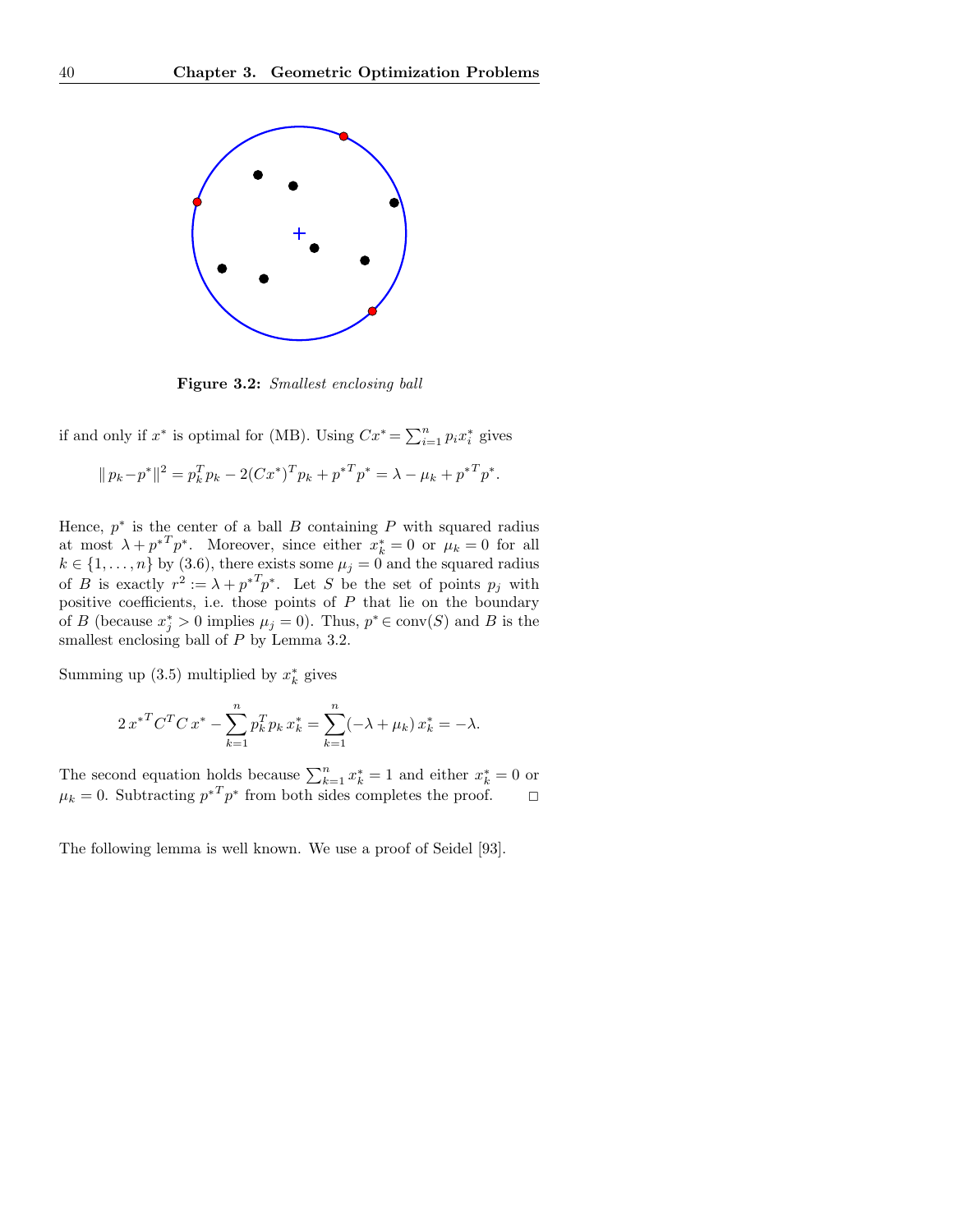**Lemma 3.2** Let  $S$  be a set of points on the boundary of some ball  $B$ with center c. Then  $B$  is the smallest enclosing ball of  $S$ , if and only if c lies in the convex hull of S.

**Proof.** Let u be some unit vector and  $\mu_u := \min_{p \in S} \{ (p-c)^T u \}.$  For  $\lambda \geq 0$ , define  $x_u(\lambda) := c + \lambda u$  and consider the smallest ball  $B_u(\lambda)$  containing S with center  $x_u(\lambda)$ . For all  $p \in S$ ,

$$
||x_u(\lambda) - p||^2 = (c - p)^T (c - p) + \lambda^2 u^T u - 2\lambda (c - p)^T u
$$

is maximized when the third term is minimized, i.e. if  $(c-p)^T u = \mu_u$ . Thus, the squared radius of  $B_u(\lambda)$  is

$$
r_u(\lambda) := R^2 - \mu_u^2 + (\lambda - \mu_u)^2.
$$

Observe, every point x can be uniquely represented in the form  $x_u(\lambda)$ with  $\lambda \geq 0$  (except for  $x = c$ , where the representation is not unique). The squared radius  $r_u(\lambda)$  is minimized for  $\lambda = \mu_u$  if  $\mu_u \geq 0$ , and for  $\lambda = 0$ otherwise. Furthermore,  $\mu_u < 0$  holds if and only if there exists no hyperplane orthogonal to  $u$  which separates  $c$  and  $S$ .

If c lies in the convex hull of  $S$  then  $c$  is not separable from  $S$ . Thus,  $\mu_u < 0$  implies  $\lambda = 0$  and  $B = B_u(0)$  is the smallest enclosing ball of S. On the other hand, if  $c \notin \text{conv}(S)$ , there exists a unit vector u orthogonal to some hyperplane separating c and S. Here,  $B_u(\mu_u)$  contains S but has smaller radius than  $B$ .

As before in the polytope distance problem, the matrix  $D = C<sup>T</sup>C$  has rank at most  $d$ , so Theorem 2.6 shows that the optimal basis has size at most  $d+1$ , proving that  $d+1$  points suffice to determine the smallest enclosing ball.

Again, D is a dense  $n \times n$ -matrix. At the cost of adding d additional constraints and d additional variables, the following equivalent formulation is obtained.

(MB') minimize 
$$
y^T y - \sum_{i=1}^n p_i^T p_i x_i
$$
  
\nsubject to  $y = Cx$   
\n $\sum_{i=1}^n x_i = 1$   
\n $x \ge 0$ . (3.7)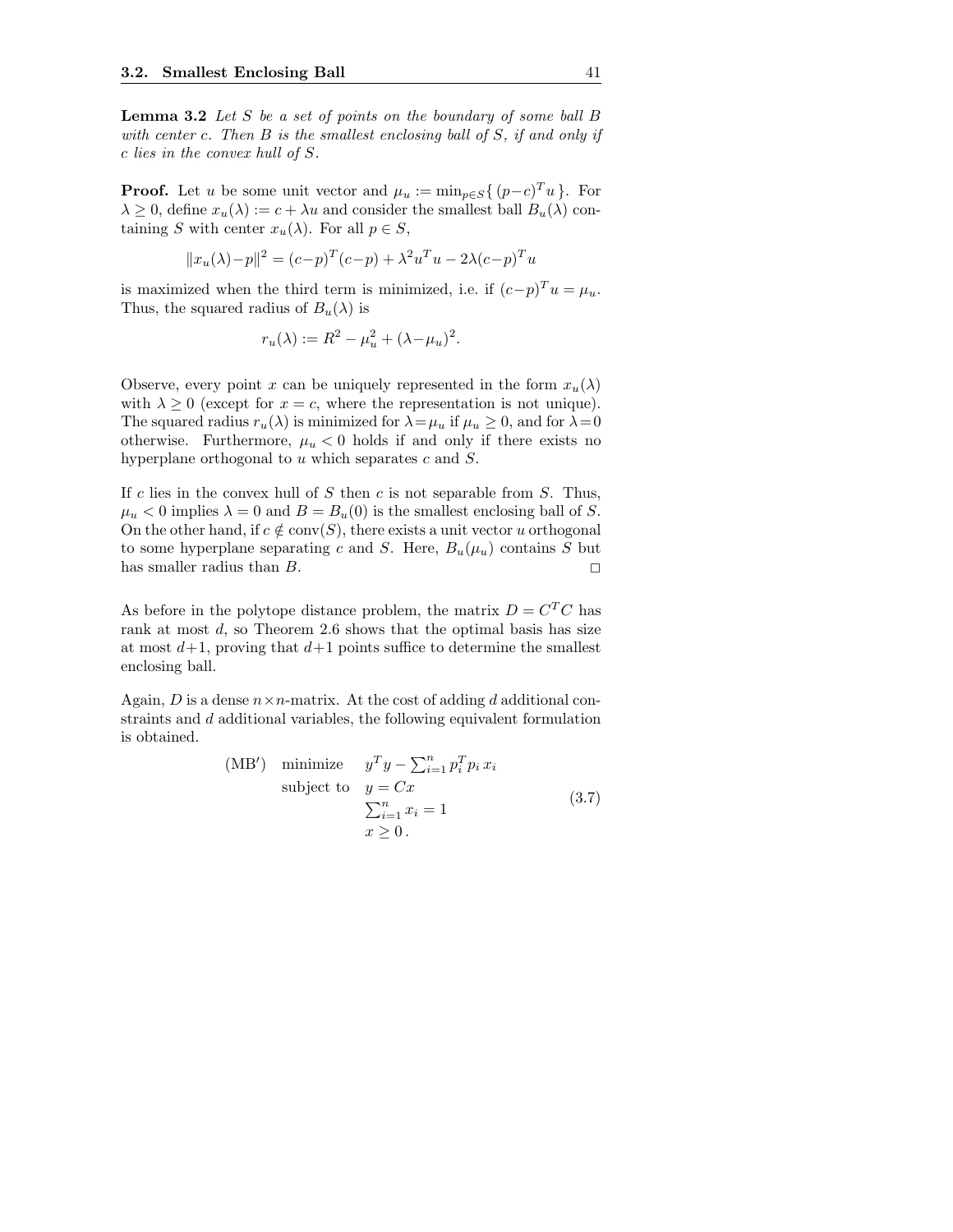## 3.3 Smallest Enclosing Annulus

An annulus is the region between two concentric spheres. The smallest enclosing annulus is the annulus of minimal difference between its squared radii that covers a given point set, see Figure 3.3. In two dimensions, this is the annulus of smallest area. Compared to the minimumwidth annulus [2] having minimal difference between its radii, our optimization criterion can be seen as minimizing that difference scaled by the 'size' of the annulus, namely by the sum of the two radii.

For an *n*-point set  $P = \{p_1, \ldots, p_n\}$  in *d*-space, let r and R denote the small respectively large radius of the annulus covering  $P$ , and let  $c$  be the annulus' center. The objective is to minimize  $R^2 - r^2$  subject to the constraints

$$
r \leq ||p_i - c|| \leq R \qquad i = 1 \ldots n,
$$

equivalently

$$
r^{2} \leq (p_{1}^{i} - c_{1})^{2} + \cdots + (p_{d}^{i} - c_{d})^{2} \leq R^{2} \qquad i = 1 ... n,
$$

using  $p_i = (p_1^i, \ldots, p_d^i)$  and  $c = (c_1, \ldots, c_d)$ . Defining

$$
\alpha := r^2 - (c_1^2 + \dots + c_d^2), \qquad \beta := R^2 - (c_1^2 + \dots + c_d^2),
$$

yields a linear program in  $d+2$  variables and  $2n$  constraints,

(MA) minimize 
$$
\beta - \alpha
$$
  
\nsubject to  $\sum_{j=1}^{d} 2p_j^i c_j \le p_i^T p_i - \alpha$   $i = 1...n$  (3.8)  
\n $\sum_{j=1}^{d} 2p_j^i c_j \ge p_i^T p_i - \beta$   $i = 1...n$ ,

where  $\alpha$ ,  $\beta$ , and  $c_1, \ldots, c_d$  are unknown. From an optimal solution  $(\alpha^*, \beta^*, c_1^*, \dots, c_d^*)$  to (MA) the squared radii  $r^2$  and  $R^2$  can be computed as

$$
r^2 = \alpha^* + ||c^*||^2
$$
,  $R^2 = \beta^* + ||c^*||^2$ .

There is also a dual version of (3.8), namely the following linear program in 2n variables  $\lambda := (\lambda_1, \ldots, \lambda_n)$  and  $\mu := (\mu_1, \ldots, \mu_n)$  with  $d+2$  constraints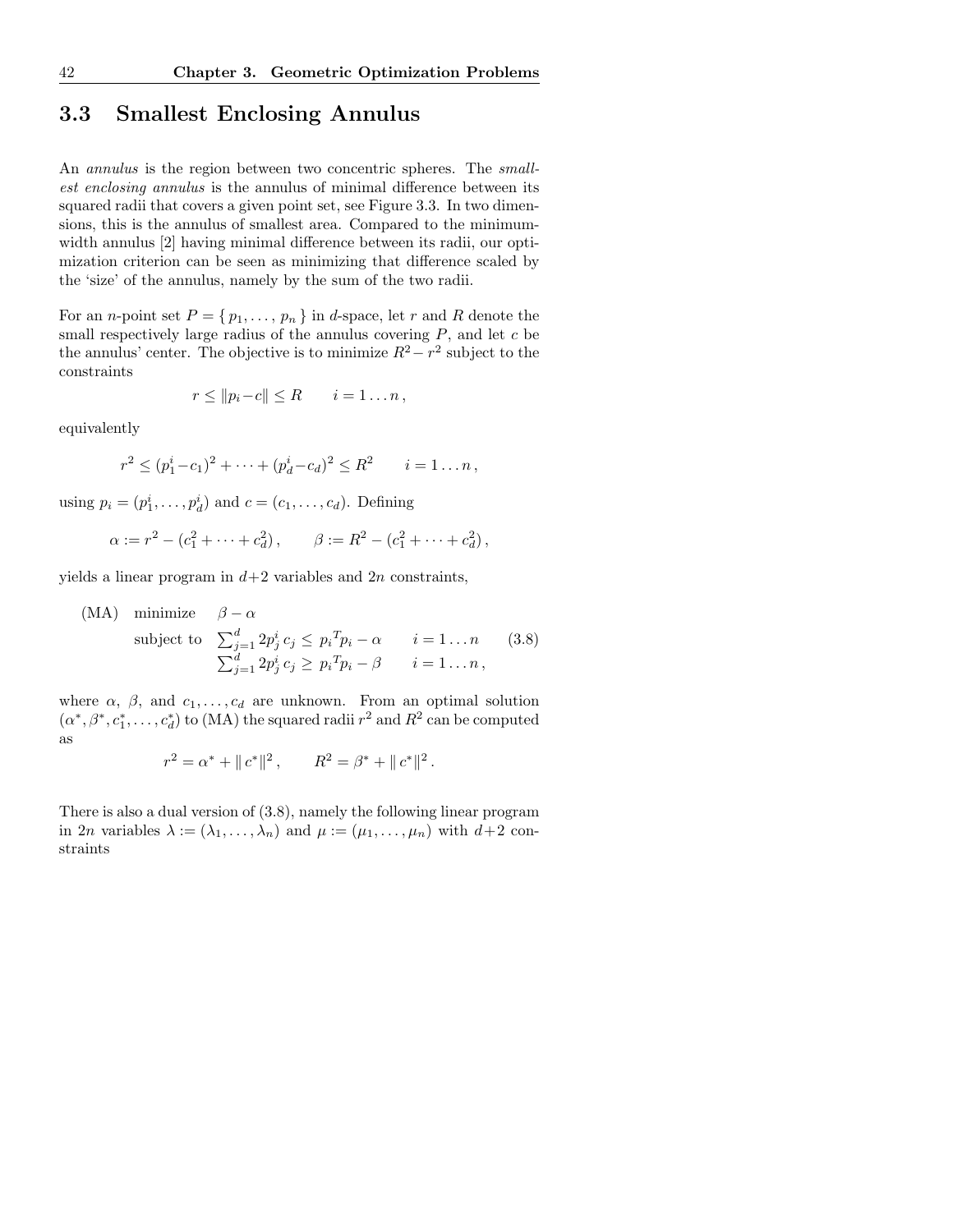

Figure 3.3: Smallest enclosing annulus

(MA') minimize 
$$
\sum_{i=1}^{n} p^{i} p^{i} \mu_{i} - \sum_{i=1}^{n} p^{i} p^{i} \lambda_{i}
$$
  
\nsubject to 
$$
\sum_{i=1}^{n} 2p_{j}^{i} \lambda_{i} + \sum_{i=1}^{n} 2p_{j}^{i} \mu_{i} = 0 \qquad j = 1...d
$$

$$
\sum_{i=1}^{n} \lambda_{i} = 1
$$

$$
\sum_{i=1}^{n} \mu_{i} = 1
$$

$$
\lambda, \mu \geq 0.
$$

$$
(3.9)
$$

## 3.4 Optimal Separating Hyperplane

Given two point sets  $P$  and  $Q$  with a total of  $n$  points in  $d$ -dimensional space, test whether they can be separated by a hyperplane, and if so, find a separating hyperplane that maximizes the distance to the nearest point, see Figure 3.4. The separation itself can be done by LP, but finding the optimal hyperplane is QP. The problem can be reduced to the primal version of the polytope distance problem. The optimal hyperplane is just the bisector of the segment connecting  $p$  and  $q$  (cf. Section 3.1)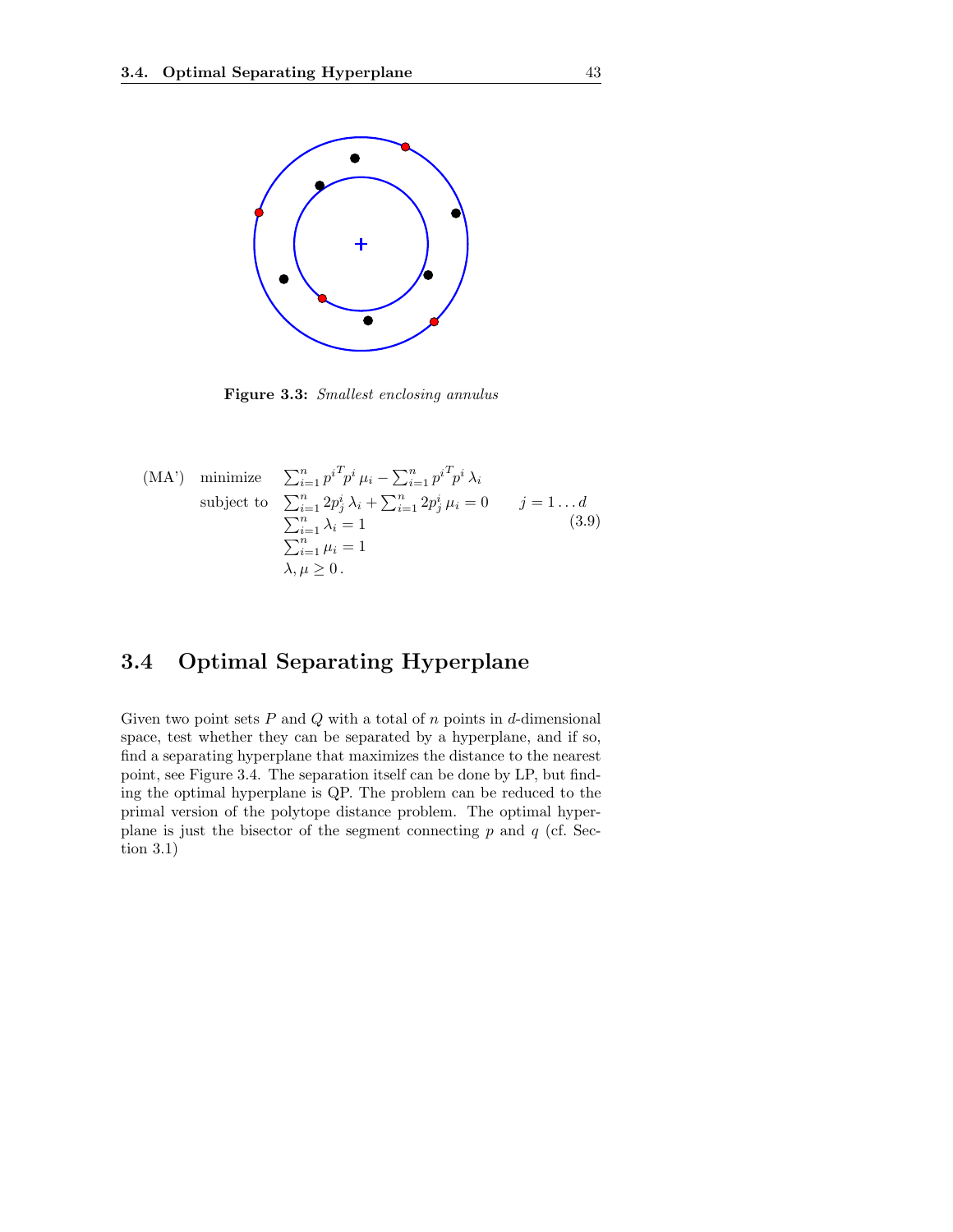

Figure 3.4: Optimal separating hyperplane

## 3.5 Conclusion

We presented four geometric optimization problems that can be formulated as quadratic programs (one of them even as a linear program). All problems share the property of having  $\min(n, m)$  small. For the  $QP$  problems the rank of  $D$  is bounded by the dimension  $d$  of the ambient geometric space, which is usually small in the applications. Hence, our QP simplex algorithm described in the previous chapter is suitable to solve these problems.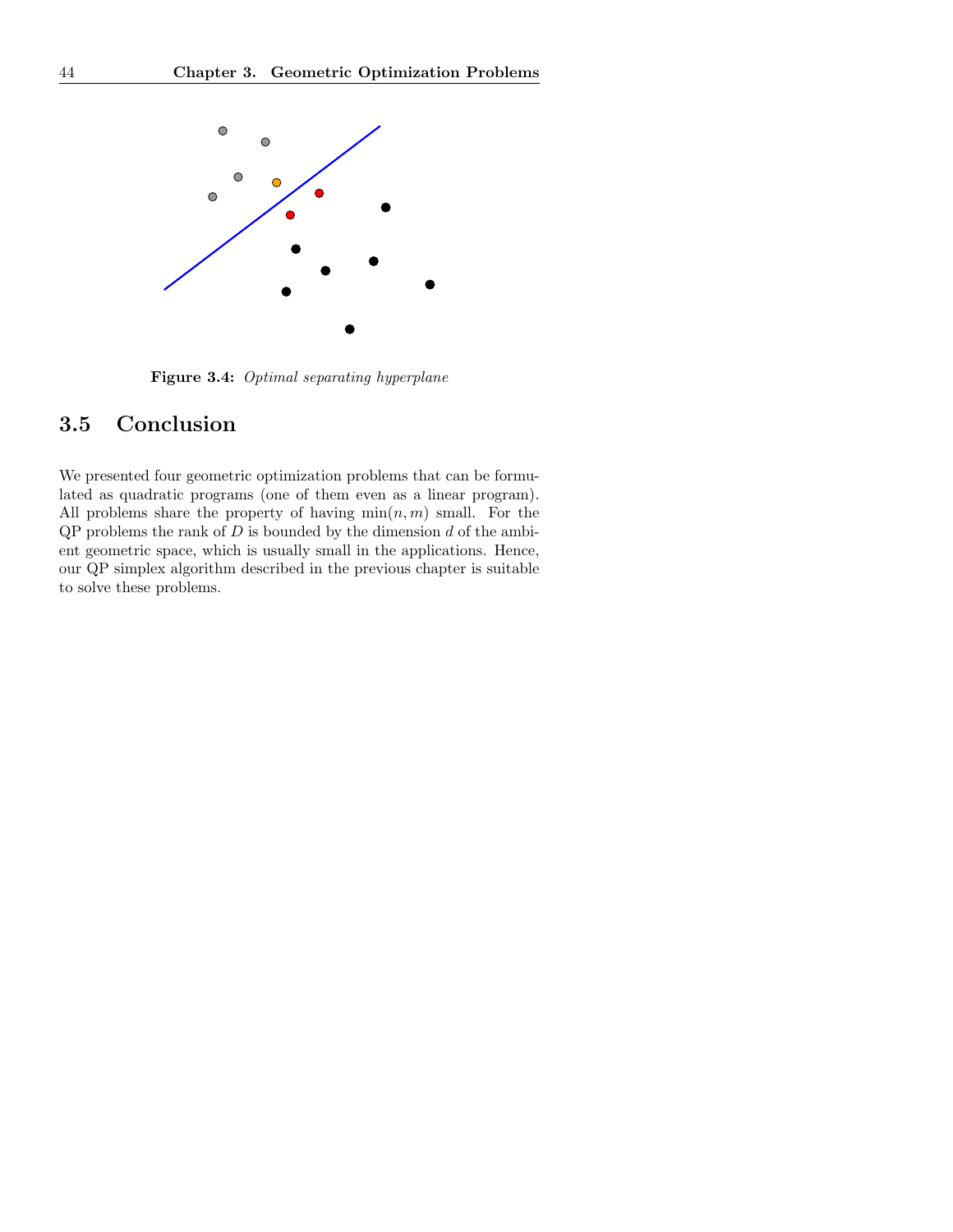## Chapter 4

# A Non-Quadratic Geometric Optimization Problem

A natural generalization of the smallest enclosing ball problem is that of finding the smallest enclosing ellipsoid of a set of points. It is an instance of convex programming and can be solved by general methods in time  $O(n)$  if the dimension is fixed. The problem-specific parts of these methods are encapsulated in primitive operations that deal with subproblems of constant size. We derive explicit formulae for the primitive operations of Welzl's randomized method [105] in dimension  $d = 2$ . The formulae contain only rational expressions, allowing for an exact solution.

## 4.1 Smallest Enclosing Ellipsoid

Given a point  $c \in \mathbb{R}^d$  and a positive definite matrix<sup>1</sup>  $M \in \mathbb{R}^{d \times d}$ , the set of points  $x \in \mathbb{R}^d$  satisfying

<sup>&</sup>lt;sup>1</sup>i.e.  $x^T M x > 0$  holds for all  $x \neq 0$ .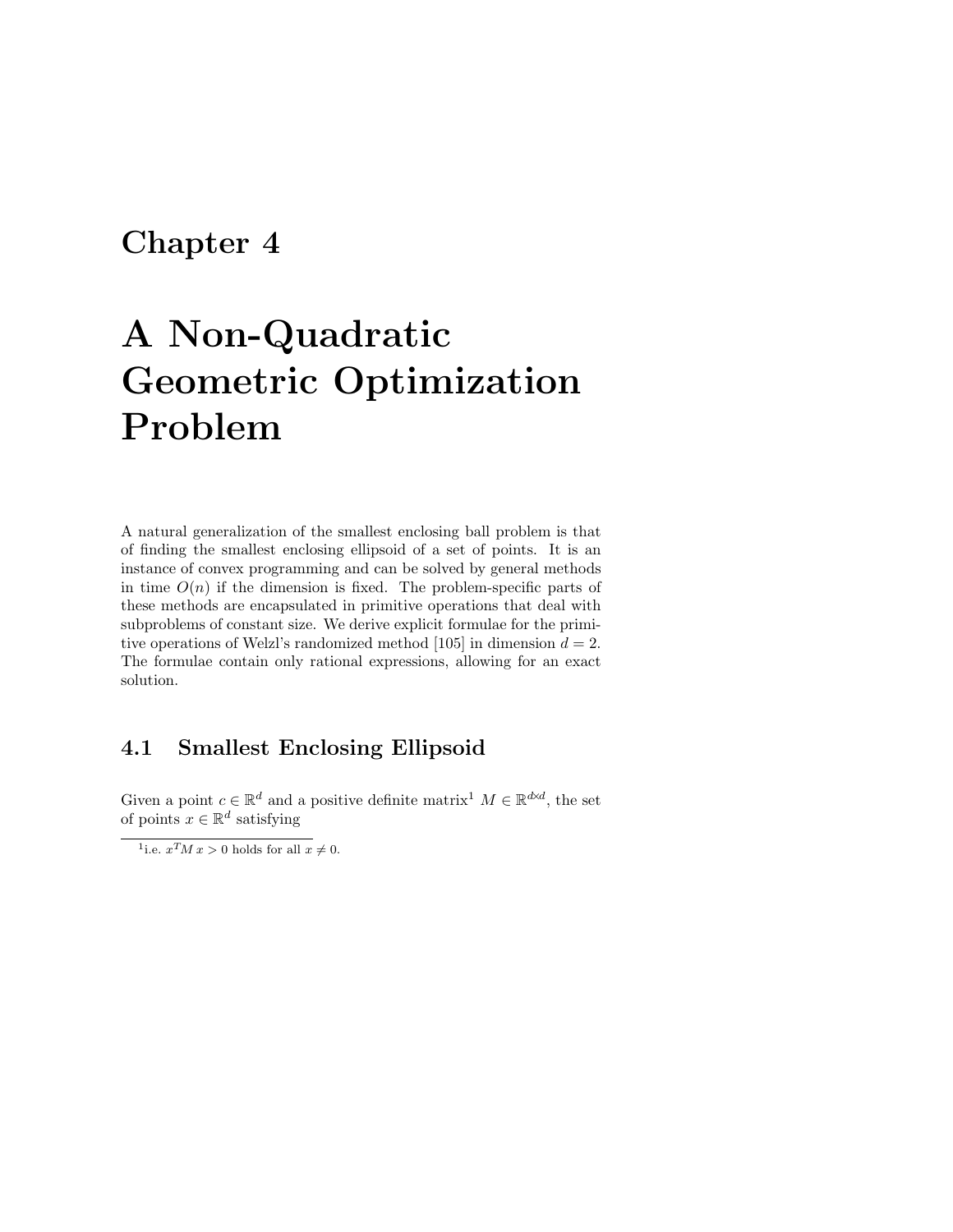

Figure 4.1: Smallest enclosing ellipsoid

$$
(x - c)^{T} M (x - c) = 1
$$
\n(4.1)

defines an *ellipsoid* with *center c*. The function  $f(x) = (x-c)^T M (x-c)$ is called the *ellipsoid function*, the set  $E = \{x \in \mathbb{R}^d \mid f(x) \leq 1\}$  is the ellipsoid body. Note, varying a pair of entries symmetric to the main diagonal of  $M$  in  $(4.1)$  does not change the ellipsoid as long as the sum remains the same. In the sequel, we assume  $M$  to be symmetric, w.l.o.g. The volume of the ellipsoid body  $E$  is

$$
Vol(E) = \frac{Vol(S_d)}{\sqrt{\det(M)}},
$$
\n(4.2)

where  $S_d$  is the d-dimensional unit sphere. This can be easily seen by choosing the coordinate system according to the principal axes, such that the defining matrix  $M$  becomes diagonal [88].

Given a point set  $P = \{p_1, \ldots, p_n\} \subset \mathbb{R}^d$ , we are interested in the ellipsoid body of smallest volume containing  $P$ . Identifying the body with its generating ellipsoid, we call this the smallest enclosing ellipsoid of P, denoted by  $\text{SMELL}(P)$ , see Figure 4.1. (If P does not span  $\mathbb{R}^d$ , then  $SMELL(P)$  is a lower-dimensional ellipsoid 'living' in the affine hull of P). The problem of finding  $\text{SMELL}(P)$  can be written as the convex program [76, Section 6.5]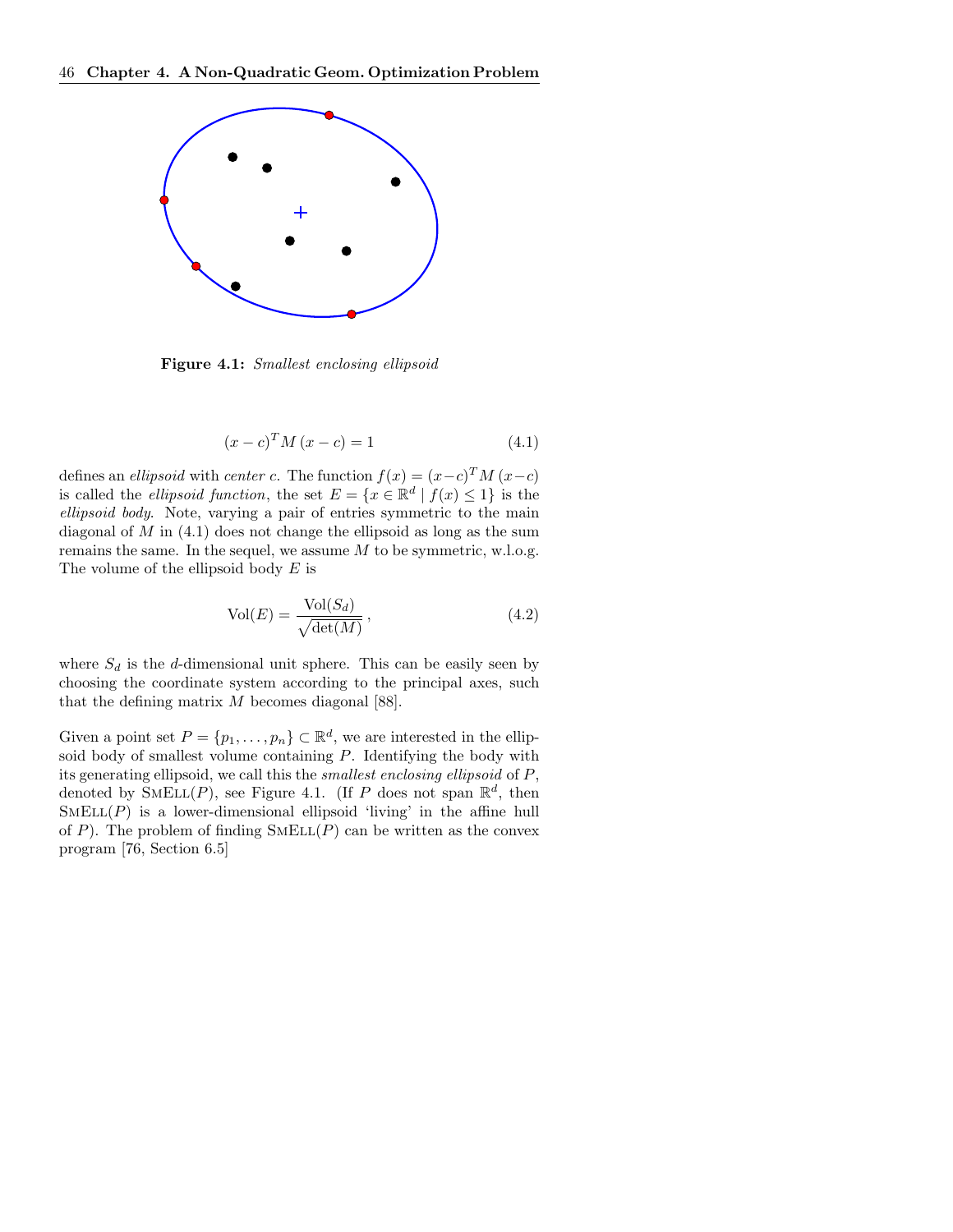(ME) minimize 
$$
-\log \det(M)
$$
  
\nsubject to  $(p_i-c)^T M (p_i-c) \le 1 \quad \forall p_i \in P$  (4.3)  
\nM positive definite,

where the entries of  $M$  and  $c$  are unknown. Since  $M$  is assumed to be symmetric, (ME) has  $d(d+3)/2$  variables and n constraints. The objective function is quadratic only if  $d = 2$ , while the constraints are convex sets. Thus, (ME) is not a quadratic program and we cannot use our QP simplex method to solve it. Instead, we will use an algorithm of Welzl [105] described in the next section.

### 4.2 Welzl's Method

Let us briefly describe Welzl's randomized algorithm for computing the smallest enclosing ellipsoid of an *n*-point set in *d*-space [105]. The algorithm is very simple and achieves an optimal expected runtime of  $O(n)$ if d is constant.

We start with the following important facts (proofs of which may be found in [88, 62]). By  $\text{SMELL}(Q, R)$  we denote the smallest ellipsoid containing Q that has R on the boundary.

#### Proposition 4.1

- (i) If there is any ellipsoid with  $R$  on its boundary that encloses  $Q$ , then  $\text{SMELL}(Q, R)$  exists and is unique.
- (ii) If  $\text{SMELL}(Q, R)$  exists and  $q \notin \text{SMELL}(Q \setminus \{q\}, R)$ , then  $SMELL(Q \setminus \{q\}, R \cup \{q\})$  exists and equals  $SMELL(Q, R)$ .
- (iii) If  $\text{SMELL}(Q, R)$  exists, then there is a subset  $S \subseteq Q$ with  $|S| \leq \max(0, d(d+3)/2 - |R|)$  and  $SMELL(Q, R) = SMELL(S, R) = SMELL(\emptyset, S \cup R).$

By (iii),  $\text{SwELL}(P)$  is always determined by a support set  $S \subseteq P$  with at most  $\delta := d(d+3)/2$  support points. The value of  $\delta$  coincides with the number of free variables in the ellipsoid parameters  $M$  and  $c$ .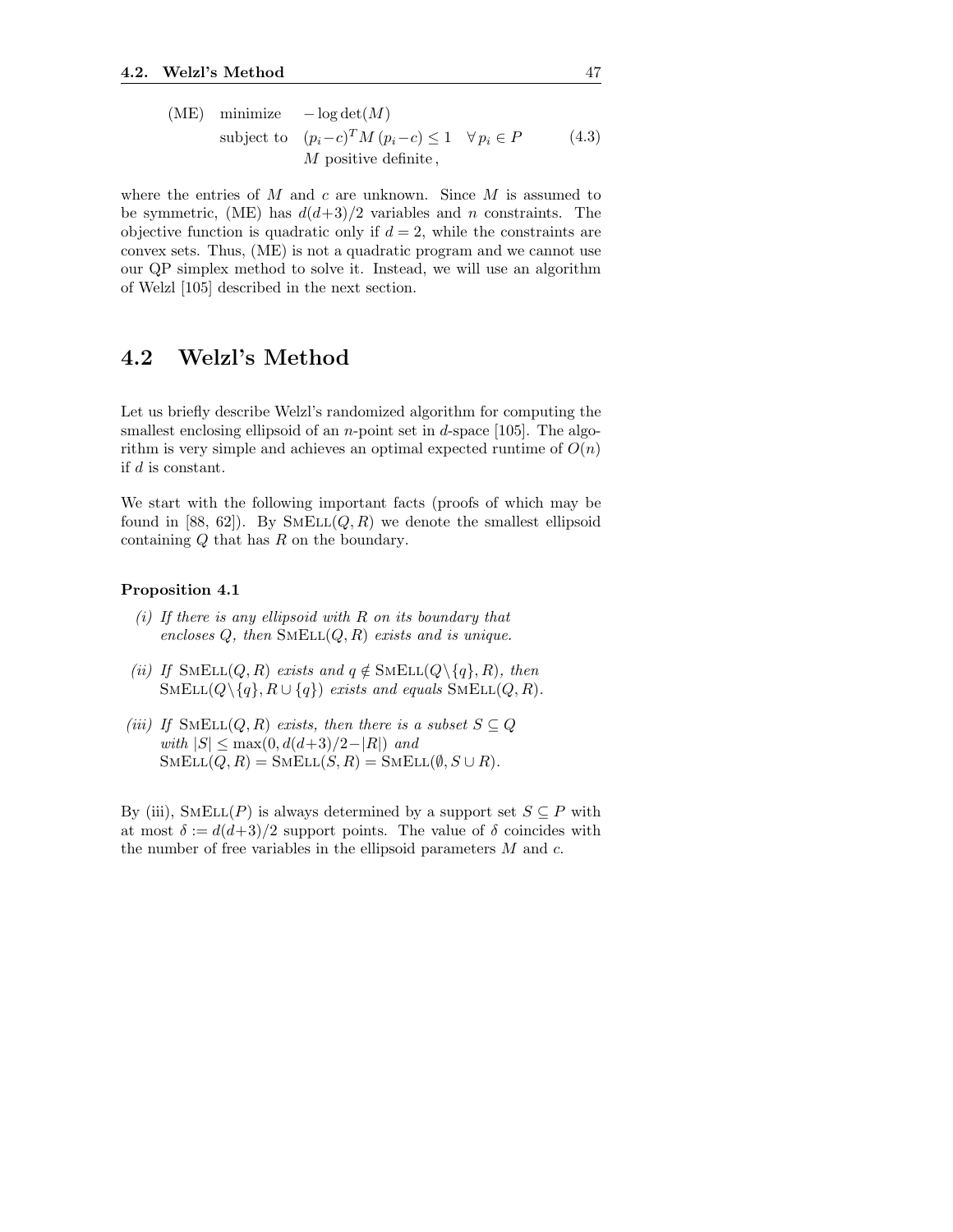#### 48 Chapter 4. A Non-Quadratic Geom. Optimization Problem



Figure 4.2: The inductive step in Welzl's algorithm

The idea of Welzl's algorithm for computing  $\text{SmELL}(P)$  is as follows: if P is empty,  $\text{SMELL}(P)$  is the empty set by definition. If not, choose a point  $q \in P$  and recursively determine  $E := \text{SMELL}(P \setminus \{q\})$ . If  $q \in E$ , then  $E = \text{SMELL}(P)$  and we are done. Otherwise, q must lie on the boundary of  $\text{SMELL}(P)$ , and we get  $\text{SMELL}(P) = \text{SMELL}(P \setminus \{q\}, \{q\}),$ see Figure 4.2. Computing the latter (in the same way) is now an easier task because one degree of freedom has been eliminated. If the point  $q$  to be removed for the recursive call is chosen uniformly at random among the points in Q, we arrive at the following randomized algorithm. To compute  $\text{SMELL}(P)$ , we call the procedure with the pair  $(P, \emptyset)$ .

Algorithm 4.2 (computes  $\text{SMELL}(Q, R)$ , if it exists)

```
SMELL(Q, R):
    IF Q = \emptyset OR |R| = \delta THEN
        RETURN \text{SMELL}(\emptyset, R)ELSE
        choose q \in Q uniformly at random
        E := \text{SMELL}(Q \setminus \{q\}, R)IF q \in E THEN
             RETURN{\cal E}ELSE
             RETURN SMELL(Q \setminus \{q\}, R \cup \{q\})END
   END
```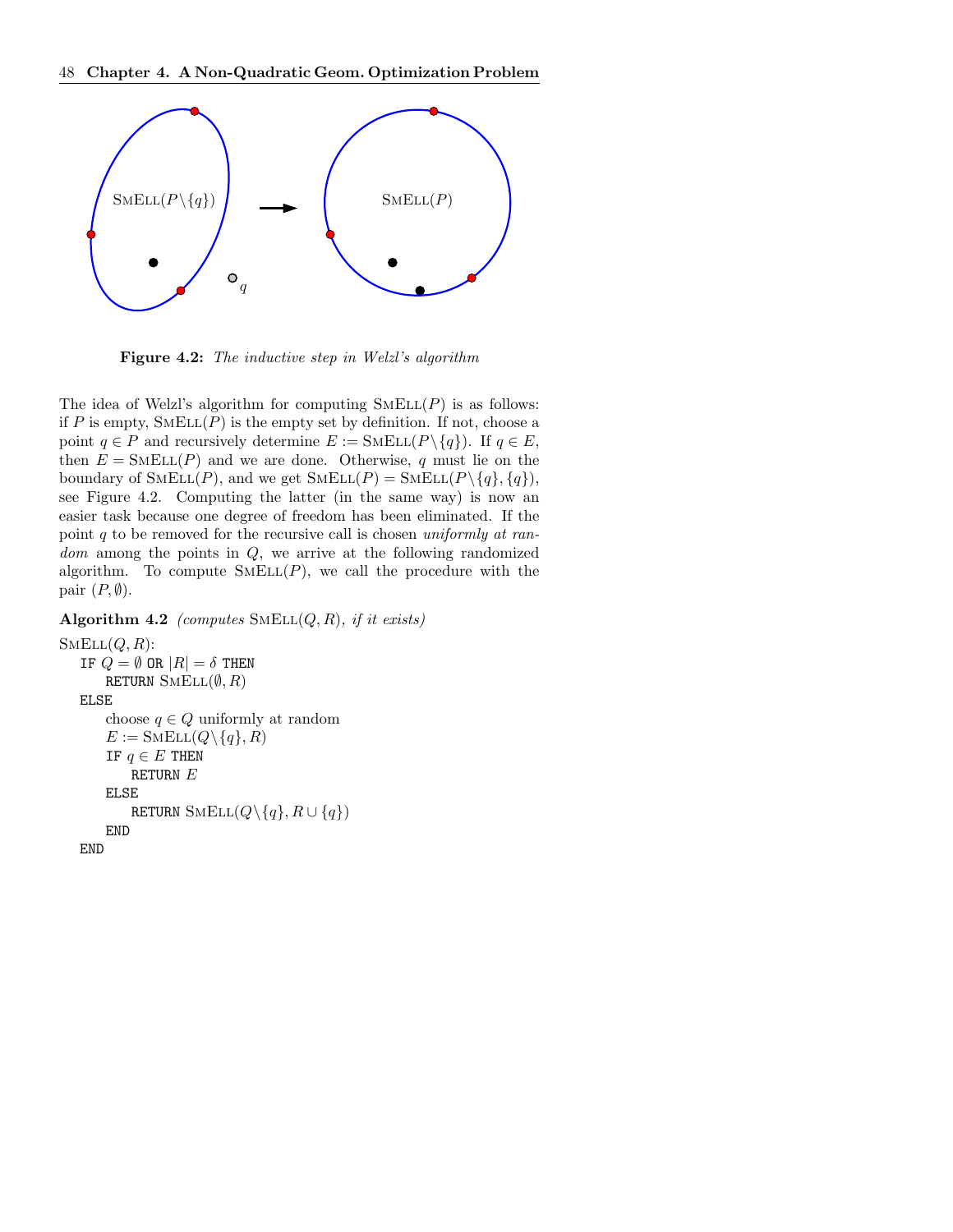Termination of the procedure is immediate because the recursive calls decrease the size of Q. Correctness follows from Proposition 4.1 and the observation that the algorithm – when called with  $(P, \emptyset)$  – maintains the invariant 'SMELL $(Q, R)$  exists'. To justify the termination criterion ' $|R| = \delta$ ', we need the following lemma proving that in this case only one ellipsoid  $E$  with  $R$  on the boundary exists, i.e. we must have  $E = \text{SMELL}(\emptyset, R) = \text{SMELL}(Q, R)$ . This is remarkable, because in general, an ellipsoid is *not* uniquely determined by any  $\delta$  points on the boundary (for example, consider  $\delta - 1$  points on the boundary of a  $(d-1)$ -dimensional ellipsoid E' and some additional point q; then there are many d-dimensional ellipsoids through  $E$  and  $q$ ).

**Lemma 4.3** If R attains cardinality  $\delta$  during a call to  $\text{SMELL}(P, \emptyset)$ , exactly one ellipsoid  $E$  with  $R$  on its boundary exists.

**Proof.** By expanding (4.1), we see that an ellipsoid is a special second order surface of the form

$$
\{ p \in \mathbb{R}^d \mid p^T M p + 2 p^T m + w = 0 \},\
$$

defined by  $\delta+1$  parameters  $M \in \mathbb{R}^{d \times d}$  (symmetric),  $m \in \mathbb{R}^d$ ,  $w \in \mathbb{R}$ .

For a point set  $R \subseteq \mathbb{R}^d$  let  $\mathcal{S}(R)$  denote the set of  $(\delta+1)$ -tuples of parameters that define second order surfaces through all points in R. It is clear that  $\mathcal{S}(R)$  is a vector space, and we define the *degree of freedom* w.r.t. R to be  $\dim(\mathcal{S}(R)) - 1$ . Obviously, the degree of freedom is at least  $\delta - |R|$ , since any point in R introduces one linear relation between the parameters.

Now we claim that during Algorithm 4.2, the degree of freedom w.r.t. R is always exactly  $\delta-|R|$ . This is clear for  $R = \emptyset$ . Moreover, if q is added to  $R$  in the second recursive call of the algorithm, the degree of freedom goes down, which proves the claim. To see this, assume on the contrary that dim( $\mathcal{S}(R)$ ) = dim( $\mathcal{S}(R \cup \{q\})$ ), hence  $\mathcal{S}(R) = \mathcal{S}(R \cup \{q\})$ . Then it follows that q already lies on any second order surface through  $R$ , in particular on  $\text{SMELL}(Q \setminus \{q\}, R)$ . But then the second recursive call would not have been made, a contradiction.

Now the claim of the lemma follows: if  $|R| = \delta$ , the degree of freedom is 0, i.e.  $\mathcal{S}(R)$  has dimension 1. Since a second order surface is invariant under scaling its parameters, this means that there is a unique second order surface, in this case an ellipsoid, through  $R$ .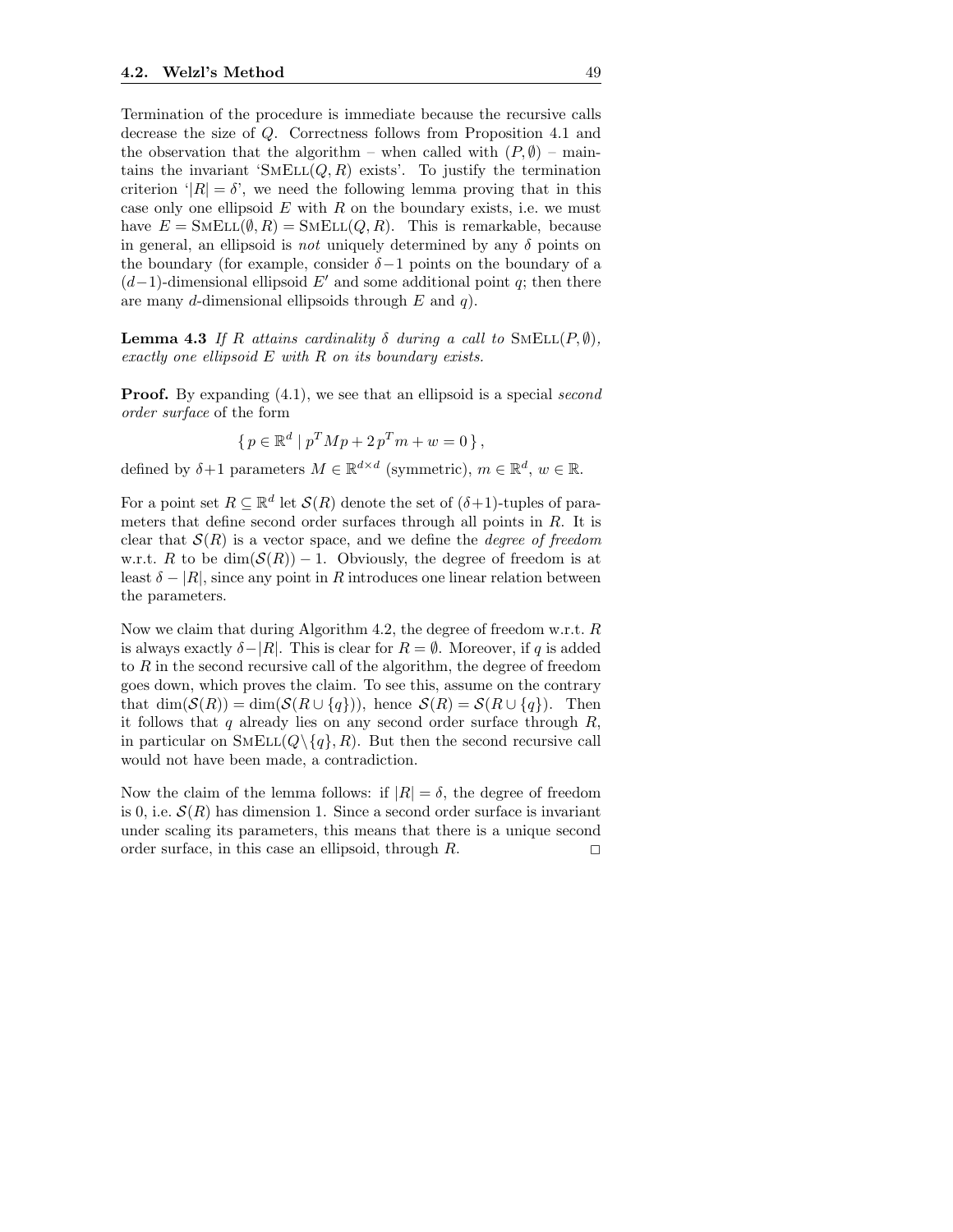The primitive operations of Welzl's method are the computation of  $E = \text{SMELL}(\emptyset, R)$  and the test  $q \in E$ . As we will see in the next section, they can be combined into one single operation. Before, we describe a heuristic for tuning the algorithm that has proven to be very efficient in practice.

The move-to-front heuristic. There are point sets on which the algorithm does not perform substantially better than expected; on such point sets, the exponential behavior in  $\delta = \Theta(d^2)$  leads to slow implementations already for small d. Although for  $d = 2$  the actual runtime is still tolerable for moderately large  $n$ , a dramatic improvement (leading to a practically efficient solution for large  $n$  as well) is obtained under the so-called move-to-front heuristic. This variant keeps the points in an ordered list (initially random). In the first recursive call,  $q$  is chosen to be the last point in the list (restricted to the current subset of the points). If the subsequent in-ellipsoid test reveals  $q \notin \text{SMELL}(Q \setminus \{q\}, R)$ , q is moved to the front of the list, after the second recursive call to  $\text{SMELL}(Q \setminus \{q\}, R \cup \{q\})$  has been completed. Although the move-to-front heuristic does not eliminate the algorithm's exponential behavior in  $\delta$ , it significantly reduces the number of primitive operations to be called. See [105] for further details and computing times.

## 4.3 Exact Primitives in the Plane

In the two-dimensional case, the constant-size problems of Algorithm 4.2 involve smallest enclosing ellipses defined by up to five support points, where the difficult case arises when the ellipse is defined by four support points. As we show below, even if the points have rational coordinates, the ellipse will typically have not, so in order to stay with rational expressions, an explicit evaluation of the ellipse has to be avoided.

For a given point set P, Welzl's method computes a support set  $S$  of  $P$ , provided the following primitive operation is available.

> Given  $R \subseteq P$ ,  $3 \leq |R| \leq 5$ , such that SMELL( $\emptyset, R$ ) exists, and a query point  $q \in P \backslash R$ , decide whether q lies inside  $\text{SMELL}(\emptyset, R)$ .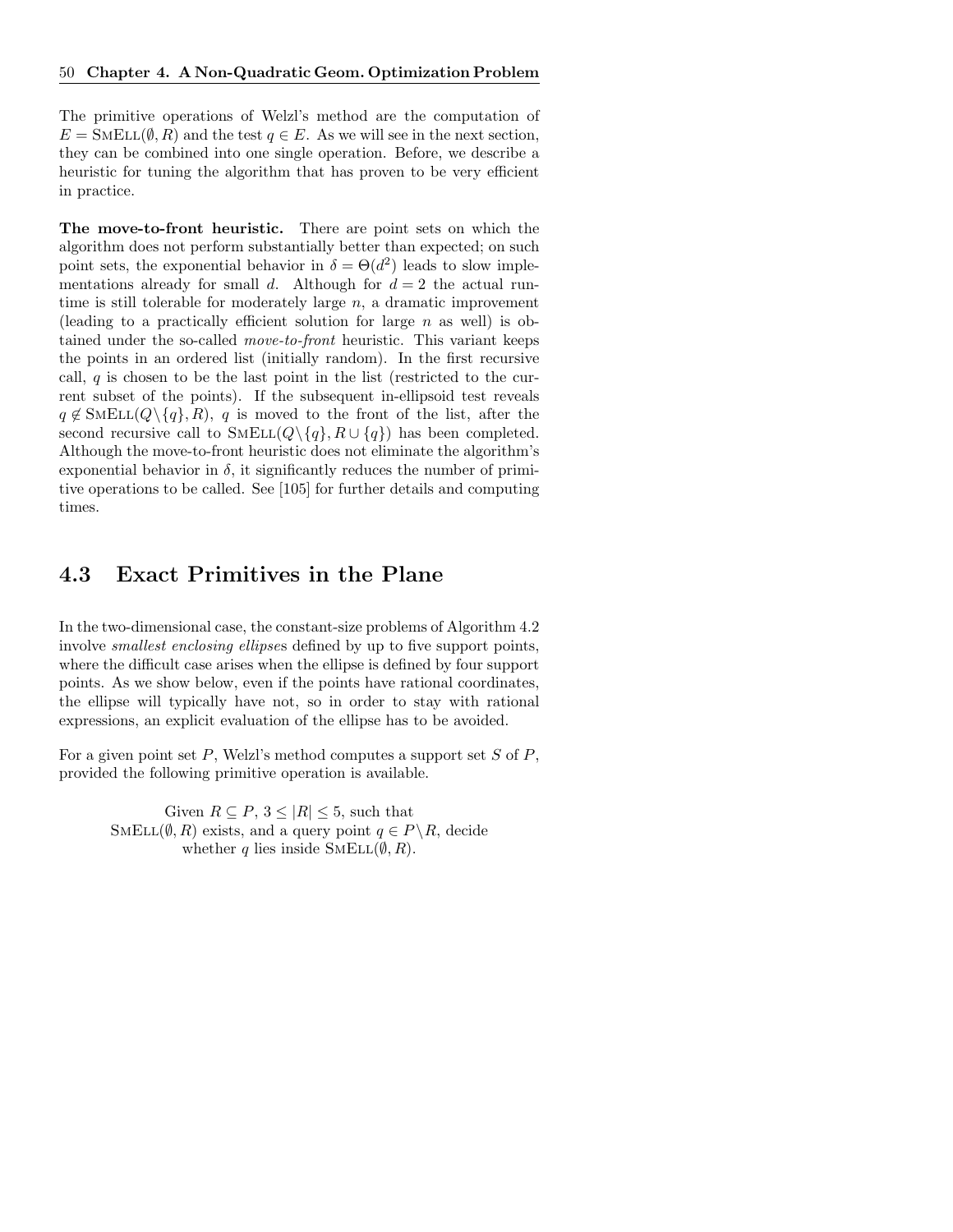This operation — we call it the *in-ellipse test* — can be reduced to a sign evaluation of a certain derivative. This leads to an elegant and efficient method whose computational primitives are in-ellipse tests over rational ellipses and evaluations of derivatives at rational values.

Our method to deal with is based on the concept of conics.

#### 4.3.1 Conics

A conic C in linear form is the set of points  $p = (x, y)^T \in \mathbb{R}^2$  satisfying the quadratic equation

$$
\mathcal{C}(p) := rx^2 + sy^2 + 2\,txy + 2\,ux + 2\,vy + w = 0\,,\tag{4.4}
$$

 $r, s, t, u, v, w$  being real parameters. C is invariant under scaling the vector  $(r, s, t, u, v, w)$  by any nonzero factor. After setting

$$
M := \begin{pmatrix} r & t \\ t & s \end{pmatrix}, \qquad m := \begin{pmatrix} u \\ v \end{pmatrix}, \tag{4.5}
$$

the conic assumes the form

$$
\mathcal{C} = \{ p^T M p + 2 p^T m + w = 0 \}.
$$
 (4.6)

If a point  $c \in \mathbb{R}^2$  exists such that  $Mc = -m$ , C is symmetric about c and can be written in center form as

$$
\mathcal{C} = \{ (p-c)^T M (p-c) - z = 0 \},\tag{4.7}
$$

where  $z = c^T M c - w$ . If  $\det(\mathcal{C}) := \det(M) \neq 0$ , a center exists and is unique. Conics with  $\det(\mathcal{C}) > 0$  define *ellipses*.

By scaling with  $-1$  if necessary, we can assume w.l.o.g. that C is normalized, i.e.  $r \geq 0$ . If  $\mathcal E$  is a normalized ellipse, q lies inside  $\mathcal E$  if and only if  $\mathcal{E}(q) \leq 0$ .

Let  $C_1$  and  $C_2$  be two conics, then the *linear combination* 

$$
\mathcal{C} := \lambda \mathcal{C}_1 + \mu \mathcal{C}_2, \quad \lambda, \mu \in \mathbb{R}
$$

is the conic given by  $\mathcal{C}(p) = \lambda \mathcal{C}_1(p) + \mu \mathcal{C}_2(p)$ . If p belongs to both  $\mathcal{C}_1$ and  $C_2$ , then p also belongs to C.

Now we are prepared to describe the in-ellipse test, for  $|R| = 3, 4, 5$ .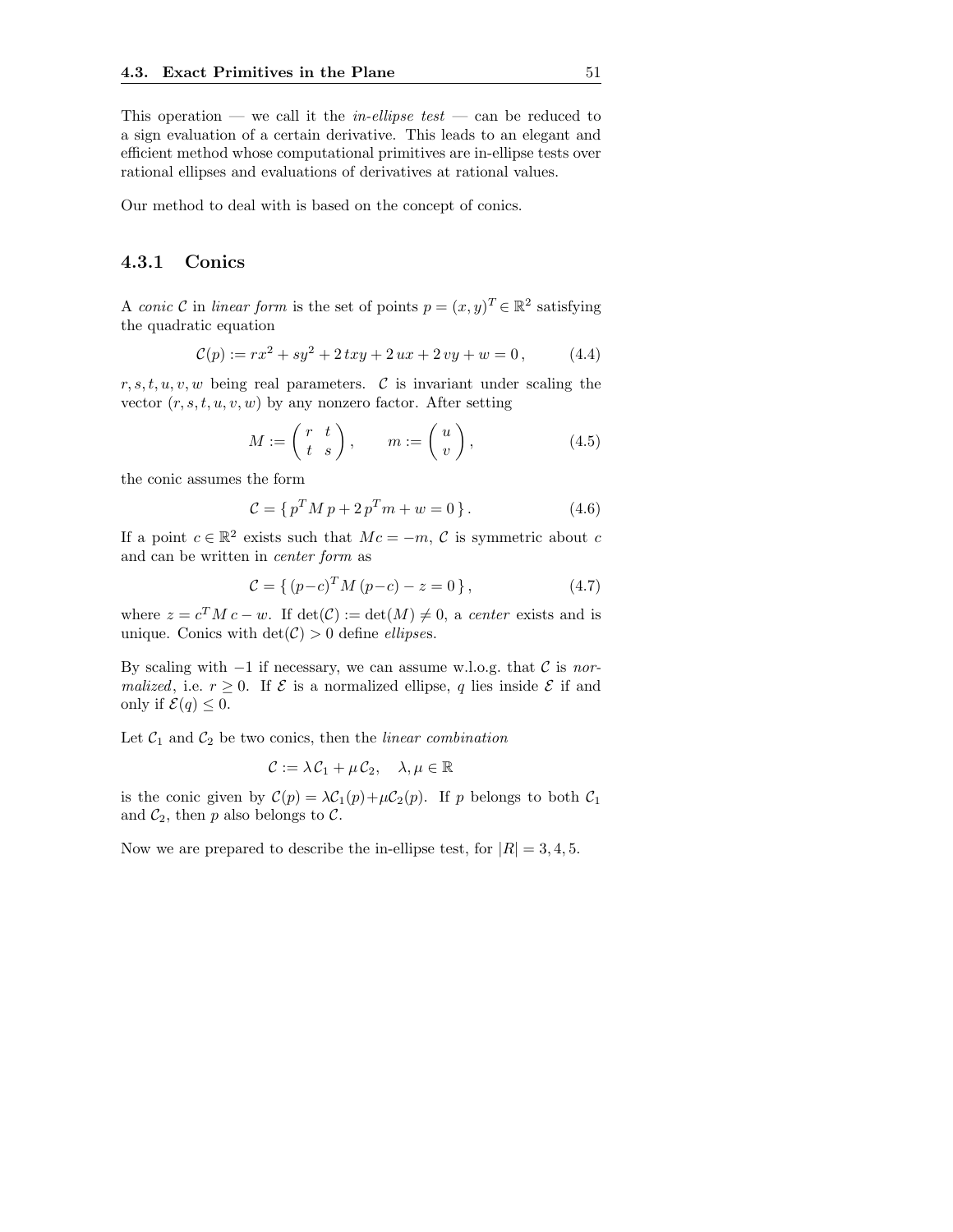#### 4.3.2 In-ellipse Test,  $|R| = 3$

It is well-known [101, 80, 88] that  $\text{SMELL}(\emptyset, \{p_1, p_2, p_3\})$  is given in center form (4.7) by

$$
c = \frac{1}{3} \sum_{i=1}^{3} p_i
$$
,  $M^{-1} = \frac{1}{3} \sum_{i=1}^{3} (p_i - c)(p_i - c)^T$ ,  $z = 2$ .

From this, M is easy to compute. Query point q lies inside  $\text{SMELL}(\emptyset, R)$ if and only if  $(q-c)^{T}M(q-c) - z \leq 0$ .

#### 4.3.3 In-ellipse Test,  $|R|=4$

SMELL $(\emptyset, R)$  is some conic through  $R = \{p_1, p_2, p_3, p_4\}$  (R being in convex position). Any such conic is a linear combination of two special conics  $C_1$  and  $C_2$  through R, see Figure 4.3 [98]. To see that these are indeed conics, consider three points  $q_1 = (x_1, y_1), q_2 = (x_2, y_2),$  and  $q_3 = (x_3, y_3)$  and define

$$
[q_1 q_2 q_3] := \det \begin{pmatrix} x_1 - x_3 & x_2 - x_3 \\ y_1 - y_3 & y_2 - y_3 \end{pmatrix}.
$$
 (4.8)

 $[q_1q_2q_3]$  records the orientation of the point triple; in particular, if the points are collinear, then  $[q_1q_2q_3] = 0$ . This implies

$$
C_1(p) = [p_1p_2p][p_3p_4p], \qquad C_2(p) = [p_2p_3p][p_4p_1p],
$$

and these turn out to be quadratic expressions as required in the conic equation  $(4.4)$ , easily computable from the points in R.

Now, given the query point  $q \notin R$ , there exists a unique conic  $C_0$  through the five points  $R \cup \{q\}$ , since R is an (intermediate) support set of Algorithm 4.2, see also [98]. We can compute this conic as  $C_0 = \lambda_0 C_1 + \mu_0 C_2$ , with  $\lambda_0 := C_2(q)$  and  $\mu_0 := -C_1(q)$ . In the sequel we assume that  $C_0$  is normalized. Depending on the type of  $C_0$  we distinguish two cases.

**Case 1.**  $C_0$  is not an ellipse, i.e.  $det(C_0) \leq 0$ . Then we have the following result.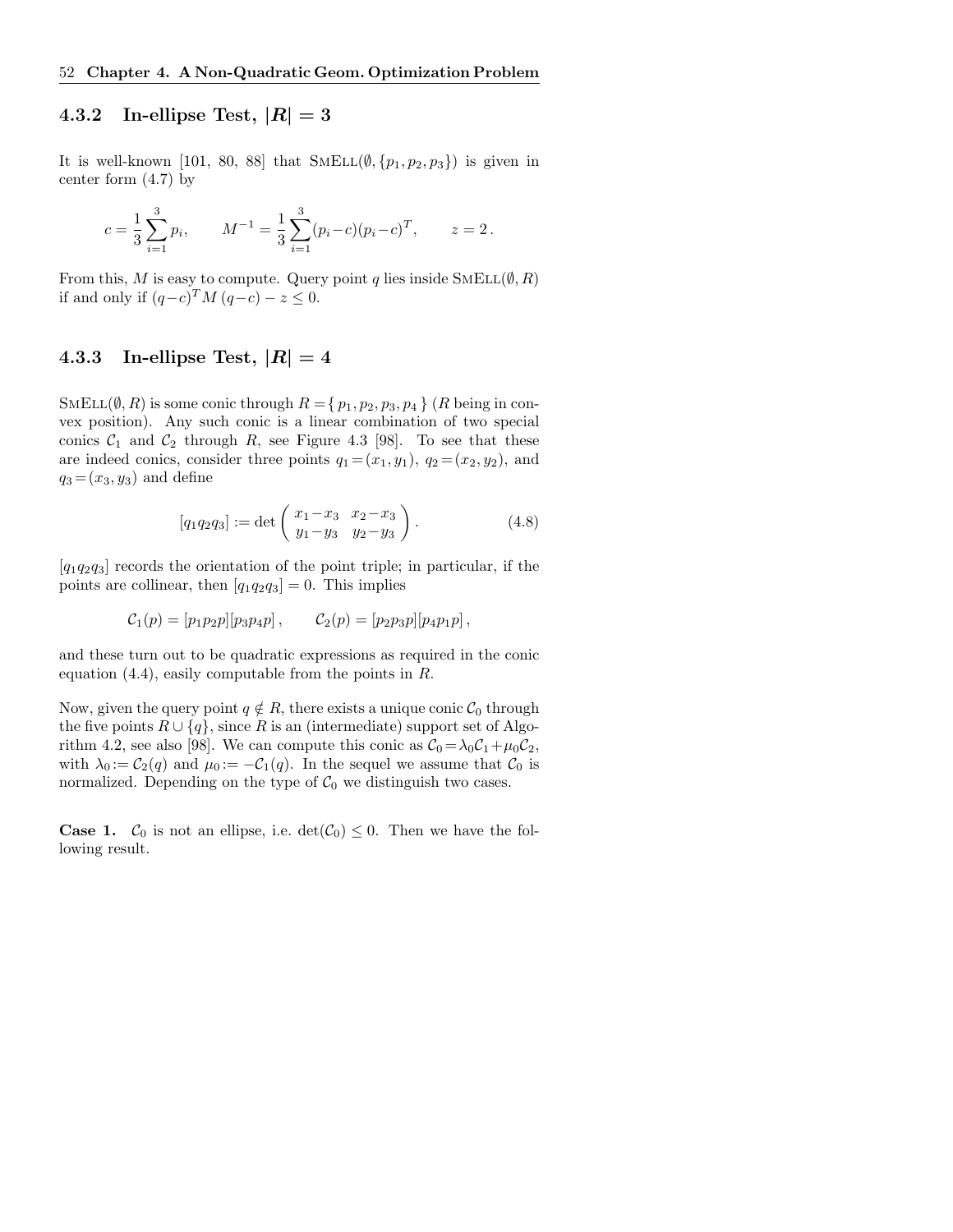

Figure 4.3: Two special conics through four points



Figure 4.4: The two parabolas through four points

Lemma 4.4 Exactly one of the following statements holds.

- (i) q lies inside any ellipse through R.
- (ii) q lies outside any ellipse through R.

Let us give some intuition, before we formally prove the lemma. Since no three of the four support points are collinear, there exist two (possibly degenerate) parabolas through these points, see Figure 4.4. These parabolas cut the plane into regions which determine the type of  $C_0$ . Only if  $q$  lies strictly inside one parabola and strictly outside the other,  $C_0$  is an ellipse. Otherwise, q either lies inside both parabolas in which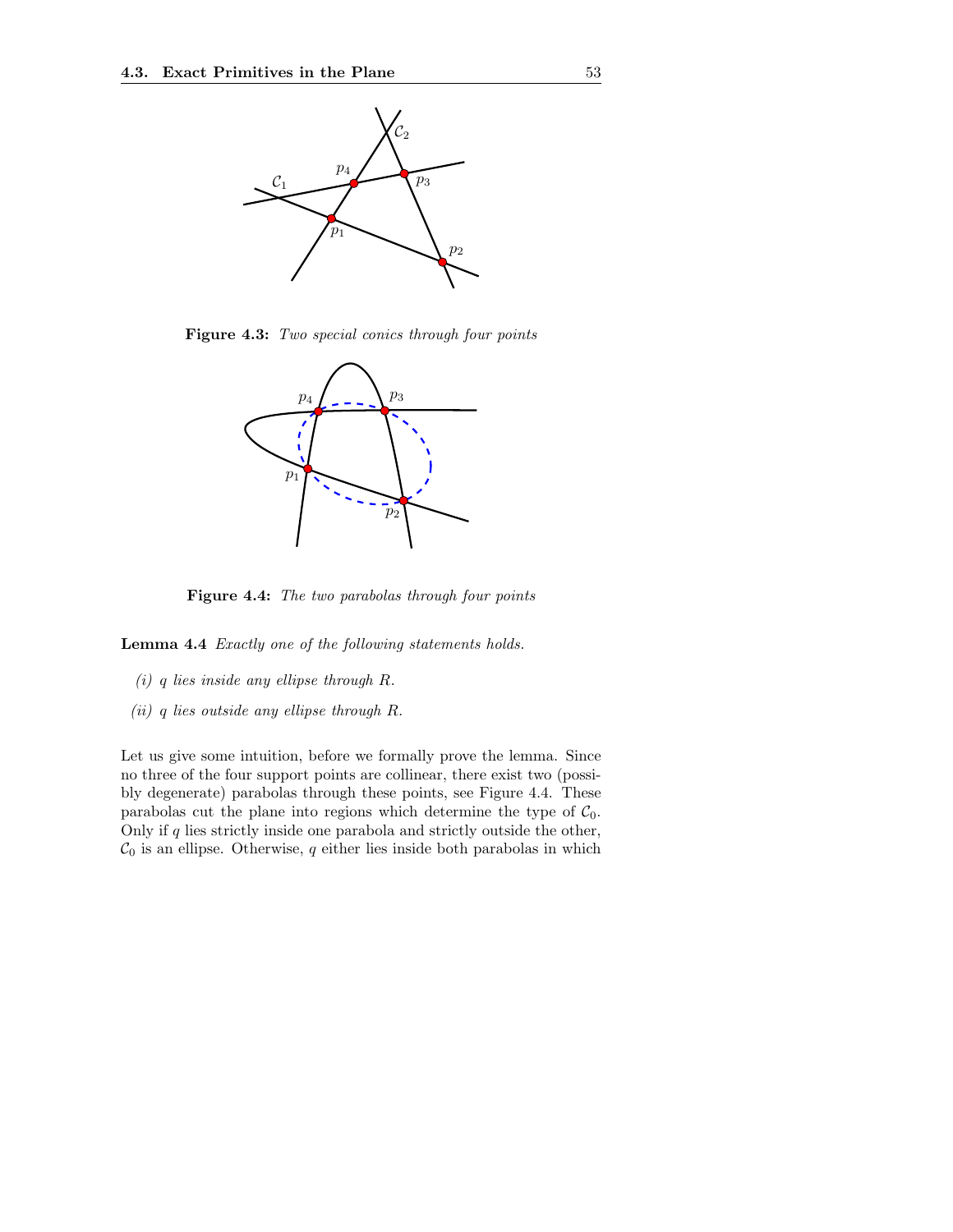#### 54 Chapter 4. A Non-Quadratic Geom. Optimization Problem

case q also lies inside all ellipses through  $p_1$ ,  $p_2$ ,  $p_3$ , and  $p_4$ , or q lies outside both parabolas, also being outside all the ellipses.

**Proof.** Assume there are two ellipses  $\mathcal{E}$  and  $\mathcal{E}'$  through R, with  $\mathcal{E}(q) \leq 0$ and  $\mathcal{E}'(q) > 0$ . Then we find  $\lambda \in [0,1)$  such that  $\mathcal{E}'' := (1-\lambda)\mathcal{E} + \lambda \mathcal{E}'$ satisfies  $\mathcal{E}''(q)=0$ , i.e.  $\mathcal{E}''$  goes through  $R \cup \{q\}$ . Thus  $\mathcal{E}''$  equals  $\mathcal{C}_0$  and is not an ellipse. On the other hand, the convex combination of two ellipses is an ellipse again [88, Chapter 1], a contradiction.  $\Box$ 

Lemma 4.4 shows that it suffices to test  $q$  against any ellipse through the four points to obtain the desired result. Let

$$
\alpha := r_1 s_1 - t_1^2, \qquad \beta := r_1 s_2 + r_2 s_1 - 2 t_1 t_2, \qquad \gamma := r_2 s_2 - t_2^2,
$$

where  $r_i, s_i, t_i$  are the parameters of  $\mathcal{C}_i$  in the linear form (4.4). Then  $\mathcal{E} := \lambda \mathcal{C}_1 + \mu \mathcal{C}_2$  with  $\lambda := 2\gamma - \beta$  and  $\mu := 2\alpha - \beta$  defines such an ellipse. For this, one observes that

$$
\det(\mathcal{E}) = (4\alpha\gamma - \beta^2)(\alpha + \gamma - \beta).
$$

We will show that both factors have negative sign, thus proving that the choice of  $\lambda$  and  $\mu$  indeed yields an ellipse  $\mathcal{E}$ .

With definition (4.8) we can check that

$$
4\alpha\gamma - \beta^2 = -[p_1p_2p_3][p_2p_3p_4][p_3p_4p_1][p_4p_1p_2].
$$

After a preprocessing, one can assume that  $p_1, p_2, p_3, p_4$  are in counterclockwise order (they must be in convex position, because otherwise SMELL $(\emptyset, \{p_1, p_2, p_3, p_4\})$  does not exist). This means, each bracketed term has positive sign, and  $4\alpha\gamma - \beta^2 < 0$  follows. Moreover, we can easily verify that

$$
\alpha + \gamma - \beta = [p_2 p_4 p_1][p_2 p_4 p_3] - (\kappa_1 + \kappa_2)^2,
$$

where

$$
\kappa_1 := ((x_1 - x_2)(y_3 - y_4) - (y_1 - y_2)(x_3 - x_4))/2
$$
  

$$
\kappa_2 := ((x_2 - x_3)(y_4 - y_1) - (y_2 - y_3)(x_4 - x_1))/2
$$

with  $p_i = (x_i, y_i), i = 1 \dots 4$ . The product  $[p_2p_4p_1][p_2p_4p_3]$  is negative because  $p_1$  and  $p_3$  lie on different sides of the diagonal  $\overline{p_2p_4}$ . It follows that  $\alpha + \gamma - \beta < 0$  and finally  $\det(\mathcal{E}) > 0$ .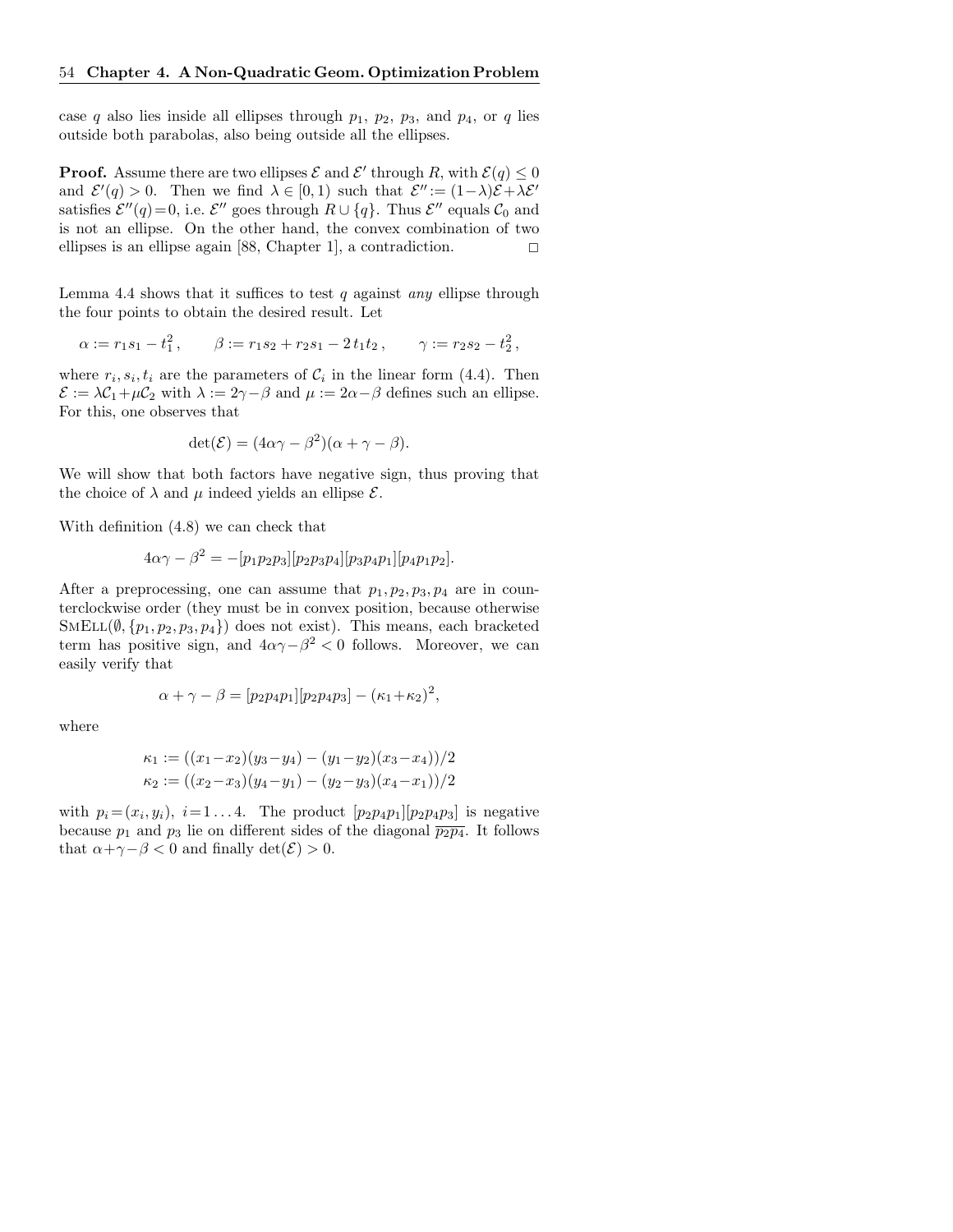**Case 2.**  $C_0$  is an ellipse  $\mathcal{E}$ , i.e.  $\det(C_0) > 0$ . We need to check the position of q relative to  $\mathcal{E}^* := \text{SMELL}(\emptyset, R)$ , given by

$$
\mathcal{E}^* = \lambda^* \mathcal{C}_1 + \mu^* \mathcal{C}_2,
$$

with unknown parameters  $\lambda^*$  and  $\mu^*$ . In the form of (4.4),  $\mathcal E$  is determined by  $r_0, \ldots, w_0$ , where  $r_0 = \lambda_0 r_1 + \mu_0 r_2$ . By scaling the representation of  $\mathcal{E}^*$  accordingly, we can also assume that  $r_0 = \lambda^* r_1 + \mu^* r_2$  holds. In other words,  $\mathcal{E}^*$  is obtained from  $\mathcal E$  by varying  $\lambda$  and  $\mu$  along the line  $\{\lambda r_1 + \mu r_2 = r_0\}$ . This means,

$$
\begin{pmatrix} \lambda^* \\ \mu^* \end{pmatrix} = \begin{pmatrix} \lambda_0 \\ \mu_0 \end{pmatrix} + \tau^* \begin{pmatrix} -r_2 \\ r_1 \end{pmatrix}
$$
 (4.9)

for some  $\tau^* \in \mathbb{R}$ . Define

$$
\mathcal{E}^{\tau} := (\lambda_0 - \tau r_2) \mathcal{C}_1 + (\mu_0 + \tau r_1) \mathcal{C}_2, \quad \tau \in \mathbb{R}.
$$

Then  $\mathcal{E}^0 = \mathcal{E}$  and  $\mathcal{E}^{\tau^*} = \mathcal{E}^*$ . The function  $g(\tau) := \mathcal{E}^{\tau}(q)$  is linear, hence we get

$$
\mathcal{E}^*(q) = \tau^* \left. \frac{\partial}{\partial \tau} \mathcal{E}^{\tau}(q) \right|_{\tau=0} = \rho \tau^*,
$$

where  $\rho := C_2(q)r_1-C_1(q)r_2$ . Consequently, q lies inside SMELL( $\emptyset, R$ ) if and only if  $\rho \tau^* \leq 0$ .

The following lemma is proved in [22], see also [88].

**Lemma 4.5** Consider two ellipses  $\mathcal{E}_1$  and  $\mathcal{E}_2$ , and let

$$
\mathcal{E}^{\lambda} := (1 - \lambda)\mathcal{E}_1 + \lambda\mathcal{E}_2
$$

be a convex combination,  $\lambda \in (0,1)$ . Then  $\mathcal{E}^{\lambda}$  is an ellipse satisfying

$$
\mathrm{Vol}(\mathcal{E}^{\lambda}) < \max(\mathrm{Vol}(\mathcal{E}_1), \mathrm{Vol}(\mathcal{E}_2)).
$$

Since  $\mathcal{E}^{\tau}$  is a convex combination of  $\mathcal{E}$  and  $\mathcal{E}^*$  for  $\tau$  ranging between 0 and  $\tau^*$ , the volume of  $\mathcal{E}^{\tau}$  decreases as  $\tau$  goes from 0 to  $\tau^*$ , hence

$$
sgn(\tau^*) = -sgn\left(\left.\frac{\partial}{\partial \tau} \text{Vol}(\mathcal{E}^{\tau})\right|_{\tau=0}\right).
$$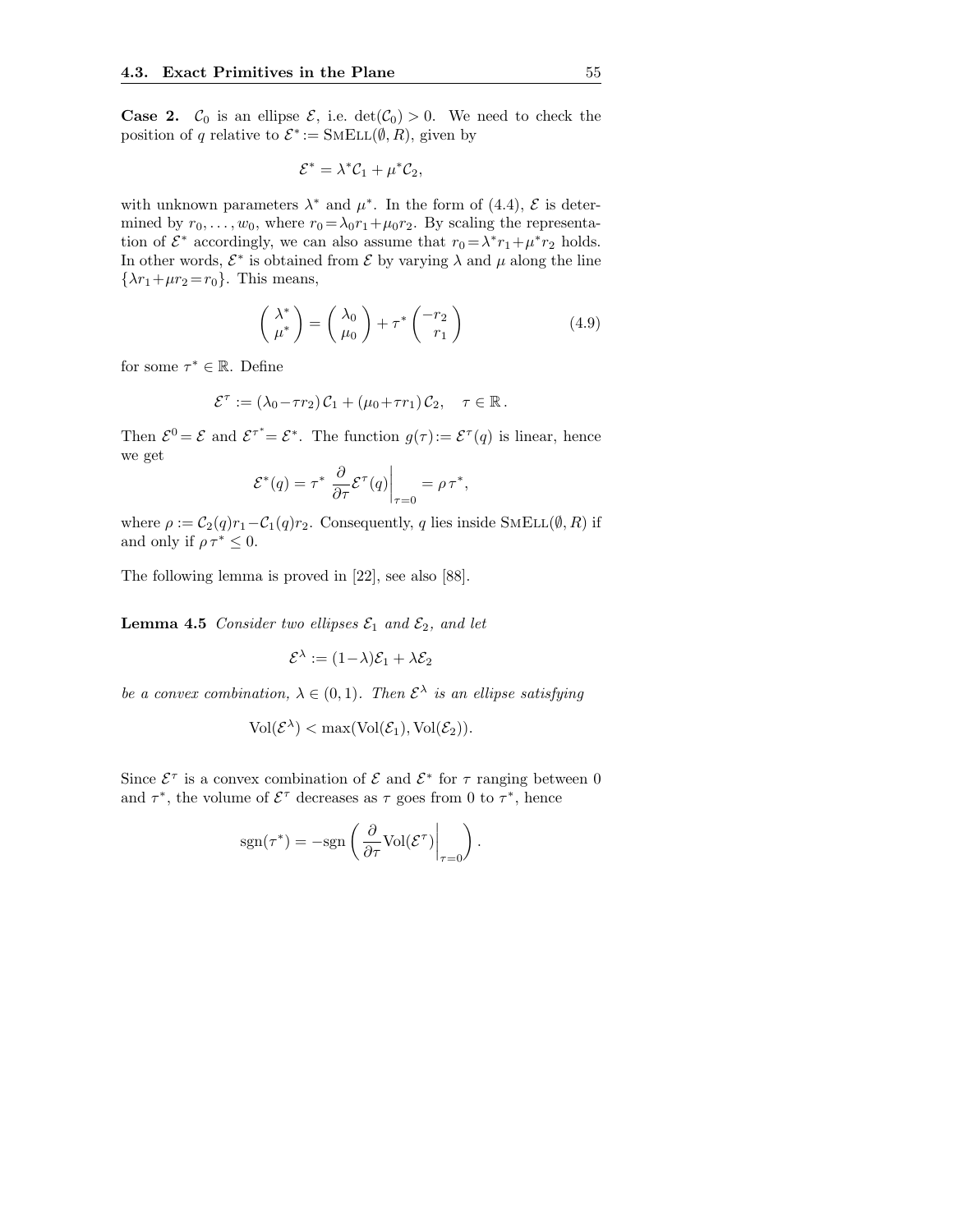#### 56 Chapter 4. A Non-Quadratic Geom. Optimization Problem

If  $\mathcal{E}^{\tau}$  is given in center form (4.7), its area is

$$
Vol(\mathcal{E}^{\tau}) = \frac{\pi}{\sqrt{\det(M/z)}},
$$

following from (4.2). Consequently,

$$
\operatorname{sgn}\left(\left.\frac{\partial}{\partial \tau}\nabla \mathrm{o}\mathrm{l}(\mathcal{E}^{\tau})\right|_{\tau=0}\right)=-\operatorname{sgn}\left(\left.\frac{\partial}{\partial \tau}\det(M/z)\right|_{\tau=0}\right).
$$

Recall that if M and m collect the parameters of  $\mathcal{E}^{\tau}$  as in (4.5) with  $c = M^{-1}m$  being its center, we get  $z = c^T M c - w = m^T M^{-1} m - w$ , where M, m, and w depend on  $\tau$  (which we omit in the sequel, for the sake of readability). Noting that

$$
M^{-1} = \frac{1}{\det(M)} \begin{pmatrix} s & -t \\ -t & r \end{pmatrix},
$$

we get

$$
z = \frac{1}{\det(M)}(u^2s - 2uvt + v^2r) - w.
$$

Let us introduce the following abbreviations.

$$
d := \det(M),
$$
  $Z := u^2s - 2uvt + v^2r.$ 

With primes  $(d', Z', etc.)$  we denote derivatives w.r.t.  $\tau$ . Now we can write

$$
\frac{\partial}{\partial \tau} \det(M/z) = \left(\frac{d}{z^2}\right)' = \frac{d'z - 2 \, dz'}{z^3} \,. \tag{4.10}
$$

Since  $d(0)$  and  $z(0)$  are positive (recall that  $\mathcal E$  is a normalized ellipse), this is equal in sign to

$$
\sigma := d(d'z - 2 dz'),
$$

at least when evaluated for  $\tau = 0$ , which is the value we are interested in. Furthermore, we have

$$
d'z = d'(\frac{1}{d}Z - w) = \frac{d'}{d}Z - d'w,
$$
  
\n
$$
dz' = d(\frac{Z'd - Zd'}{d^2} - w') = \frac{Z'd - Zd'}{d} - dw',
$$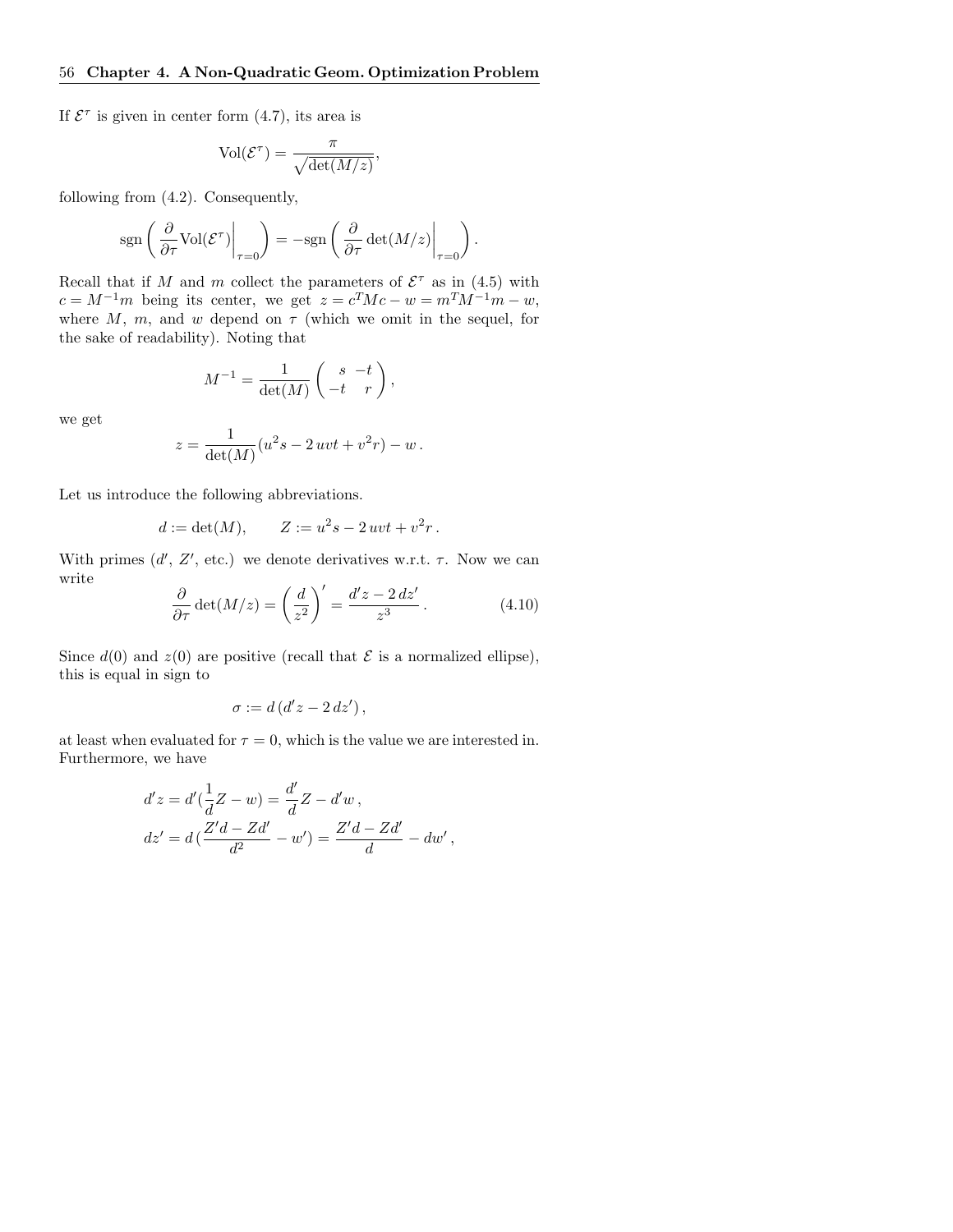hence

$$
\sigma = d'Z - dd'w - 2(Z'd - Zd' - d^2w') = 3 d'Z + d(2 dw' - d'w - 2 Z').
$$

Rewriting Z as  $u (us-vt) + v (vr-ut) =: uZ_1 + vZ_2$ , we get

$$
d = rs - t2, \t Z' = u'Z1 + uZ'1 + v'Z2 + vZ'2,d' = r's + rs' - 2 t t', \t Z'1 = u's + us' - v't - vt',Z'2 = v'r + vr' - u't - ut'.
$$

For  $\tau = 0$ , all these values can be computed directly from  $r(0), \ldots, w(0)$ (the defining values of  $\mathcal{E}$ ) and their corresponding derived values  $r'(0), \ldots, w'(0)$ . For the latter we get  $r'(0) = 0$ ,  $s'(0) = r_1s_2 - r_2s_1, \ldots$ ,  $w'(0) = r_1w_2 - r_2w_1$ . We obtain that q lies inside SMELL( $\emptyset, R$ ) if and only if  $\rho \sigma(0) \leq 0$ .

Note that for deciding the in-ellipse test in the case  $|R|=4$ , it was not necessary to know  $\text{SMELL}(\emptyset, R)$  explicitly. In fact,  $\text{SMELL}(\emptyset, R)$  is not even representable with rational coordinates in general, as shown by the following example.

Consider the points  $p_1 = (0, 0), p_2 = (1, 0), p_3 = (1/2, 1),$  and  $p_4 = (0, 1),$ see Figure 4.5. As noted before,  $\text{SMELL}(\emptyset, \{p_1, p_2, p_3, p_4\})$  is a linear combination  $\lambda \mathcal{C}_1 + \mu \mathcal{C}_2$  of two special conics  $\mathcal{C}_1$  and  $\mathcal{C}_2$  through the four points, as depicted in Figure 4.3. By explicitly computing these conics, one finds that the linear combination in the form of (4.6) is given by

$$
M = \begin{pmatrix} \mu & \mu/4 \\ \mu/4 & -\lambda/2 \end{pmatrix}, \qquad m = \begin{pmatrix} -\mu/2 \\ \lambda/4 \end{pmatrix}, \qquad w = 0.
$$

Standard calculus shows that this defines the ellipse of minimum vol-Standard calculus shows that this defines the ellipse of minimum volume through  $p_1, p_2, p_3, p_4$  if and only if  $4\lambda = -(3+\sqrt{13})\mu$  holds. This means, the linear form of  $\text{SMELL}(\emptyset, \{p_1, p_2, p_3, p_4\})$  contains irrational coordinates, no matter how it is scaled. This also holds for the center form. In particular, the center  $c = (x_c, y_c)$  evaluates to

$$
x_c = \frac{9 + 3\sqrt{13}}{20 + 8\sqrt{13}} \approx 0.406
$$
,  $y_c = \frac{1 + \sqrt{13}}{5 + 2\sqrt{13}} \approx 0.377$ .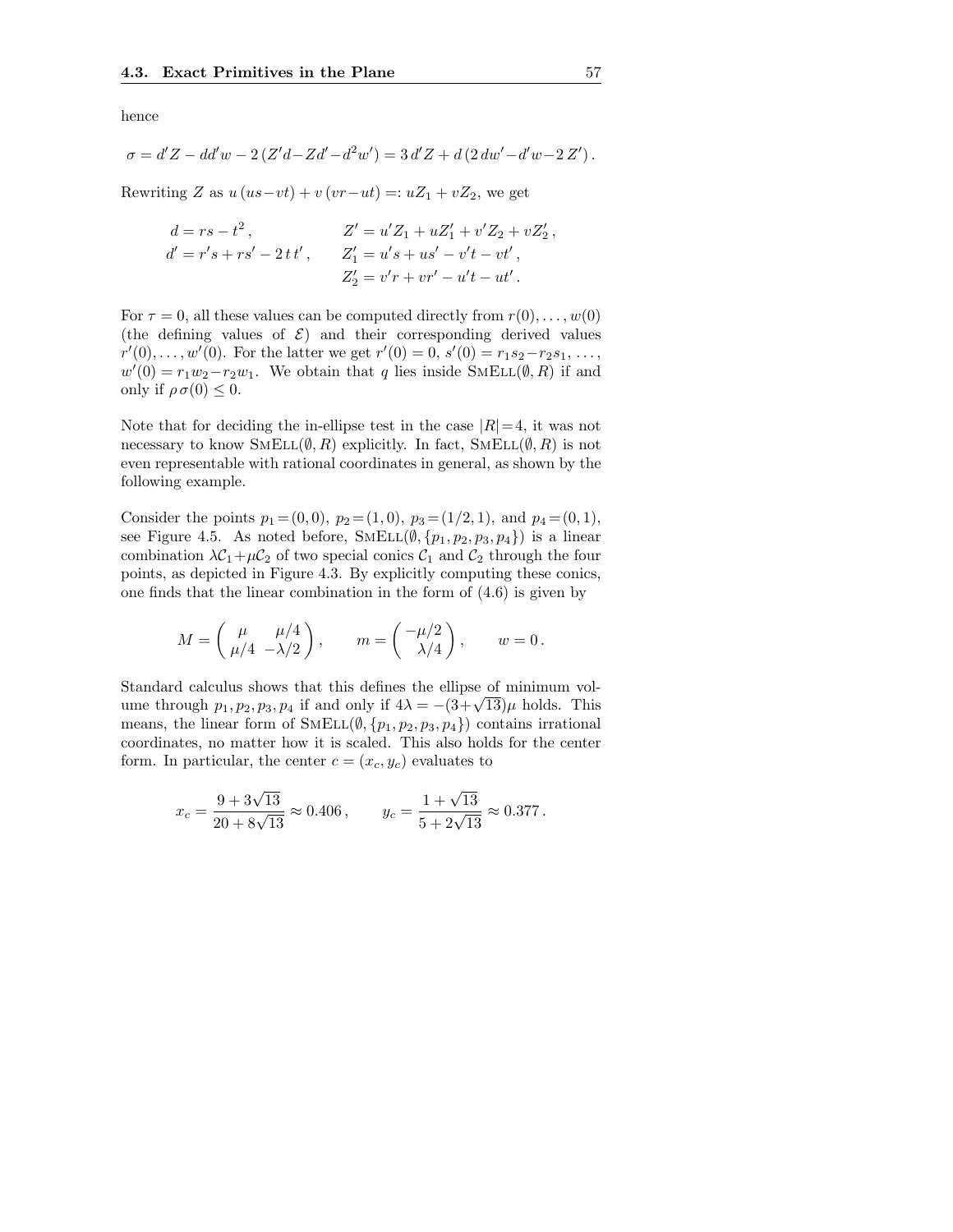

Figure 4.5: Irrational smallest ellipse through four points

#### 4.3.4 In-ellipse Test,  $|R| = 5$

It is easy to see that in Welzl's method, R attains cardinality five only if before, a test ' $p \in \text{SMELL}(\emptyset, R \setminus \{p\})$ ?' has been performed (with a negative result), for some  $p \in R$ . In the process of doing this test, the unique conic (which we know is an ellipse  $\mathcal{E}$ ) through the points in R has already been computed, see previous subsection. Now we just 'recycle'  $\mathcal E$ to conclude that q lies inside  $\text{SMELL}(\emptyset, R)$  if and only if  $\mathcal{E}(q) \leq 0$ . s

### 4.4 Conclusion

We have described primitives for Welzl's method leading to a rational arithmetic solution for the problem of computing the smallest enclosing ellipse of a planar point set.

The output of the algorithm is a support set S. In addition, for  $|S| \neq 4$ , our method determines  $\text{SMELL}(P) = \text{SMELL}(S) = \text{SMELL}(\emptyset, S)$  explicitly. For  $|S|=4$ , the value  $\tau^*$  defining  $\text{SwELL}(\emptyset, S)$  via  $(4.9)$  appears among the roots of (4.10); a careful analysis [80, 88] reduces this to a cubic polynomial in  $\tau$ , thus an exact symbolic representation or a floating point approximation of  $\tau^*$  and  $\text{SwELL}(\emptyset, S)$  can be computed in a postprocessing step.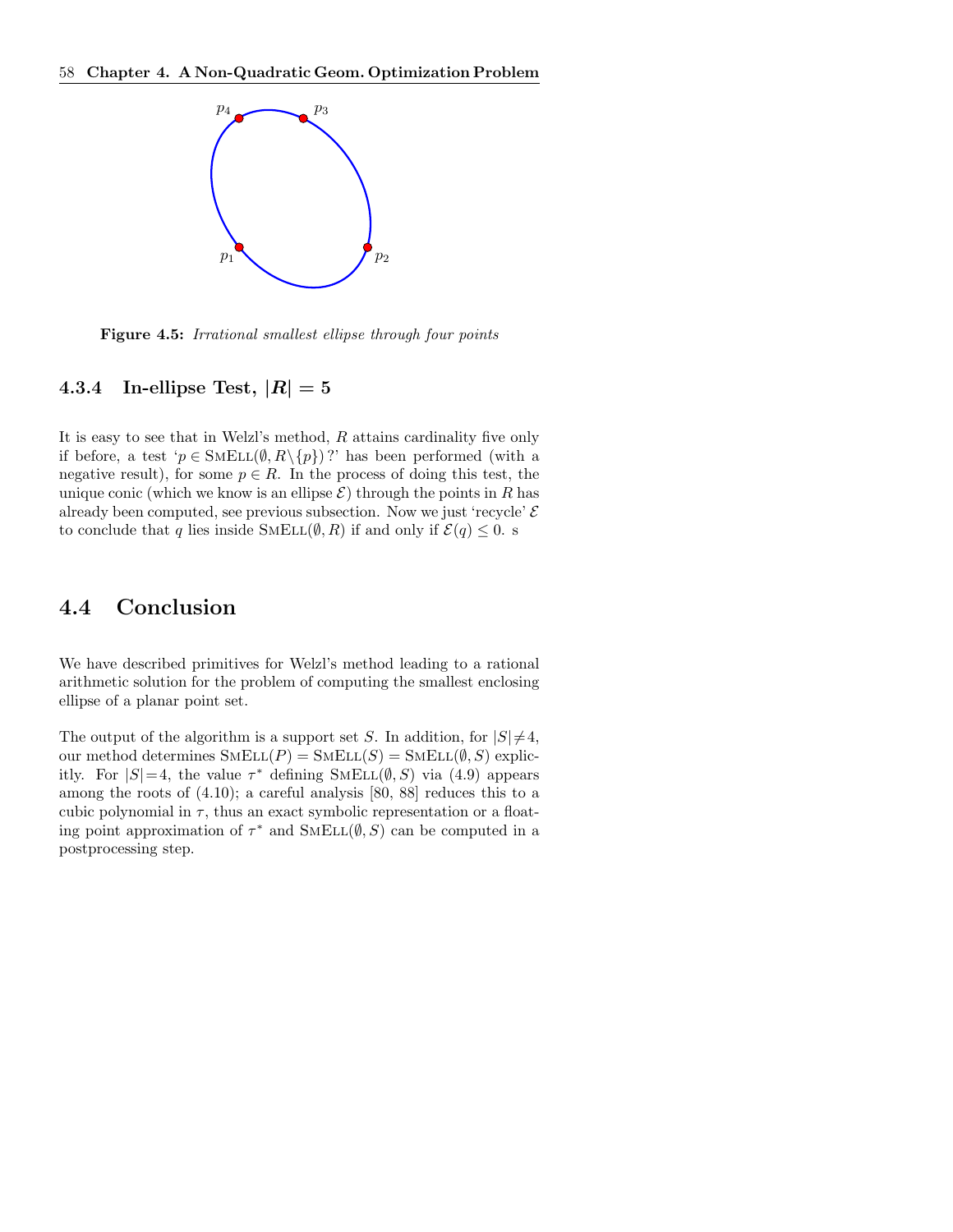Note that even a number type supporting  $k$ -th roots with arbitrary precision like leda real [68] can not handle the smallest enclosing ellipse with four boundary points exactly, because third roots of complex numbers are needed to solve (4.10).

From a practical point of view, the three-dimensional version of the problem is probably most interesting, and one might ask how our techniques apply to this case. Welzl's method as described in Section 4.2 works in any dimension, but the primitive operations are already not sufficiently understood for  $d = 3$ . First of all, the number of basic cases is larger; we need to do in-ellipsoid tests over ellipsoids defined by  $4 \leq k \leq 9$  boundary points. While the extreme cases  $k = 4$  and  $k = 9$ are easy (they behave similarly to the extreme cases  $k = 3, 5$  for  $d = 2$ ), no exact method for any other case is known. Our ideas readily generalize to the case  $k = 8$ : here we can (as in the planar case) use the fact that eight points – if they appear as a set  $R$  during Algorithm 4.2 – determine an ellipsoid up to one degree of freedom, see the proof of Lemma 4.3. Beyond that, it is not clear whether the method generalizes.

In any dimension larger than two, an open problem is to prove the existence of a *rational* expression whose sign tells whether a point  $q \in \mathbb{R}^d$ lies inside the smallest ellipsoid determined by  $d+1 \leq k \leq d(d+3)/2$ boundary points. If such an expression exists, how can it be computed, and what is its complexity?

An implementation of Welzl's method in combination with our primitives is available in the Computational Geometry Algorithms Library described in the next chapter.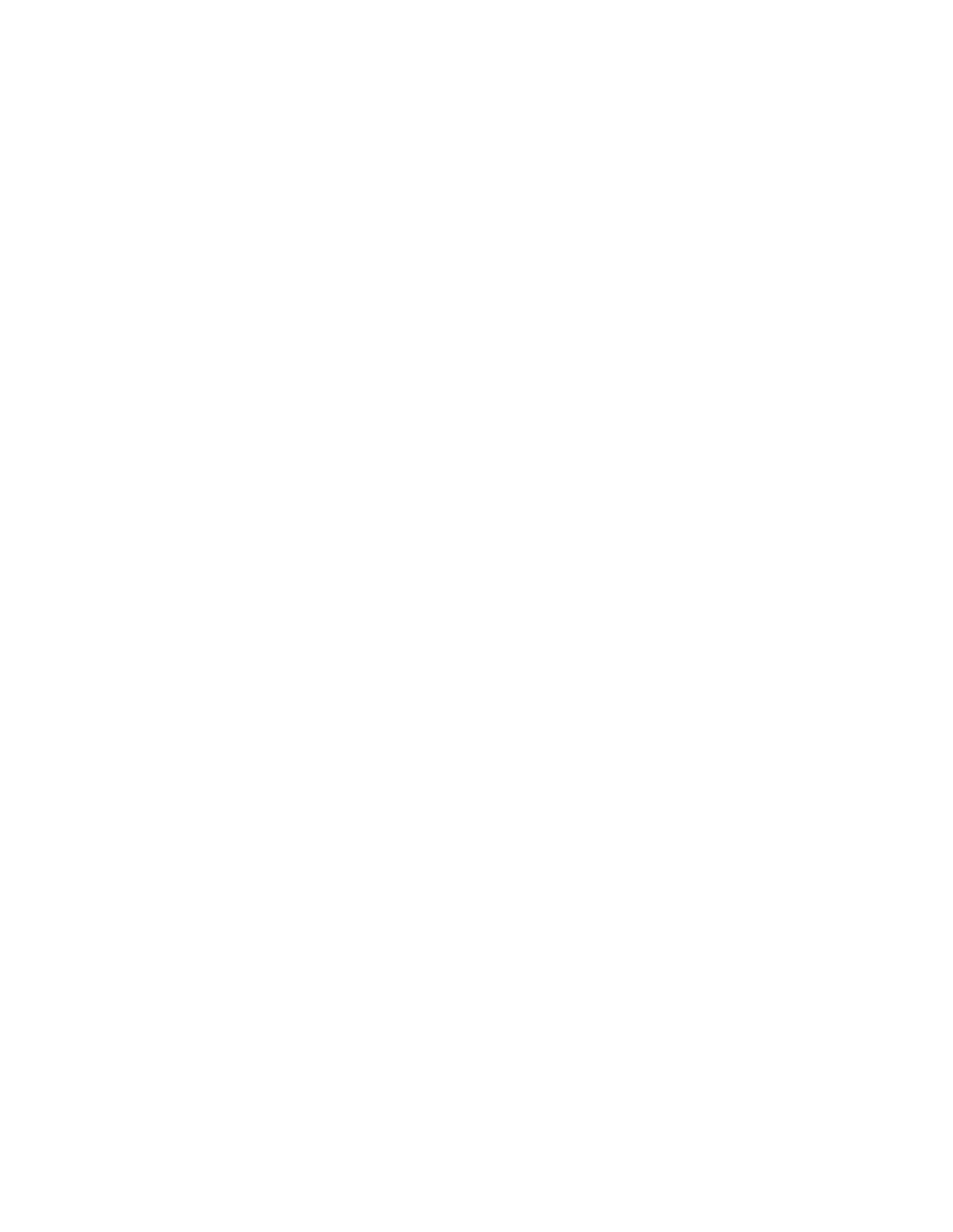Part II

# Implementation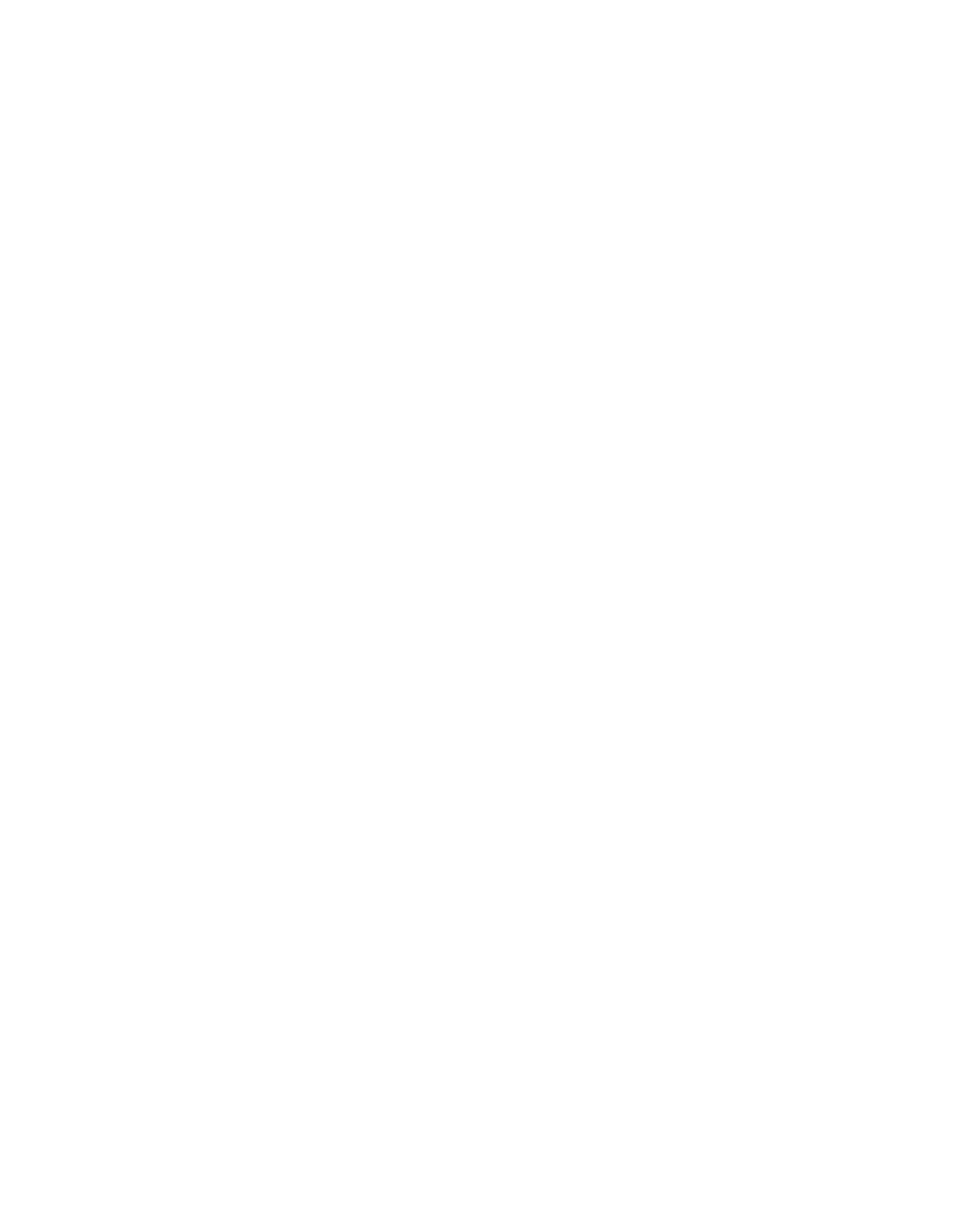## Chapter 5

# Cgal, the Computational Geometry Algorithms Library

The birth of Cgal dates back to a meeting in Utrecht in January 1995. Shortly afterwards, the five authors of [31] started developing the kernel. The development of the whole library has been made possible through the funding of two projects<sup>1</sup> by the European Community. Since the official start of the Cgal project in October 1996, the team of developers has grown considerably. It consists mostly of research assistants, PhD students and postdocs in academia, who are professionals in the field of computational geometry and related areas. They form a heterogeneous team of developers; some of them working part time for Cgal, some of them full time. The CGAL release 2.3 (August 2001) consists of approximately 200,000 lines of  $C++$  source code<sup>2</sup> for the library, plus 100,000 lines for accompanying sources, such as the test suite and example programs. CGAL's WWW home-page<sup>3</sup> http://www.cgal.org/pro-

<sup>1</sup>ESPRIT IV LTR Projects No. 21957 (CGAL) and No. 28155 (GALIA)

<sup>2</sup>C++ comments and empty lines are not counted.

<sup>&</sup>lt;sup>3</sup>The reservation of CGAL's own domain was proposed by the author during the 1999 Cgal Implementation Meeting at Schloß Dagstuhl.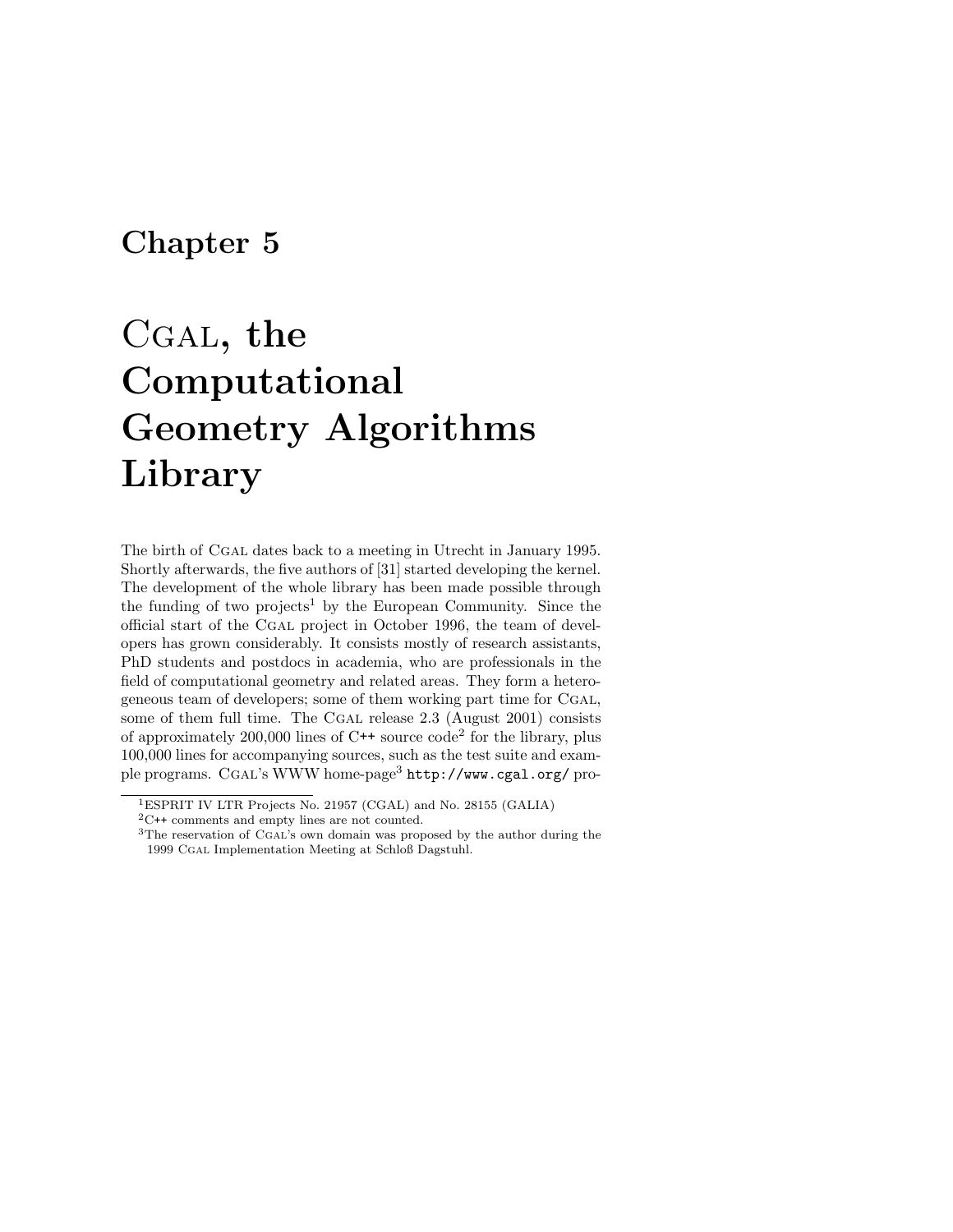vides a list of publications about Cgal and related research: previous overviews [78], the first design of the geometric kernel [30], recent overviews and descriptions of the current design [31, 53].

## 5.1 Related Work

An overview on the state of the art of computational geometry software before Cgal including many references is given in [3]. Three approaches of implementing geometric software can be distinguished: collections of standalone implementations, integrated applications, and software libraries.

The approach of collecting isolated or only loosely coupled implementations usually requires some adaptation effort to use and combine such algorithms. Although comparable to the collection of algorithms in the successful Graphics Gems Series [49, 4, 59, 52], the adaptation of computational geometry implementations is harder due to the need of more involved data structures and more advanced algorithms. A good collection provides the Directory of Computational Geometry Software<sup>4</sup>.

Advantages of integrated applications and workbenches are homogeneous environments with animation and interaction capabilities. Disadvantages are monolithic structures which make them hard to extend and hard to reuse in other projects. First implementation efforts were started at the end of the Eighties [29, 24], in particular XYZ GeoBench<sup>5</sup> [77, 92] developed at ETH Zurich is one of Cgal's precursors.

If well designed, the components of a library work seamlessly together. They can be reused in other projects and the library is extensible. Examples are the precursors of Cgal developed by members of the Cgal consortium: Plageo and Spageo [48], developed at Utrecht University, C++GAL [6], developed at INRIA Sophia-Antipolis, and the geometric part of LEDA<sup>6</sup> [67, 68], developed at Max-Planck-Institut für Informatik, Saarbrücken. Another example is GEOMLIB [7], a computational geometry library implemented in Java at the Center for Geo-

 $^4$ http://www.geom.umn.edu/software/cglist/

<sup>5</sup>http://wwwjn.inf.ethz.ch/geobench/XYZGeoBench.html

 $6$ http://www.mpi-sb.mpg.de/LEDA/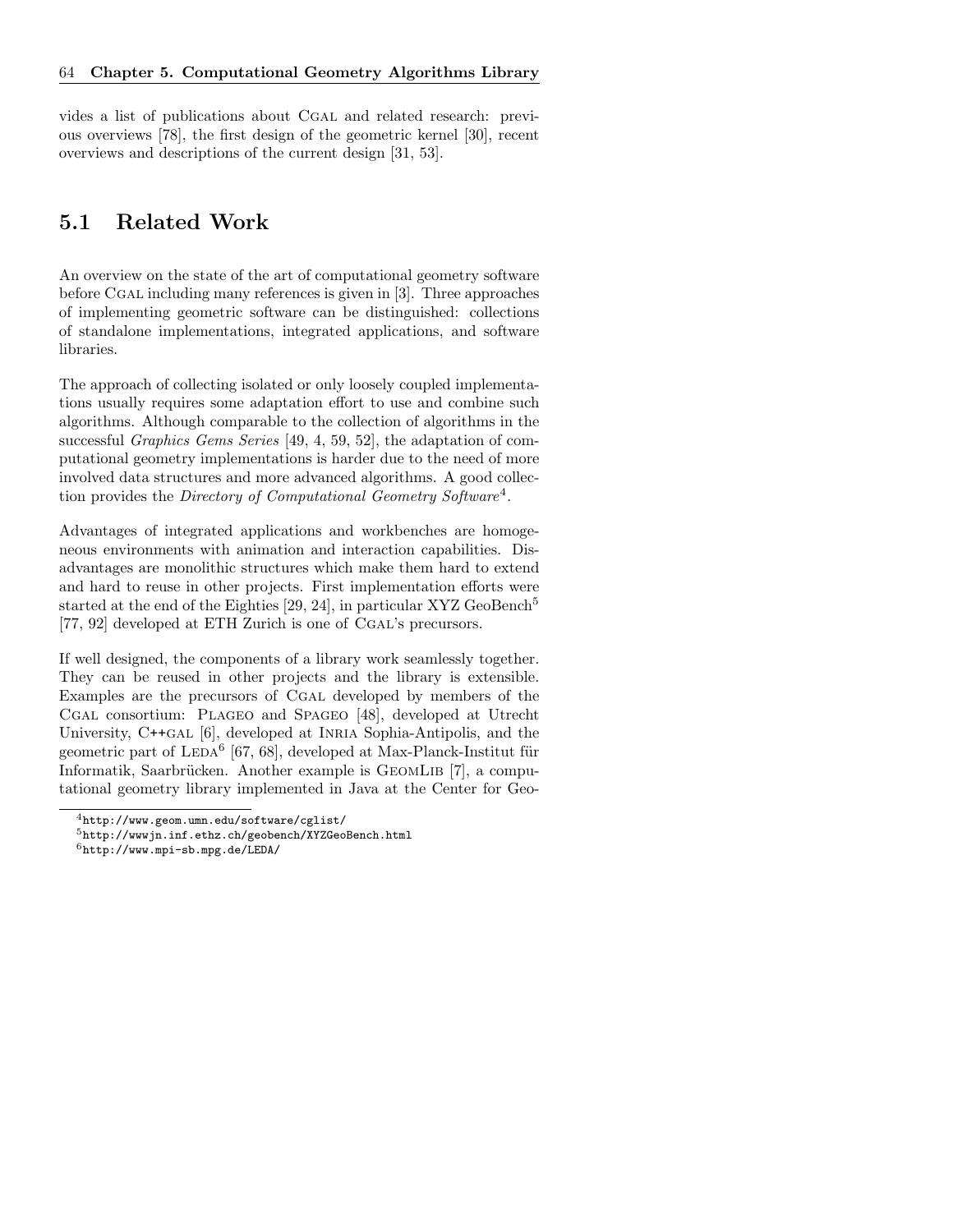metric Computing, located at Brown University, Duke University, and John Hopkins University in the United States. They state their goal as an effective technology transfer from computational geometry to relevant applied fields.

## 5.2 Generic Programming

Generic and flexible designs can be achieved following basically one of the two paradigms; object-oriented programming or generic programming. Both paradigms are supported in C++: Object-oriented programming, using inheritance from base classes with virtual member functions, and generic programming, using class templates and function templates. Both paradigms are also available in other languages, but we stay with the notion used in C++, which is the choice made for CGAL.

The flexibility in the object-oriented programming paradigm is achieved with a base class, which defines an interface, and derived classes that implement this interface. Generic functionality can be programmed in terms of the base class and a user can select any of the derived classes wherever the base class is required. The classes actually used can be selected at runtime and the generic functionality can be implemented without knowing all derived classes beforehand. In C++ so-called virtual member functions and runtime type information support this paradigm. The base class is usually a pure virtual base class.

The advantages are the explicit definition of the interface and the runtime flexibility. But there are four main disadvantages: Firstly, the object-oriented programming paradigm cannot provide strong type checking at compile time whenever dynamic casts are used, which is necessary in C++ to achieve flexibility. Secondly, this paradigm enforces tight coupling through the inheritance relationship [61], thirdly, it requires additional memory for each object (in C++ the so-called virtual function table pointer) and, fourthly, it adds for each call to a virtual member function an indirection through the virtual function table [63]. The latter is of particular interest when considering runtime performance since virtual member functions can usually not be made inline and are therefore not subject to code optimization within the calling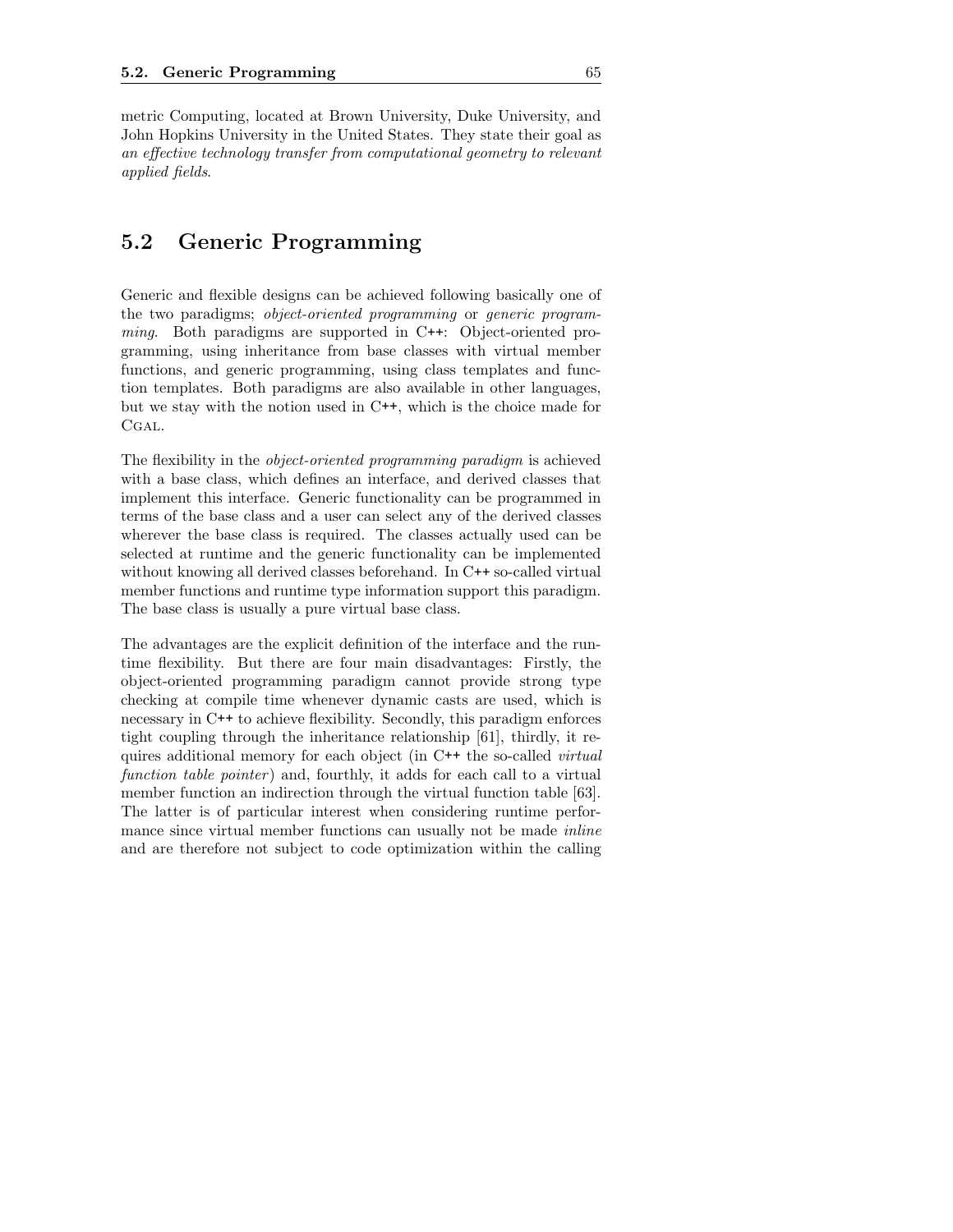function.<sup>7</sup> Modern microprocessor architectures can optimize at runtime, but, besides the difficulty of runtime predictions, these mechanisms are more likely to fail for virtual member functions. These effects are negligible for larger functions, but small functions will suffer a loss in runtime of one or two orders of magnitude. Significant examples are the access of point coordinates and arithmetic for low-dimensional geometric objects (see for example [85]).

The *generic programming paradigm* features what is known in C<sup>++</sup> as class templates and function templates. Templates are incompletely specified components in which a few types are left open and represented by formal placeholders, the template arguments. The compiler generates a separate translation of the component with actual types replacing the formal placeholders wherever this template is used. This process is called template instantiation. The actual types for a function template are implicitly given by the types of the function arguments at instantiation time. An example is a swap function that exchanges the value of two variables of arbitrary types. The actual types for a class template are explicitly provided by the programmer. An example is a generic list class for arbitrary item types. The following definitions would enable us to use list int is, with the actual type int given explicitly, for a list of integers and to swap two integer variables x and y with the expression  $swap(x,y)$ , where the actual type int is given implicitly.

```
template < class T > class list {
    // placeholder T represents the item type symbolically
    void push_back( const T& t); // append t to the list
};
template < class T > void swap( T& a, T& b) {
    T tmp = a; a = b; b = \text{tmp};
}
```
The example of the swap function illustrates that a template usually requires certain properties of the template arguments, in this case that

<sup>7</sup>There are notable exceptions where the compiler can deduce for a virtual member function the actual member function that is called, which allows the compiler to optimize this call. The keyword final has been introduced in Java to support this intention. However, these techniques are not realized in C++ compilers so far and they cannot succeed in all cases, even though it is arguable that typical uses in Cgal can be optimized. However, distributing a software library in precompiled components will hinder their optimization, which must be done at link time.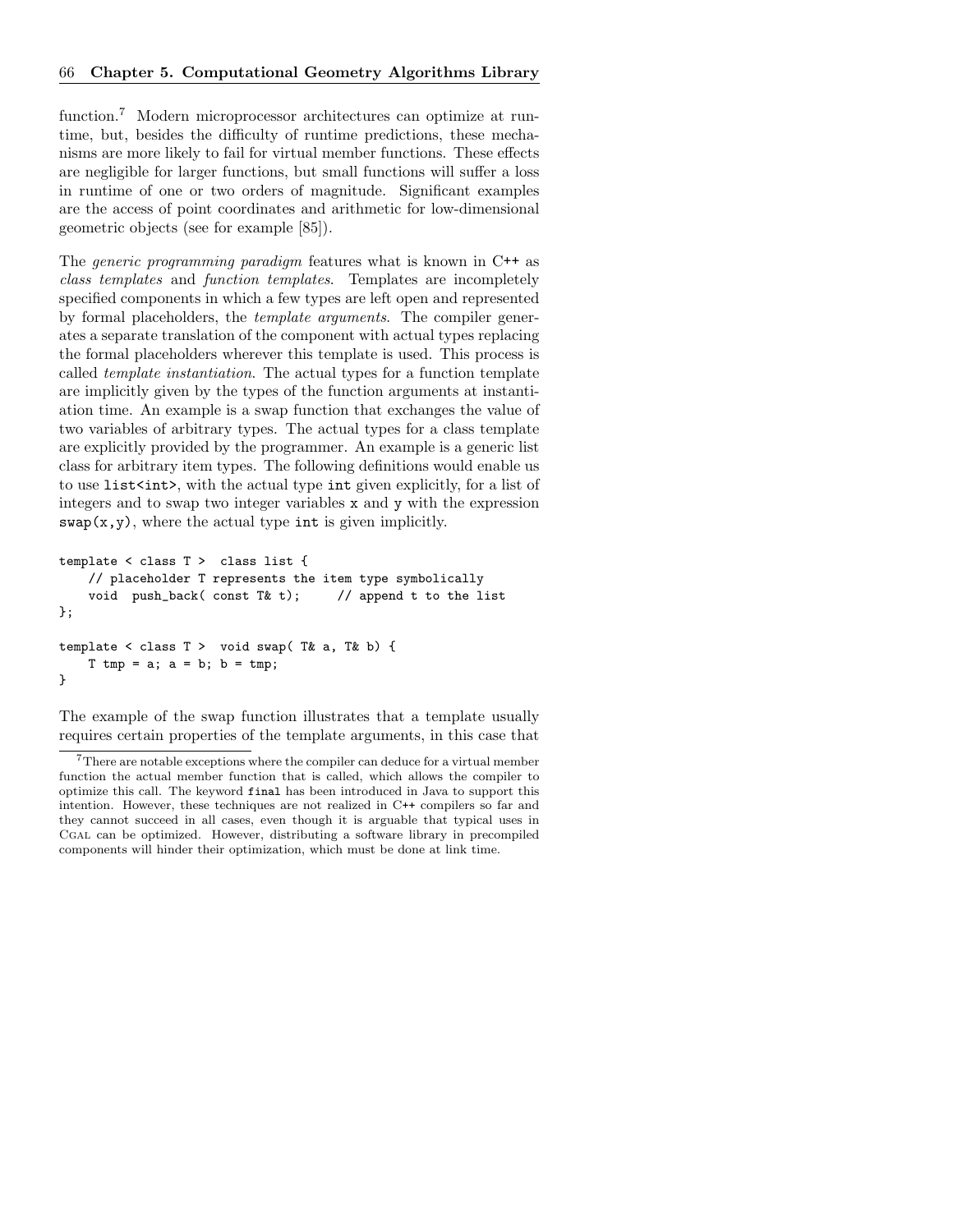variables of type T are assignable. An actual type used in the template instantiation must comply with these assumptions in order to obtain a correct template instantiation. We can distinguish between syntactic requirements (in our example the assignment operator is needed) and semantic requirements (the assignment operator should actually copy the value). If the syntactic requirements are not fulfilled, compilation simply fails. Semantic requirements cannot be checked at compile time. However, it might be useful to connect a specific semantic requirement to an artificial, newly introduced syntactic requirement, e.g. a tag similar to iterator tags in [99]. This technique allows decisions at compile time based on the actual type of these tags.

The set of requirements that is needed to obtain a correct instantiation of a member function of a class template is usually only a fraction of all requirements for the template arguments of this class template. If only a subset of the member functions is used in an instantiation of a class template, it would be sufficient for the actual types to fulfill only the requirements needed for this subset of member functions. This is possible in  $C^{++}$ , since as long as a  $C^{++}$  compiler is not explicitly forced, the compiler is not allowed to instantiate member functions that are not used, and therefore possible compilation errors due to missing functionality of the actual types cannot occur [18]. This enables us to design class templates with optional functionality, which can be used if and only if the actual types used in the template instantiation fulfill the additional requirements.

A good and well known example illustrating generic programming is the Standard Template Library (STL) [99, 18, 72, 96]. Generality and flexibility have been achieved with the carefully chosen set of *concepts*, where a concept is a well defined set of requirements. In our swapfunction example, the appropriate concept is named 'assignable' and includes the requirement of an assignment operator [96]. If an actual type fulfills the requirements of a concept, it is a model for this concept. Here, int is a model of the concept 'assignable'.

Algorithmic abstraction is a key goal in generic programming [73, 74]. One aspect is to reduce the interface to the data types used in the algorithm to a set of simple and general concepts. One of them is the iterator concept in STL which is an abstraction of pointers. Iterators serve two purposes: they refer to an item and they traverse over the sequence of items that are stored in a data structure, also known as container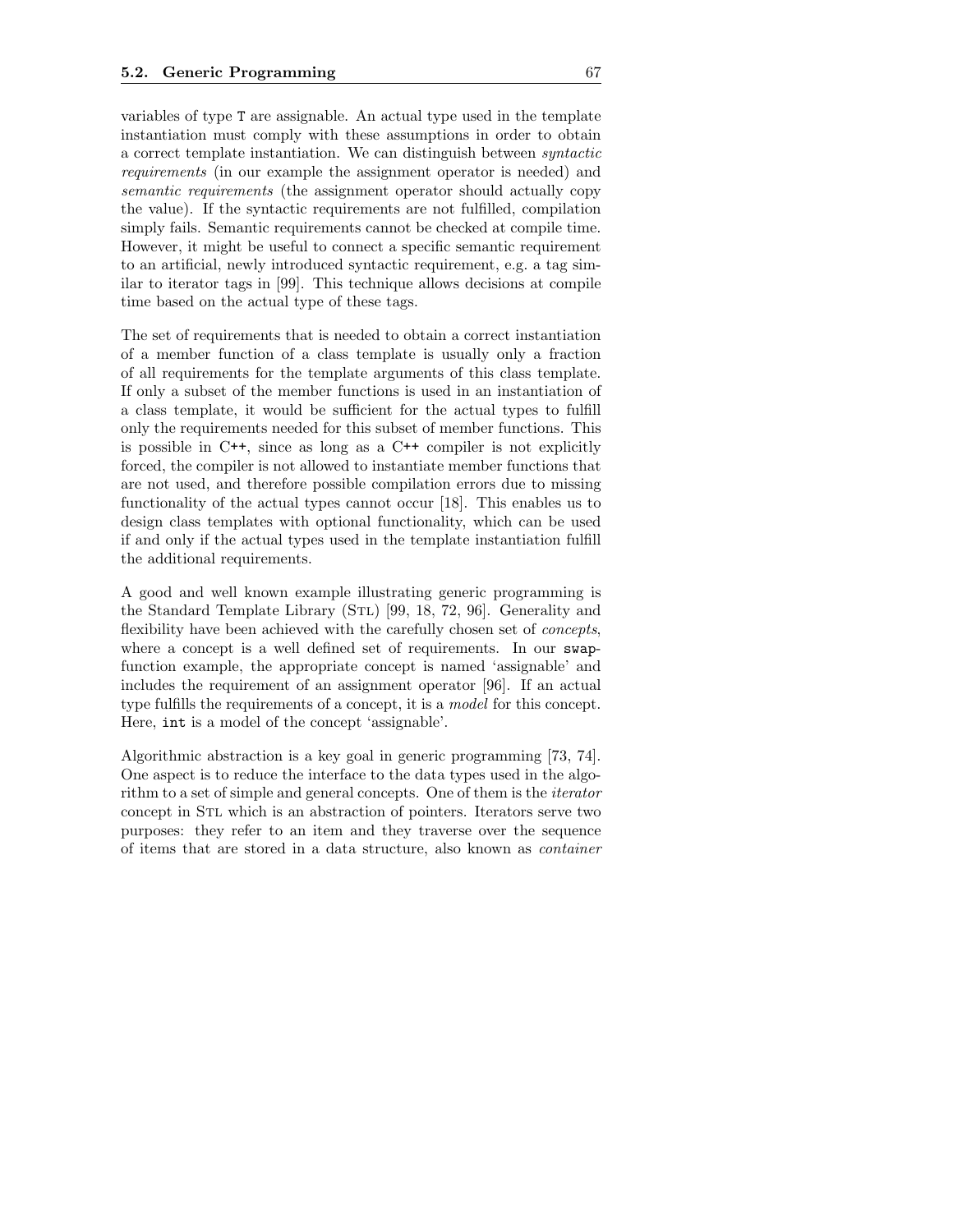class in Stl. Five different categories are defined for iterators: input, output, forward, bidirectional and random-access iterators, according to the different possibilities of accessing items in a container class. The usual C-pointer referring to a C-array is a model for a random-access iterator.

A sequence of items is specified by a range [first,beyond) of two iterators. This notion of a half-open interval denotes the sequence of all iterators obtained by starting with first and advancing first until beyond is reached, but it does not include beyond. A container class is supposed to provide a local type, which is a model of an iterator, and two member functions: begin() returns the start iterator of the sequence and end() returns the iterator referring to the 'past-the-end'-position of the sequence.

Generic algorithms are not written for a particular container class in STL, they use iterators instead. For example, a generic contains function can be written to work for any model of an input iterator. It returns true if and only if the value is contained in the values of the range [first,beyond).

```
template < class InputIterator, class T >
bool contains( InputIterator first,
               InputIterator beyond, const T& value) {
    while ( ( first != beyond) && ( *first != value)) ++first;
    return ( first != beyond);
}
```
The advantages of the generic programming paradigm are strong type checking at compile time during the template instantiation, no need for extra storage nor additional indirections during function calls, and full support of inline member functions and code optimization at compile time [100]. One specific disadvantage of generic programming in C++ is the lack of a notation in C++ to declare the syntactical requirements for a template argument, i.e. the equivalent of the virtual base class in the object-oriented programming paradigm. The syntactical requirements are scattered throughout the implementation of the template. The concise collection of the requirements is left for the code documentation. In general, the flexibility is resolved at compile time, which gives the advantages mentioned above, but it can be seen as a disadvantage if runtime flexibility is needed. However, the generic data structures and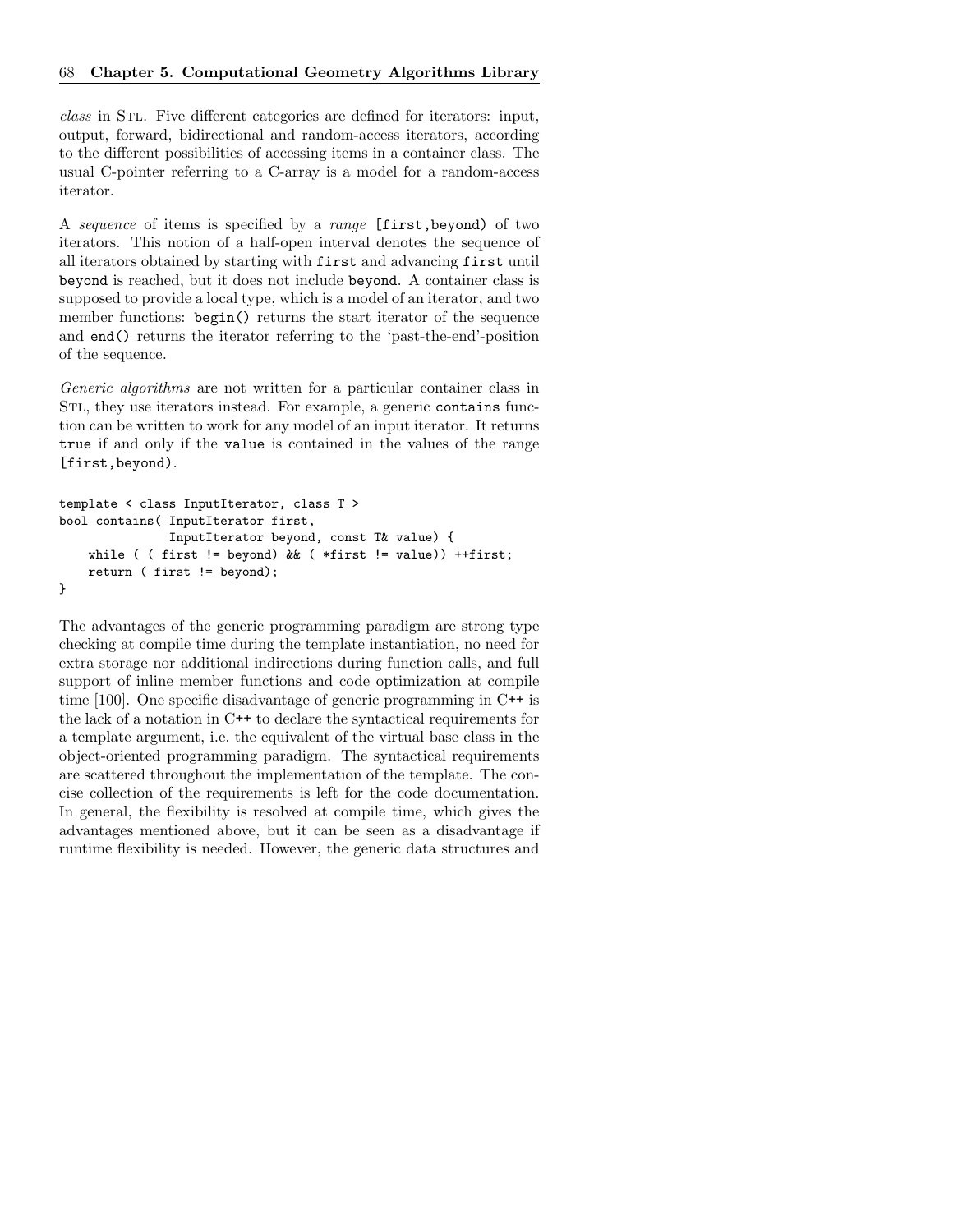algorithms can be parameterized with the base class used in the objectoriented programming to achieve runtime flexibility where needed.

## 5.3 Library Structure

Cgal is structured into three layers and a support library, which stands apart. The three layers are the core library with basic non-geometric functionality, the geometric kernel with basic geometric objects and operations, and the basic library with geometric algorithms and geometric data structures.

The three layers and the support library are further subdivided into smaller modular units, see Figure 5.1. The modular approach has several benefits. The library is easier to learn, because it is possible for a user to understand a small part without having any knowledge of other parts. For building the library, the modules are a good way of distributing implementation work among the project partners. Testing and maintainance of the library is easier when there are only few dependencies between units [61].

The geometric kernel contains simple geometric objects of constant size. Examples are points, lines, planes, segments, triangles, tetrahedra, circles, spheres and more. There are geometric predicates on those objects, operations to compute intersections of and distances between objects, and affine transformations. The geometric kernel is split up into three parts, which deal with two-dimensional objects, three-dimensional objects, and general-dimensional objects. Geometry in two and three dimensions is well studied and has lots of applications, which is the reason for the special status of the corresponding parts. For all dimensions there are Cartesian and homogeneous representations available for the coordinates.

To solve robustness problems, Cgal advocates the use of exact arithmetic instead of floating point arithmetic. An arithmetic is associated with a number type in CGAL and the classes in the geometric kernel are parameterized by number types. Cgal provides own number types [17, 16] and supports number types from other sources, e.g. from LEDA or the GNU Multiple Precision Library  $[51]$ . Since the arithmetic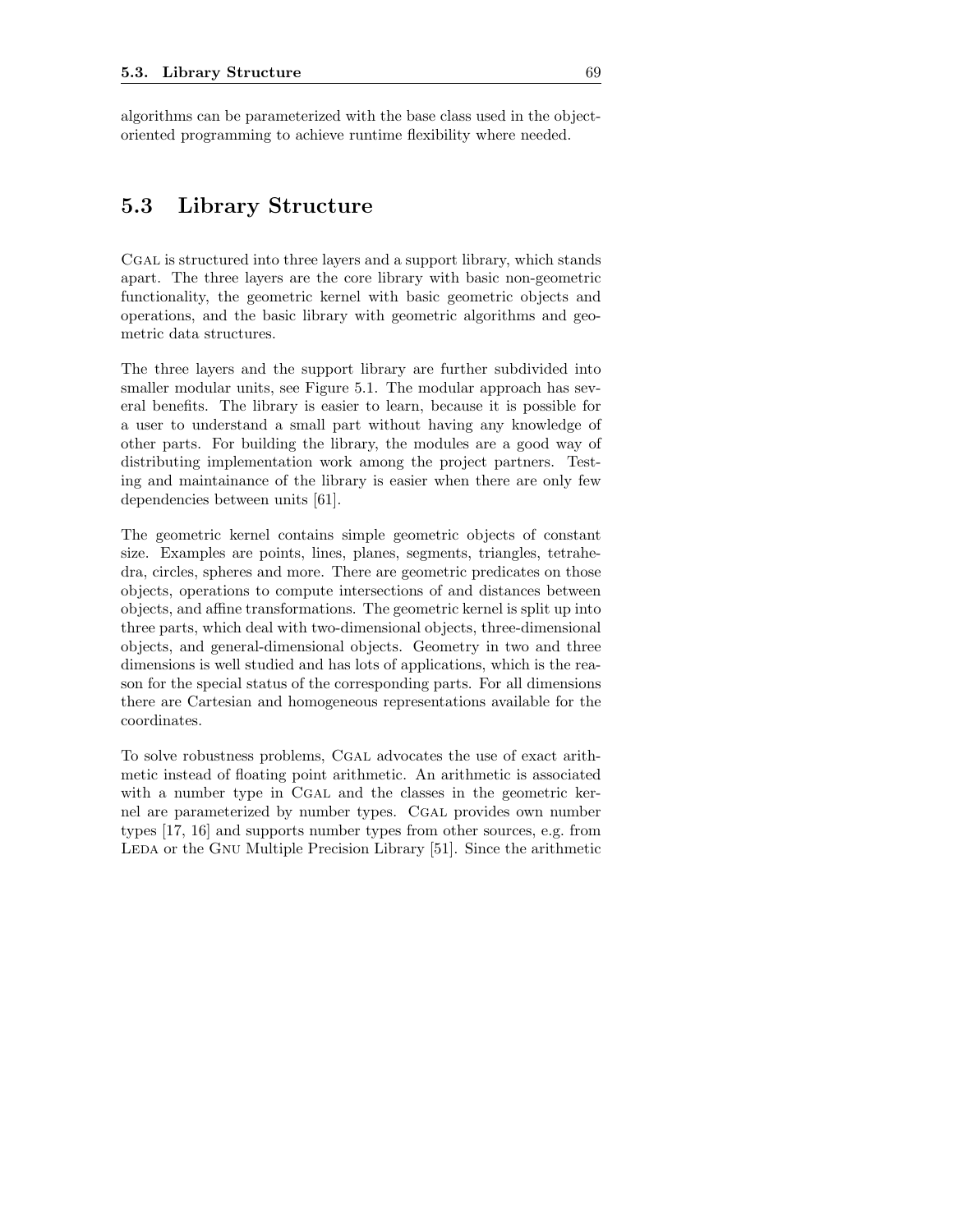

Figure 5.1: The structure of CGAL

operations needed in Cgal are quite basic, every library supplying number types can be easily adapted to work with Cgal.

The basic library contains more complex geometric objects and data structures: polygons, planar maps, polyhedra and so on. It also contains algorithms, such as computing the convex hull of a set of points, the union of two polygons, smallest enclosing ellipse and so on. Figure 5.1 indicates the major parts in the basic library. These parts are mostly independent from each other and even independent from the kernel. This independence has been achieved with geometric traits classes as described in Section 5.5.3 below.

The core library offers basic non-geometric functionality needed by the geometric kernel or the basic library. Very important is the support for different C++ compilers which all have their own limitations. The core library also contains circulators and random number generators as well as code for checking assertions, preconditions, and postconditions.

In contrast to the core library, the support library provides functionality that the rest of the library does not depend on. Visualization and external file formats are important aspects of the support library. The list of supported formats contains Vrml and PostScript as well as the GeomView program and LEDA windows for 2D and 3D visualization. The adaptation of number types from other libraries is contained in the support library, too. The separation from the rest of the library makes the functionality of the support library orthogonal and open for future extensions.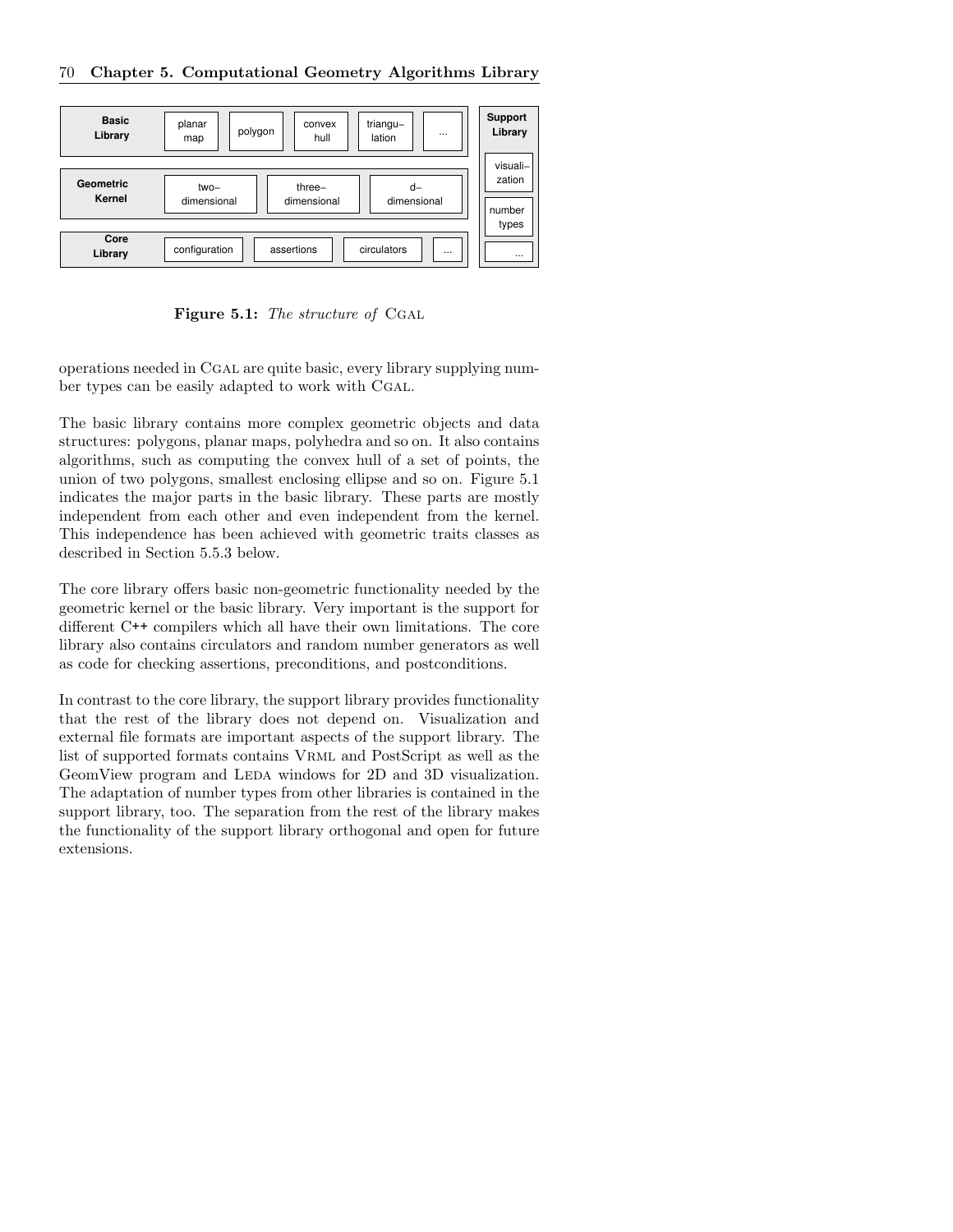## 5.4 Geometric Kernel

The geometric kernel contains objects of constant size, such as point, vector, direction, line, ray, segment, triangle, iso-oriented rectangle and tetrahedron. Each type provides a set of member functions, for example access to the defining objects, the bounding box of the object if existing, and affine transformation. Global functions are available for the detection and computation of intersections as well as for distance computations.

The current geometric kernel provides two families of geometric objects: one family is based on the representation of points using Cartesian coordinates, the other family is based on the representation of points using homogeneous coordinates. The homogeneous representation extends the representation with Cartesian coordinates by an additional coordinate, namely a common denominator. More formally, a point in  $d$  dimensional space with homogeneous coordinates  $(x_0, x_1, \ldots, x_{d-1}, x_d)$ ,  $x_d \neq 0$ , has Cartesian coordinates  $(x_0/x_d, x_1/x_d, \ldots, x_{d-1}/x_d)$ . This avoids divisions and reduces many computations in geometric algorithms to calculations over the integers. The homogeneous representation is used for affine geometry in Cgal, and not projective geometry where the homogeneous representation is usually known from. Both families are parameterized by the number type used to represent the Cartesian or homogeneous coordinates. The type CGAL::Cartesian<double><sup>8</sup> specifies the Cartesian representation with coordinates of type double, and the type CGAL::Homogeneous<int> specifies the homogeneous representation with coordinates of type int. These representation types are used as template argument in all geometric kernel types, like a twodimensional point declared as

template <class R> CGAL::Point\_2;

with a template parameter R for the representation class. Usually, typedefs are used to introduce conveniently short names for the types. Here is an example given for the point type with the homogeneous representation and coordinates of type int:

<sup>8</sup>Cgal provides its own C++ namespace CGAL. All classes and functions of the library are defined in this namespace and can be accessed via the scope prefix CGAL::.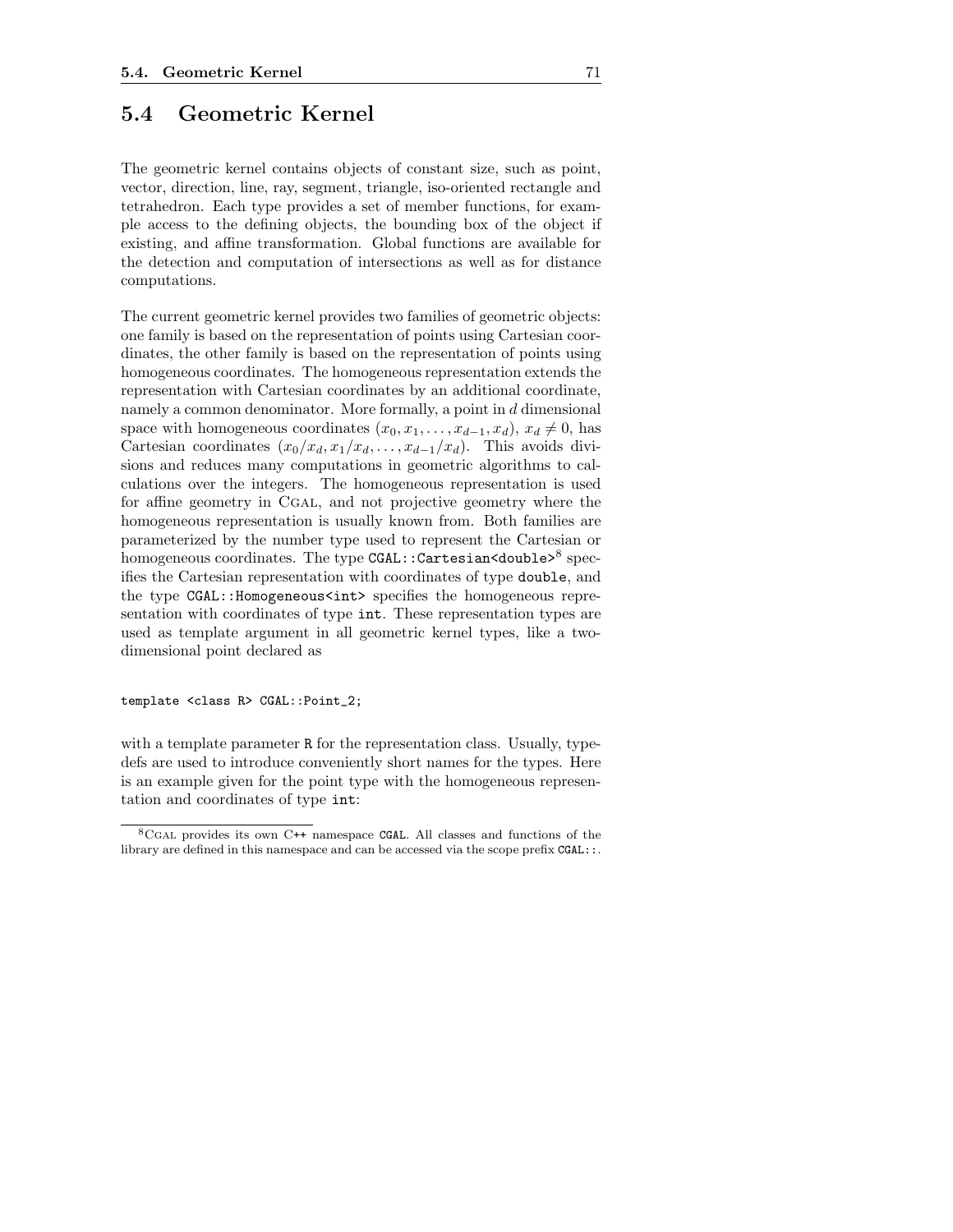typedef CGAL::Point\_2< Homogeneous<int> > Point\_2;

The class templates parameterized with CGAL::Cartesian or CGAL:: Homogeneous provide the user with a common interface to the underlying representation, which can be used in higher-level implementations independently of the actual coordinate representation. The list of requirements on the template parameter defines the concept of a representation class for the geometric kernel. Details for realizing this parameterization can be found in [30, 31, 53].

Cgal provides clean mathematical concepts to the user without sacrificing efficiency. For example, Cgal strictly distinguishes points and (mathematical) vectors, i.e. it distinguishes affine geometry from the underlying linear algebra. Points and vectors are not the same as it is discussed in [50] with regard to illicit computations resulting from identification of points and vectors in geometric computations. In particular, points and vectors behave differently under affine transformations [104]. We do not even provide automatic conversion between points and vectors but use the geometric concept of an origin instead. The symbolic constant CGAL::ORIGIN represents a point and can be used to compute the locus vector as the difference between a point and the origin. Function overloading is used to implement this operation internally as a simple conversion without any overhead. Note that we do not provide the geometrically invalid addition of two points, since this might lead to ambiguous expressions: assuming three points  $p, q$ , and  $r$  and an affine transformation  $A$ , one can write in CGAL the perfectly legal expression  $A(p + (q - r))$ . The slightly different expression  $A((p + q) - r)$  contains the illegal addition of two points. Thinking in terms of coordinates, one might expect the same result with the addition allowed as in the previous, legal expression. But this is not necessarily intended, since the expression within the affine transformation would probably evaluate to a vector, not a point as in the previous expression. Vectors and points behave differently under affine transformations. To avoid these ambiguities, the automatic conversion between points and vectors is not provided.

Class hierarchies are used rarely in Cgal. An example are affine transformations which maintain distinct internal representations specialized on restricted transformations. The internal representations differ considerably in their space requirements and the efficiency of their member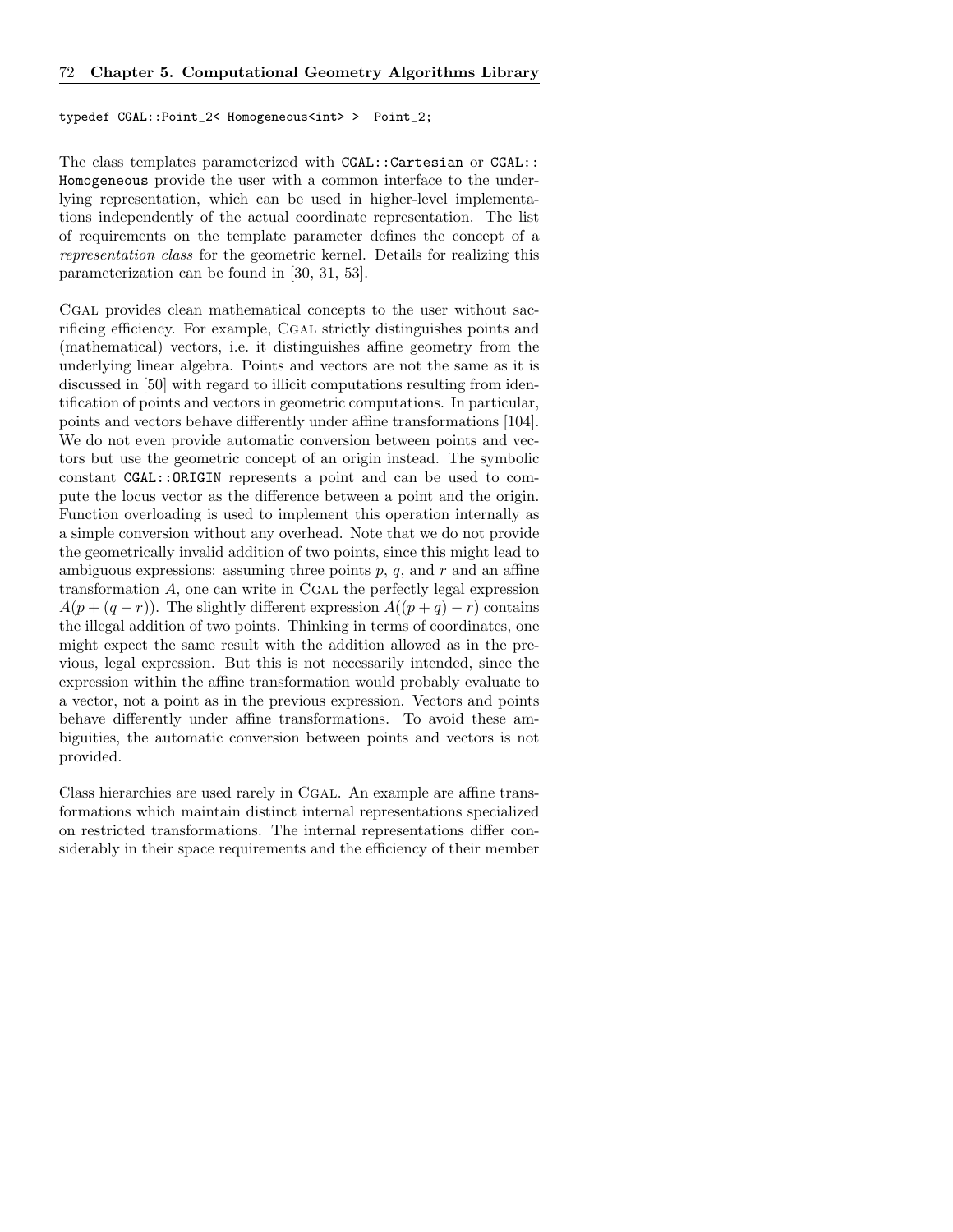functions. For all but the most general representation we gain performance in terms of space and time. And for the most general representation, the performance penalty caused by the virtual functions is negligible, because the member functions are computationally expensive for this representation. Alternatively we could have used this most general representation for affine transformations only. But the use of a hierarchy is justified, since the specialized representations, namely translation, rotation and scaling, arise frequently in geometric computing.

Another design decision was to make the (constant-size) geometric objects in the kernel non-modifiable. For example, there are no member functions to set the Cartesian coordinates of a point. Points are viewed as atomic units (see also [25]) and no assumption is made on how these objects are represented. In particular, there is no assumption that points are represented with Cartesian coordinates. They might use polar coordinates or homogeneous coordinates instead. Then, member functions to set the Cartesian coordinates are expensive. Nevertheless, in current Cgal the types based on the Cartesian representation as well as the types based on the homogeneous representation have both member functions returning Cartesian coordinates and member functions returning homogeneous coordinates. These access functions are provided to make implementing own predicates and operations more convenient.

Like other libraries [68, 13, 57] we use reference counting for the kernel objects. Objects point to a shared representation and each representation counts the number of objects pointing to it. Copying objects increments the counter of the shared representation, deleting an object decrements the counter of its representation. If the counter reaches zero by the decrement, the representation itself is deleted (see [70, Item 29] for further information). The implementation of reference counting is simplified by the non-modifiability of the kernel objects. However, the use of reference counting was not the reason for choosing nonmodifiability. Using 'copy-on-write', i.e. a new representation is created for an object whenever its value is changed by a modifying operation, reference counting of modifiable objects is possible and only slightly more involved. A comparison with a prototype of a geometric kernel without reference counting can be found in [85]. The test applications are two-dimensional convex hull algorithms. Reference counting costs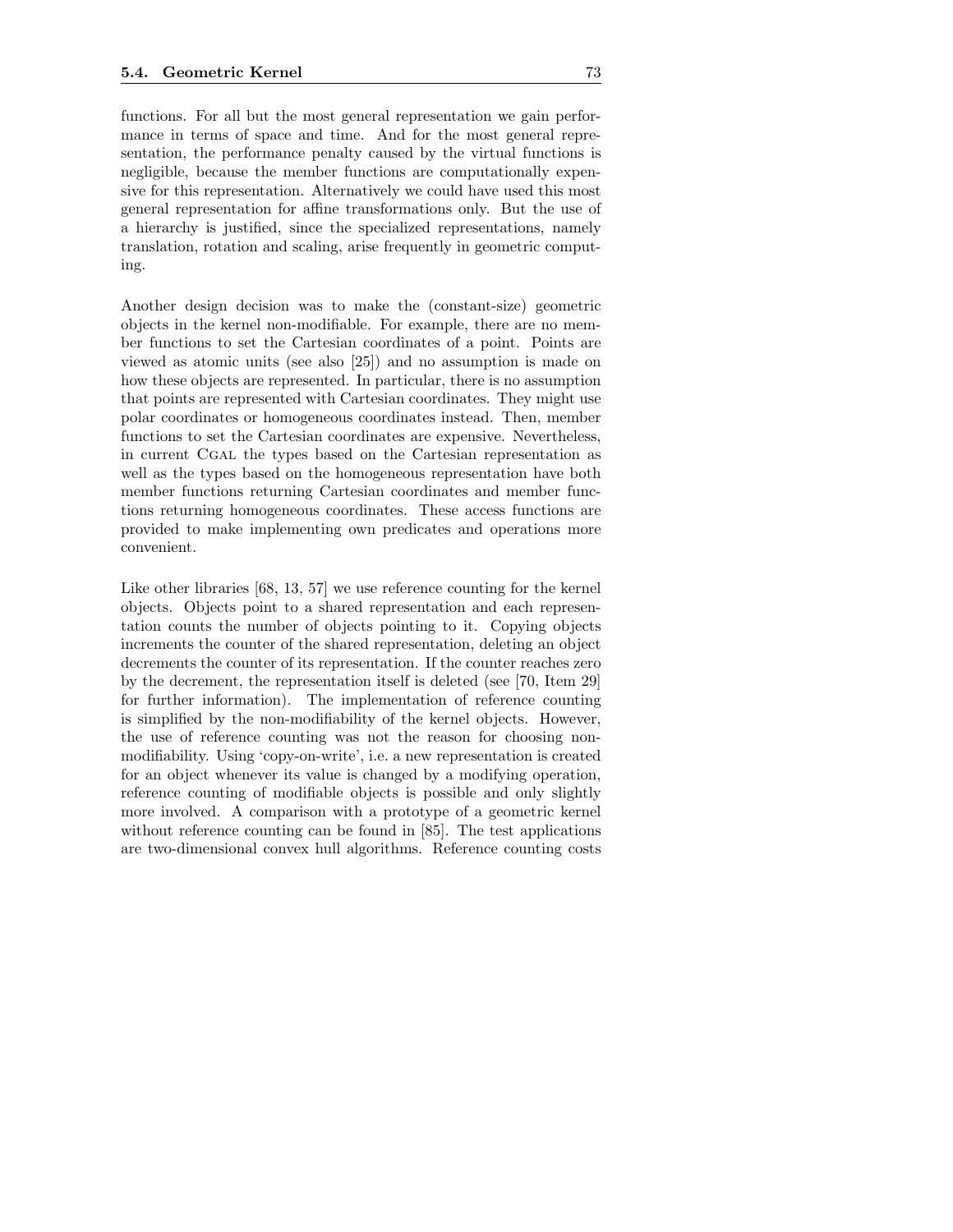#### 74 Chapter 5. Computational Geometry Algorithms Library

about 15% to 30% runtime for the types double and float, but it gains  $2\%$  to  $11\%$  runtime for the type leda real. Meanwhile, CGAL provides two additional representation classes without reference counting. They are named CGAL::Simple cartesian and CGAL::Simple homogeneous.

Further details of the geometric kernel can be found in [31], for example the polymorphic behaviour of the return type of the intersection functions. Recent developments towards an even more adaptable and extensible geometric kernel are described in [53].

## 5.5 Basic Library

The basic library contains more complex geometric objects and data structures, such as polygons, polyhedrons, triangulations (including Delaunay, constrained, and regular triangulations), planar maps, range and segment trees, and kd-trees. It also contains geometric algorithms, such as convex hull, smallest enclosing circle, ellipse, sphere, and annulus, polytope distance, boolean operations on polygons, and map overlay.

#### 5.5.1 Generic Data Structures

Triangulations are an example of a container-like data structure in the basic library. The interface contains, among others, member functions to access the vertices of the triangulation. For example all vertices or the vertices on the convex hull of the triangulation.

```
class Triangulation {
 public:
   Vertex_iterator vertices_begin();
   Vertex_iterator vertices_end();
   Convex_hull_iterator convex_hull_begin();
   Convex_hull_iterator convex_hull_end();
    // ...
};
```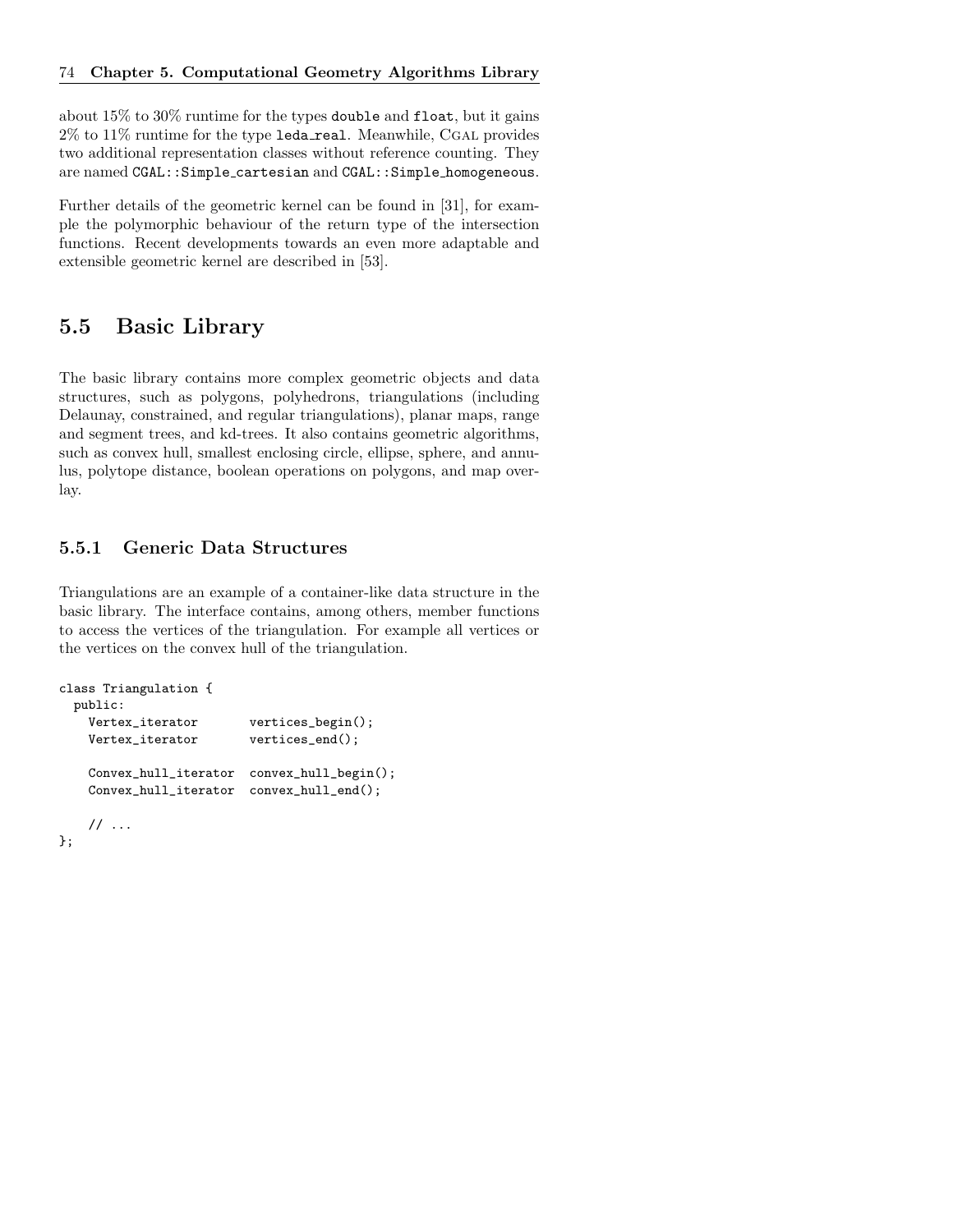The whole functionality for accessing vertices is factored out in separate classes, which are models for the iterator concept.<sup>9</sup>

As in the previous example, geometric data structures in the basic library often contain more than one sequence of interest, e.g. triangulations contain vertices, edges, and faces. The names of the member functions that return iterator ranges are prefixed with the name of the sequence, e.g. vertices begin(), edges end(). These names are the canonical extension of the corresponding names begin() and end() in STL. The iterator based interfaces together with the extended naming scheme assimilate the design of the container-like geometric data structures in the basic library with the C++ Standard.

#### 5.5.2 Generic Algorithms

An example of a geometric algorithm is the convex hull computation. The algorithm takes a set of points and outputs the sequence of points on the convex hull. The function declaration looks like this:

```
template < class InputIterator, class OutputIterator >
OutputIterator convex_hull( InputIterator first,
                             InputIterator beyond,
                             OutputIterator result);
```
Here, the input is read from the iterator range [first,beyond) and the output is written to the output iterator result. Let the return-value be result\_beyond, then the iterator range [result, result\_beyond) contains the sequence of points on the convex hull. This design decouples the algorithm from the container and gives the user the flexibility to use any container, e.g. from Stl, from other libraries or own implementations (provided they are STL compliant). It is even possible to use no container at all, for example a sequence of points read from the standard input:

 $^9\mathrm{The}$  actual implementation in CGAL differs slightly, i.e. the vertices of the convex hull of the triangulation are accessed with a more efficient circulator [58], since the internal representation of this convex hull is cyclic.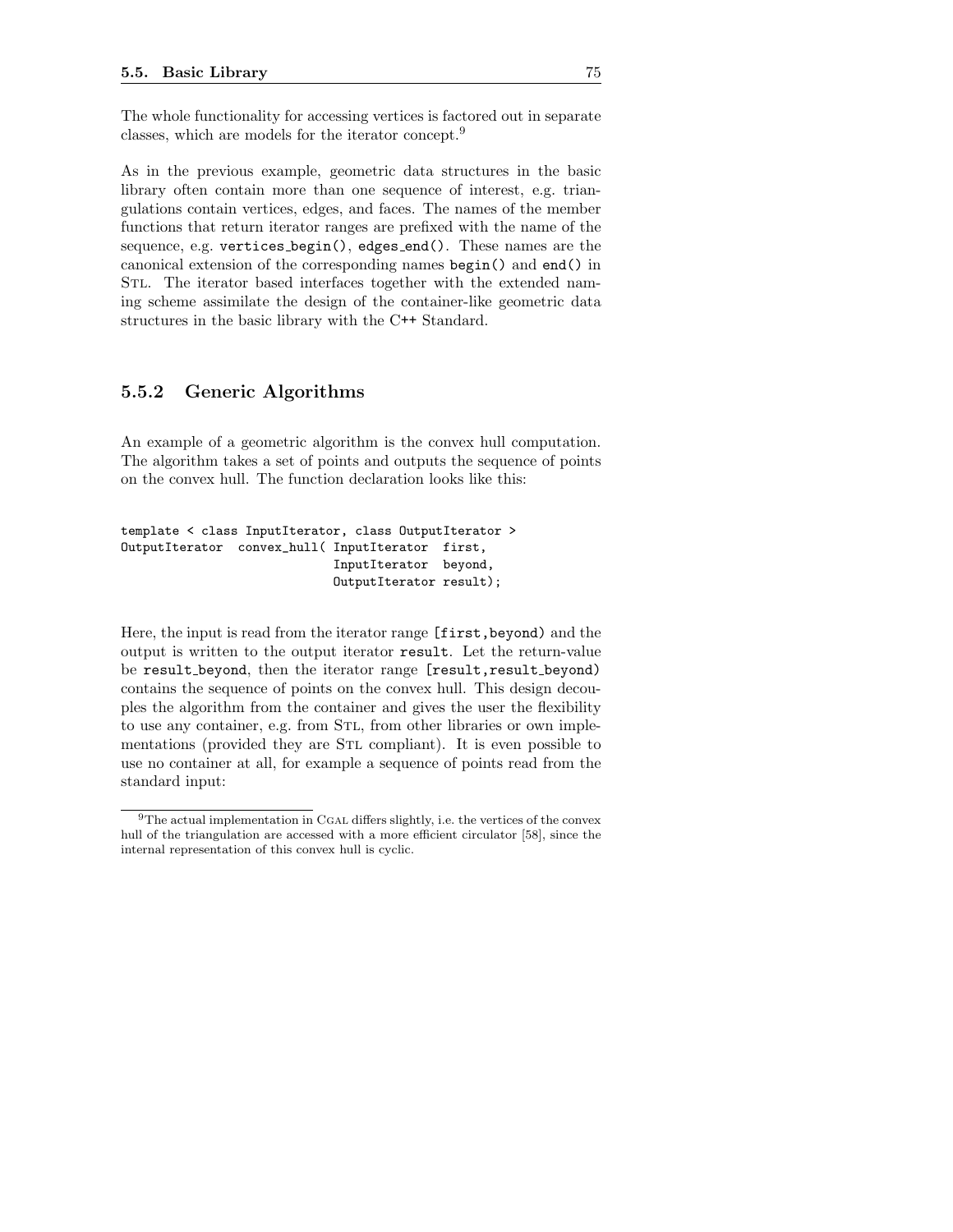```
convex_hull( istream_iterator<Point>( cin),
             istream_iterator<Point>(),
             ostream_iterator<Point>( cout, "\n"));
```
Points are taken from the standard input and the resulting points on the convex hull are written to the standard output. Here so-called stream iterators [72] from STL are used. This example again demonstrates the flexibility gained from the STL-compliance of the geometric algorithms in the basic library.

#### 5.5.3 Traits Classes

An ideal theoretical paper on a geometric algorithm first declares geometric primitives and thereafter expresses the algorithm in terms of these primitives. Implementing an algorithm or data structure, we collect all necessary types and primitive operations in a single class, called traits class, which encapsulates details, such as the geometric representation. Collecting types in a single class is a template technique that is already intensively used in [10]. It is sometimes called 'nested typedefs for name commonality'-idiom. The approach gains much additional value by the traits technique as used in the C++ Standard Library [75], where additional information is associated with already existing types or built-in types.

An example is an iterator which refers to a particular value type. Algorithms parameterized with iterators might need the value type directly. This can be easily encoded as a local type for all iterators that are implemented as classes:

```
struct iterator_to_int {
    typedef int value_type;
    // ...
};
```
Since a C-pointer is a valid iterator, this approach is not sufficient. The solution chosen for STL are iterator traits [75], i.e. class templates parameterized with an iterator: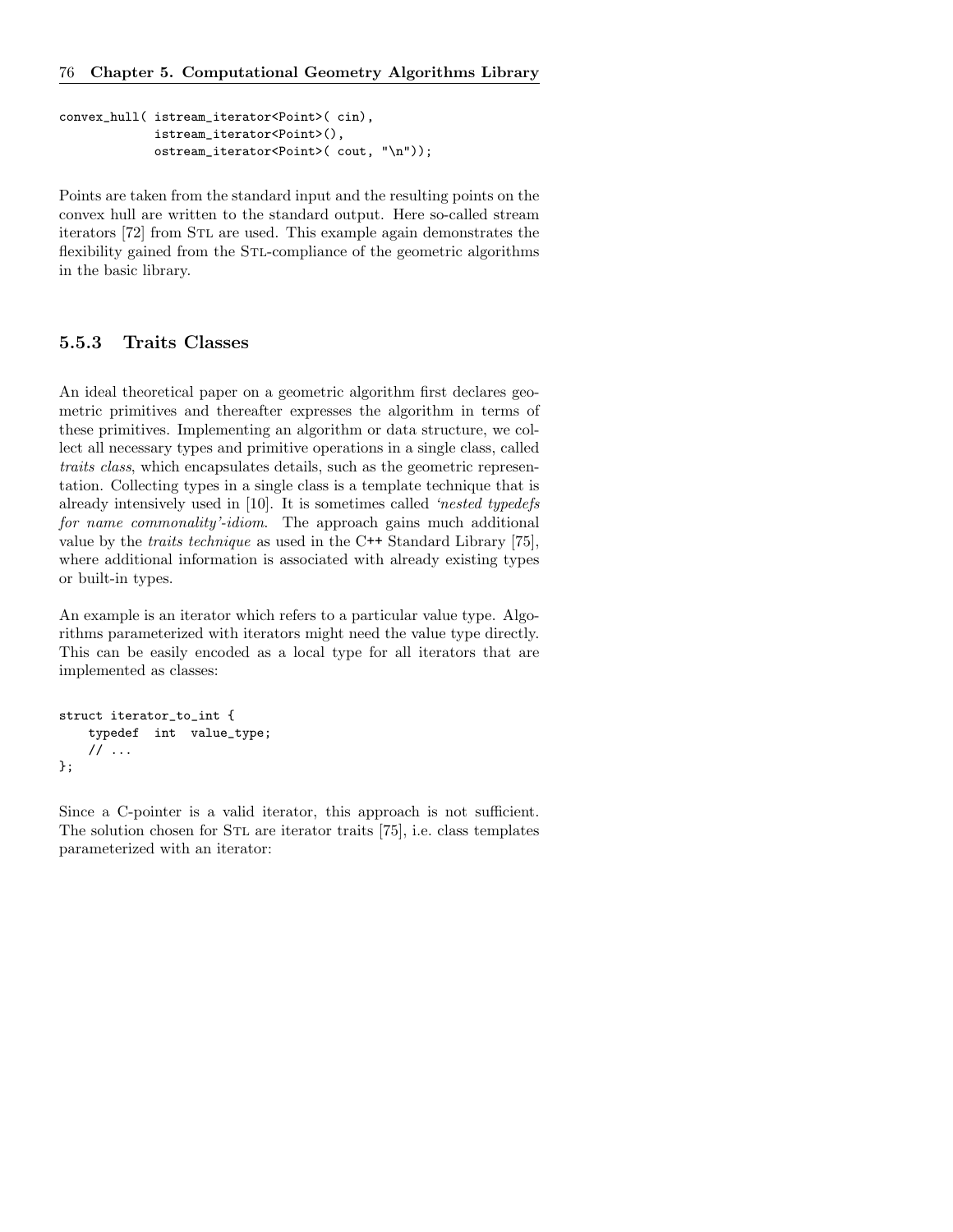```
template < class Iterator >
struct iterator_traits {
    typedef typename Iterator::value_type value_type;
    // ...
};
```
The value type of the iterator example class above can be expressed as iterator\_traits< iterator\_to\_int >::value\_type. For C-pointers a specialized version of iterator traits exists, i.e. a class template parameterized with a C-pointer.

```
template < class T >
struct iterator_traits<T*> {
    typedef T value_type;
    // ...
};
```
Now the value type of a C-pointer, e.g. to int, can be expressed as iterator\_traits< int\* >::value\_type. This technique of providing an additional, more specific definition for a class template is known as partial specialization.

Our approach using traits classes in the basic library does not attach information to built-in types, but to our data structures and algorithms. We use them as a modularization technique that allows a single implementation to be interfaced to different geometric representations and primitive operations. Our traits class is therefore a single template argument for algorithms and data structures in the basic library, for example triangulations:

```
template < class Traits >
class CGAL::Triangulation_2 {
    // ...
};
```
Note that each primitive could as well be provided as a template parameter for itself, but using traits classes simplifies the interface. All primitives are captured in a single argument, which makes it easier to apply already prepared implementations of traits classes.

Traits classes must provide the geometric primitives required by the geometric data structure or algorithm. Default implementations are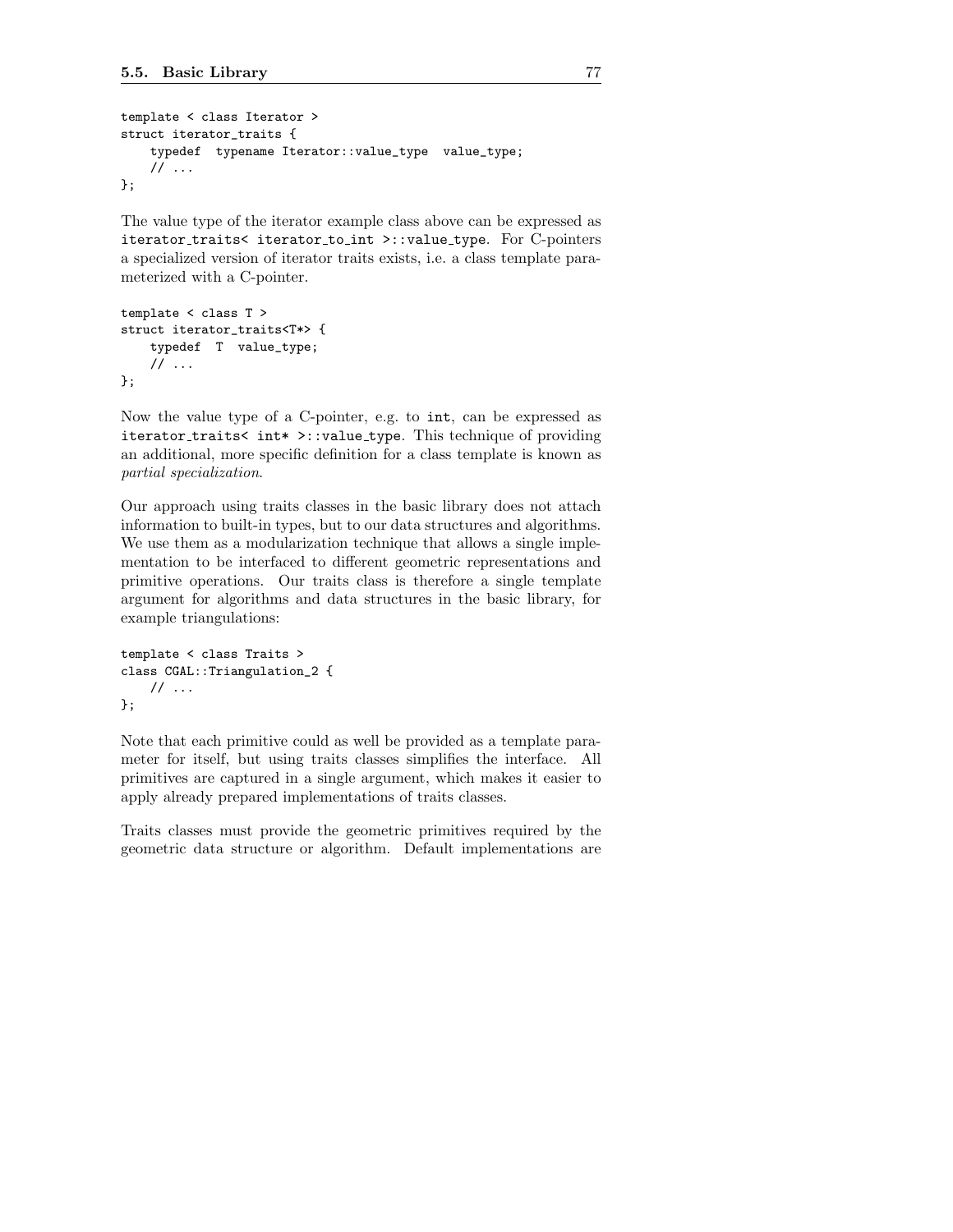#### 78 Chapter 5. Computational Geometry Algorithms Library

provided for the geometric kernel of Cgal. They are class templates parameterized with a kernel representation class, for example CGAL:: Triangulation euclidean traits 2< CGAL::Cartesian<double> >. A single traits class for triangulations is sufficient for all representations and number types possible with the kernel. Further traits classes are available in Cgal, for example for using the basic library with the geometric part of LEDA.

For algorithms implemented as functions, a default traits class is chosen automatically if there is none given explicitly in the function call. Thus the user can just ignore the traits class mechanism as in the following example:

```
typedef CGAL::Cartesian<double> R;
typedef CGAL::Point_2<R> Point;
typedef CGAL::Polygon_2<R> Polygon;
Polygon hull;
CGAL::convex_hull_points_2( istream_iterator<Point>( cin),
                          istream_iterator<Point>( ),
                          back_inserter( hull));
```
In the call to the convex hull algorithm no traits class is visible to the user. A default traits class is chosen automatically in the definition of the algorithm:

```
template < class InputIterator, class OutputIterator >
OutputIterator
CGAL::convex_hull_points_2( InputIterator first,
                          InputIterator beyond,
                          OutputIterator result) {
   typedef typename iterator_traits<InputIterator>::value_type
                                         P;
   typedef typename P: R R;
   typedef CGAL::Convex_hull_traits_2<R> T;
   return CGAL::convex_hull_point_2( first,beyond,result,T());
}
```
The value type of the iterator InputIterator is the point type used in the input. It is determined with the iterator traits described previously. Since the default traits class is supposed to use the geometric kernel of Cgal, we know that the point type must be a Cgal point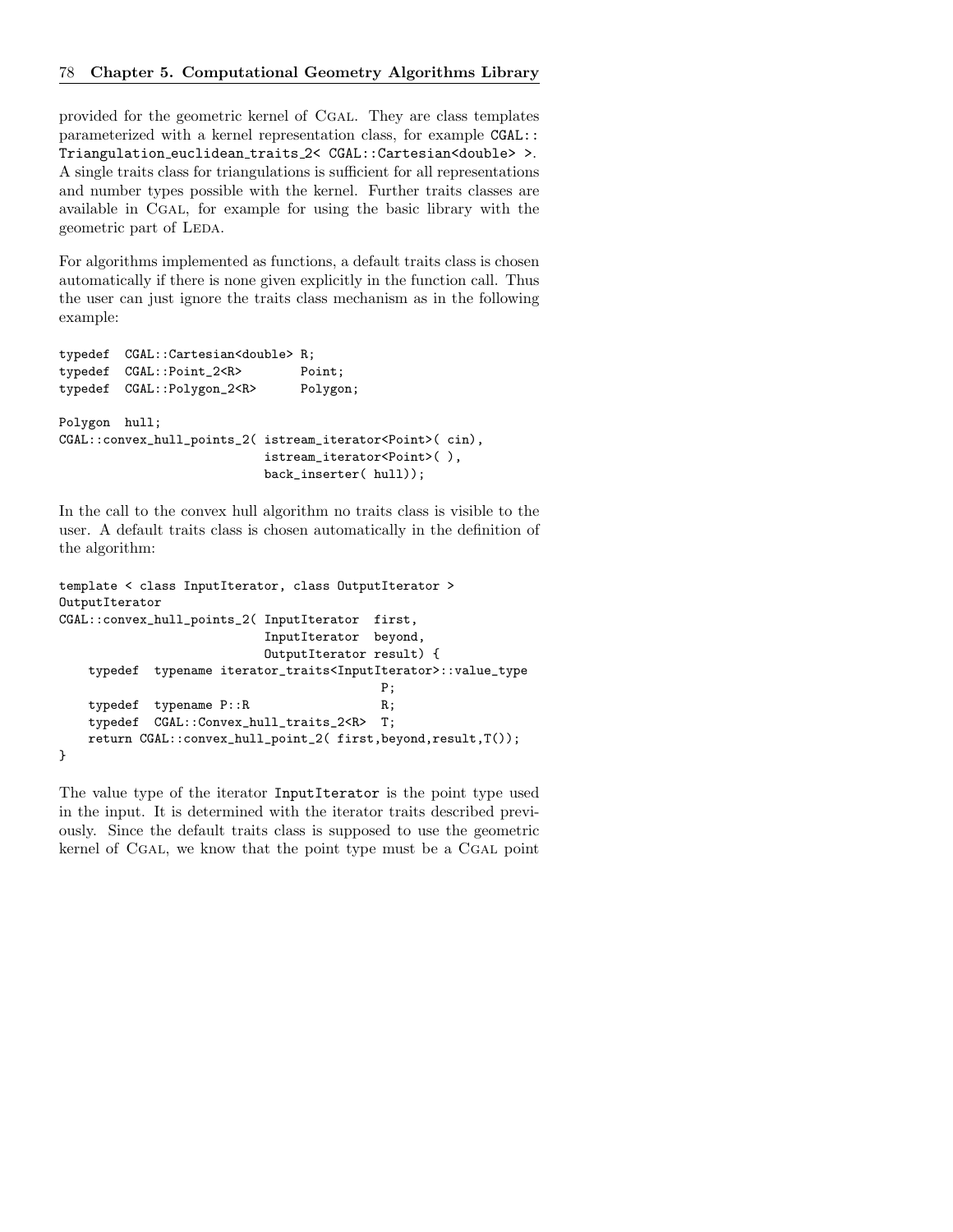type and it 'knows' its representation type by means of a local type named R. Finally, another version of CGAL::convex hull points 2 is called with four arguments. The additional fourth argument is set to CGAL:: Convex\_hull\_traits\_2<R>(), the default traits class for the convex hull algorithms. This second version of the function template is defined as follows:

```
template < class InputIterator,
           class OutputIterator, class Traits >
OutputIterator
CGAL::convex_hull_points_2( InputIterator first,
                            InputIterator beyond,
                            OutputIterator result,
                            const Traits& traits) {
    // compute the convex hull
    // using only primitives from the traits class
}
```
### 5.6 Conclusion

We followed mainly the generic programming paradigm to achieve flexibility and efficiency in CGAL. The compliance with STL is important in order to re-use its generic algorithms and container classes, and to unify the look-and-feel of the design with the  $C++$  standard. CGAL is therefore easy to learn and easy to use for those who are familiar with S<sub>TL</sub>.

The abstract concepts used in STL are so powerful that only a few additions and refinements are needed in Cgal. One refinement is the concept of handles. Combinatorial data structures might not necessarily possess a natural order on their items. Here, we restrict the concept of iterators to the concept of handles, which is the item denoting part of the iterator concept, and which ignores the traversal capabilities. Any model of an iterator is a model for a handle. A handle is also known as trivial iterator. Another refinement is the concept of circulators [58], a kind of iterators with slightly adapted requirements to better suit the needs of circular sequences. These occur naturally in several combinatorial data structures, such as the sequence of edges around a vertex in a triangulation.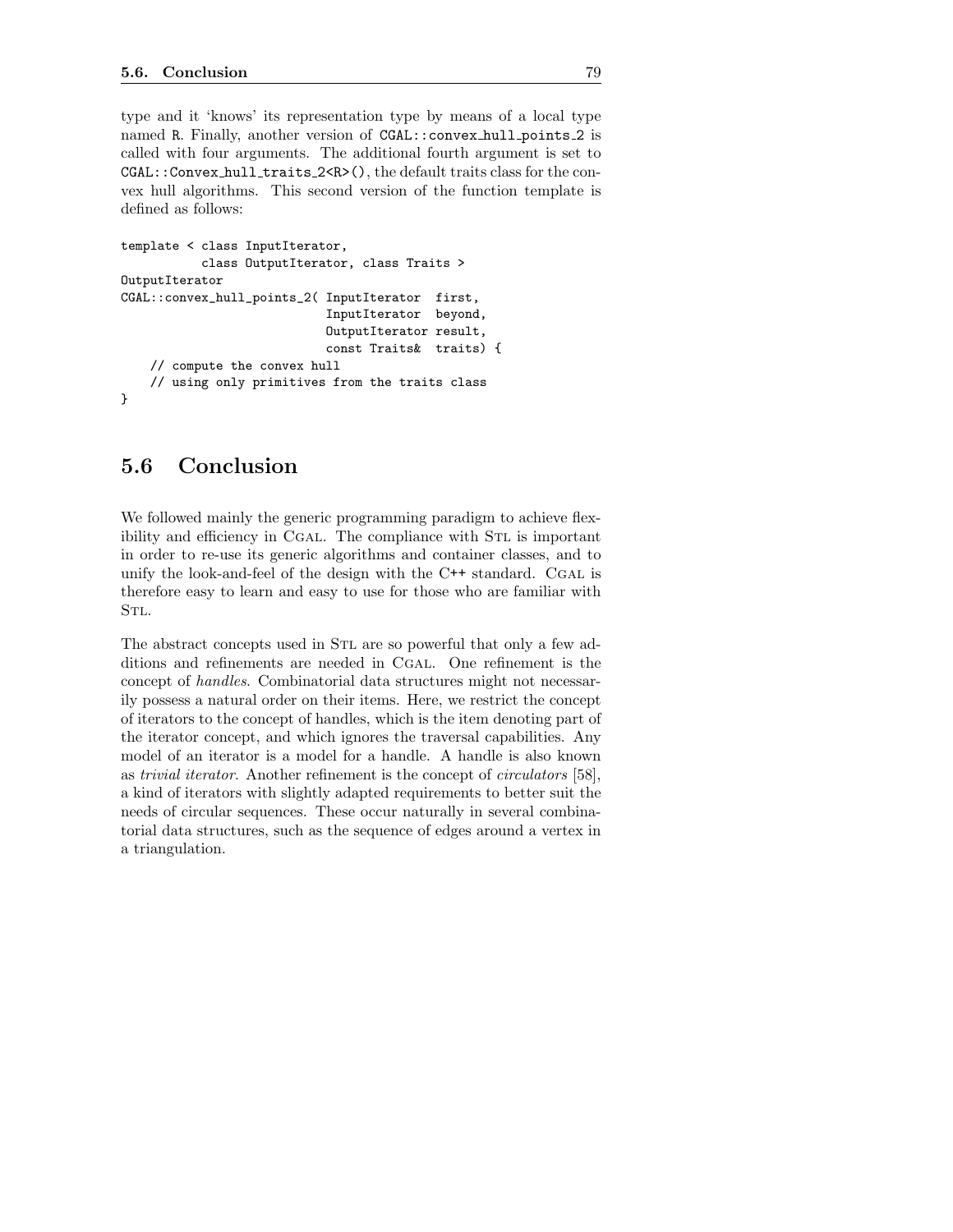#### 80 Chapter 5. Computational Geometry Algorithms Library

The geometric traits classes offer great flexibility and modularity. There is always a predefined traits class that uses types and operations of the kernel. Where possible, this traits class is chosen by default, so the user can totally ignore the existence of this mechanism.

In a few places we also used the object-oriented programming paradigm. Examples are affine transformations and the polymorphic return type of the intersection functions.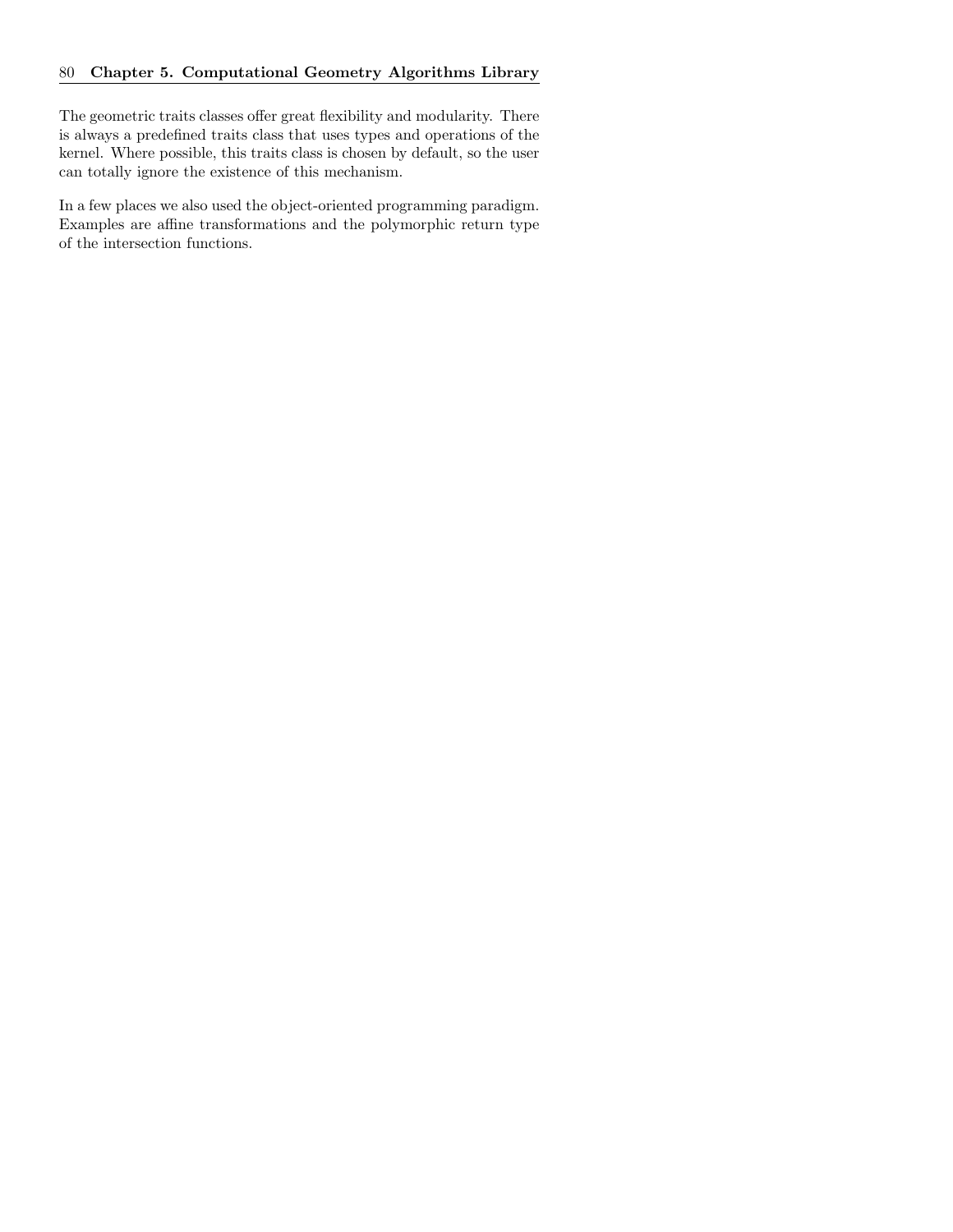## Chapter 6

# A Quadratic Programming Engine

This chapter presents the implementation of our algorithm for solving linear and quadratic programs. We describe our design goals and the design decisions made to achive these goals. The realization of the solver and the basis inverse is discussed as well as the implementation of different pricing strategies. We concentrate on the distinguishing features of the code, while further details of the implementation and the whole code can be found in [89, 90, 91].

## 6.1 Design Goals

The quadratic programming engine (QPE) is carefully designed and implemented in C++. We follow the generic programming paradigm, as it is realized in the Stl. Our design goals are closely related to those of CGAL [31]. Among them, the most important ones are *flexibility* for the user and *efficiency* of the code. For the QPE this means in particular:

1. Our method described in Chapter 2 solves quadratic programs and also linear programs as a special case. If the user knows in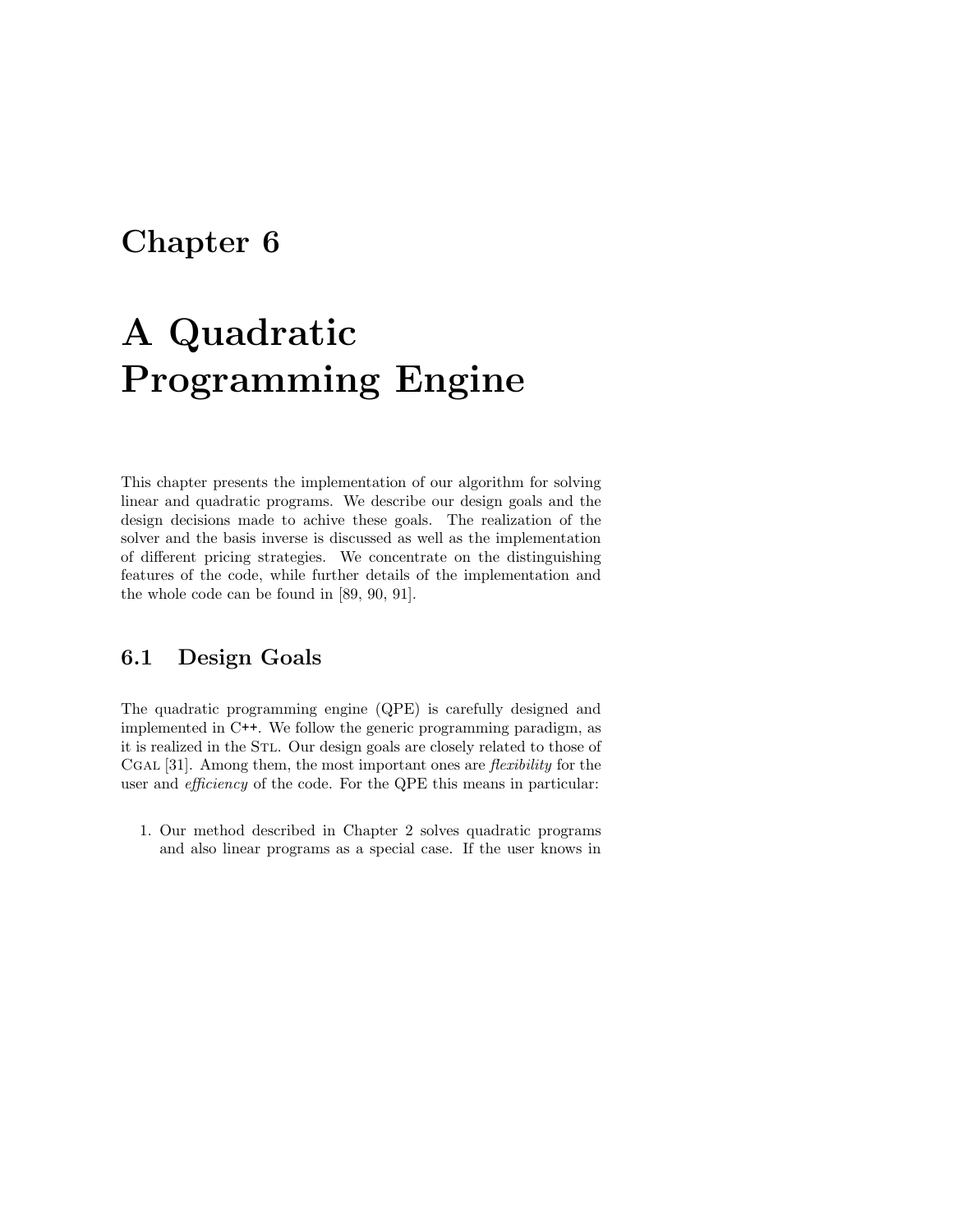advance (i.e. at compile time), that the problem to solve has a linear objective function, then (almost) no overhead should occur compared to a stand-alone implementation of a solver for linear programs.

- 2. Different geometric optimization problems come with different representations. We want to allow the user to choose his favorite format without the necessity of converting and copying his problem to a specific representation. It should be also possible to represent the possibly very large and dense objective matrix D implicitly.
- 3. The correctness and efficiency of the algorithm heavily depends on the underlying arithmetic. The user should be able to choose a suitable (i.e. correctness guaranteeing) number type for the internal computations on the one hand, while specifying the optimization problem with one or several possibly different number types on the other hand.
- 4. Since different optimization problems perform differently with different pricing strategies in general, there is no superior strategy for all cases. The implementation should provide an easy-to-use interface for choosing one of several predefined pricing strategies. Furthermore, a framework for implementing own pricing strategies should be available to the user.

## 6.2 Solver

The implementation of the QPE is divided in three parts: the solver [89], the basis inverse [90], and the pricing strategies [91].

The solver is realized as a class template with a representation class as template parameter.

template < class QPErep > class QPE\_solver;

The template parameter QPErep is a traits class in the sense of Section 5.5.3. In the sequel, we describe the requirements for QPErep.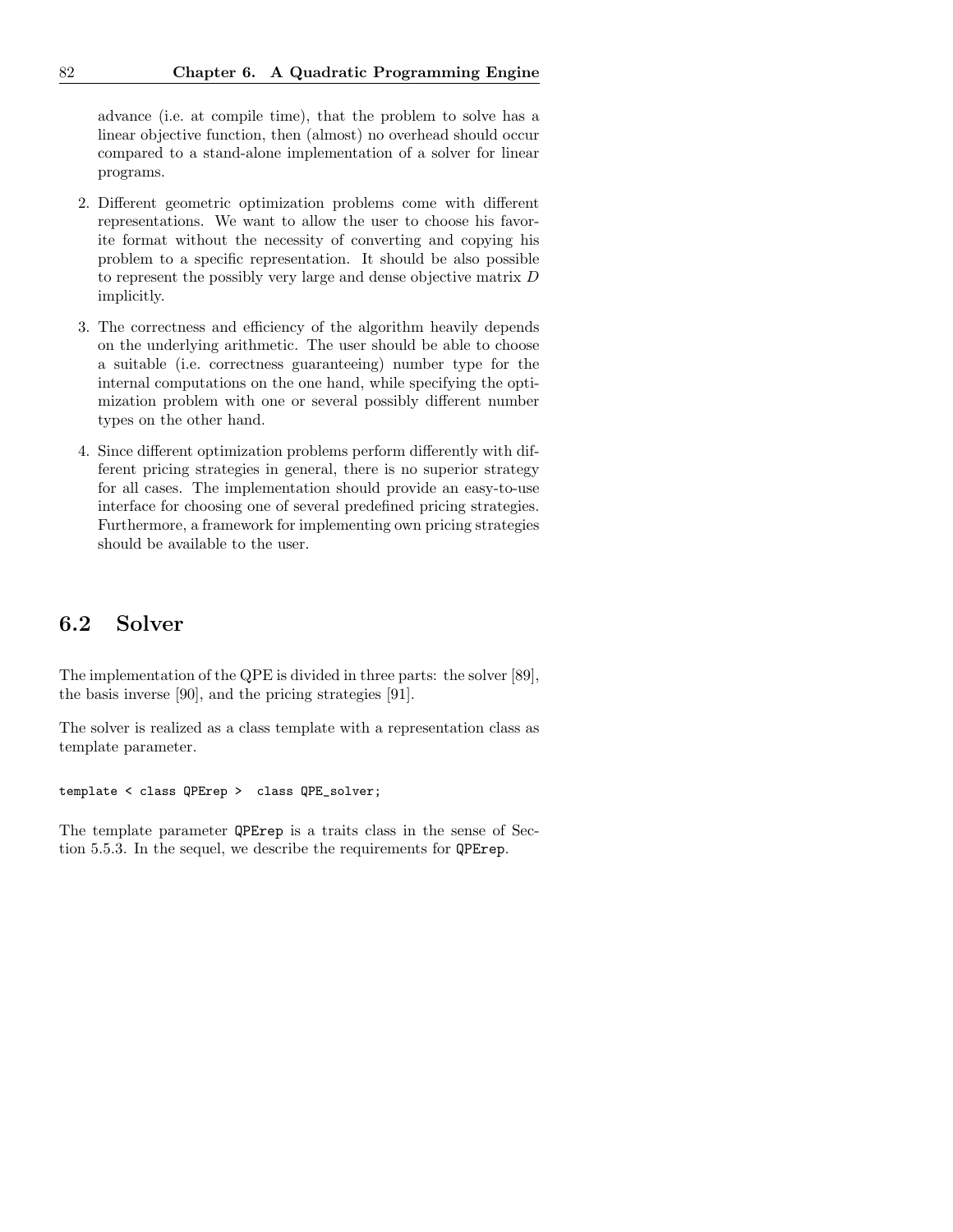#### 6.2.1 Access to Original Problem

The QPE solves optimization problems with  $n$  variables and  $m$  constraints of the following form:

(QP) minimize 
$$
c^T x + x^T D x
$$
  
subject to  $A x \leq b$   
 $x \geq 0$ . (6.1)

Here, A is an  $m \times n$ -matrix, b an m-vector, c an n-vector, and D a positive semi-definite  $n \times n$ -matrix. The symbol  $\leq$  indicates that any of the *m* order relations it stands for can independently be ' $\leq$ ', '=', or ' $\geq$ '. Compared to the general form given in (1.2) on page 16, the explicit bounds on the variables are missing in (6.1). The current implementation of the QPE assumes nonnegativity constraints on the variables.

Different geometric optimization problems come with different representations. We allow the user to choose his favorite format by only asking for iterators to access the problem. This also avoids copying overhead and, more important, gives the possibility of representing the  $n \times n$ -matrix D implicitly. This feature is already used in the solutions for the polytope distance problem and the smallest enclosing ball problem, see next chapter.

We need five iterators for accessing A, b, c, D, and r. The latter represents the  $m$  order relations in  $(6.1)$ . The iterator types are given in the representation class:

```
struct QPErep {
   typedef ... A_iterator;
   typedef ... B_iterator;
   typedef ... C_iterator;
   typedef ... D_iterator;
   enum Row_type = { EQUAL, LESS_EQUAL, GREATER_EQUAL };
   typedef ... R_iterator;
   // ...
};
```
The iterators for the actual problem are passed as parameters to the solver's set method, which is declared as follows: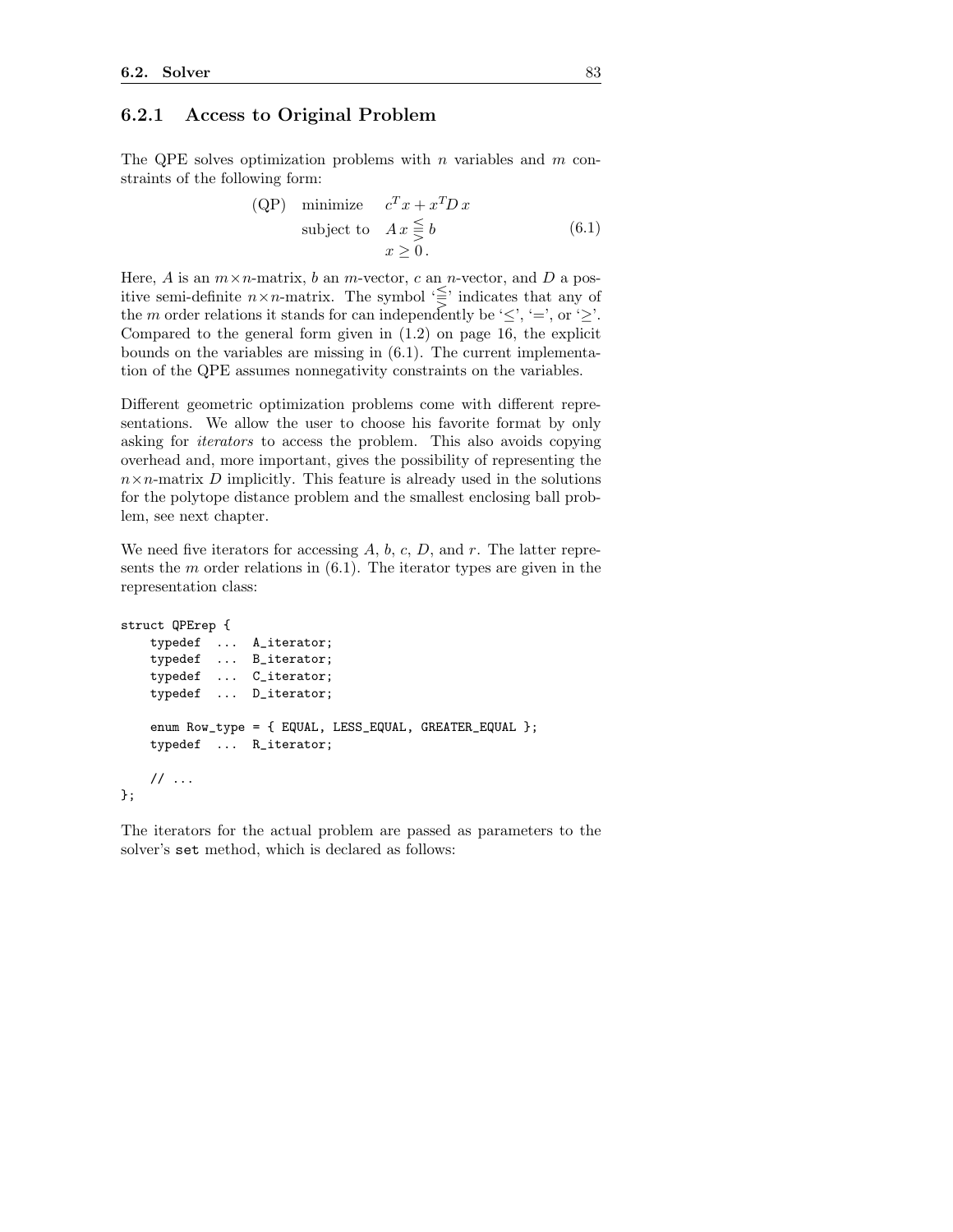```
template < class QPErep >
class QPE_solver {
 public:
    void set( int n, int m,
               QPErep::A_iterator a_it, QPErep::B_iterator b_it,
               QPErep::C_iterator c_it, QPErep::D_iterator d_it,
               QPErep::R_iterator r_it);
    // ...
};
```
All five iterators have to allow random-access, e.g.  $b$ <sub>-it</sub> [j] is the j-th entry of b and  $c$  it [i] is the *i*-th entry of c. Since A is accessed columnwise,  $a$ <sub>i</sub>t[j] is an iterator referring to the first entry in the j-th column of A, while  $\text{dist}[i]$  is an iterator referring to the first entry in the *i*-th row of D.

#### 6.2.2 Tags for Special Properties

Some optimization problems have special properties, like a linear objective function or a symmetric objective matrix. If such a property is known in advance, i.e. at compile time, the implementation of the QPE can be tailored for this special case, thus making it more efficient as in the general case. We support tags for the following three properties:

- The objective function is linear, i.e.  $D = 0$ .
- The objective matrix  $D$  is symmetric.
- The problem has no inequality constraints.

There are two types for defining tags, namely Tag\_true and Tag\_false. If a property is present, the corresponding tag is defined to be of type Tag\_true, otherwise of type Tag\_false.

```
struct QPErep {
    // ...
    typedef ... Is_linear;
    typedef ... Is_symmetric;
    typedef ... Has_no_inequalities;
    // ...
};
```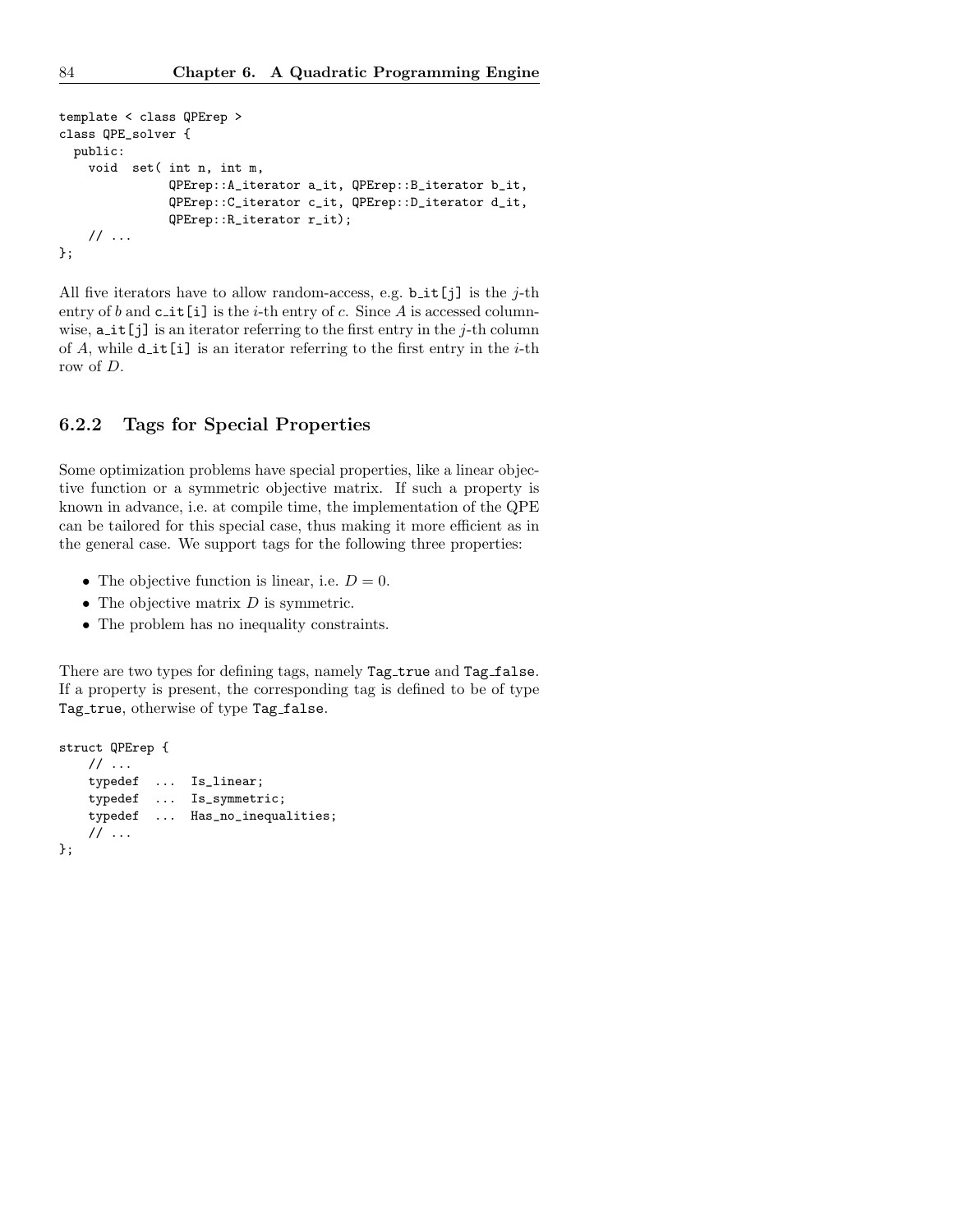In case the objective function is linear, the extension of the simplex method to QP is switched off, resulting in almost no overhead compared to a stand-alone implementation for LP. If the problem has only equality constraints, the whole handling of slack variables is disabled. A symmetric objective matrix halfs the number of accesses to entries of D. All this is done at compile time, when the compiler only generates the code needed for the specific type of problem. We illustrate this technique by the following example.

The current solution of the QPE consists of the values of the original variables and the values of the slack variables. The latter are only present, if the given problem has inequality constraints.

```
template < class QPErep >
class QPE_solver {
    void compute_solution( )
        {
            // ...
            // compute values of slack variables, if any
            compute_slack_variables(
                 typename QPErep::Has_no_inequalities());
            \frac{1}{2}...
        }
};
```
The function compute slack variables is called with an instance of the type QPErep:: Has no inequalities. At this point, the compiler decides based on the actual type of the flag, which one of the two following implementations of compute slack variables has to be called.

```
template < class QPErep >
class QPE_solver {
    void compute_slack_variables( Tag_true)
        {
            // nop
       }
    void compute_slack_variables( Tag_false)
       {
            // compute values of slack variables...
       }
};
```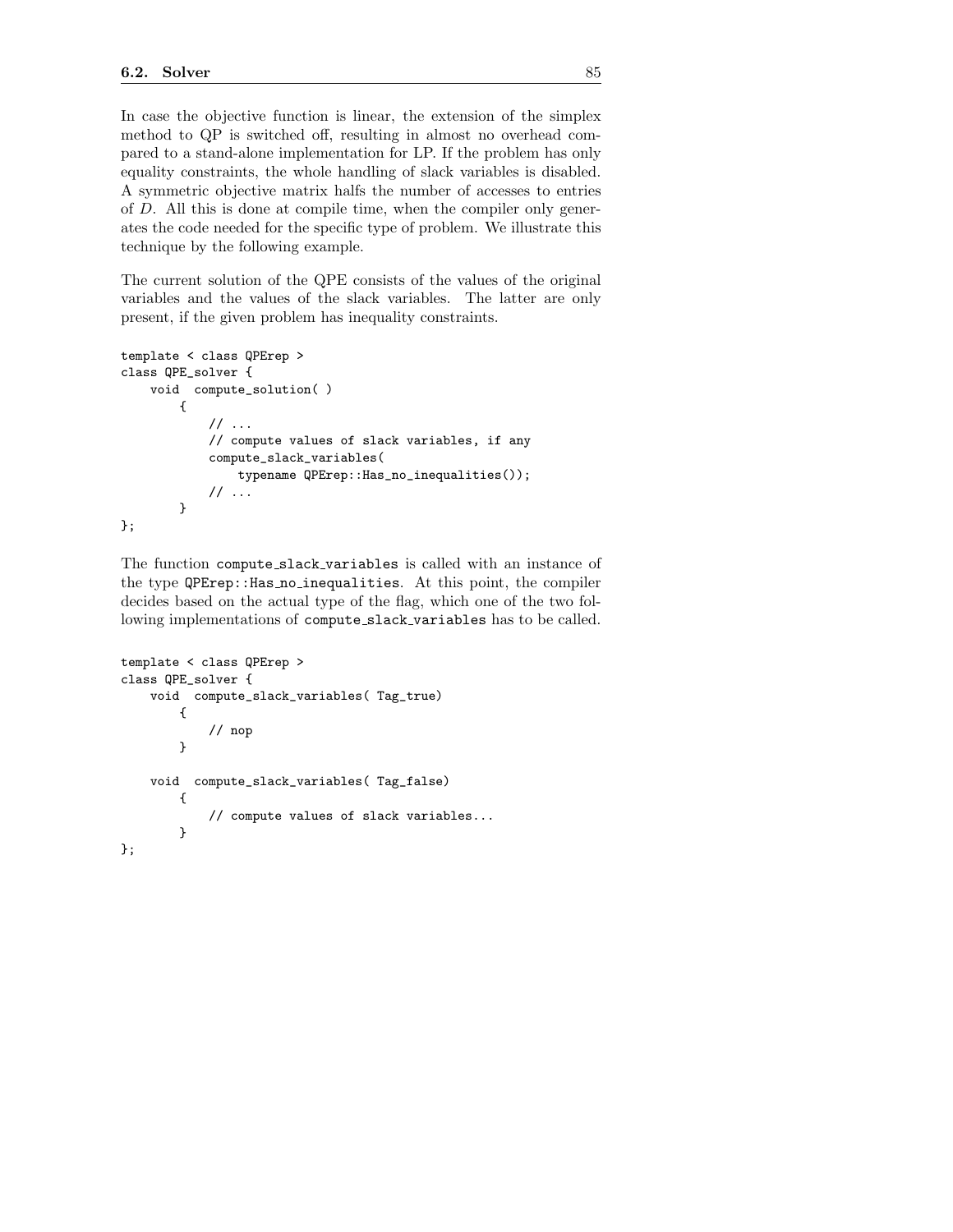Thus, the code for computing the values of the slack variables is only generated, if the given problem has inequality constraints.

#### 6.2.3 Exact Arithmetic

The correctness and the efficiency of the algorithm heavily depend on the underlying arithmetic. We rely on an exact number type for the internal computations, which the user can choose independently from the representation of the optimization problem. There only have to be implicit conversions from the entry types of  $A$ ,  $b$ ,  $c$ , and  $D$  to the exact number type.

```
struct QPErep {
    typedef ... ET;
    // ...
};
```
The arithmetic requirements for ET are quite basic. It has to support addition, subtraction, and multiplication. A division operation is only required for those cases where the remainder is zero. Fulfilling these requirements, ET is a model for the concept  $RingNumberType$  of CGAL.

In Section 6.4.2 below, we describe how to combine the exact arithmetic over ET with a very efficient floating point filter to speed up the pricing step considerably.

#### 6.2.4 Symbolic Perturbation

As introduced in Section 2.5 of Part I, we use symbolic perturbation to cope with degenerate quadratic programs. The right-hand-side vector b is perturbed by the vector  $\varepsilon := (\epsilon, \epsilon^2, \dots, \epsilon^m)^T$  for some  $0 < \epsilon < 1$ , resulting in vector-valued polynomials in  $\epsilon$  as solutions of the quadratic program.

During the ratio test, we test which basic variable becomes zero first, when we increase the entering variable. This is done by finding the smallest positive quotient  $t_i = x_i/q_{x_i}$  for all  $i \in B$  (cf. Section 2.3.2).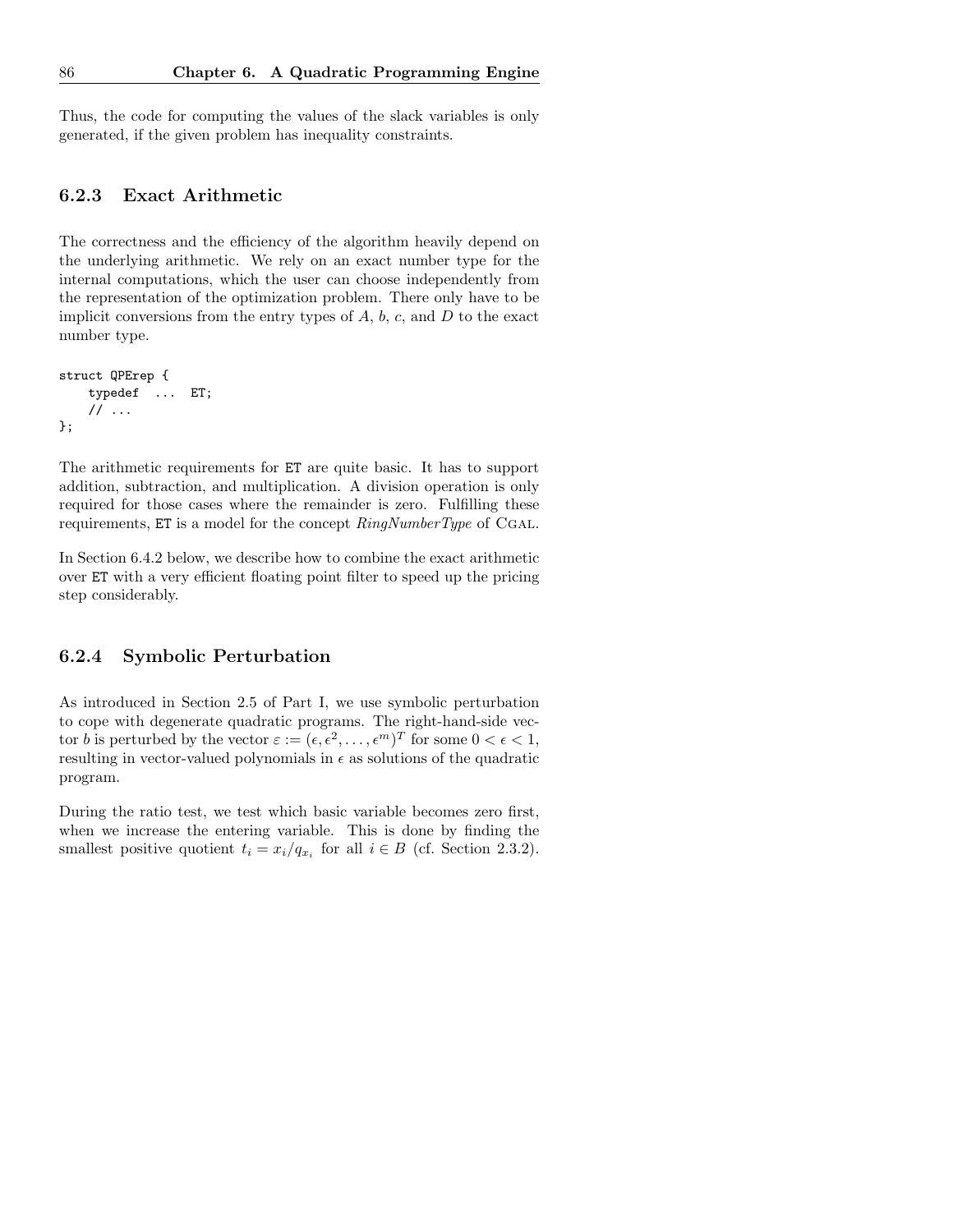Now, the solution  $x_B^*$  is a polynomial in  $\epsilon$ , and so are the quotients:

$$
t_i(\epsilon) = \frac{x_i(\epsilon)}{q_{x_i}} \\
= \frac{x_i^0}{q_{x_i}} + \frac{x_i^1}{q_{x_i}} \epsilon + \frac{x_i^2}{q_{x_i}} \epsilon^2 + \dots + \frac{x_i^m}{q_{x_i}} \epsilon^m, \qquad i \in B. \tag{6.2}
$$

The second equation is derived using (2.29) on page 35. Since  $0 < \epsilon < 1$ , we find the smaller of two  $t_i(\epsilon)$  by comparing their first quotients as defined in (6.2). Only if these have the same value, we compare their second quotients, and so on. In other words, we compare two vectors  $v_i := (x_i^0/q_{x_i}, x_i^1/q_{x_i}, \dots, x_i^m/q_{x_i})$  lexicographically. Because the first entry of  $v_i$  determines the sign of  $t_i(\epsilon)$ , most comparisons are decided after comparing the first entries. Usually, there are very few cases that need the second or subsequent entries to decide the comparison.

Summarizing, the symbolic perturbation scheme does not introduce any computational overhead in the current ratio test, if the non-perturbed quadratic program has a unique minimal  $t_i > 0$ . Only if the first entries of the corresponding vectors  $v_i$  have the same value, some additional computations are needed. To this end, note that  $x_i^1, \ldots, x_i^m$  are just entries of the corresponding row of the basis inverse. This can be seen by replacing b with  $b+\varepsilon$  in (2.7) on page 25.

The same technique is used to determine  $t_j$  with  $\mu_j(t_j)=0$  and to compare it with the smallest positive  $t_i$ .

### 6.3 Basis Inverse

Given a basis B, the *basis matrix* is defined as

$$
M_B := \left(\frac{0}{A_{E \cup S_N, B_O}^T} \middle| \frac{A_{E \cup S_N, B_O}}{2D_{B_O, B_O}}\right),\tag{6.3}
$$

and  $M_B^{-1}$  is called the *basis inverse*. From our generalized simplex method used in the QPE, we have the following additional structure and requirements.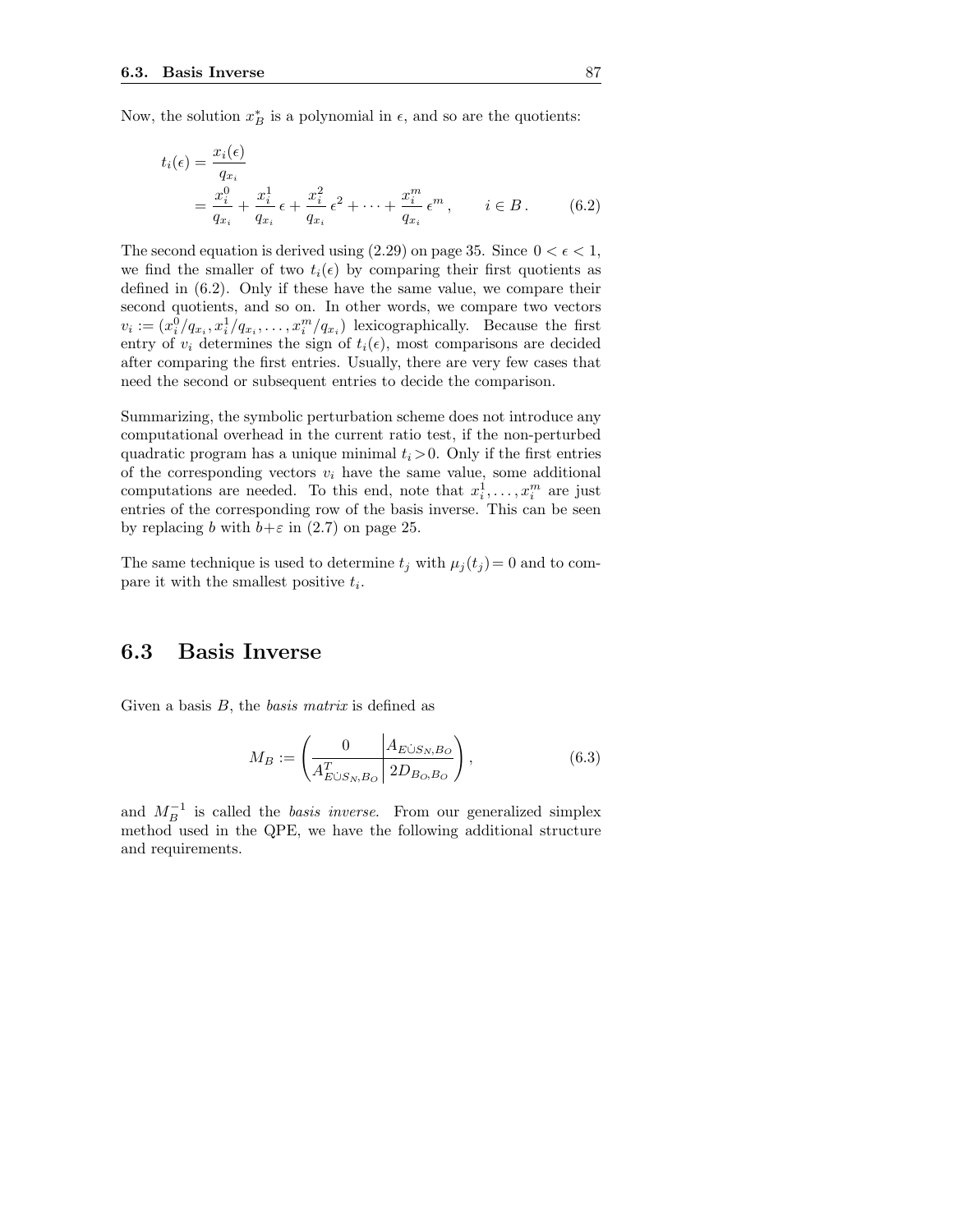- We do not handle just one basis matrix  $M_B$ , but a sequence of matrices. Here, successive ones only differ slightly, i.e. one row and/or one column is either appended, removed, or replaced. We want to exploit this coherence.
- If the matrix  $M_B$  and the vectors  $b_{E \cup S_N}$  and  $-c_{B_O}$  contain integral entries, then the entries of the solution vectors  $x_{B_O}^*$  and  $\lambda$ are rational, and we would like to obtain exact rational representations of them. This means that explicit divisions have to be avoided during the solution process (unless they do not leave a remainder).
- If  $D$  is the zero-matrix, i.e. the problem to solve is a linear program (LP), we want to have only a small overhead in time and space compared to a stand-alone implementation of the simplex method for solving LPs.

We will refer to the  $QP$  case or the  $LP$  case in the sequel, if the problem to solve is a quadratic or linear program, respectively.

#### 6.3.1 Rational Representation

The objective function does not change, if we vary a pair of elements of D symmetric to the main diagonal, as long as its sum remains the same. Thus, we may assume w.l.o.g. that  $D$  is symmetric, and so are  $M_B$ and  $M_B^{-1}$ . Consequently, we will only store the entries on and below the main diagonal.

In the LP case, every basis has size  $m$ . The basis matrix assumes the form

$$
M_B = \left(\begin{array}{c|c} 0 & A_{E \cup S_N, B_O} \\ \hline A_{E \cup S_N, B_O}^T & 0 \end{array}\right),
$$

with  $|E|+|S_N| = |E|+|S|-|S_B| = m-|B_S| = |B|-|B_S| = |B_O|$ , i.e.  $A_{E \cup S_N, B_O}$  is quadratic. The resulting basis inverse is

$$
M_B^{-1} = \left(\frac{0}{(A_{E \cup S_N, B_O})^{-1}} \frac{(A_{E \cup S_N, B_O})^{-1}}{0}\right) \tag{6.4}
$$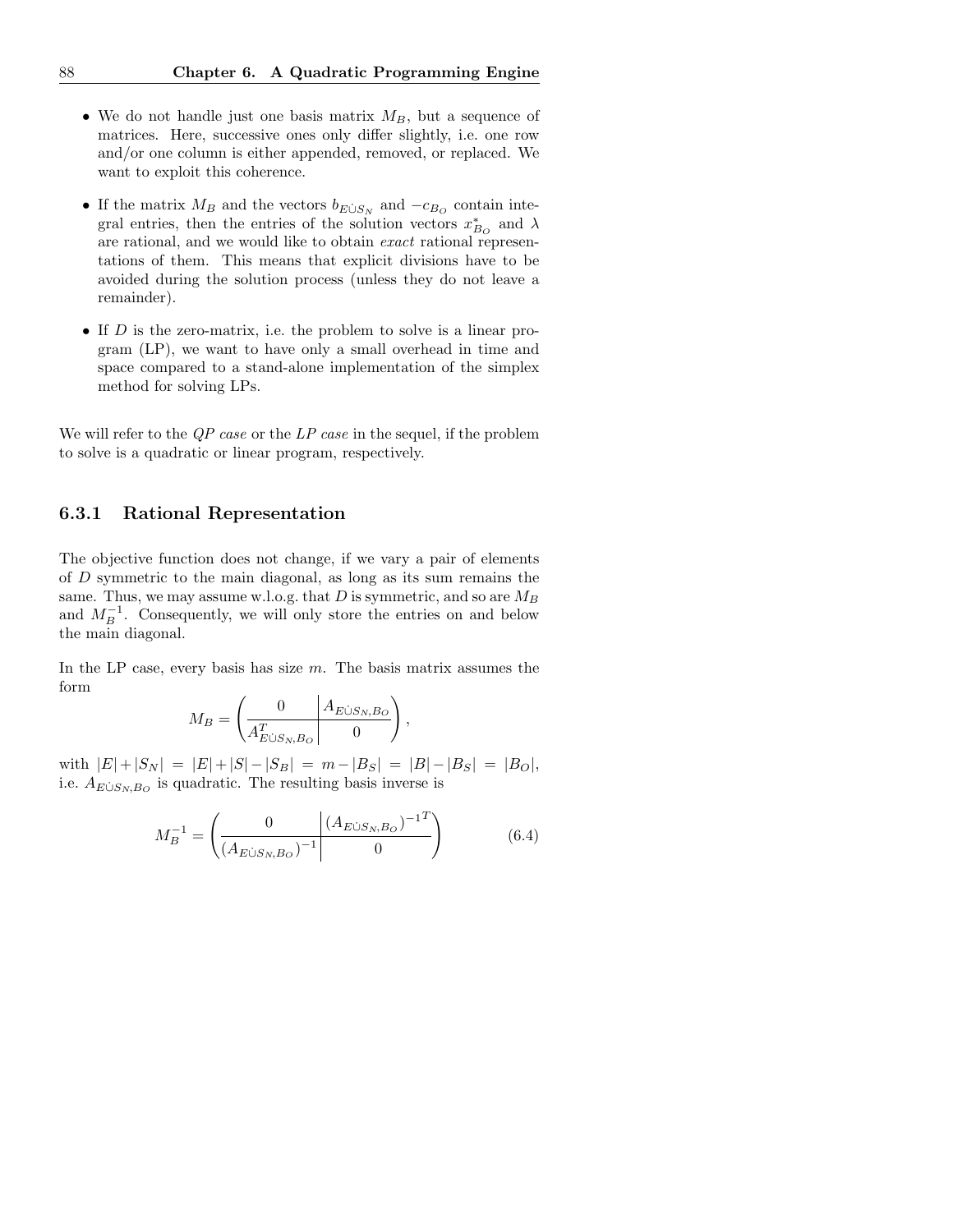and it suffices to store  $(A_{E\cup S_N,B_O})^{-1}$ , avoiding any space overhead compared to a stand-alone implementation of the simplex method for solving linear programs.

To address the second requirement, we consider Cramer's well-known rule for the inverse of a matrix M in terms of the  $M^{ji}$ ,

$$
M_{i,j}^{-1} = \frac{(-1)^{i+j} \det(M^{ji})}{\det(M)}
$$

It follows that the entries of  $M^{-1}$  can be written as rationals with a common denominator det(M), if M contains integral entries. Hence,  $M^{-1}$ can also be stored with integral entries, keeping the denominator separately. For practical reasons, we prefer the absolute value  $|\text{det}(M)|$  to the signed value  $det(M)$  as the common denominator. Then, for example, the numerators appearing in the matrix-vector products already have the same sign as the true rational values. We store  $M^{-1}$  in the form

$$
M_{i,j}^{-1} = \frac{\text{sgn}(\text{det}(M)) (-1)^{i+j} \text{det}(M^{ji})}{|\text{det}(M)|}.
$$
 (6.5)

.

The integral part of the basis inverse is defined by

$$
\hat{M}^{-1} := d M^{-1},
$$

where  $d := |\det(M)|$ . In the sequel, any value x and the corresponding  $\hat{x}$ satisfy  $x = \hat{x}/d$ .

#### 6.3.2 Updates

The QPE produces a sequence of bases, where successive ones only differ by one variable. Either a nonbasic variable enters the basis (QP case), a basic variable leaves the basis (QP case), or a nonbasic variable replaces a basic variable in the basis (LP case). Since we distinguish between original and slack variables, we have the following eight different types of updating the basis inverse:

U1 An *original* variable *enters* the basis, i.e.  $B<sub>O</sub>$  is increased by one element.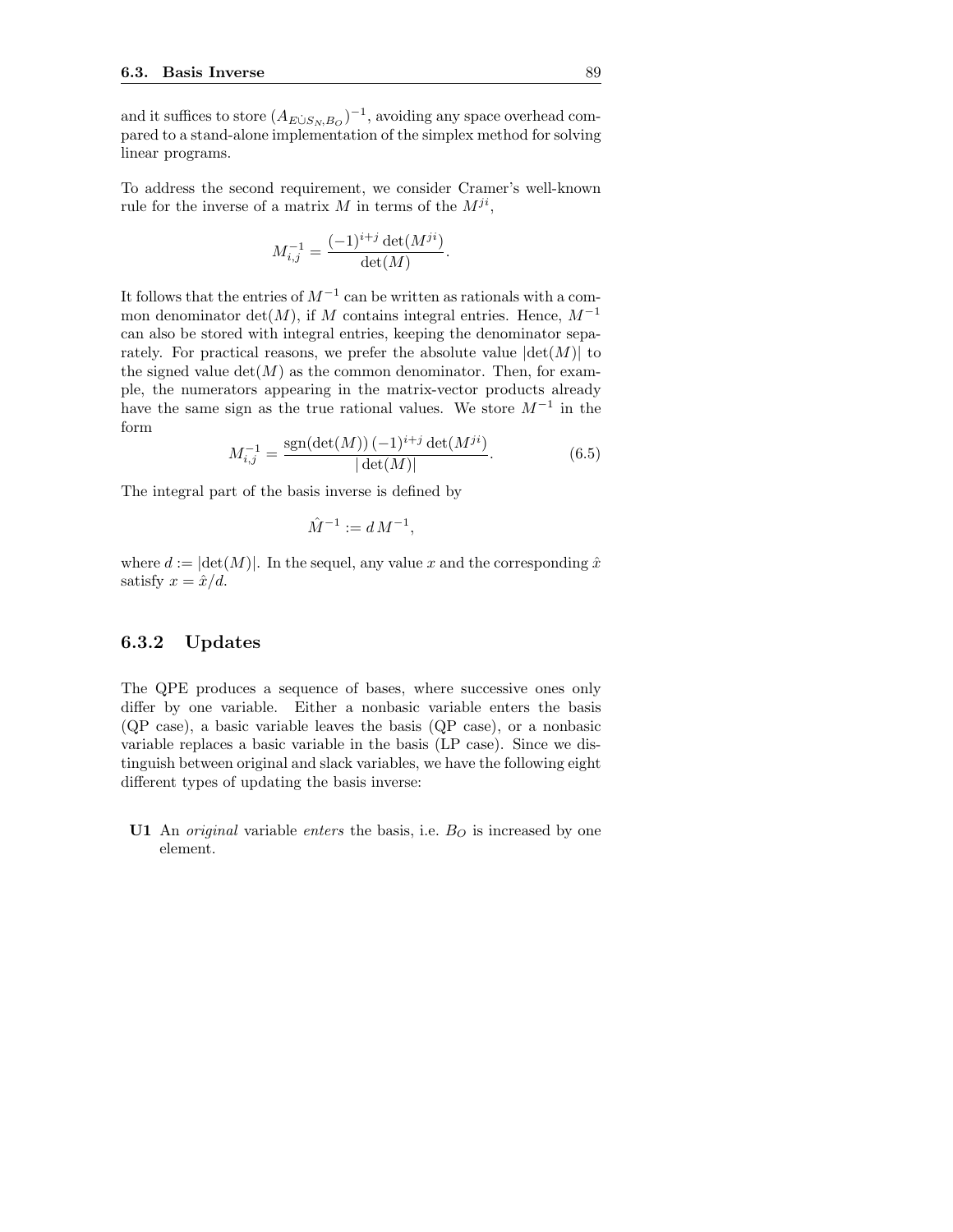- **U2** An *original* variable *leaves* the basis, i.e.  $B<sub>O</sub>$  is decreased by one element.
- **U3** A *slack* variable *enters* the basis, i.e.  $S_N$  is decreased by one element.
- **U4** A slack variable leaves the basis, i.e.  $S_N$  is increased by one element.
- U5 An original variable replaces an original variable in the basis, i.e. one element in  $B<sub>O</sub>$  is replaced.
- U6 A slack variable replaces a slack variable in the basis, i.e. one element in  $S_N$  is replaced.
- U7 An *original* variable *replaces* a *slack* variable in the basis, i.e.  $B_O$ and  $S_N$  each increase by one element.
- **U8** A slack variable replaces an original variable in the basis, i.e.  $B_O$ and  $S_N$  each decrease by one element.

Note, the first four update types belong to the QP case, while the latter four belong to the LP case.

An update of type U1, U4, or U7 enlarges the matrix M by one row and one column. We may assume w.l.o.g. that the row and the column are appended to the bottom and to the right of  $M$ , respectively, to simplify the presentation. Let  $(u^T, w)$  be the row and  $(v^T, w)^T$  the column to add, with  $w$  being the entry they have in common. Then the new matrix is

$$
M_{>} = \left(\begin{array}{c|c} M & v \\ \hline u^T & w \end{array}\right).
$$

It is easy to verify that

$$
M_{>} = \left(\begin{array}{c|c}1 & 0 & 0\\ \hline & 1 & 0\\ \hline & x^T & 1\end{array}\right) \left(\begin{array}{c|c} & M & 0\\ \hline & 0 & 0\\ \hline 0 & \dots & 0 & z\end{array}\right) \left(\begin{array}{c|c}1 & 0 & 0\\ \hline & 1 & 0\\ \hline 0 & \dots & 0 & 1\end{array}\right) \tag{6.6}
$$

holds, where

$$
x^T := u^T M^{-1}
$$
,  $y := M^{-1}v$ ,  $z := w - u^T M^{-1}v$ .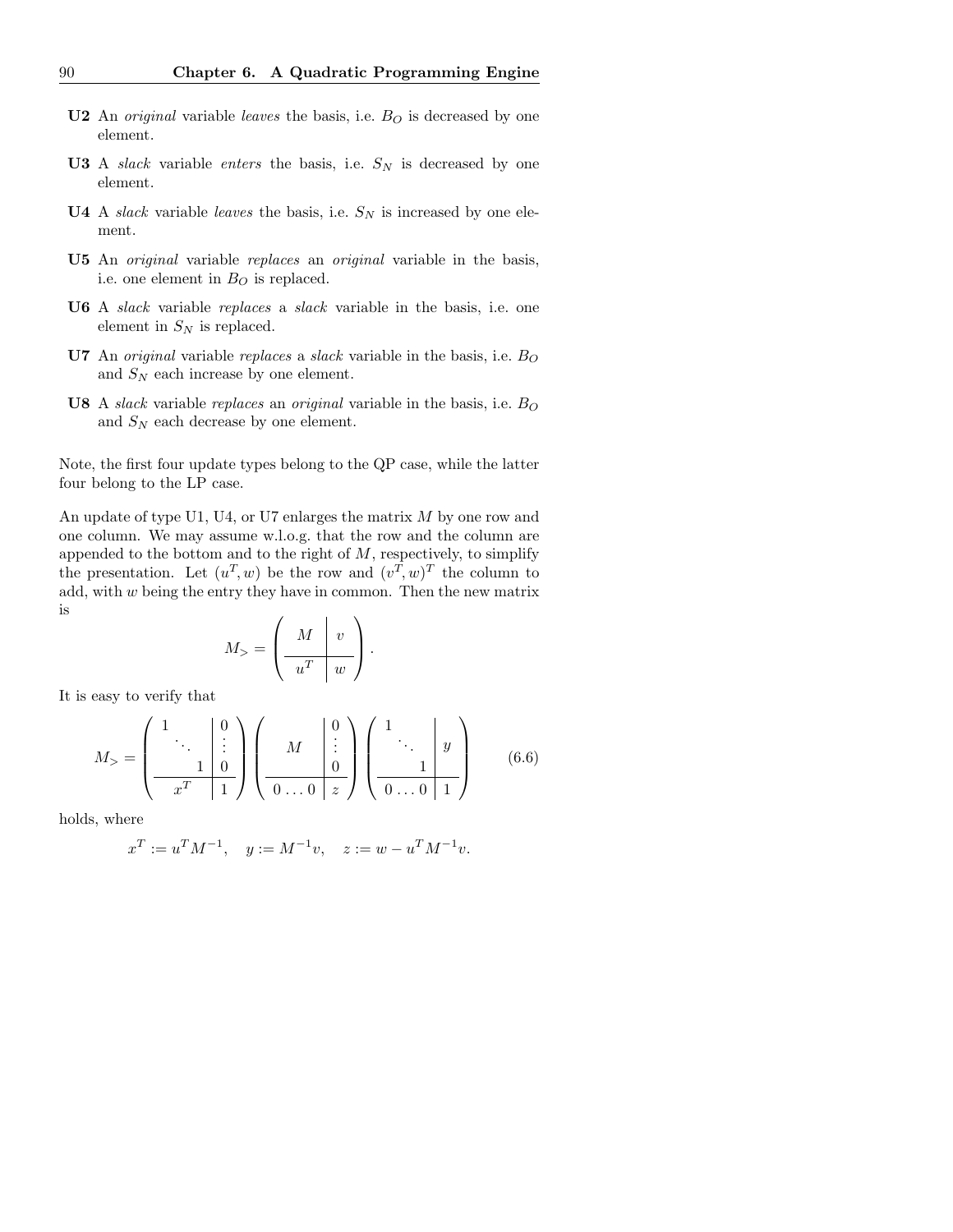This implies for the inverse of the new matrix

$$
M_{>}^{-1} = \left(\begin{array}{c|c} 1 & & \\ \ddots & & \\ 1 & & \\ \hline 0 & \dots & 0 & 1 \end{array}\right) \left(\begin{array}{c|c} M^{-1} & 0 & \\ \vdots & & \\ 0 & \dots & 0 & 1 \end{array}\right) \left(\begin{array}{c|c} 1 & & & 0 \\ \hline \ddots & & & \\ \hline 0 & & 1 & 0 \\ \hline -x^T & & 1 \end{array}\right)
$$
\n
$$
= \frac{1}{z} \left(\frac{z M^{-1} + y x^T}{-x^T} \left| \begin{array}{c} -y \\ -y \\ 1 \end{array}\right.\right). \tag{6.7}
$$

Since we represent  $M^{-1}$  in rational form, also  $x^T$ , y, and z are represented as (vectors of) rationals with common denominator  $d$ , i.e.

$$
x^T =: \frac{\hat{x}^T}{d}, \quad y =: \frac{\hat{y}}{d}, \quad z =: \frac{\hat{z}}{d}.
$$
 (6.8)

From (6.6) we get

$$
\det(M_>) = \det(M) z = \text{sgn}(\det(M)) dz = \text{sgn}(\det(M)) \hat{z},
$$

hence  $|\hat{z}|$  is the denominator of the rational representation of the inverse of the new matrix. Substituting  $(6.8)$  in  $(6.7)$  gives

$$
M_{>}^{-1} = \frac{d}{\hat{z}} \left( \frac{(\hat{z} \hat{M}^{-1} + \hat{y} \hat{x}^{T})/d^{2} \left| -\hat{y}/d \right|}{-\hat{x}^{T}/d} \right)
$$

$$
= \frac{\text{sgn}(\hat{z})}{|\hat{z}|} \left( \frac{(\hat{z} \hat{M}^{-1} + \hat{y} \hat{x}^{T})/d \left| -\hat{y} \right|}{-\hat{x}^{T}} \right)
$$

$$
= \frac{\hat{M}_{>}^{-1}}{|\hat{z}|}. \tag{6.9}
$$

Note, the division by  $d$  is without remainder, following from Cramer's rule.

The complementary operation, i.e. the removal of one row and one column, is done by updates of type U2, U3, and U8. We assume w.l.o.g. that the last row and the last column of  $M$  should be removed,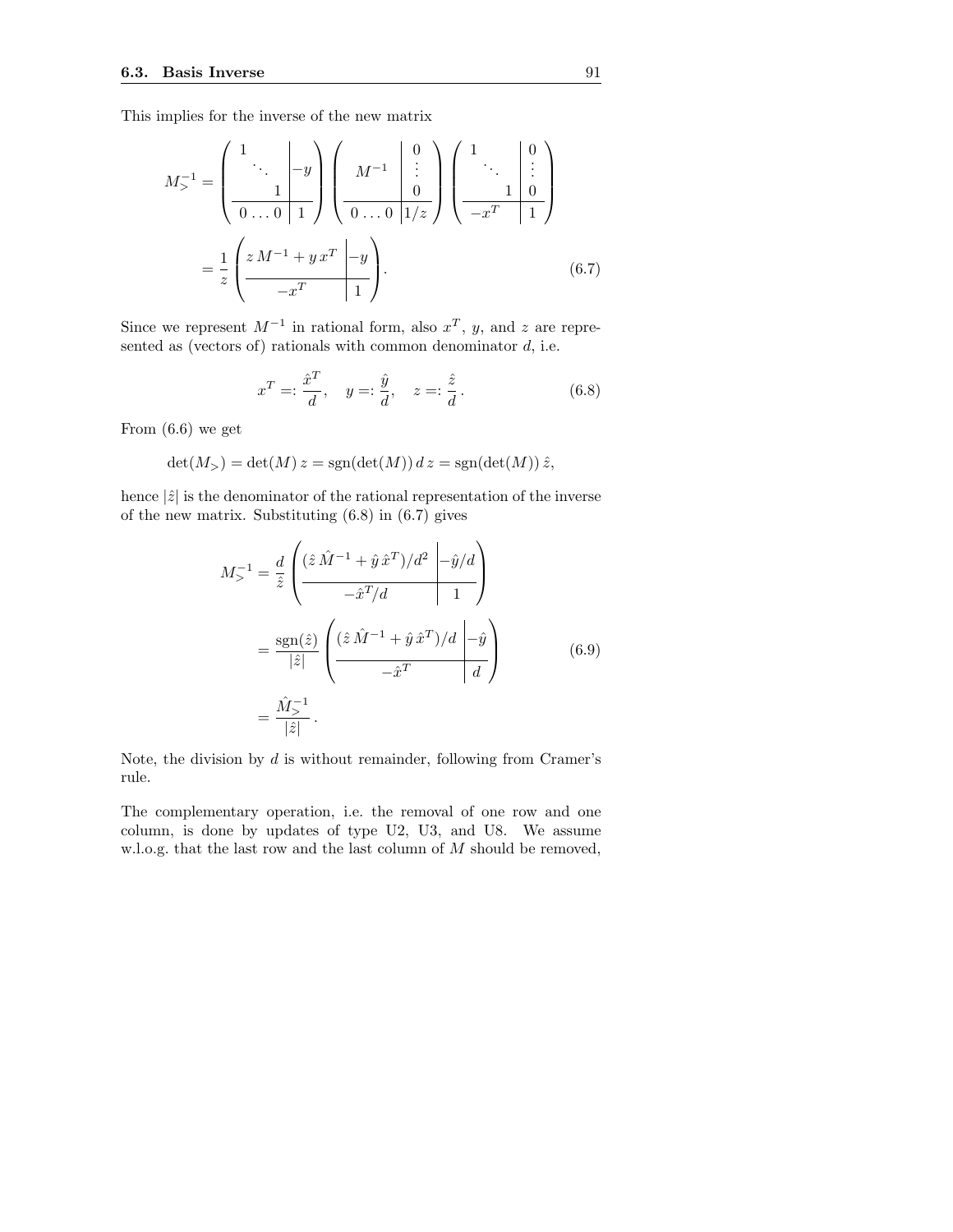to simplify the presentation. This can always be achived by swapping the row and the column to be removed with the last row and the last column, respectively. Now we look at the last row and the last column as if they were just appended to  $M$  as described above. Equation (6.9) holds by the uniqueness of the inverse, and we get

$$
sgn(\hat{z})\left(\frac{\ldots}{-\hat{x}^{T} | d}\right) = \hat{M}^{-1}
$$
\n(6.10)

with common denominator  $|\hat{z}|$ . The integral part of the new inverse  $M_{\leq}^{-1}$  is obtained by

$$
\left(\frac{\hat{M}_{<}^{-1}\left|\vdots\right|}{\cdots\left|\cdot\right|}\right)=\frac{1}{\hat{z}}\left(\text{sgn}(\hat{z})\,d\,\hat{M}^{-1}-\left(\frac{\hat{y}\,\hat{x}^T\left|\vdots\right|}{\cdots\left|\cdot\right|}\right)\right),\tag{6.11}
$$

ignoring the last row and the last column of  $\hat{M}^{-1}$  in the calculation above. Again, the division by  $\hat{z}$  is without remainder, and the new denominator is  $d = |\det(M_<)|$ . The sign of  $\hat{z}$  can be computed easily using the fact that d has to be positive by definition.

The two remaining update types either replace one row (U5) or one column (U6) of  $M$ . We can assume w.l.o.g. that the last row or column is replaced. Let  $u^T$  be the new row and v the new column, respectively.

We define  $x^T := u^T M^{-1}$  and  $y := M^{-1}v$  and get new matrices  $M_r$  (row replaced) and  $M_c$  (column replaced) as

$$
M_r = \begin{pmatrix} 1 & & 0 \\ & \ddots & & 0 \\ & & 1 & 0 \\ \hline x_1 & \dots & x_{k-1} & x_k \end{pmatrix} M \tag{6.12}
$$

and

$$
M_c = M \begin{pmatrix} 1 & & y_1 \\ & \ddots & & \vdots \\ & & 1 & y_{k-1} \\ \hline 0 & \dots & 0 & y_k \end{pmatrix} . \tag{6.13}
$$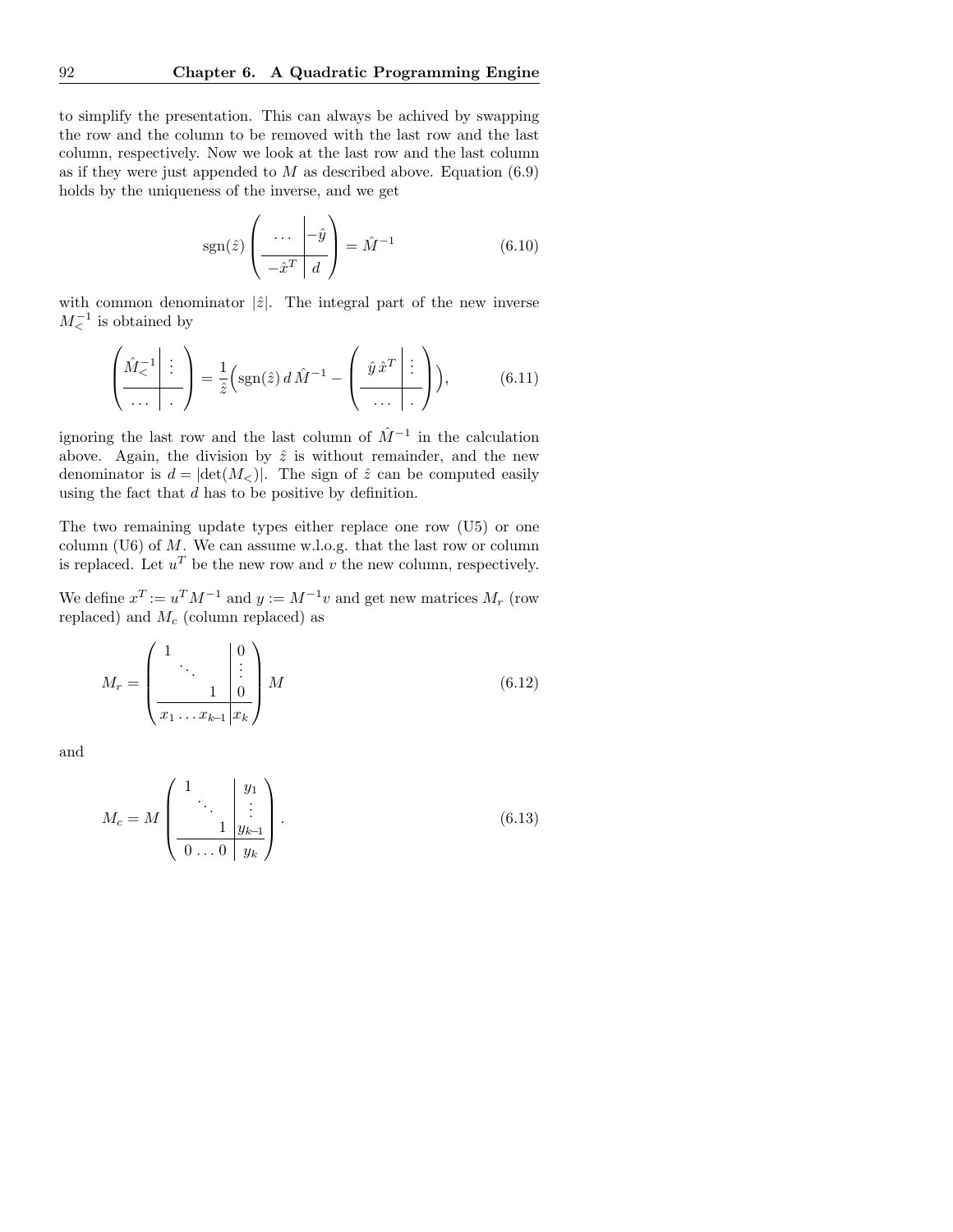The inverses of the new matrices are

$$
M_r^{-1} = M^{-1} \frac{1}{x_k} \begin{pmatrix} 1 & & & 0 \\ & \ddots & & \vdots \\ & & 1 & 0 \\ \hline -x_1 \dots -x_{k-1} & 1 \end{pmatrix}
$$

and

$$
M_c^{-1} = \frac{1}{y_k} \left( \begin{array}{c|c} 1 & & -y_1 \\ \cdot & \cdot & \vdots \\ \hline 1 & -y_{k-1} \\ \hline 0 & \dots & 0 & 1 \end{array} \right) M^{-1}.
$$

By substituting  $M^{-1} = \hat{M}^{-1}/d$ ,  $x^T = \hat{x}^T/d$ , and  $y = \hat{y}/d$ , we obtain the integral parts as

$$
M_r^{-1} = \frac{\hat{M}^{-1}}{d} \frac{d}{\hat{x}_k} \left( \begin{array}{ccc|c} 1 & & & 0 \\ & \ddots & & 1 \\ \hline -\hat{x}_1/d \dots -\hat{x}_{k-1}/d & 1 \end{array} \right)
$$
  
= 
$$
\frac{\text{sgn}(\hat{x}_k)}{|\hat{x}_k|} \left( \hat{M}^{-1} \left( \begin{array}{ccc|c} d & & & 0 \\ & \ddots & & \vdots \\ \hline -\hat{x}_1 \dots -\hat{x}_{k-1} & d \end{array} \right) / d = \frac{\hat{M}_r^{-1}}{|\hat{x}_k|} \qquad (6.14)
$$

and

$$
M_c^{-1} = \frac{d}{\hat{y}_k} \left( \begin{array}{ccc} 1 & -\hat{y}_1/d \\ \ddots & \vdots \\ 1 & -\hat{y}_{k-1}/d \\ 0 & \dots 0 & 1 \end{array} \right) \frac{\hat{M}^{-1}}{d}
$$
\n
$$
= \frac{\text{sgn}(\hat{y}_k)}{|\hat{y}_k|} \left( \begin{array}{ccc} d & -\hat{y}_1 \\ \ddots & \vdots \\ d & -\hat{y}_{k-1} \\ 0 & \dots 0 & d \end{array} \right) \hat{M}^{-1} \right) / d = \frac{\hat{M}_c^{-1}}{|\hat{y}_k|}. \tag{6.15}
$$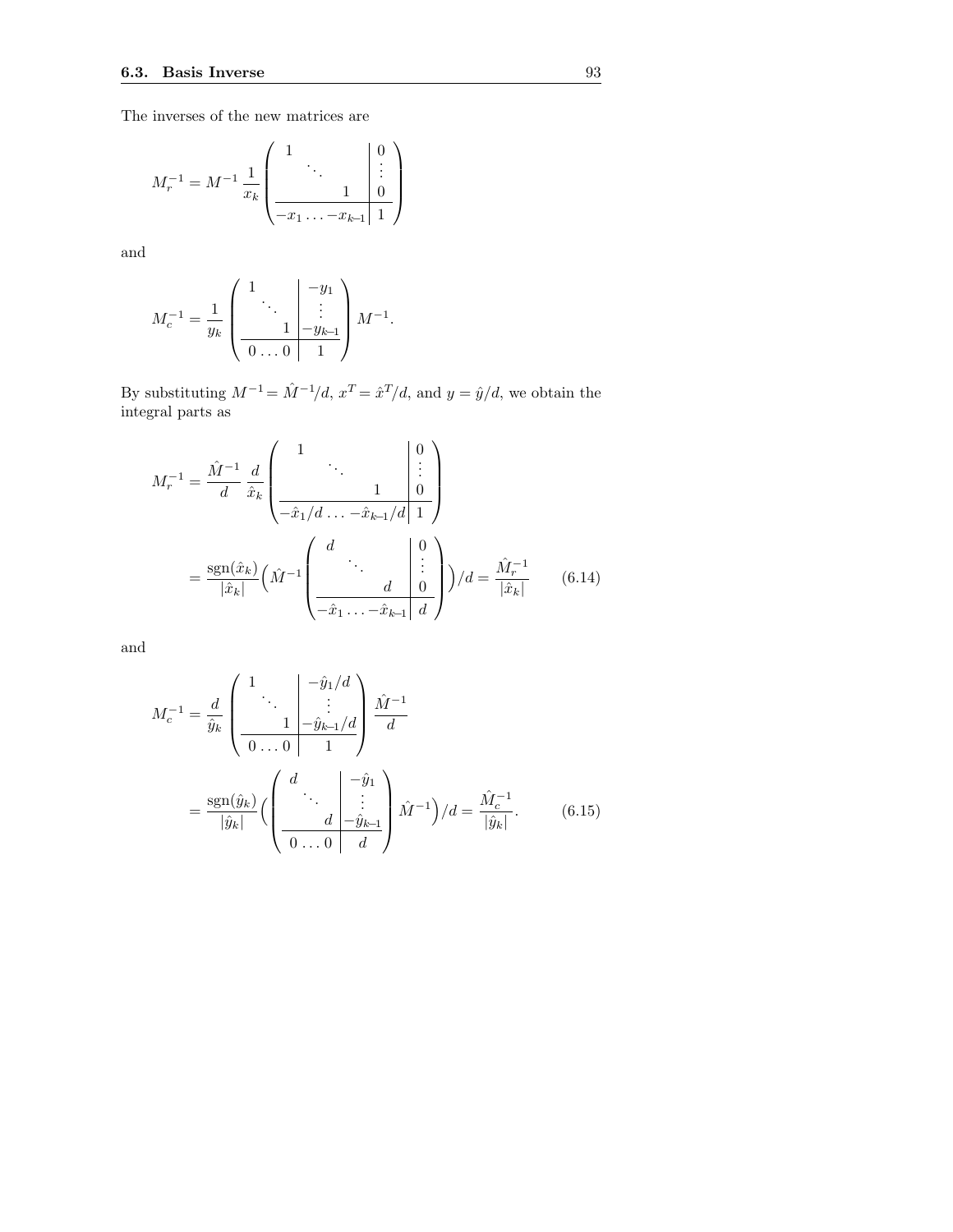The new denominators are  $|\hat{x}_k|$ , since  $\det(M_r) = x_k \det(M) = \hat{x}_k$  holds by (6.12), and  $|\hat{y}_k|$ , since  $\det(M_c) = y_k \det(M) = \hat{y}_k$  holds by (6.13).

Updates of the first four types can be performed in time  $O((m + |B_O|)^2)$ and updates of the latter four types in time  $O(m^2)$ . This is substantially cheaper than computing the basis inverse from scratch.

The technique of updating the basis inverse when a column in the basis matrix is replaced has been proposed before by Edmonds and termed 'Q-pivoting' [28]. It is also used, for example, by Gärtner in his exact implementation of the simplex method [39] and by Avis in his vertex enumeration algorithm [5].

#### 6.3.3 Implementation

The basis inverse is realized in the class template QPE basis inverse. It is parameterized with an exact number type ET and a compile time tag IsLP. The latter indicates whether the problem to solve is a linear program.

template < class ET, class IsLP > class QPE\_basis\_inverse;

The solver of the QPE contains a basis inverse as data member.

```
template < class QPErep >
class QPE_solver {
    // ...
    QPE_basis_inverse<typename QPErep::ET,
                      typename QPErep::Is_linear> inv_M_B;
    // ...
};
```
As in the implementation of the solver, the tag IsLP lets the compiler decide which code to generate for the basis inverse, resulting in an efficient tailored implementation for the specific problem to solve.

Following the rational representation (6.5), we store the integral part of the basis inverse as a vector of rows, each row being a vector of entries, representing the numerators. The denominator is kept separately.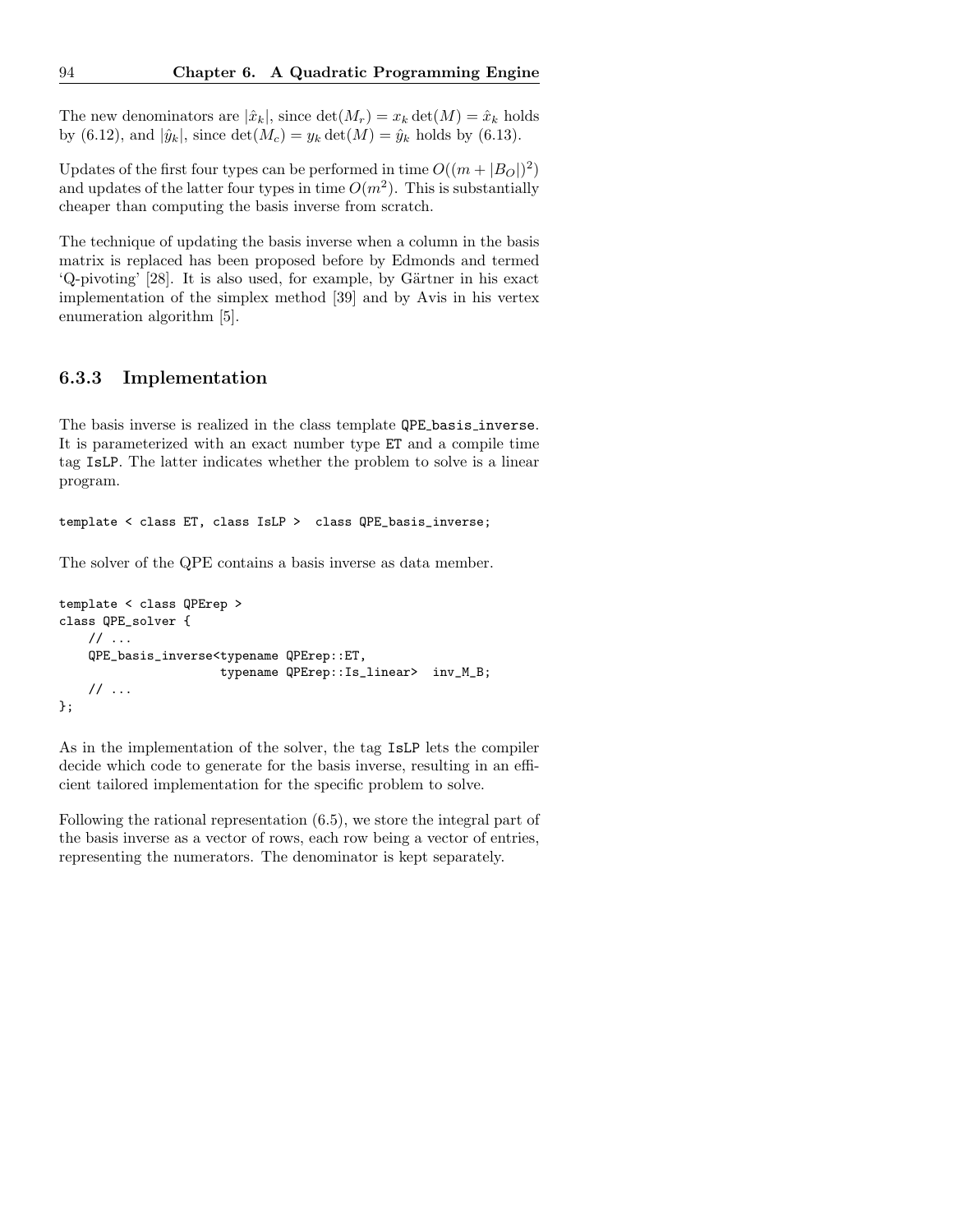```
template < class ET, class IsLP >
class QPE_basis_inverse {
   // ...
   std::vector< std::vector<ET> > M; // numerators
   ET d; // denominator
   // ...
};
```
From the description of the update types we know, that in the QP case the index sets  $B_O$  and  $E \cup S_N$  can increase and decrease independently. This means that the number of rows (columns) in the submatrix of A  $(A<sup>T</sup>)$  can increase and decrease. To handle this, one could append new rows and columns always at the lower right part of the matrix, and fill up a removed row and column by the last row and column of the matrix, respectively. The major drawback of this approach is, besides the additional work for the swapping, that the index sets get mixed up after some updates, which makes multiplying vectors with the matrix complicated and expensive. We want to keep the rows and columns corresponding to the same index set together, without having to move or copy parts of the basis inverse when rows are added to the submatrix of A. Therefore we must make sure that enough space is available in the upper left part of the matrix. Fortunately, the size of  $E \cup S_N$  is bounded by  $l:=\min\{n,m\}$  (cf. Section 2.4), so we are able to reserve enough space for the upper left part at once when the matrix is initialized, see Figure 6.1.

A full description of the basis inverse implementation can be found in [90].

## 6.4 Pricing Strategies

Pricing is the process of finding the entering variable, i.e. a nonbasic variable  $x_j$  with  $\mu_j < 0$  (cf. Section 2.3.1), where  $\mu_j$  is defined as

$$
\mu_j = c_j + A_j^T \lambda + 2D_{B,j}^T x_B^*.
$$

Taking inequality constraints into account (cf. Section 2.4), we get

$$
\mu_j = c_j + A_{E \cup S_N, j}^T \lambda_{E \cup S_N} + 2D_{B_O, j}^T x_{B_O}^*.
$$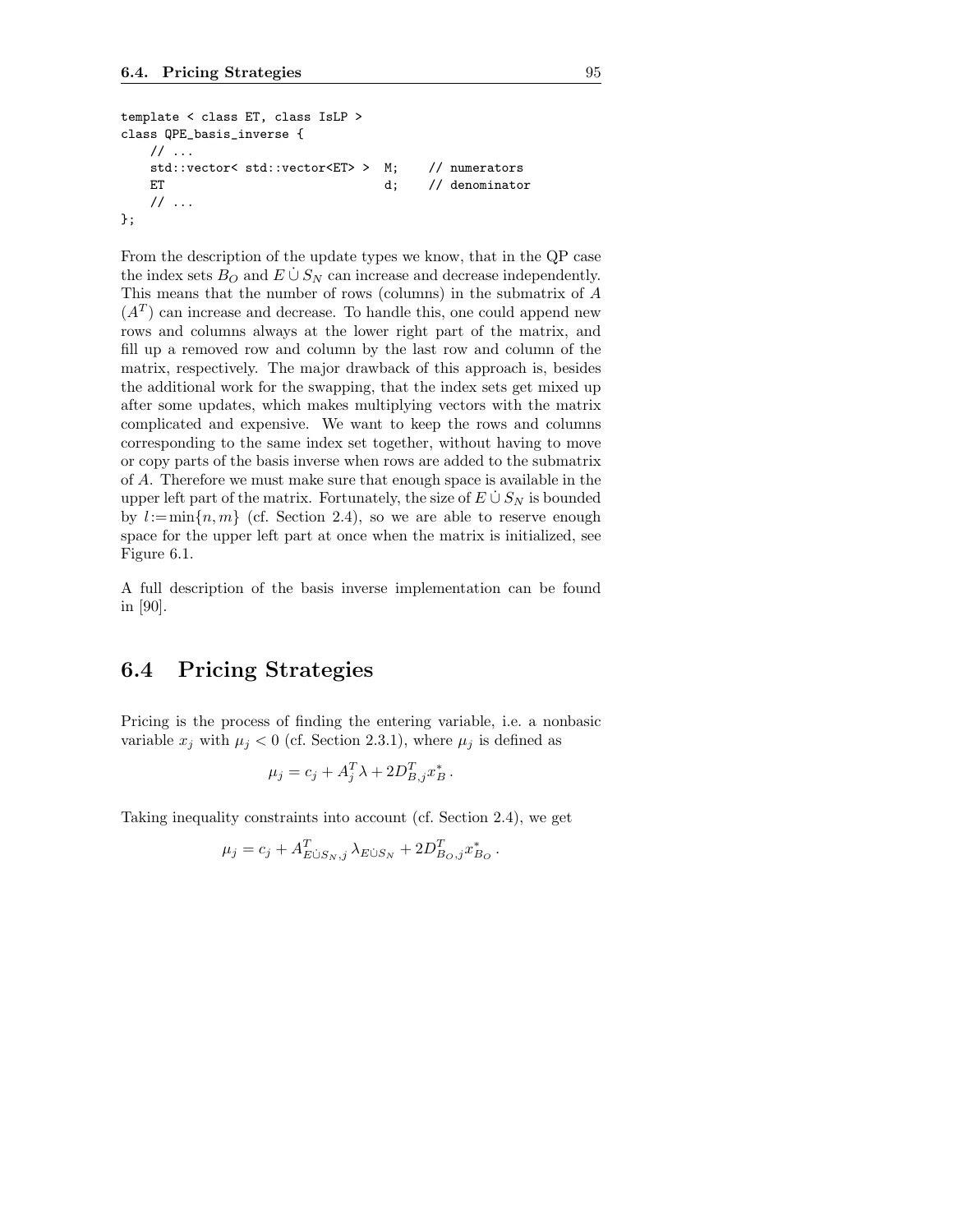

**Figure 6.1:** Memory layout of basis inverse,  $s := |E \cup S_N|$ ,  $b := |B_O|$ 

Since the basis inverse has a rational representation, so has the current solution, and the entries of the vectors  $\lambda_{E \cup S_N}$  and  $x^*_{B_O}$  are quotients with common denominator d. We obtain

$$
\hat{\mu}_j = d c_j + A_{E \cup S_N, j}^T \hat{\lambda}_{E \cup S_N} + 2D_{B_O, j}^T \hat{x}_{B_O}^*,
$$
\n(6.16)

where  $\hat{\lambda}_{E \cup S_N}$  and  $\hat{x}^*_{B_O}$  contain the numerators of  $\lambda_{E \cup S_N}$  and  $x^*_{B_O}$ , respectively. The values  $\mu_j$  and  $\hat{\mu}_j$  agree in sign because d is positive by definition.

Usually many nonbasic variables qualify for entering the current basis, in which case we have the freedom to choose one of them. The actual choice is done by the pricing strategy according to some pivot rule.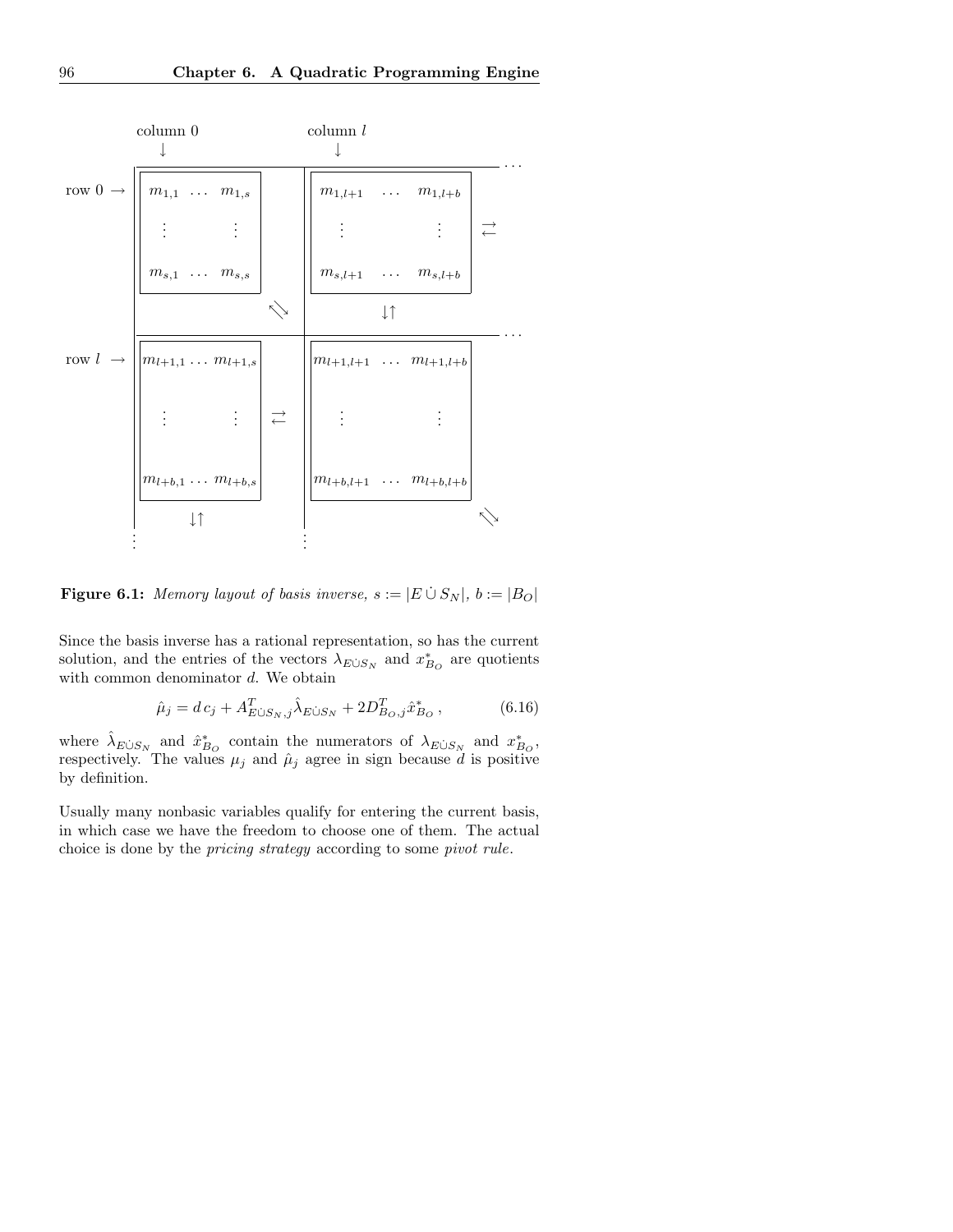#### 6.4.1 Partial Pricing

Testing all nonbasic variables in one iteration of the pivot step can be very expensive, if the set of nonbasic variables  $N$  is large. This is the case for optimization problems with high variables-to-constraints ratio, which we have in our applications. The idea of *partial pricing* is to maintain a set  $S$  of active variables, which is initially relatively small (see below). The entering variable is chosen from the variables in S. Only if no active variable qualifies for entering the current basis, the remaining nonbasic variables are tested.

Define min(R) to be the first index j with  $x_j \in R$  and  $\mu_j < 0$  for an ordered set  $R \subseteq N$ .

Algorithm 6.1 (returns an entering variable  $x_i$  or optimal)

```
PARTIALPRICING(S):
   j := min(S)IF \mu_j < 0 THEN
       RETURN\boldsymbol{x}_jELSE
        V := \{ k \in N \setminus S \mid \mu_k < 0 \}IF V = \emptyset THEN
            RETURN optimal
       ELSE
            S := S \cup VRETURN min(V)END
   END
```
When the current basis is updated, the entering variable  $x_j$  is removed from S. Any variable leaving the basis is appended to S.

In the LP case, the choice of  $\min(S)$  (respectively  $\min(V)$ ) as the entering variable is known as Dantzig's rule. Here, the idea is that variables with negative but large absolute  $\mu_i$  yield a fast decrease in the objective function's value, because such variables violate the KKT conditions by a larger 'amount' than others.

The intuition behind partial pricing is that  $S$  and  $V$  are always small and that S is augmented only a few times. In this case, most pricing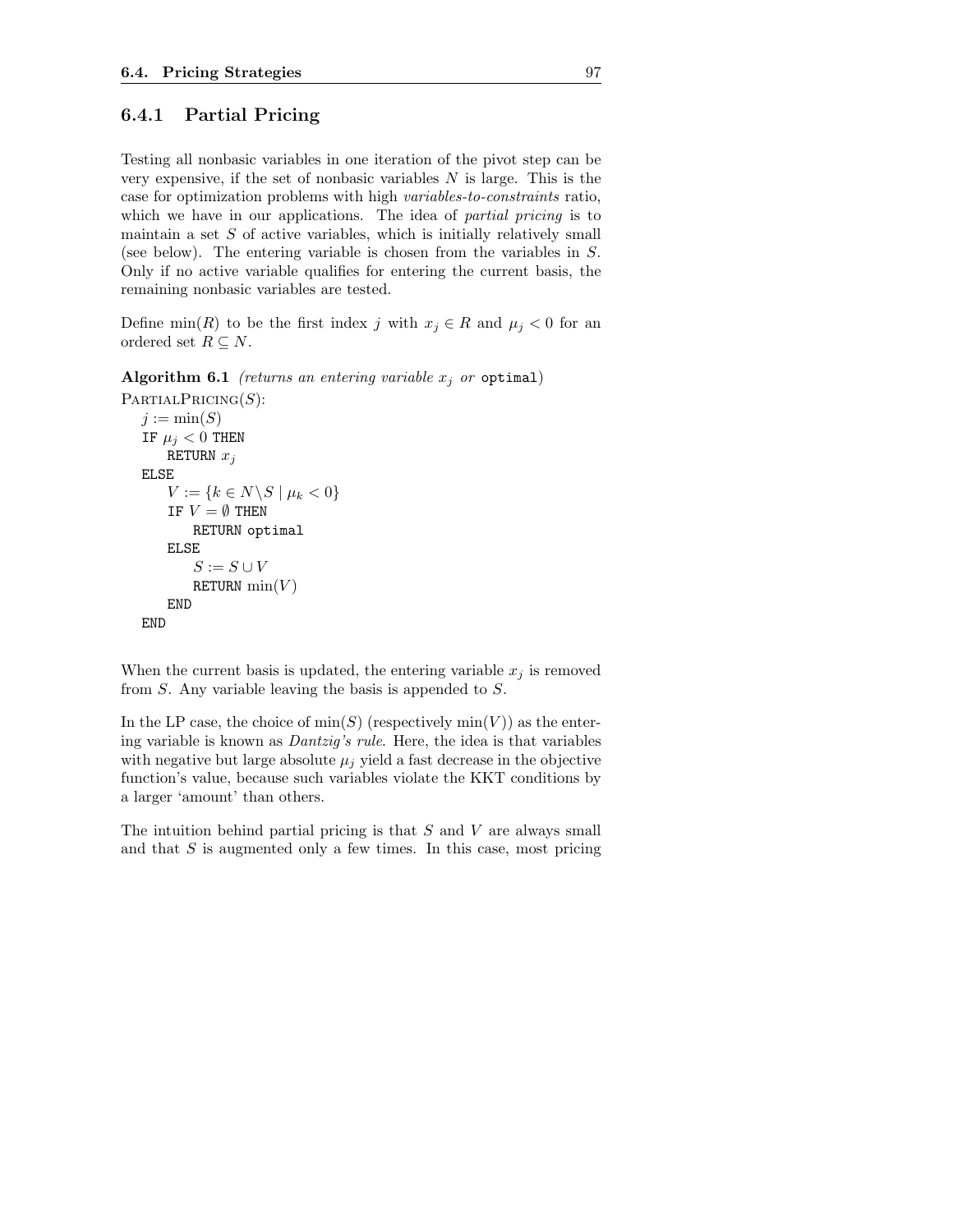steps are cheap, because they operate on a small set of active variables. Furthermore, only a few runs through the whole set  $N$  of nonbasic variables to find the set  $V$  are needed. Exactly the same intuition lies behind Clarkson's LP algorithm [21]. It works in the dual setting (i.e. with few variables and many constraints) and can easily be formulated as a dual simplex method. The interpretation of Clarkson's algorithm as a dual partial pricing scheme has already been suggested by Adler and Shamir [1].

A theoretical analysis of partial pricing in the LP case has been done by Gärtner and Welzl [47]. They showed the following under the assumption of a nondegenerate linear program: if we choose  $|S| = m\sqrt{n/2}$ , then  $S$  is augmented at most  $m$  times and the expected size of  $S$  is bounded by  $2(m+1)\sqrt{n/2}$ . Although this assumption does not always hold in practice, we nevertheless keep applying the partial pricing strategy and find that it still works well. We use  $m\sqrt{n/2}$  as the initial size of S in our implementation.

#### 6.4.2 Filtered Pricing

Another way of speeding up the pricing step is to use fast floating point arithmetic instead of exact arithmetic. The following scheme is based on a similar scheme proposed by Gärtner [39] for linear programs, which we adapted to our quadratic programming solver.

Instead of evaluating (6.16) exactly, we compute floating point approximations

$$
\tilde{\mu}_j = (\tilde{d} \otimes c_j) \oplus (A_{E \cup S_N, j}^T \odot \tilde{\lambda}_{E \cup S_N}) \oplus (2D_{B_O, j}^T \odot \tilde{x}_{B_O}^*), \qquad (6.17)
$$

where  $\tilde{\lambda}_{E\dot{\cup} S_N}, \tilde{x}_{B_O}^*$ , and  $\tilde{d}$  are nearest floating point approximations to  $\hat{\lambda}_{E \cup S_N}, \hat{x}^*_{B_O},$  and d, respectively. They are computed once in the beginning of the pricing step. In case  $d$  or one of the entries of  $\hat{\lambda}_{E \cup S_N}$  or  $\hat{x}^*_{Bo}$ is larger than the largest representable floating point number,  $\hat{\lambda}_{E \cup S_N},$  $\hat{x}_{Bo}^{*}$ , and d are scaled by a suitable power of two in advance. The operators  $\oplus$ ,  $\otimes$ , and  $\odot$  denote the floating point addition, multiplication, and inner product, respectively.

Using Dantzig's rule, the obvious candidate for the entering variable is the nonbasic variable  $x_j$  with smallest value  $\tilde{\mu}_j$ . For the correctness of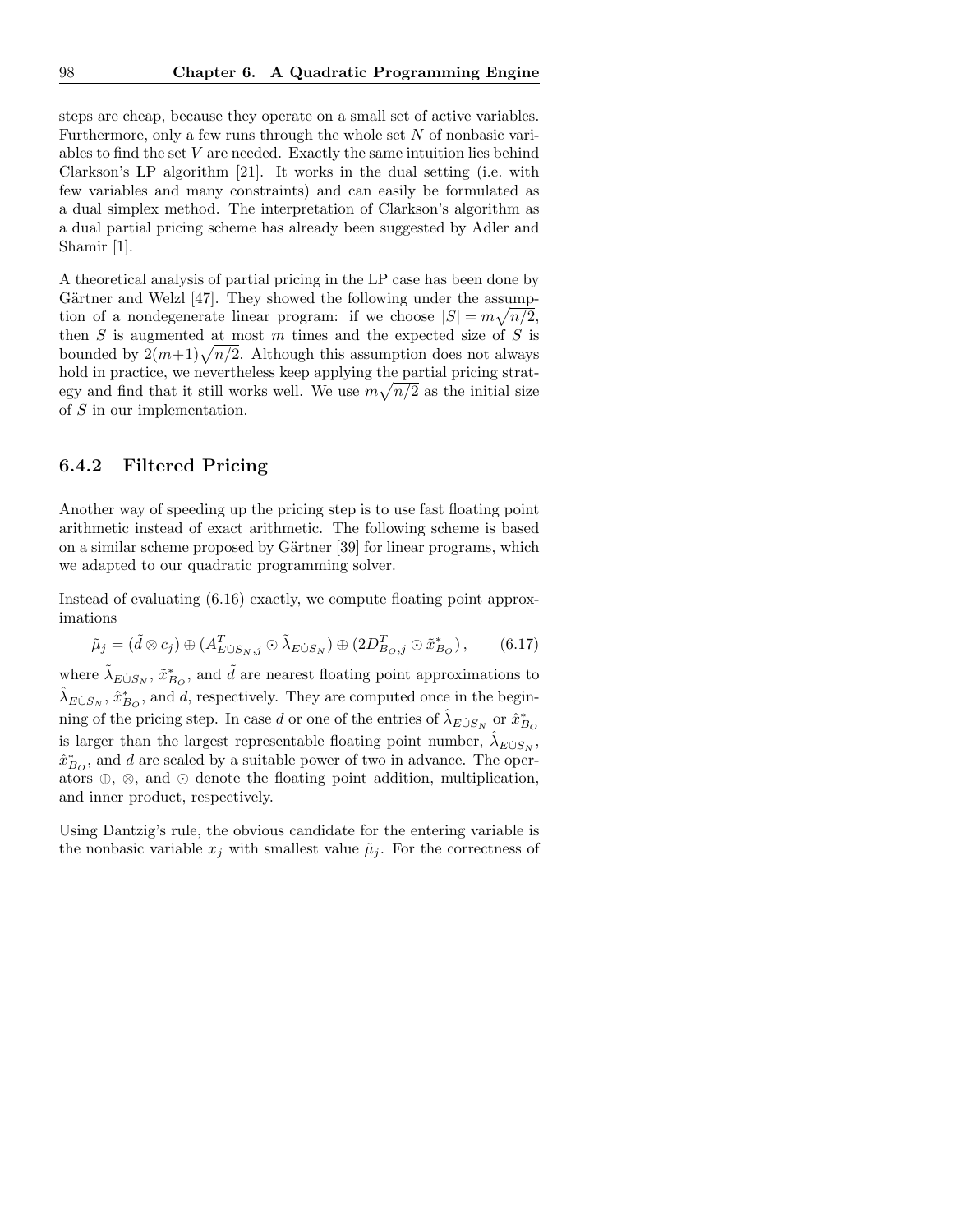the algorithm, it does not matter whether  $x_j = \min(N)$  really holds, i.e. if we found the 'best' entering variable according to the rule. The important property of  $x_j$  is that  $\hat{\mu}_j$  is negative, which can be easily checked using exact arithmetic. The benefit of Dantzig's rule in our context is that  $\hat{\mu}_j$  is very likely to be negative, because it has been found to be the smallest among all, with floating point arithmetic computed values.

If the exact check of  $\hat{\mu}_j$  succeeds,  $x_j$  is the entering variable. Otherwise we have to verify, that really no improving variable exists. The straightforward solution would be to recompute all  $\hat{\mu}_i$  s with exact arithmetic to check whether an improving variable has been missed due to rounding errors in the floating point computations. This would be quite expensive and is not necessary in most cases. We already know that all inexact values  $\tilde{\mu}_j$ ,  $j \in N$  are nonnegative, and a candidate for the entering variable has been missed if and only if some exact value  $\hat{\mu}_j$  is negative. Lemma 6.2 below gives two error bounds on  $\tilde{\mu}_j$  that let us deduce  $\tilde{\mu}_j \geq 0$  in case  $\tilde{\mu}_j$  is sufficiently far above zero. Only the variables that cannot be decided using these error bounds need to be dealt with exact arithmetic. The hope is that most values are 'caught' by this high-level floating point filter, which is usually the case in our applications.

Lemma 6.2 (Gärtner [39]) Let

$$
R_0 := \max_{i=1}^{n} |c_i|,
$$
  
\n
$$
R_k^A := \max_{i=1}^{n} |A_{k,i}|,
$$
  
\n
$$
R_k^D := \max_{i=1}^{n} |2D_{k,i}|,
$$
  
\n
$$
C_j := \max\{|c_j|, \max_{i=1}^{m} |A_{i,j}|, \max_{i=1}^{n} |2D_{i,j}|\}, \quad j \in [n],
$$

be the row and column maxima of the quadratic program. Define

$$
U := \max\{\tilde{d} \otimes R_0, \max_{i \in E \cup S_N} (\vert \tilde{\lambda}_i \vert \otimes R_i^A), \max_{i \in B_O} (\vert \tilde{x}_i^* \vert \otimes R_i^D) \},\
$$
  

$$
W := \max\{\tilde{d}, \max_{i \in E \cup S_N} \vert \tilde{\lambda}_i \vert, \max_{i \in B_O} \vert \tilde{x}_i^* \vert \}.
$$

If the floating point arithmetic has p bits of precision, then

$$
|\tilde{\mu}_j - \hat{\mu}_j| \le \min\{ U \otimes q, W \otimes q \otimes C_j \}, \qquad j \in N, \tag{6.18}
$$

where  $q = (1 + 1/64) (|E \cup S_N| + |B_O| + 1) (|E \cup S_N| + |B_O| + 2) 2^{-p}$ .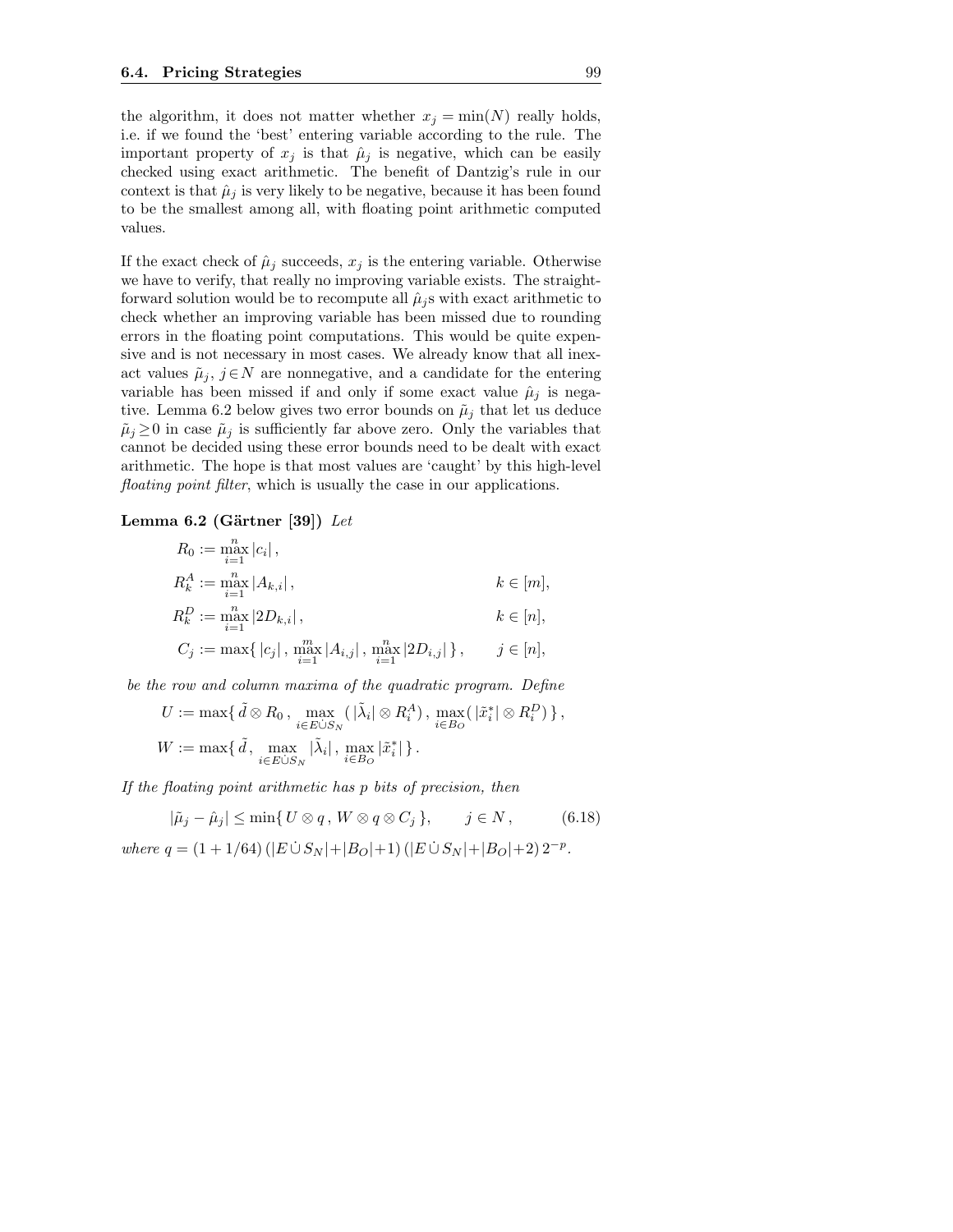Note that the bounds in (6.18) can be exactly evaluated with floating point arithmetic. This is important, because otherwise rounding errors could occur in computing the error bounds. Since  $q$  is quite small, the bounds are usually very good. A good choice for the floating point arithmetic is the type Double as defined in the IEEE standard 754 for binary floating-point arithmetic [55], which has  $p = 53$  bits of precision. In C<sup>++</sup> it is realized as the type double, which we use in our implementation of filtered pricing.

**Proof.** Let x and y be vectors of length l and let  $u := 2^{-p}$  be the unit roundoff of the floating point arithmetic, also known as machine epsilon. Classical results of Forsythe and Moler [34] give

$$
\tilde{x}_i = x_i(1+\delta_i), \qquad x_i = \tilde{x}_i(1+\varepsilon_i), \qquad \tilde{x}_i y_i = \tilde{x}_i \otimes y_i (1+\eta_i),
$$

with  $|\delta_i| \leq u$ ,  $|\varepsilon_i| \leq u$ , and  $|\eta_i| \leq u$  for  $i \in [l]$ . Furthermore, if  $lu < 0.01$ , then

$$
\tilde{x}^T \odot y = \sum_{i=1}^l \tilde{x}_i y_i (1+1.01 l \Theta_i u)
$$

holds, with  $|\Theta_i| \leq 1$  for  $i \in [l]$ . Using this, the error of the inner product in floating point arithmetic can be estimated as

$$
|\tilde{x}^T \odot y - x^T y| = \Big| \sum_{i=1}^l (x_i y_i (1 + \delta_i)(1 + 1.01 l\Theta_i u) - x_i y_i) \Big|
$$
  
\n
$$
= \Big| \sum_{i=1}^l \tilde{x}_i y_i (1 + \varepsilon_i)(1.01 l\Theta_i u + \delta_i + 1.01 l\delta_i \Theta_i u) \Big|
$$
  
\n
$$
\leq \Big| \sum_{i=1}^l \tilde{x}_i y_i \Big| (1 + u)(1.01 l u + u + 1.01 l u^2)
$$
  
\n
$$
\leq \max_{i=1}^l |\tilde{x}_i y_i| (1 + u)(1.01 l^2 u + l u + 1.01 l^2 u^2)
$$
  
\n
$$
\leq \max_{i=1}^l |\tilde{x}_i \otimes y_i| (1 + u)^2 (1.01 l^2 u + l u + 1.01 l^2 u^2)
$$
  
\n
$$
\leq \max_{i=1}^l |\tilde{x}_i \otimes y_i| 1.01 l (l+1) u.
$$

The last inequation holds for any practical value of l, if  $u = 2^{-53}$ .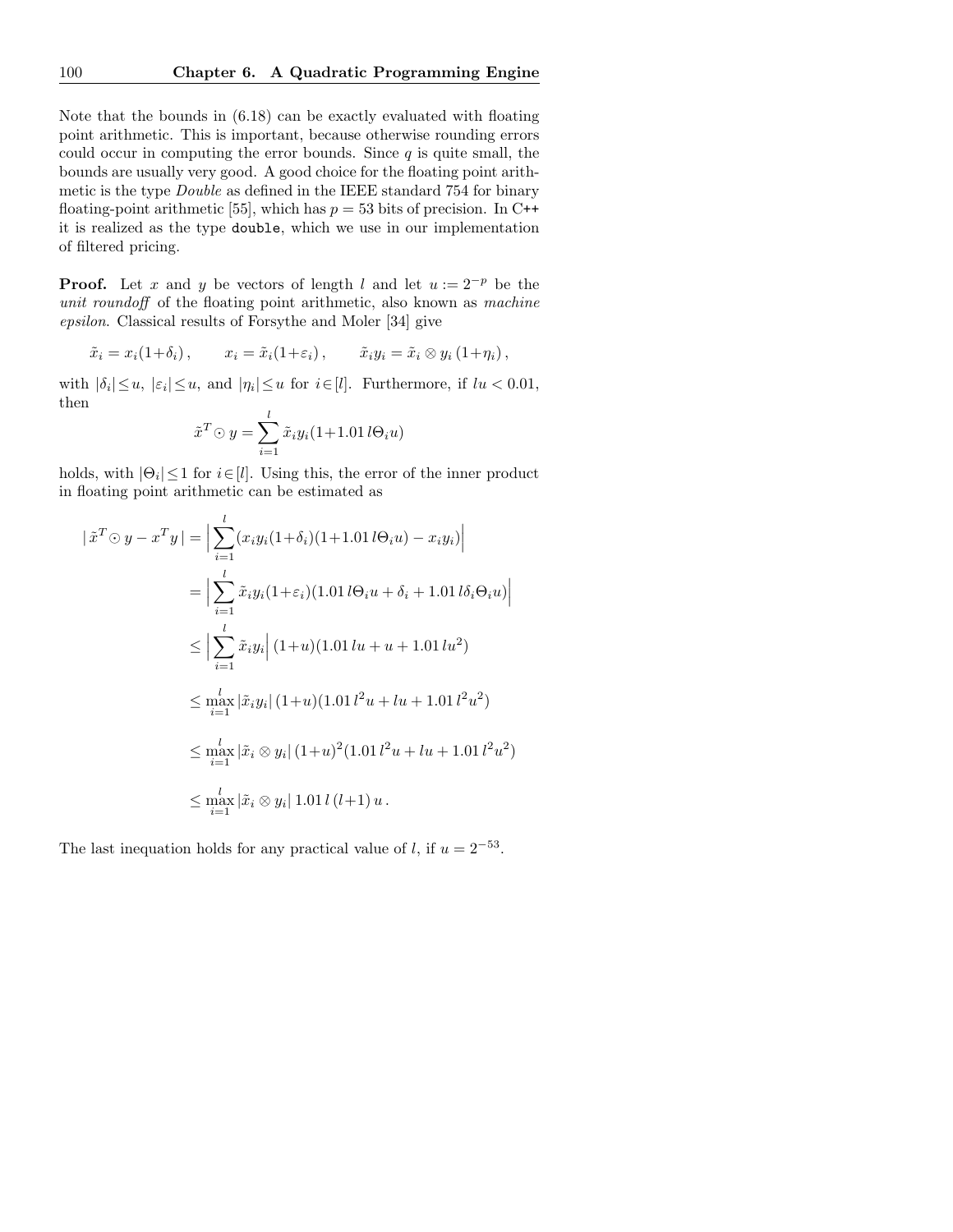We bound the maximum from above in two ways. Firstly, we have

$$
\max_{i=1}^l |\tilde{x}_i \otimes y_i| \leq \max_{i=1}^l (|\tilde{x}_i| \otimes \max_y |y_i|),
$$

where  $y$  runs over all vectors we consider during the pricing. Secondly, we get

$$
\max_{i=1}^l |\tilde{x}_i \otimes y_i| \leq \max_{i=1}^l |\tilde{x}_i| \otimes \max_{i=1}^l |y_i|.
$$

Majorizing the constant 1.01 by  $(1+1/64)$  yields a bound exactly computable with floating point arithmetic. Defining  $x^T:=(d,\hat{\lambda}^T_{E\dot{\cup} S_N},\hat{x}^{*T}_{B_O})$ and  $y^T := (c_j, A_{E \cup S_N, j}^T, 2D_{B_O, j}^T)$  completes the proof.

We apply the bounds of the lemma in the following way. At first, we check whether  $\tilde{\mu}_j \geq U \otimes q$  holds. If not, we test  $\tilde{\mu}_j$  against the second bound  $W \otimes q \otimes C_j$ , which requires one additional multiplication per variable. Only in case the second test also fails, we have to resort to exact arithmetic to determine the sign of  $\hat{\mu}_j$ .

#### 6.4.3 Implementations

The whole pricing step is encapsulated in a class. It can be replaced with other pricing strategies derived from a given base class. This feature has been used to perform the tests involving full and partial pricing and different arithmetic, see Chapter 8.

The class template QPE\_pricing\_strategy is the base class for all pricing strategies. It is parameterized with the representation class QPErep of the ambient solver and optionally with a fast and possibly inexact number type used in the filtered pricing.

```
template < class QPErep, class NT = double >
class QPE_pricing_strategy {
 protected:
    const QPE_solver<QPErep>* solverP;
    // ...
};
```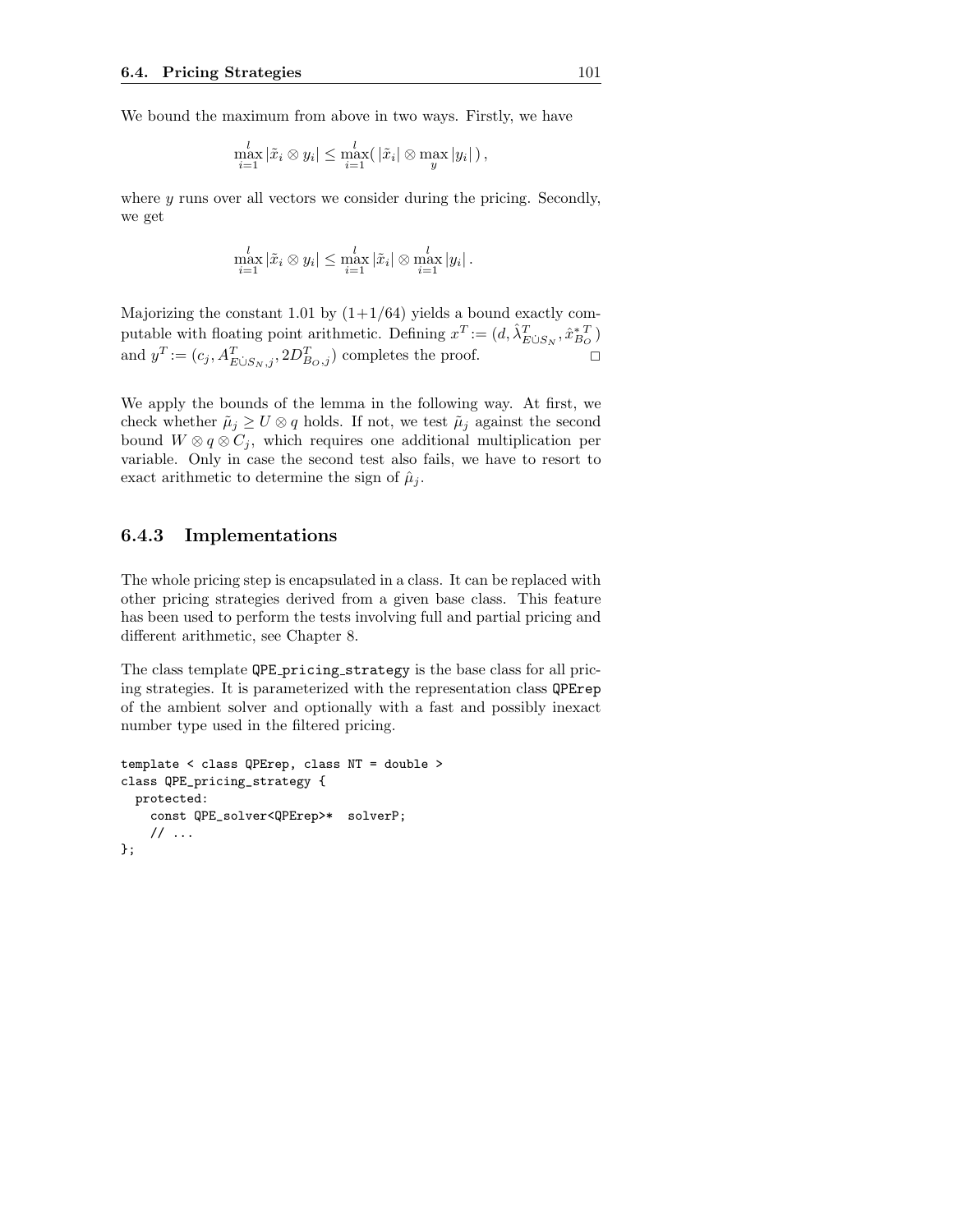The pointer to the ambient solver gives access to the original problem and the current solution. The variable solverP is set, when the pricing strategy becomes the current pricing strategy of the solver.

The member function pricing performs the actual pricing step. It is called by the ambient solver and returns either the index of the entering variable or −1 to indicate optimality.

```
template < class QPErep, class NT >
class QPE_pricing_strategy {
 public:
    virtual int pricing( ) const = 0;
    // ...
};
```
Since pricing is declared *pure virtual*, it has to be reimplemented by the derived pricing strategy classes.

Any pricing strategy has to check the sign of  $\mu_i$  for all nonbasic variables, or at least for a subset of them. We provide two member functions which compute  $\hat{\mu}_i$  and  $\tilde{\mu}_i$ , respectively. One uses exact arithmetic over the number type QPErep::ET, the other one uses the fast and possibly inexact number type NT (as described in the previous section).

```
template < class QPErep, class NT >
class QPE_pricing_strategy {
  protected:
    typedef typename QPErep::ET ET;
   ET mu ( int j) const;
   NT mu_NT( int j) const;
    // ...
};
```
These member functions are called several times during the pricing step. Thus, we provide a member function init NT that computes the floating point approximations  $\tilde{\lambda}_{E \cup S_N}$ ,  $\tilde{x}_{B_O}^*$ , and  $\tilde{d}$  and stores the values for later use by the member function mu NT. Pricing strategies using this function have to call init NT at the beginning of their pricing member function.

Some pricing strategies maintain an internal status, e.g. the set of active variables in case of partial pricing. The necessary initialization can be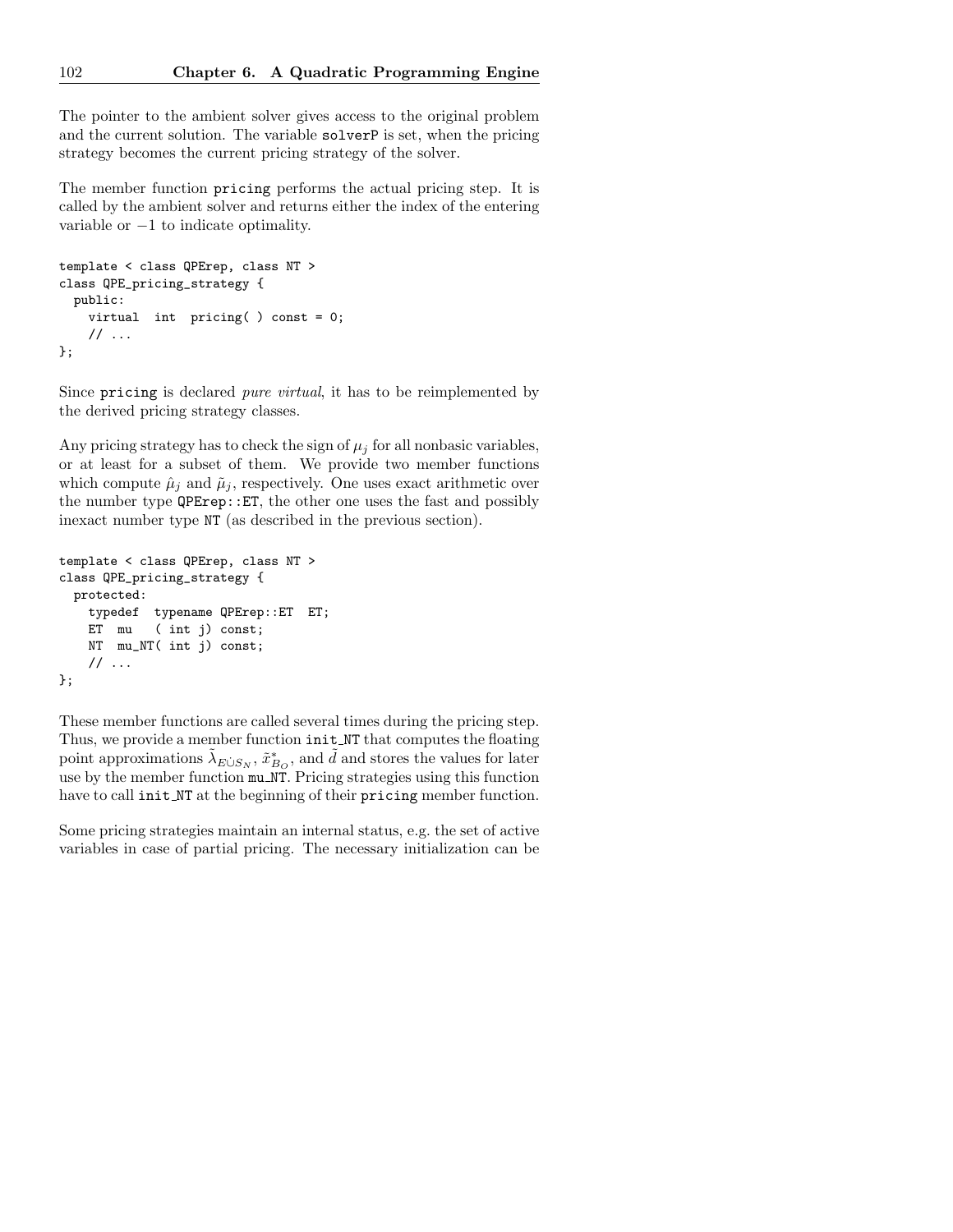done in a reimplementation of the init member function, which is called by the ambient solver. At the end of the pricing member function, the pricing strategy knows the entering variable, but what about leaving variables? The member function leave basis is called by the ambient solver with the corresponding index each time a variable leaves the basis. In addition, the pricing strategy is notified by a call to the transition member function if the solver switches from phase I to phase II.

```
template < class QPErep, class NT >
class QPE_pricing_strategy {
 public:
   virtual void init( ) { }
   virtual void transition( ) { }
   virtual void leave_basis( int i) { }
   // ...
};
```
The default implementations of init, transition, and leave basis do nothing, but they can be reimplemented by the derived pricing strategy classes.

We provide predefined pricing strategies for all four combinations of full/partial pricing and exact/filtered pricing:

```
template < class QPErep > class QPE_full_exact_pricing;
template < class QPErep > class QPE_partial_exact_pricing;
template < class QPErep, class NT = double >
                           class QPE_full_filtered_pricing;
template < class QPErep, class NT = double >
                           class QPE_partial_filtered_pricing;
```
In the sequel, we describe, as an example, the implementation of the most sophisticated and usually most efficient strategy, namely the combination of partial and filtered pricing.

The pricing starts with finding the active variable  $x_i \in S$  with smallest value  $\tilde{\mu}_i$  using floating point arithmetic. If the exact check  $\hat{\mu}_i < 0$  succeeds,  $x_j$  is returned. Otherwise the smallest  $\tilde{\mu}_j$  among the remaining nonbasic variables is computed using floating point arithmetic a second time. Again, if the exact check  $\hat{\mu}_i < 0$  succeeds,  $x_i$  is the entering variable. In this case,  $S$  is augmented with  $V$ , i.e. all nonbasic variables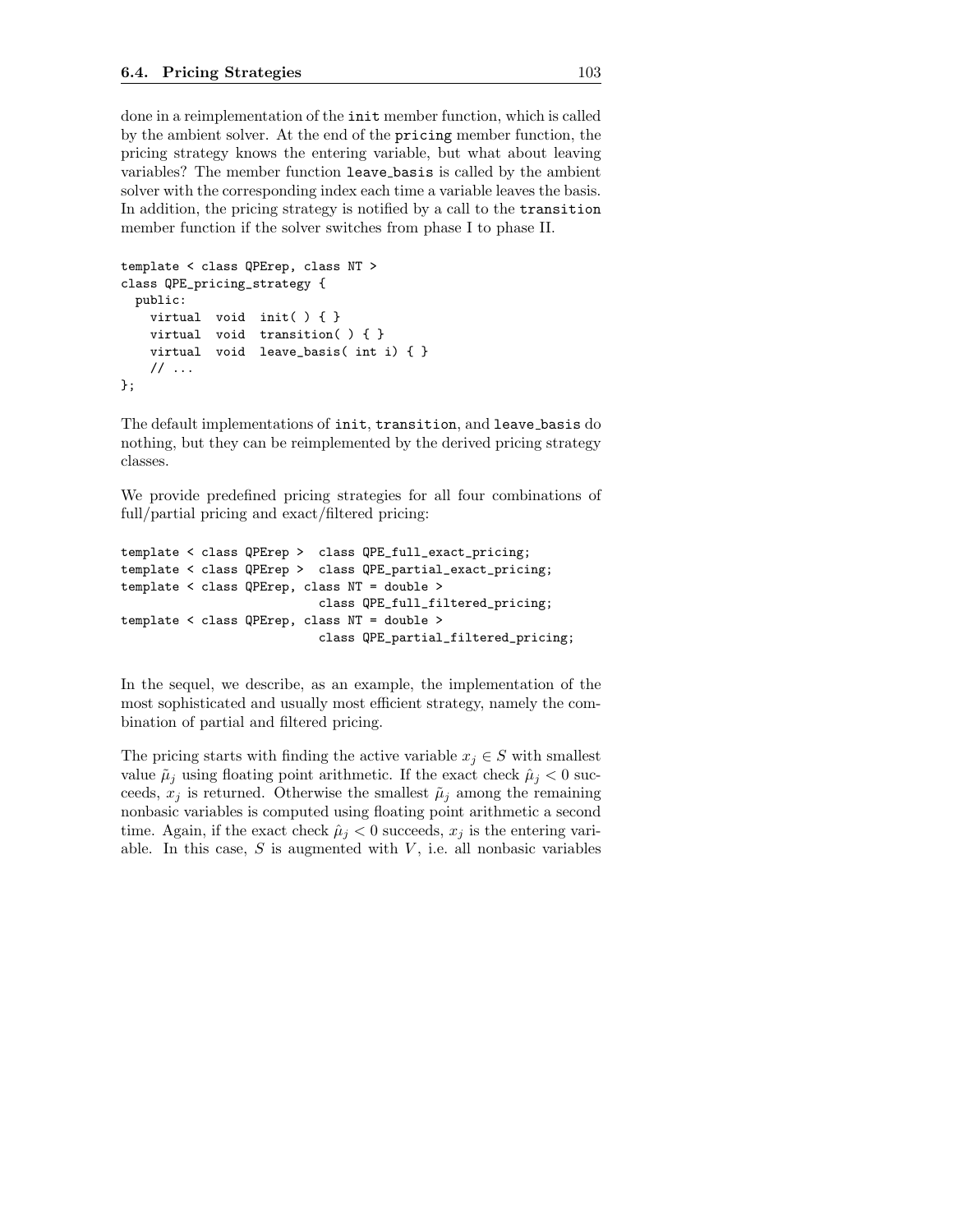with  $\tilde{\mu}_j < 0$  found during the last scan are added to the set of active variables. If no entering variable has been found so far, we have to verify that really no entering variable exists. For each nonbasic variable, we check  $\tilde{\mu}_j$  against the two bounds of Lemma 6.2. If this does not decide the sign of  $\hat{\mu}_i$ , we use exact arithmetic to determine it. In case a negative  $\hat{\mu}_j$  is found,  $x_j$  is returned, otherwise optimality has been certified. The following pseudocode describes the partial pricing strategy.

Algorithm 6.3 (returns an entering variable  $x_j$  or optimal)

```
PARTIALFILTEREDPRICING(S):
    j := \arg \min \{ \tilde{\mu}_k \mid k \in S \}IF \hat{\mu}_j < 0 THEN
         RETURN x_iELSE
         V := \{k \in N \backslash S \mid \tilde{\mu}_k < 0\}IF V \neq \emptyset THEN
               j := \arg \min \{ \tilde{\mu}_k \mid k \in V \}IF \hat{\mu}_j < 0 THEN
                    \dot{S} := S \cup VRETURN x_jEND
         ELSE
               FOREACH k IN N DO
                    IF (NOT \tilde{\mu}_k \geq U \otimes q) AND (NOT \tilde{\mu}_k \geq W \otimes q \otimes C_k) THEN
                          IF \hat{\mu}_k < 0 THEN
                               RETURN x_jEND
                    END
               END
               RETURN optimal
         END
    END
```
The approximate values  $\tilde{\mu}_k$  and the exact values  $\hat{\mu}_k$  are computed using the base class' member functions mu NT and mu, respectively.

To apply the error bounds of the floating point filter, we need the row and column maxima of the quadratic program as defined in Lemma 6.2.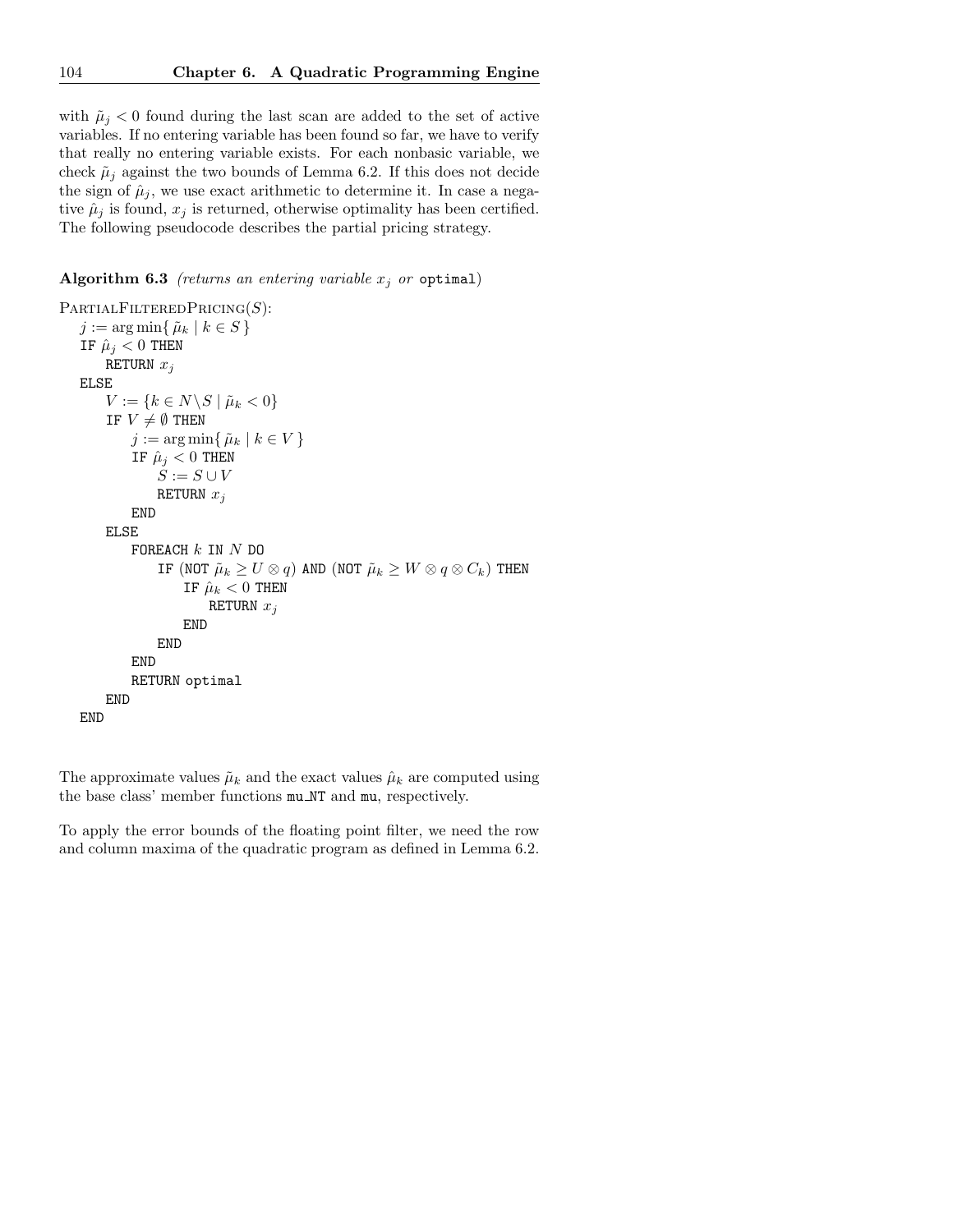Computing these maxima completely during the initialization of the pricing strategy would require to access all entries of A and D at least once, resulting in  $O(mn+n^2)$  initialization time. Instead, we use a variant of lazy evaluation, i.e. only the needed maxima are computed respectively updated 'on-the-fly' in each pricing step. Initially, only  $R_0$ is computed while the other row maxima  $R_k^A$  and  $R_k^D$  are set to zero. The column maxima  $C_j$  are initialized with  $|c_j|$  for  $j \in [n]$ .

Just before the FOREACH loop in Algorithm 6.3, we compute  $R_k^A$  for each  $k \in E \cup S_N$  and  $R_k^D$  for each  $k \in B_O$ . The  $C_j$ s are updated with the absolute values of A's rows in  $E \cup S_N$  and D's rows in  $B_O$ . To avoid repeated computations of the same values, we store all maxima computed so far and keep track of the rows already handled. This scheme avoids unnecessary computations, thus providing the needed maxima efficiently at minimal cost.

Further details of the implementations can be found in [91].

### 6.5 Conclusion

We presented a C<sup>++</sup> implementation of our quadratic programming algorithm. It was carefully designed to be efficient and easy to use at the same time. We reached our design goals by using generic programming with class templates, compile time tags and iterators. The flexibility for the pricing strategy was achieved through an object-oriented design with a base class and virtual functions. The combination of exact and floating point arithmetic in the partial filtered pricing strategy leads to a considerable speed-up.

A preliminary version of the quadratic programming engine is already a (hidden) part of Cgal. It is used to solve geometric quadratic programming problems, see the next chapter.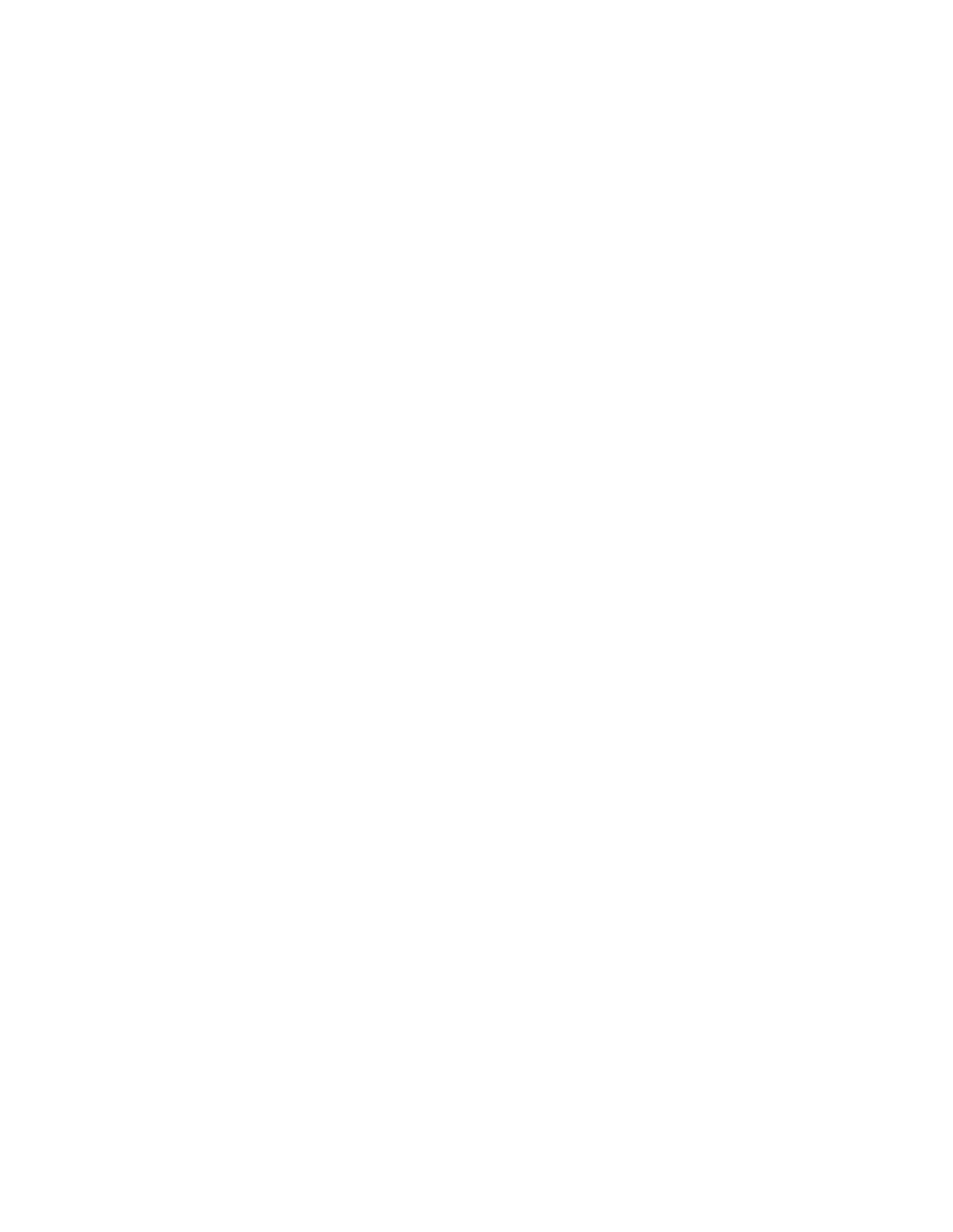## Chapter 7

# Geometric Optimization Problems in CGAL

This chapter describes the implementations of some geometric optimization problems in Cgal, namely the first three problems presented in Chapter 3.

## 7.1 Polytope Distance

#### 7.1.1 Definition

An object of the class Polytope\_distance\_d<Traits> represents the (squared) distance between two convex polytopes, given as the convex hulls of two finite (multi)sets of points in d-dimensional Euclidean space  $\mathbb{E}_d$ . For point sets P and Q we denote by  $pd(P,Q)$  the distance between the convex hulls of P and Q. Note that  $pd(P,Q)$  can be degenerate, i.e.  $pd(P,Q) = \infty$  if P or Q is empty.

We call two inclusion-minimal subsets  $S_P$  of P and  $S_Q$  of Q with  $pd(S_P, S_Q) = pd(P, Q)$  a pair of support sets, the points in  $S_P$  and  $S_Q$ are the *support points*. A pair of support sets has size at most  $d+2$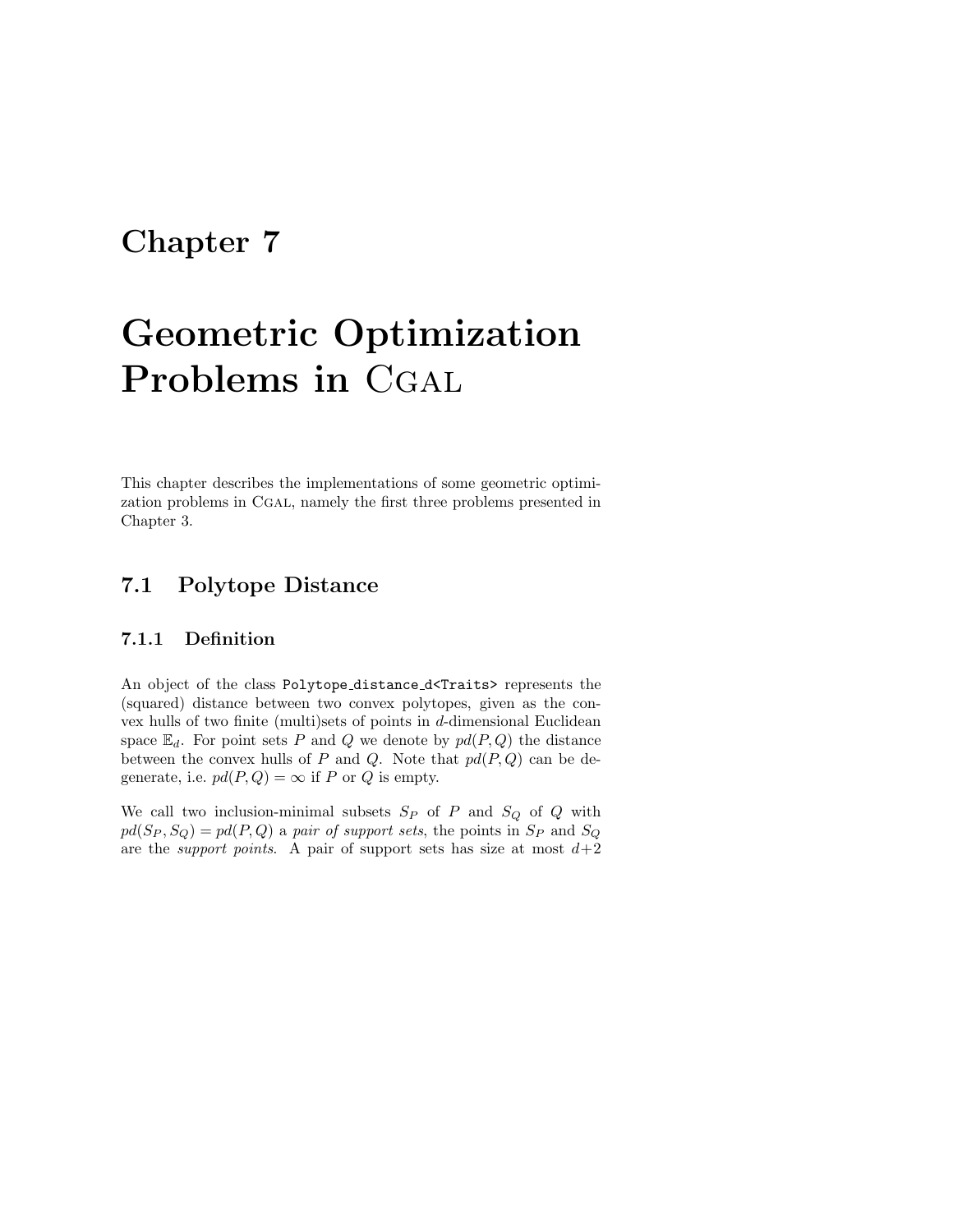(by size we mean  $|S_P| + |S_Q|$ ). The distance between the two polytopes is *realized* by a pair of points  $p$  and  $q$  lying on the convex hull of  $S_P$ and  $S_Q$ , respectively, i.e.  $||p - q|| = pd(P, Q)$ . In general, neither the support sets nor the realizing points are necessarily unique.

The underlying solver can cope with all kinds of input, e.g. P and Q may be in non-convex position or points may occur more than once. The algorithm computes a pair of support sets  $S_P$  and  $S_Q$  and the corresponding realizing points  $p$  and  $q$ .

#### 7.1.2 Solution

Given the two point sets as  $P = \{p_1, \ldots, p_r\}$  and  $Q = \{q_1, \ldots, q_s\}$ with  $r+s=n$ , let  $x^* = (x_1^*, \ldots, x_n^*)$  be an optimal solution to

(PD) minimize 
$$
x^T C^T C x
$$
  
\nsubject to  $\sum_{i=1}^r x_i = 1$   
\n $\sum_{i=r+1}^n x_i = 1$   
\n $x \ge 0$ , (7.1)

with  $C = (p_1, \ldots, p_r, -q_1, \ldots, -q_s)$ . Then the support sets are determined by the positive  $x_i^*$ s, namely

$$
S_P = \{ p_i \in P \mid x_i^* > 0 \},
$$
  
\n
$$
S_Q = \{ q_i \in Q \mid x_{r+i}^* > 0 \}.
$$

The realizing points are convex combinations of the given points, i.e.

$$
p = \sum_{i=1}^{r} x_i^* p_i ,
$$
  

$$
q = \sum_{i=1}^{s} x_{i+r}^* q_i .
$$

#### 7.1.3 Implementation

Matrix  $A$  in (7.1) has two rows of length  $n$ . The first row contains a block of r ones, followed by a block of s zeros. The second row contains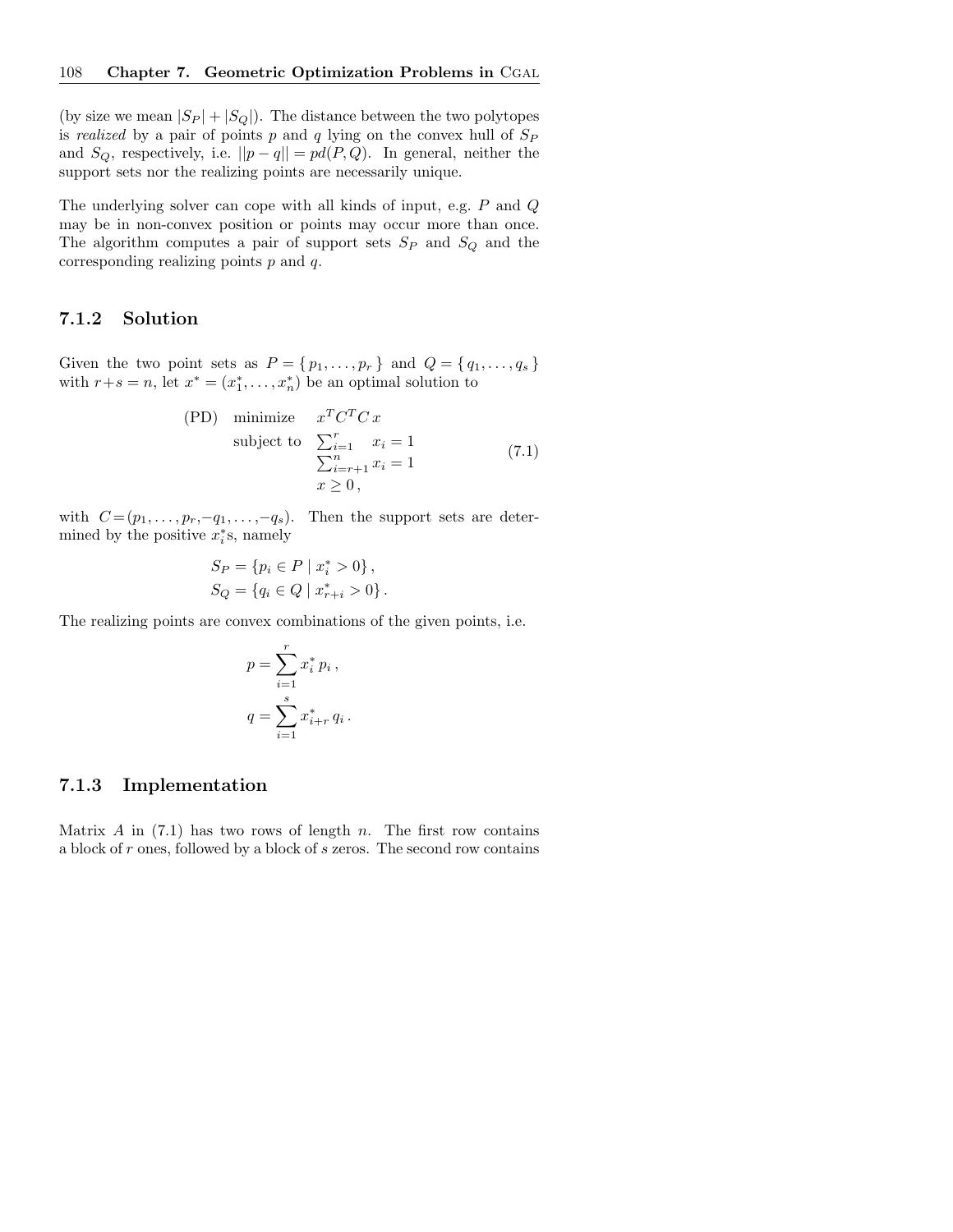the same blocks with ones and zeros swapped. Since A is accessed column-wise, we store it as a vector of C-arrays of length 2. Since  $b$ is the 1-vector and  $c$  the 0-vector, we represent them with a special iterator referring always to the same constant value.

The interesting part is the representation of the objective matrix. Each entry of  $D$  is an inner product of two input points, in particular

$$
D_{i,j} = \begin{cases} p_i^T p_j & \text{if } 1 \le i \le r \text{ , } 1 \le j \le r \\ -p_i^T q_{j-r} & \text{if } 1 \le i \le r \text{ , } r < j \le n \\ -q_{i-r}^T p_j & \text{if } r < i \le n \text{ , } 1 \le j \le r \\ q_{i-r}^T q_{j-r} & \text{if } r < i \le n \text{ , } r < j \le n \end{cases} \tag{7.2}
$$

by the definition of  $C$  in (7.1). The idea for the implicit representation of  $D$  is as follows. If the entry in the *i*-th row and the *j*-th column is accessed, the corresponding input points are multiplied 'on-the-fly' and the signed result is returned.

We store matrix  $C$  in the variable points, which is a vector of signed points, thus allowing random-access to the input points. The class template PD\_D\_iterator is initialized with the iterator points.begin() referring to the first input point in  $C$ . When dereferenced at position  $i$ , it returns an object of type PD\_D\_row\_iterator initialized with the index  $i$  and the iterator points. begin(). This object is another iterator implicitly representing the  $i$ -th row of  $D$ . When dereferenced at position  $j$ , it accesses the points at positions i and j, computes their inner product, and returns the result.

```
template < class Point >
class PD_D_row_iterator {
   // types
   typedef typename std::vector<Point>::const_iterator
               Point_it;
   typedef ... CT; // points' coordinate type
   // data members
   Point_it points; \frac{1}{1} // iterator to C
   int i; // row index
   int j; // column index
 public:
   PD_D_row_iterator( Point_it it, int row)
```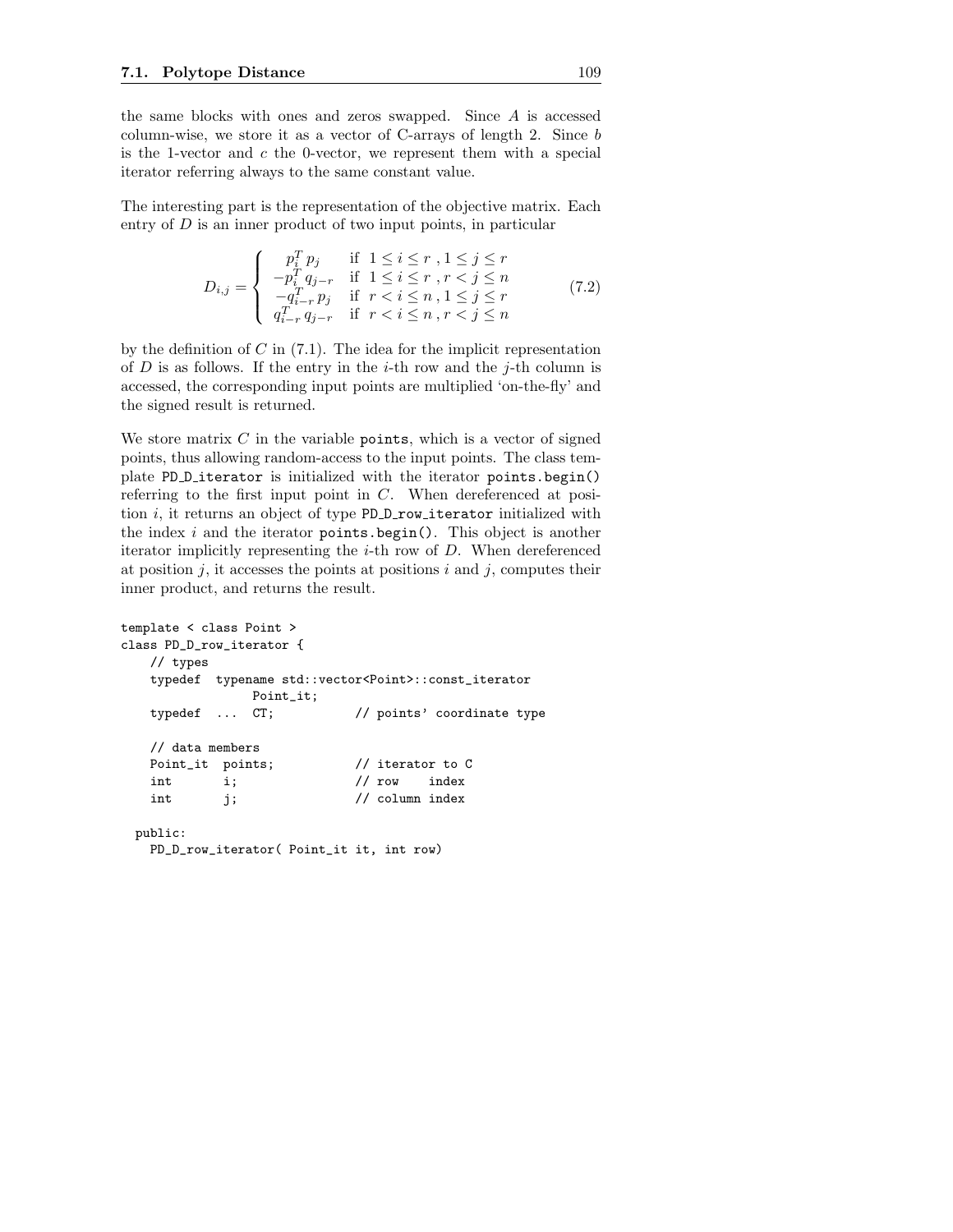```
: points( it), i( row), j( 0) { }
   CT operator * ( )
       { return inner_product( points[ i], points[ j]); }
    // ...
};
template < class Point >
class PD_D_iterator {
    // types
   typedef typename std::vector<Point>::const_iterator
                                     Point_it;
   typedef PD_D_row_iterator<Point> Row_it;
    // data members
   Point_it points; \frac{1}{1} // iterator to C
    int i; // row index
 public:
   PD_D_iterator( Point_it it) : points( it), i( 0) { }
   Row_it operator * ( ) { return Row_it( points, i); }
    // ...
};
```
The primal version of the polytope distance problem we use here has the special properties of a symmetric objective matrix and no inequality constraints. The following class template collects all types needed by the QPE to solve (7.1).

```
template < class Traits, class ET_ >
class PD_rep {
   typedef ... Point; // point type (from Traits)
   typedef ... CT; // points' coordinate type
 public:
   typedef std::vector< CT[ 2] >::const_iterator A_iterator;
   typedef Const_value_iterator< CT > B_iterator;
   typedef Const_value_iterator< CT > C_iterator;
   typedef PD_D_iterator< Point > D_iterator;
   enum Row_type { EQUAL };
   typedef Const_value_iterator< Row_type > R_iterator;
   typedef Tag_false Is_linear;
   typedef Tag_true Is_symmetric;
   typedef Tag_true Has_no_inequalites;
```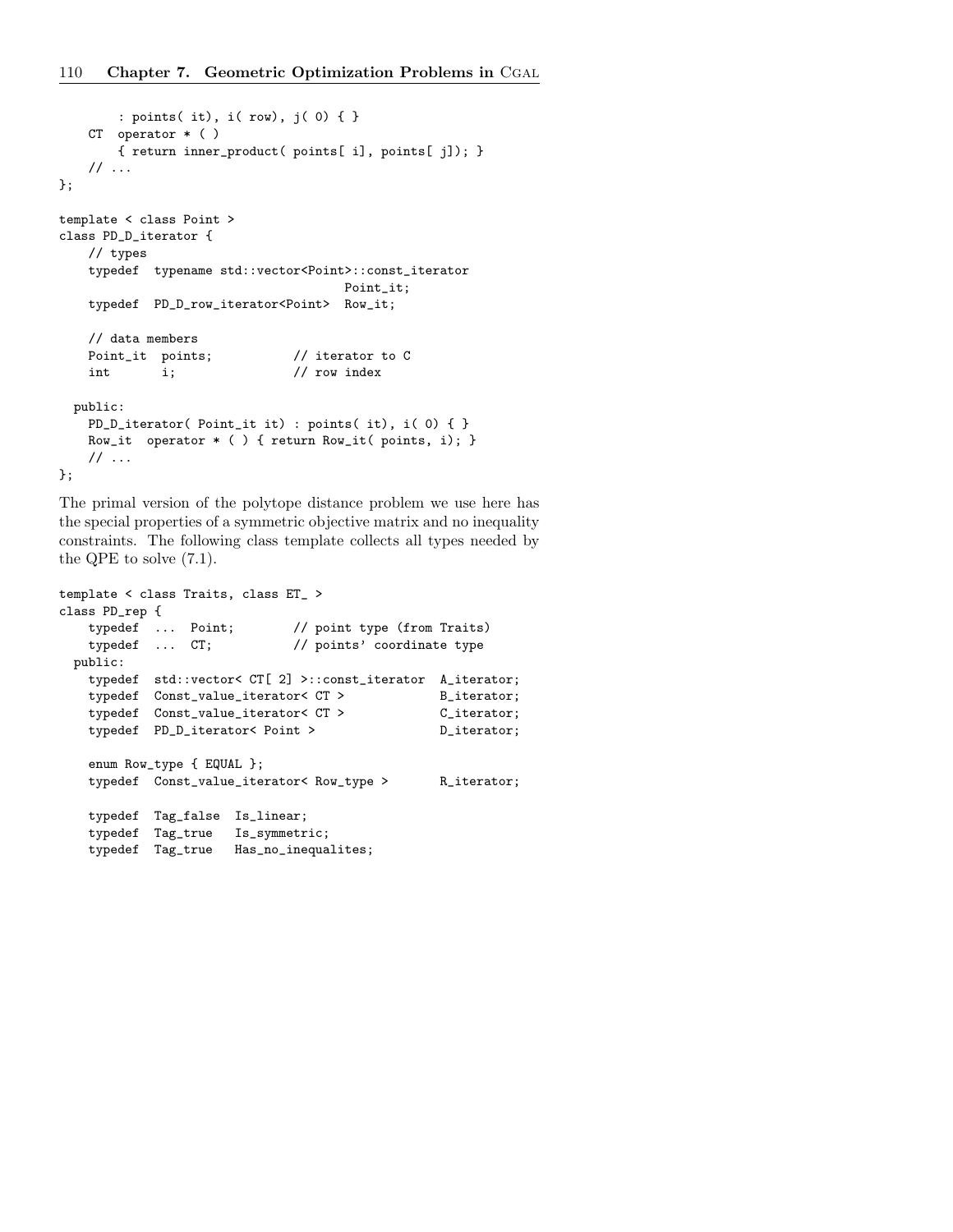typedef ET\_ ET; };

An implementation of the dual version of the polytope distance problem has been done for the experiments described in the next chapter. It will become part of Cgal in a future release.

## 7.2 Smallest Enclosing Ball

#### 7.2.1 Definition

An object of the class Min\_sphere\_d<Traits> is the unique sphere of smallest volume enclosing a finite (multi)set of points in d-dimensional Euclidean space  $\mathbb{E}_d$ . For a set P we denote by  $ms(P)$  the smallest sphere that contains all points of  $P$ . Note that  $ms(P)$  can be degenerate, i.e.  $ms(P) = \emptyset$  if  $P = \emptyset$  and  $ms(P) = \{p\}$  if  $P = \{p\}.$ 

An inclusion-minimal subset S of P with  $ms(S) = ms(P)$  is called a support set, the points in  $S$  are the support points. A support set has size at most  $d+1$ , and all its points lie on the boundary of  $ms(P)$ . In general, neither the support set nor its size are unique.

The underlying algorithm can cope with all kinds of input, e.g. P may be empty or points may occur more than once. The algorithm computes a support set  $S$  together with the center and the (squared) radius of the smallest enclosing sphere.

#### 7.2.2 Solution

Given the point set as  $P = \{p_1, ..., p_n\}$ , let  $x^* = (x_1^*, ..., x_n^*)$  be an optimal solution to

(MB) minimize 
$$
x^T C^T C x - \sum_{i=1}^n p_i^T p_i x_i
$$
  
subject to  $\sum_{i=1}^n x_i = 1$  (7.3)  
 $x \ge 0$ ,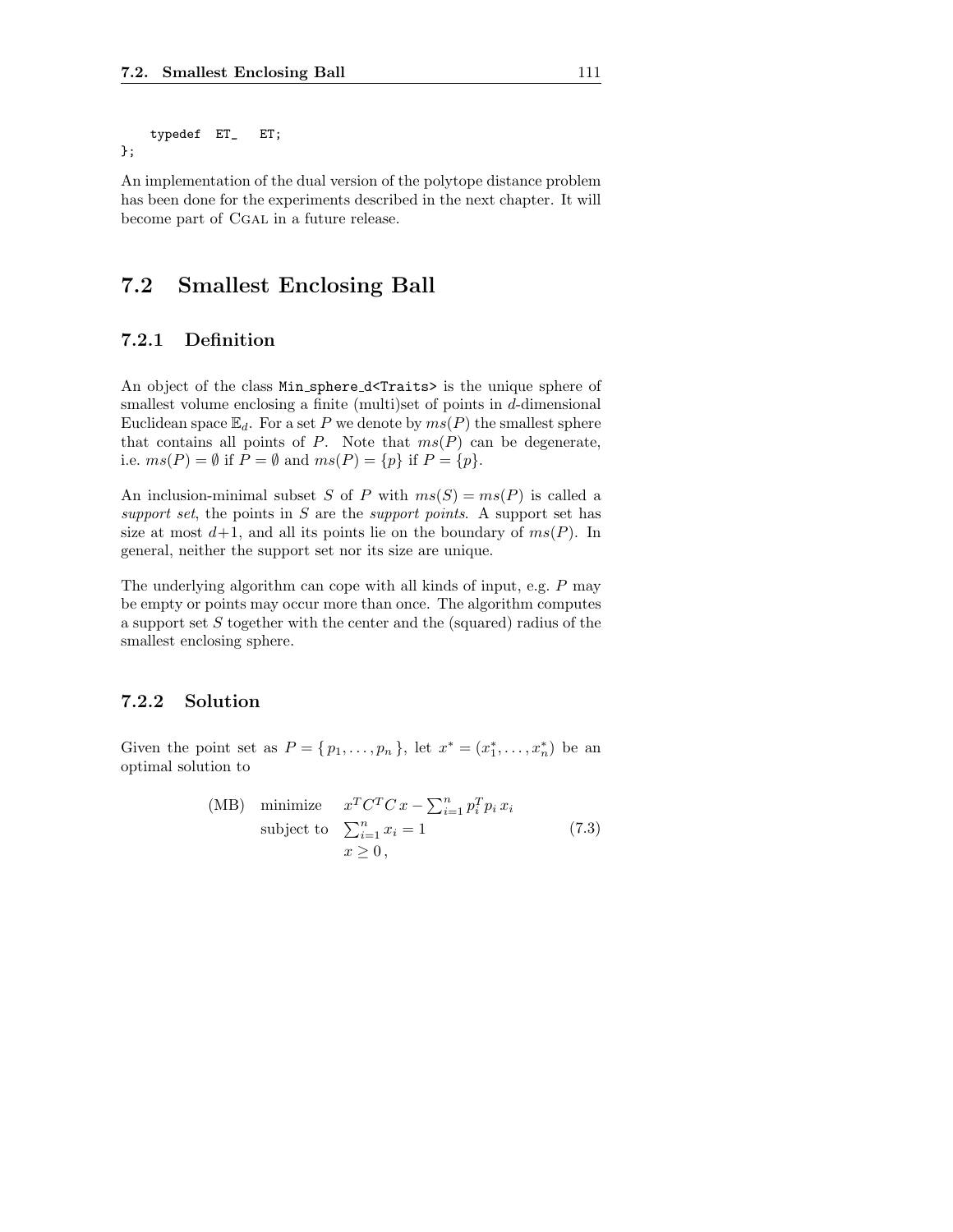with  $C = (p_1, \ldots, p_n)$ . Then the support set is determined by the positive  $x_i^*$ s, namely

$$
S = \{ p_i \in P \mid x_i^* > 0 \} \, .
$$

#### 7.2.3 Implementation

Similar to the polytope distance problem, the quadratic program (7.3) can be represented as follows. Matrix A contains only a single row of ones and  $b$  is the one-dimensional 1-vector. The entries of  $c$  are the input points' negated squared lengths. They are computed in advance and stored in a vector of the points' coordinate type. Again, the implicit representation of  $D$  is the most interesting part. Here, we can reuse the two iterator classes described in the previous section. The only difference is that  $C$  contains only the points of  $P$ .

The smallest enclosing ball problem has the special properties of a symmetric objective matrix and no inequality constraints. The following class template collects all types needed by the QPE to solve (7.3).

```
template < class Traits, class ET_ >
class MB_rep {
   typedef ... Point; // point type (from Traits)
   typedef ... CT; // points' coordinate type
 public:
   typedef Const_value_iterator< Const_value_iterator<CT> >
                                            A_iterator;
   typedef Const_value_iterator< CT > B_iterator;
   typedef std::vector< CT >::const_iterator C_iterator;
   typedef PD_D_iterator< Point > D_iterator;
   enum Row_type { EQUAL };
   typedef Const_value_iterator< Row_type > R_iterator;
   typedef Tag_false Is_linear;
   typedef Tag_true Is_symmetric;
   typedef Tag_true Has_no_inequalites;
   typedef ET_ ET;
};
```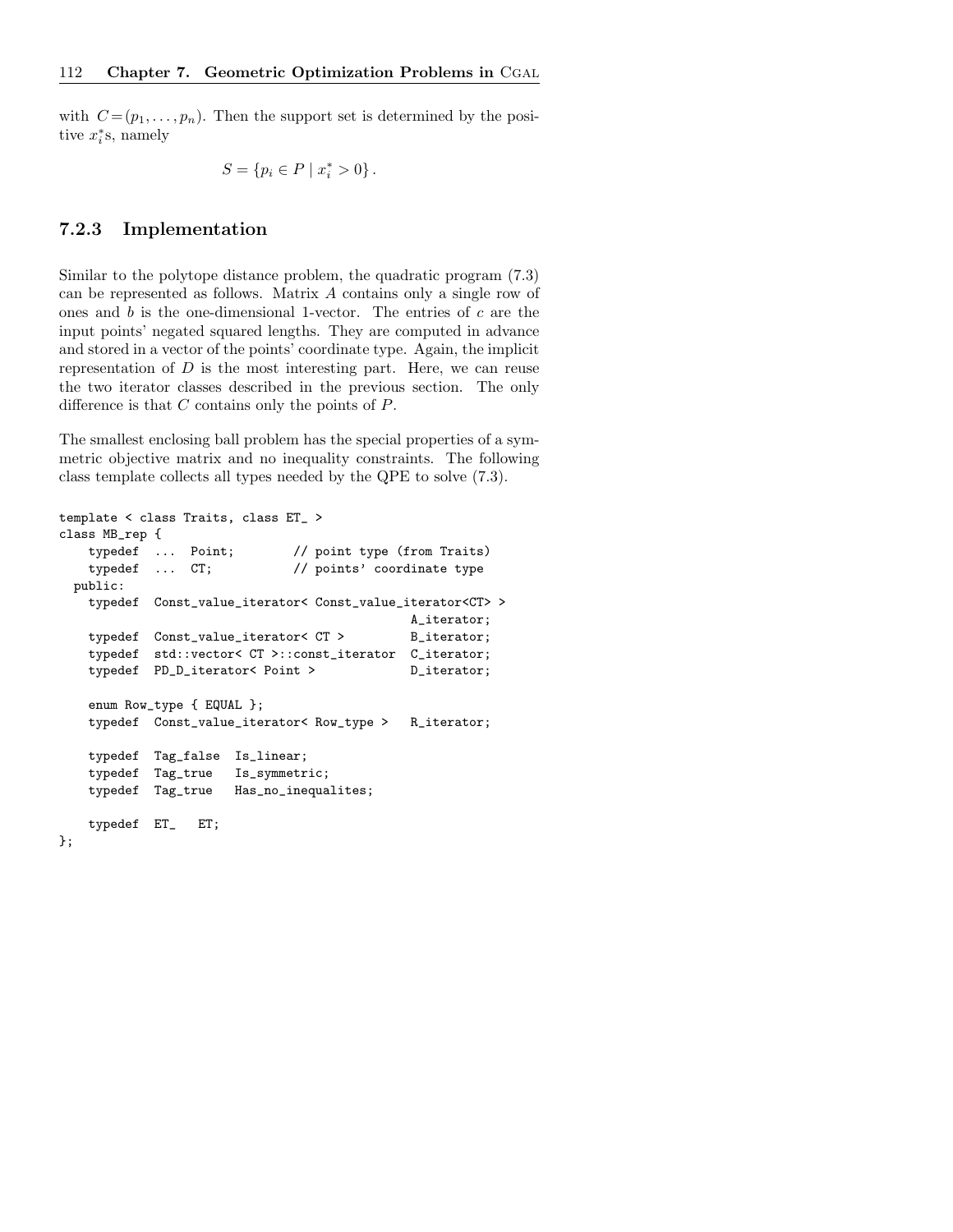## 7.3 Smallest Enclosing Annulus

#### 7.3.1 Definition

An object of the class Min\_annulus\_d<Traits> is the unique annulus (region between two concentric spheres with radii r and  $R, r \leq R$ ) enclosing a finite (multi)set of points in d-dimensional Euclidean space  $\mathbb{E}_d$ , where the difference  $R^2 - r^2$  is minimal. For a point set P we denote by  $ma(P)$  the smallest annulus that contains all points of  $P$ . Note that  $ma(P)$  can be degenerate, i.e.  $ma(P) = \emptyset$  if  $P = \emptyset$  and  $ma(P) = \{p\}$ if  $P = \{p\}.$ 

An inclusion-minimal subset S of P with  $ma(S) = ma(P)$  is called a support set, the points in  $S$  are the support points. A support set has size at most  $d+2$ , and all its points lie on the boundary of  $ma(P)$ . In general, the support set is not necessarily unique.

The underlying algorithm can cope with all kinds of input, e.g. P may be empty or points may occur more than once. The algorithm computes a support set S together with the center and the (squared) radii of the smallest enclosing annulus.

#### 7.3.2 Solution

Given the point set as  $P = \{p_1, \ldots, p_n\}$ , consider an optimal solution to the linear program

(MA') minimize 
$$
\sum_{i=1}^{n} p^{i} p^{i} \mu_{i} - \sum_{i=1}^{n} p^{i} p^{i} \lambda_{i}
$$
  
subject to 
$$
\sum_{i=1}^{n} 2p_{j}^{i} \lambda_{i} + \sum_{i=1}^{n} 2p_{j}^{i} \mu_{i} = 0 \qquad j = 1...d
$$

$$
\sum_{i=1}^{n} \lambda_{i} = 1
$$

$$
\sum_{i=1}^{n} \mu_{i} = 1
$$

$$
\lambda, \mu \geq 0.
$$
 (7.4)

Then the values of the dual variables determine the solution to the smallest enclosing annulus problem. Let  $A_B^{-1}$  be the lower left part of the final basis inverse (cf. Section 6.3.1). The center  $c^*$  is obtained by

$$
(\alpha^*, \beta^*, c_1^*, \dots, c_d^*) = -c_B^T A_B^{-1}
$$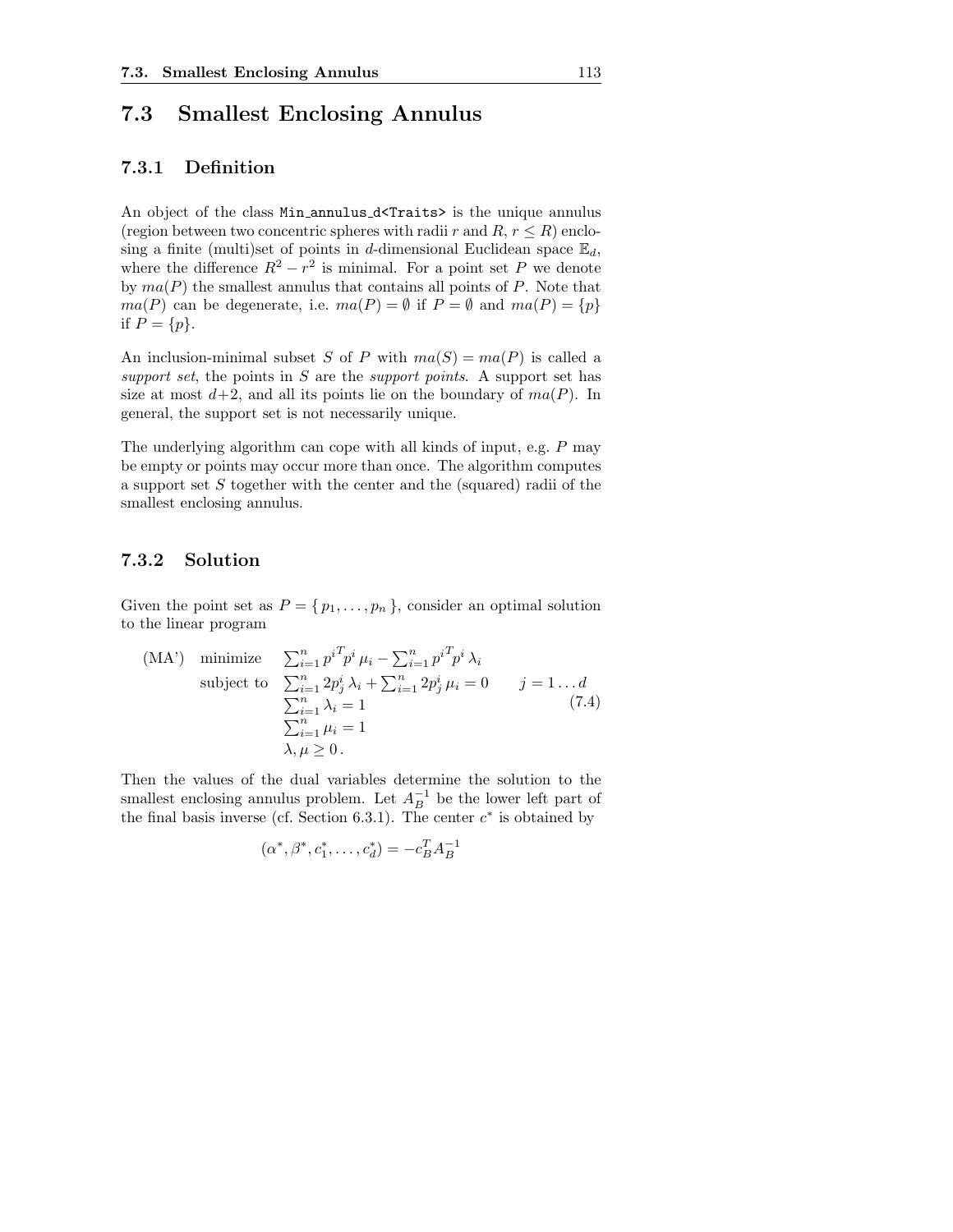while the squared radii are computed from  $\alpha^*$  and  $\beta^*$  as

$$
r^{2} = \alpha^{*} + ||c^{*}||^{2},
$$
  

$$
R^{2} = \beta^{*} + ||c^{*}||^{2}.
$$

#### 7.3.3 Implementation

The representation for  $(7.4)$  is straight forward. We keep A, b, and c explicitly as (a vector of) vectors of the points' coordinate type. All entries are computed and stored in advance.

The dual version of the smallest enclosing annulus problem we use here has the special properties of a linear objective function and no inequality constraints. The following class template collects all types needed by the QPE to solve (7.4).

```
template < class Traits, class ET_ >
class MA_rep {
   typedef ... Point; // point type (from Traits)
   typedef ... CT; // points' coordinate type
 public:
   typedef std::vector< std::vector<CT> >::const_iterator
                             A_iterator;
   typedef std::vector< CT > B_iterator;
   typedef std::vector< CT > C_iterator;
   typedef CT** D_iterator; // not used
   enum Row_type { EQUAL };
   typedef Const_value_iterator< Row_type > R_iterator;
   typedef Tag_true Is_linear;
   typedef Tag_false Is_symmetric;
   typedef Tag_true Has_no_inequalites;
   typedef ET_ ET;
};
```
An implementation of the primal version of the smallest enclosing annulus problem has been done for the experiments described in the next chapter. It will become part of Cgal in a future release.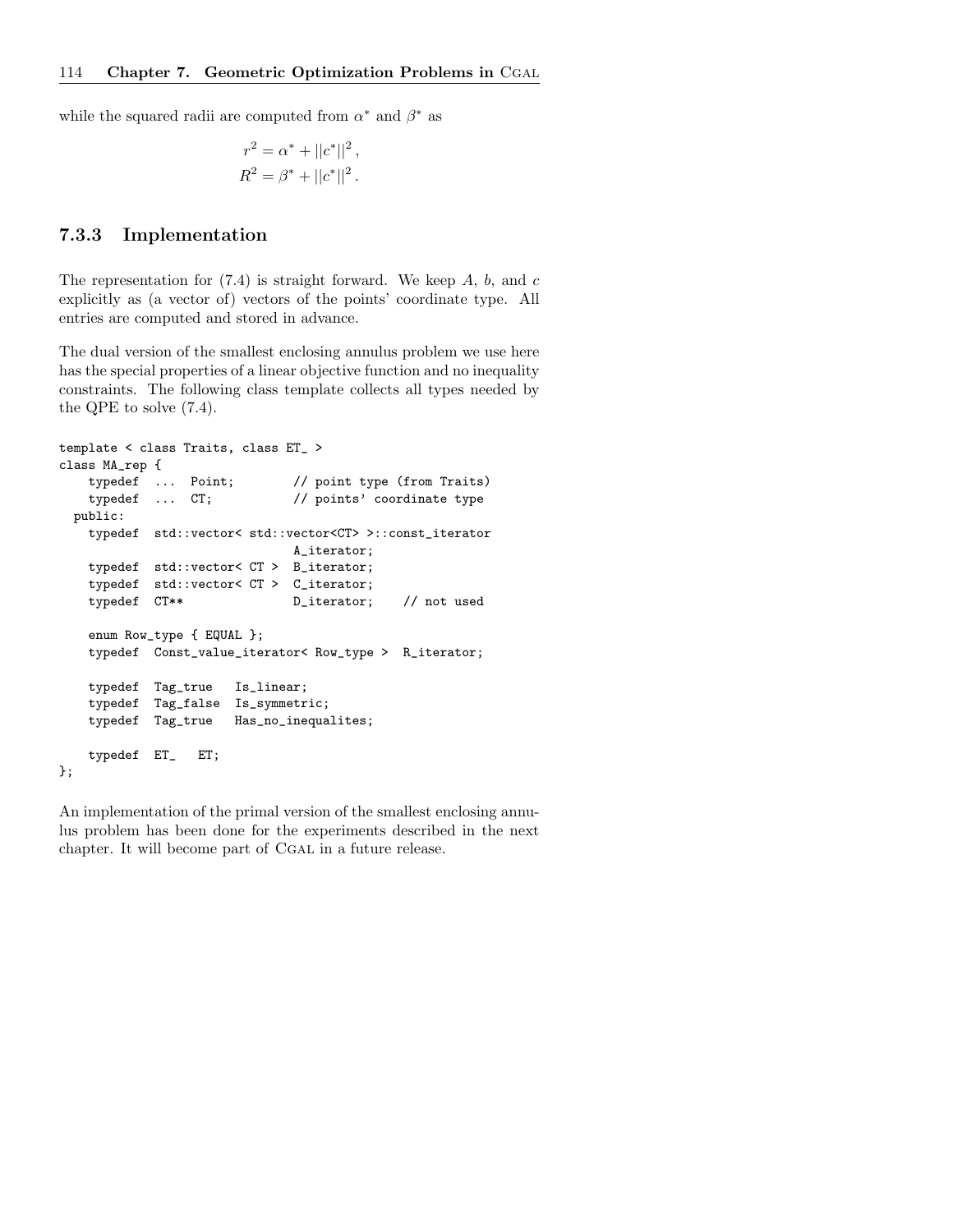## 7.4 Conclusion

We sketched the implementations of three geometric quadratic programming problems as part of Cgal. These are the primal version of the polytope distance problem, the smallest enclosing ball problem, and the dual version of the smallest enclosing annulus problem.

We showed how to represent the programs efficiently, especially the implicit representation of the dense objective matrix  $D$  in the polytope distance and the smallest enclosing ball problems has been discussed.

Implementations of the dual version of the polytope distance problem and the primal version of the smallest enclosing annulus problem are already done and will be available in a future release of Cgal.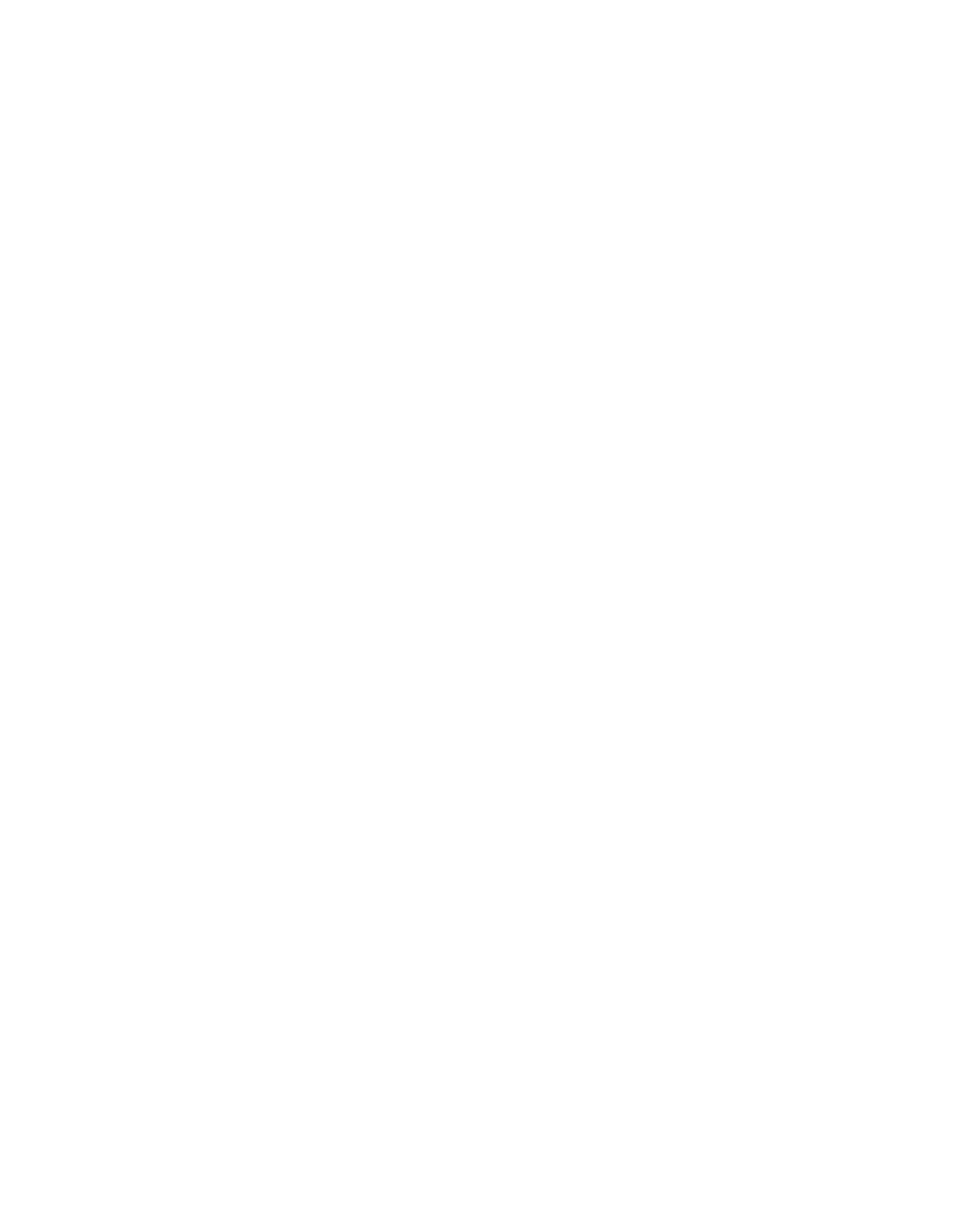## Chapter 8

# Experimental Results

We tested our solver on three different problems, namely polytope distance, smallest enclosing ball, and smallest enclosing annulus, with various settings. In addition, we tested our implementation (within CGAL) of the *smallest enclosing ellipse* problem, which uses Welzl's method combined with our exact primitives as described in Chapter 4.

## 8.1 Test Environment

As our major test problem, we chose the smallest enclosing ball problem, because there the largest number of competing implementations was available to us. We performed extensive tests, and compared the results to the ones obtained using the other codes (including the QP solver of CPLEX).

The smallest enclosing annulus problem is mainly selected as a test problem, because it is an LP problem, and benchmarks have already been obtained for an exact LP solver on that problem. It turns out that although we solve LP as a special case of QP, our method is faster than the dedicated LP code described in [39]. This is due to the fact that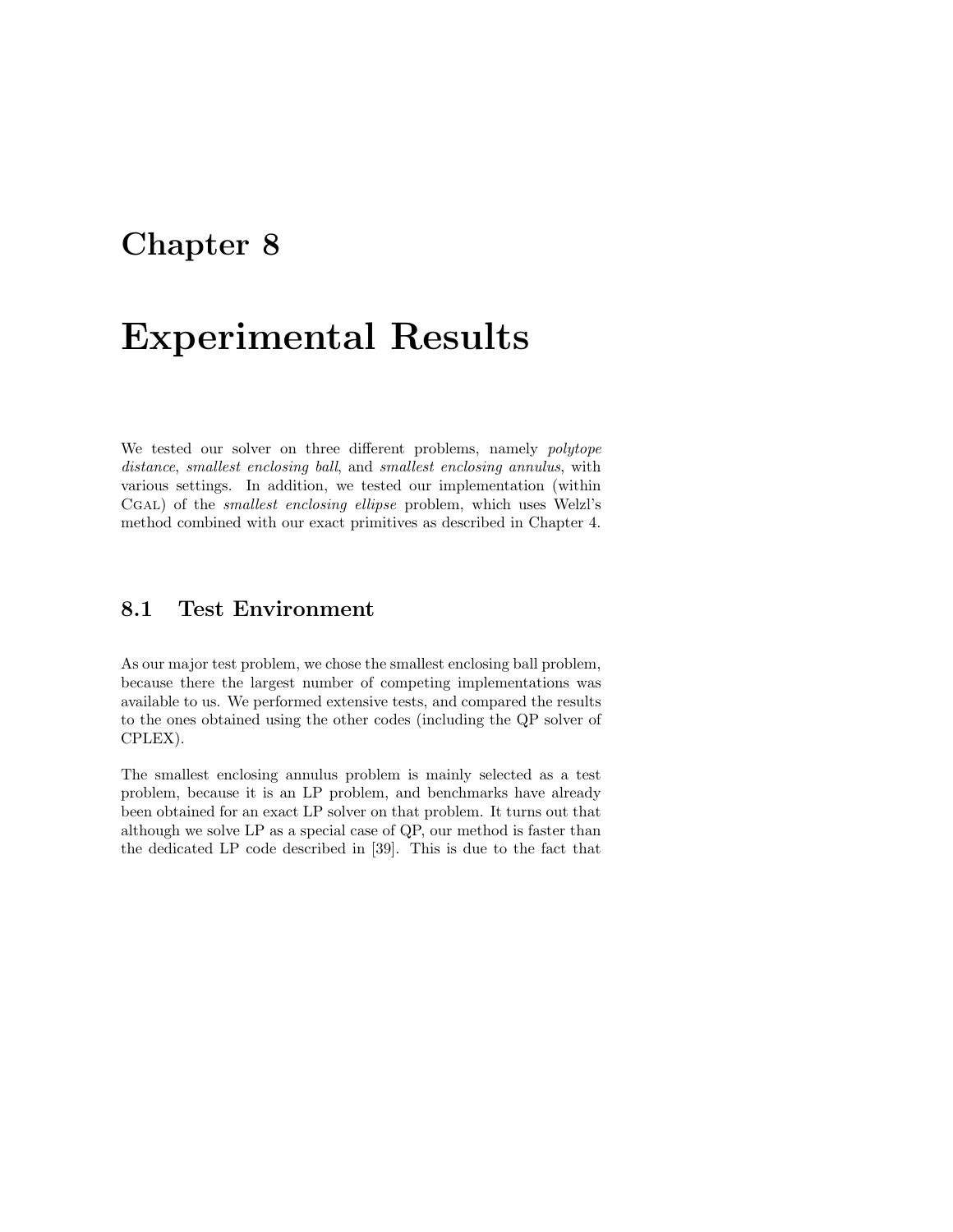great care has been taken to ensure runtime efficiency (see last but one chapter).

All tables show the performance of different codes on data of different dimensions, for different numbers of points, and different arithmetics (averaged over several runs in each case<sup>1</sup>). For smallest enclosing ball, the codes that were used are the double-only code Miniball of Gärtner [40], the algorithms of LEDA  $[68]$  and CGAL [19] (in the latter case also the dedicated 2-dimensional version), our new QP based method, and finally the QP-solver of CPLEX. For the smallest enclosing annulus, the exact LP solver of Gärtner [39] was compared with our new method.

Most tests have been performed with pseudo-random input, i.e. the coordinates were chosen as the lower-order 24 bits of the pseudo-random numbers generated by the function random from the C++ standard library. It uses a non-linear additive feedback random number generator with a very large period, which is approximately  $16 (2^{31}-1)$ . Since random does not use a linear congruential generator, it is not subject to 'non-random' effects as described in [41], as far as we know. For smallest enclosing ball, annulus, and ellipse, we further have tested with degenerate inputs, sets of points lying exactly or almost on a circle or sphere.

The three types of arithmetics used are double (floating point only), filtered (a standard floating point filter approach in case of LEDA, and our hybrid scheme in case of the QP method), as well as exact, denoting full multiple precision number arithmetic.

In case of the QP solver, two pricing strategies are available, full and partial. Partial pricing is almost always faster than full pricing, which is therefore not tabulated for all tests.

With one exception, runtimes have been measured on a notebook PC with a Mobile Pentium III CPU running at 500 MHz under Linux-2.4, using the GNU g++ compiler, version 2.95.2, at optimization level -O3. Because CPLEX was available to us only on a SUN Ultra-60 workstation, the results in Table 8.9 refer to that machine.

<sup>&</sup>lt;sup>1</sup>In most cases, we averaged the runtimes over 100 runs. Only in a few cases, where a single run needed several minutes to complete, we averaged over 10 runs.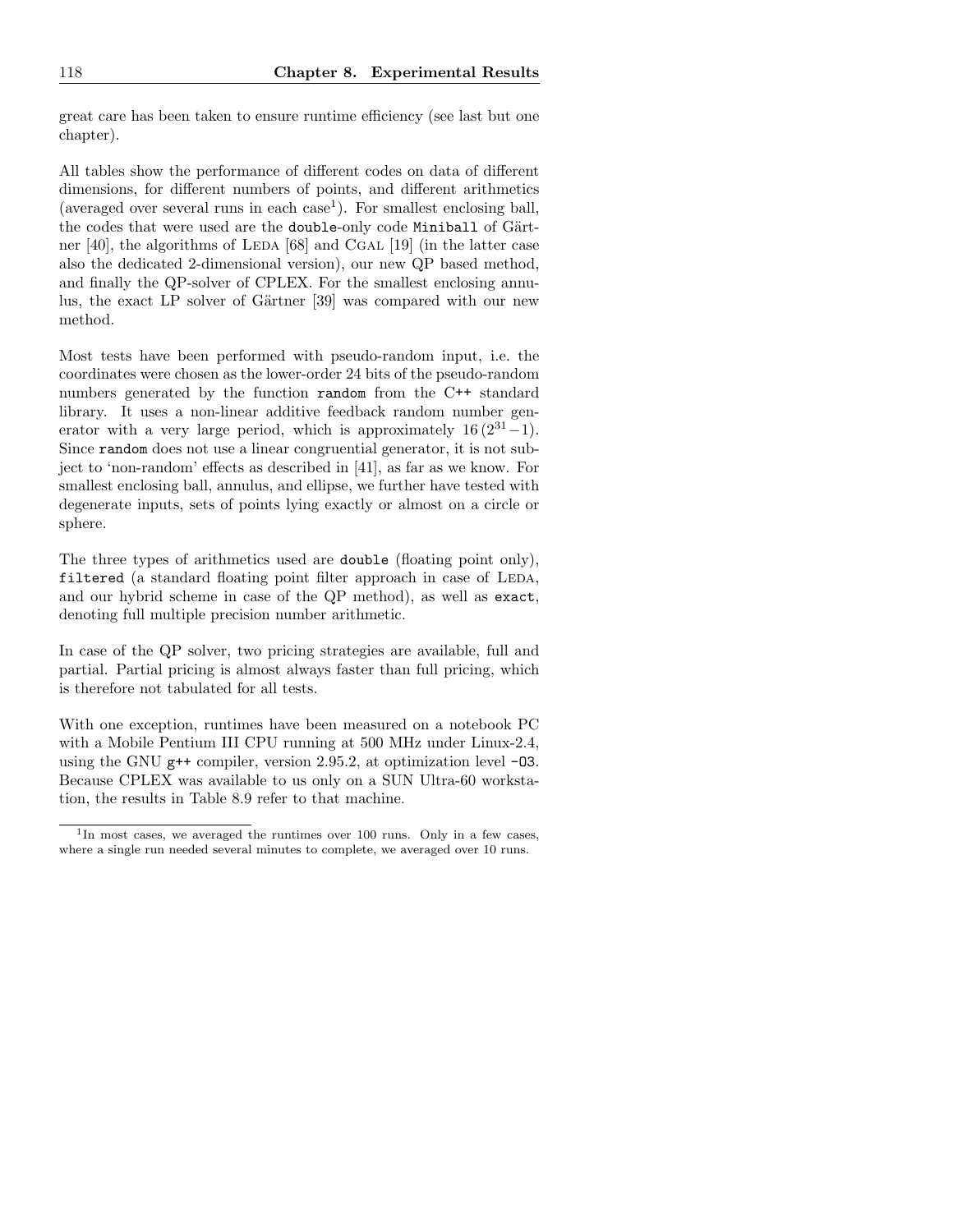|                |                        | random points         |
|----------------|------------------------|-----------------------|
| d.             | 10,000                 | 100,000               |
| $\overline{2}$ | 1.4 s                  | 15.8 s                |
| 3              | 1.7 s                  | 18.2 s                |
| 5              | 2.7 s                  | 25.5 s                |
| 10             | $5.1$ s                | $48.3$ s              |
| 15             | 8.1 s                  | $1:13 \,\mathrm{min}$ |
| 20             | 11.9 s                 | $1:44 \text{ min}$    |
| 30             | 29.2 s                 | $3:51 \text{ min}$    |
| 50             | $1:36 \; \mathrm{min}$ | $10:06 \text{ min}$   |

Table 8.1: Runtimes on random polytope distance problems

## 8.2 Polytope Distance

Table 8.1 shows the results of our solver (the best available setting: partial filtered pricing) for polytope distance problems with various random point sets in various dimensions. The main 'message' of the table is that the solver is able to handle large instances fast and exact. A more detailed picture is obtained from the results for smallest enclosing balls, where we compete against other codes.

## 8.3 Smallest Enclosing Ball

While all methods that are considered can handle large point sets in dimension 2, there are quite some differences in efficiency between floating point, filtered and exact versions of the same code (Table 8.2). Usually, our exact QP solver is only slightly slower than the double versions of the other codes, but dramatically faster than their exact implementations. The LEDA version is still comparable, because it applies a filtered approach itself. In cases the table entry is blank, we did not wait for the result, the time here is at least half an hour.

As degenerate inputs for  $d = 2$ , we have chosen two sets of points lying exactly on a circle. The small set has coordinates such that the squares still fit into a double value, while the large one has not. The only double implementations that can reasonably handle those sets are the Miniball routine, and CGAL's dedicated 2-dimensional code (Table 8.3). Again,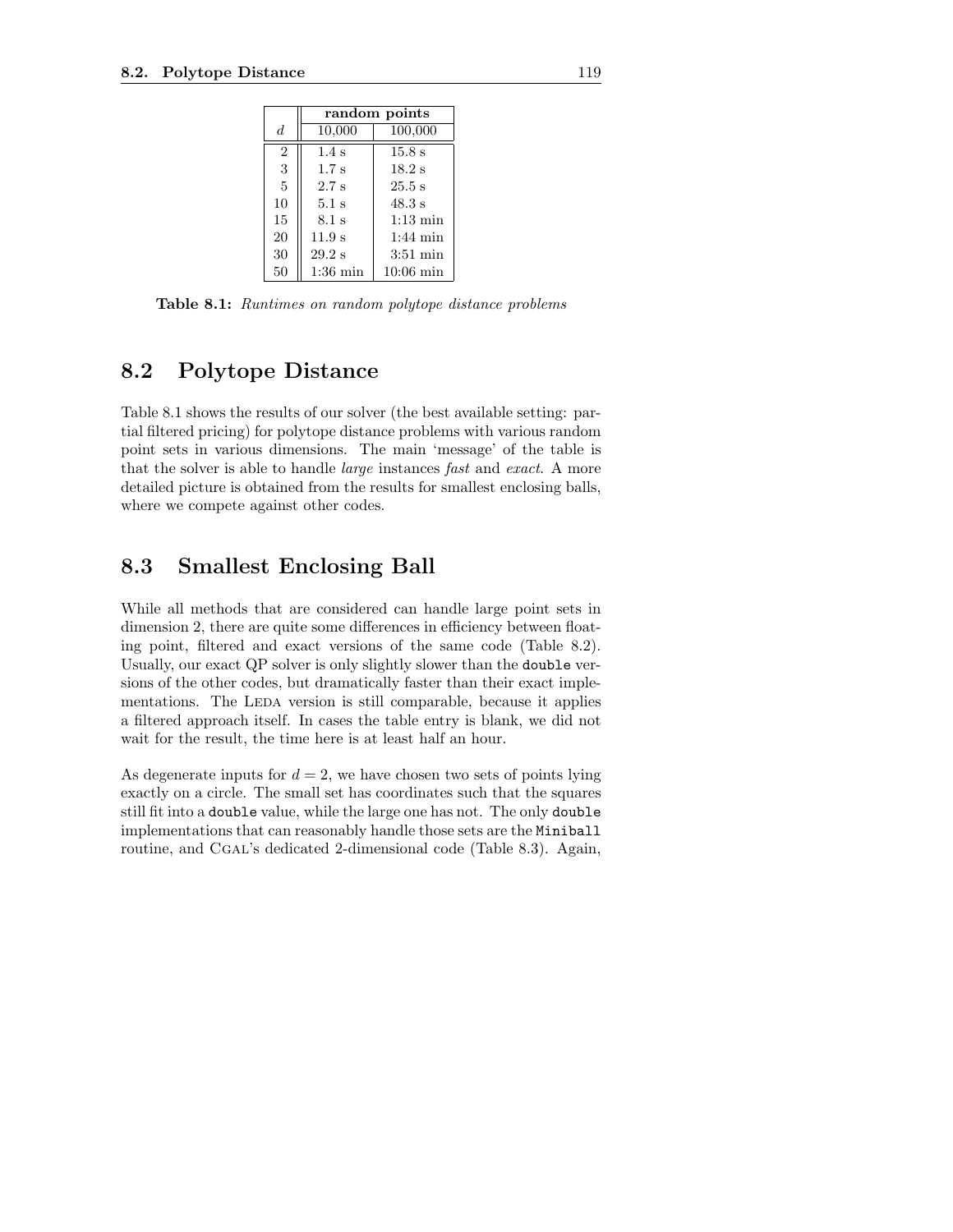|                                              | random points            |                 |                  |            |
|----------------------------------------------|--------------------------|-----------------|------------------|------------|
| Algorithm $(d = 2)$                          |                          |                 |                  | 1,000,000  |
| Miniball                                     | (double)                 | 4 ms            | $50 \text{ ms}$  | $646$ ms   |
| LEDA Min_circle                              | (double)                 | $14 \text{ ms}$ | 223 ms           | 2.8 s      |
|                                              | CGAL Min_sphere (double) |                 | $169 \text{ ms}$ | 1.7 s      |
| CGAL Min_circle (double)                     |                          | $45 \text{ ms}$ | 487 ms           | 4.6 s      |
| $QP$ Solver (partial, double)                |                          | $14 \text{ ms}$ | $160 \text{ ms}$ | 1.6 s      |
|                                              | QP Solver (full, double) |                 | 331 ms           | 3.4 s      |
| LEDA Min_circle (filtered)                   |                          | $51 \text{ ms}$ | $561 \text{ ms}$ | $6.2$ s    |
| QP Solver (partial, filtered)                |                          | $31 \text{ ms}$ | $327 \text{ ms}$ | 3.2 s      |
| $QP$ Solver $\qquad \qquad$ (full, filtered) |                          | $44 \text{ ms}$ | $498$ ms         | 5.5 s      |
| QP Solver (partial, exact)                   |                          | 1.7 s           | 16.9 s           | $2:49$ min |
| QP Solver (full, exact)                      |                          | 3.3 s           | 31.8 s           |            |
| CGAL Min_sphere (exact)                      |                          | 3.2 s           | $30.4$ s         |            |
| CGAL Min_circle (exact)                      |                          | 5.3 s           | $52.2$ s         |            |

Table 8.2: Runtimes on random miniball problems,  $d = 2$ 

| Algorithm $(d=2)$             |                  | points on circle |                     |
|-------------------------------|------------------|------------------|---------------------|
|                               | 6,144            | 13,824           | $6,144$ (perturbed) |
| Miniball<br>(double)          | $<1$ ms          | $5 \text{ ms}$   | $5 \text{ ms}$      |
| (double)<br>CGAL Min_circle   | $10 \text{ ms}$  |                  | $29 \text{ ms}$     |
| LEDA Min_circle<br>(filtered) | $1.27$ s         | 3.1 s            | 6.5 s               |
| QP Solver (partial, filtered) | $412 \text{ ms}$ | 2.5 s            | $60 \text{ ms}$     |
| QP Solver<br>(full, filtered) | $431$ ms         | 4.8 s            | $110 \text{ ms}$    |
| (partial, exact)<br>QP Solver | $416$ ms         | $7.1$ s          | 1.3 s               |
| QP Solver<br>(full, exact)    | 845 ms           | 23.7 s           | 4.3 s               |
| CGAL Min_sphere<br>(exact)    | $423$ ms         | 1.0 s            | 3.4 s               |
| CGAL Min_circle<br>(exact)    | 894 ms           | 1.9 s            | 3.4 s               |

Table 8.3: Runtimes on degenerate miniball problems,  $d = 2$ 

| Algorithm $(d = 3)$           | points on sphere<br>$10,000$ (perturbed) |
|-------------------------------|------------------------------------------|
| Miniball<br>(double)          | $19 \text{ ms}$                          |
| QP Solver (partial, filtered) | $123 \text{ ms}$                         |
| QP Solver<br>(full, filtered) | $127 \text{ ms}$                         |
| QP Solver<br>(partial, exact) | 10.9 s                                   |
| QP Solver<br>(full, exact)    | 11.6 s                                   |
| CGAL Min_sphere<br>(exact)    | 23.8 s                                   |

Table 8.4: Runtimes on degenerate miniball problem,  $d = 3$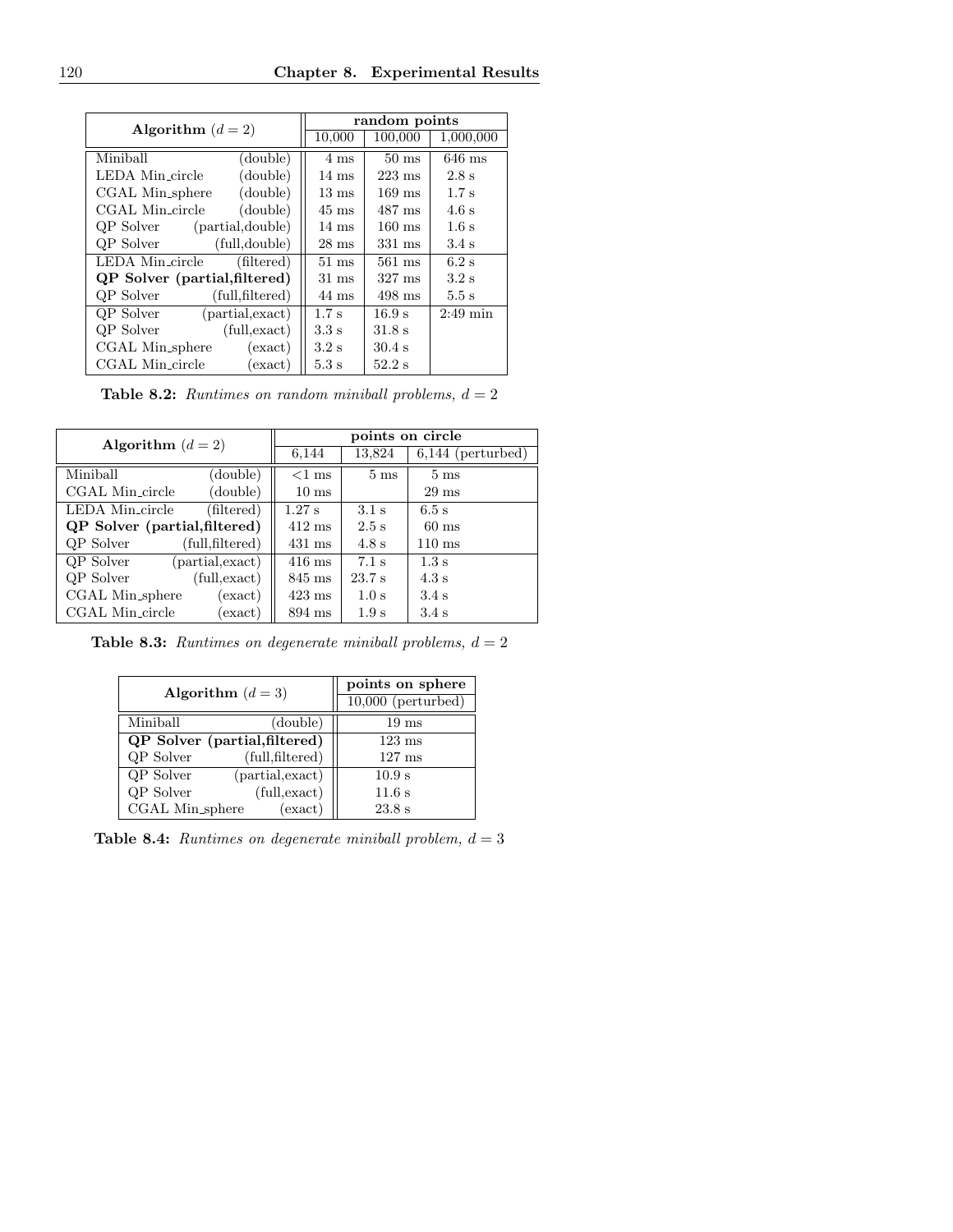the exact QP solver is faster than LEDA's filtered approach, and much faster than all exact versions. An interesting phenomenon occurs when one slightly perturbs the points, so that they are no longer cocircular. The QP solver becomes much faster because the perturbation already suffices to make the built-in error bounds work effectively: to verify optimality in the last iteration, no exact checks are necessary anymore, while they extensively happen for the non-perturbed degenerate input.

In  $d = 3$ , we have chosen a point set almost on a sphere, obtained by tiling the sphere according to longitude and latitude values. The only double code still able to handle this problem is Miniball; our filtered approach, however, is only by a factor of six slower, while the exact versions are out of the game (Table 8.4).

We also have results for higher dimensions (Tables 8.5, 8.6, and 8.7). These show how the missing 'curse of dimensionality' in the QP solver compensates for the effect of exact arithmetic, so that our exact solver is already faster than the inexact solver Miniball in dimension 20, for 10,000 points. (For  $n = 100,000$  we are not far off, but for 1,000,000 points we reach the machine's memory limit). Note that the table entry is blank for most pure double versions in higher dimensions, which means that the results were too inaccurate.

Probably most interesting is that problems up to dimension 100 can routinely be handled, and even for 10,000 points in  $d = 200$ , we only need about three and a half minutes (Table 8.8). It should be noted that these results hold for random points, where we observed that the number of points that determine the final ball is quite small (much smaller than the dimension itself). In this situation, the QP-bases the algorithm needs to handle are relatively small, which makes the exact arithmetic fast.

Finally, we have performed comparisons with the QP solver of CPLEX (an interior point code) using formulation (3.7) on page 41, showing that such codes are not competitive in our scenario (Table 8.9). It is interesting to note that the performance of the CPLEX solver mainly depends on the product of  $n$  and  $d$  (which is closely related to the number of nonzeros in the problem description), while we pay a penalty for larger values of d. However, the results show that our exact method is still superior to CPLEX for dimensions below 30, which is the range of dimensions our code is made for. It is clear that CPLEX's method will become superior as d goes higher up.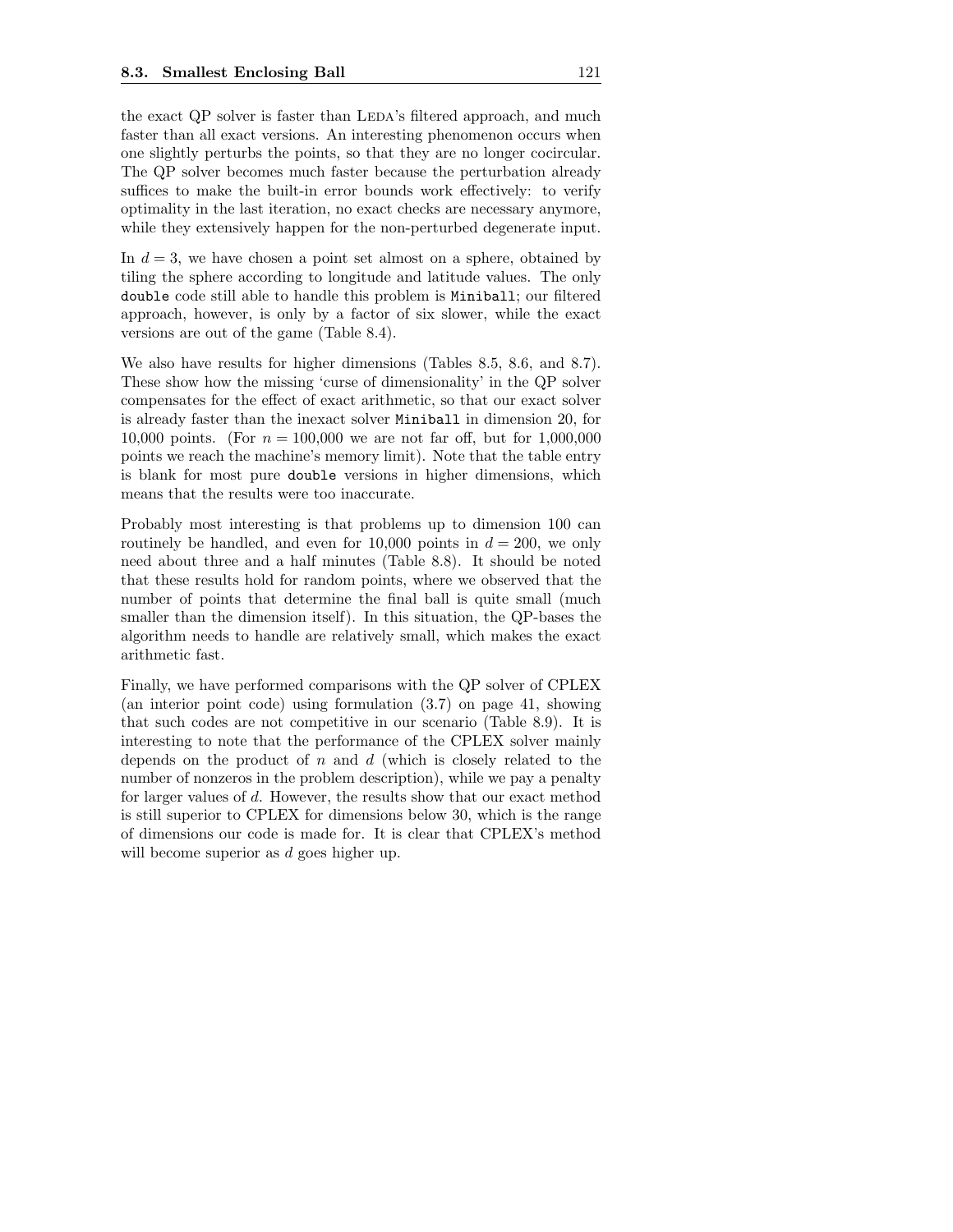| double)<br>double <sup>`</sup><br>Algorithm<br>CGAL Min_sphere<br>linibal |                 |                  |                   | random points (10,000 |               |                   |
|---------------------------------------------------------------------------|-----------------|------------------|-------------------|-----------------------|---------------|-------------------|
|                                                                           |                 |                  |                   |                       | $\frac{5}{1}$ | $\frac{5}{20}$    |
|                                                                           | $4 \text{ ms}$  | 7 ms             | 16 <sub>ms</sub>  | $57$ ms               | $168$ ms      | $1.0$ s           |
|                                                                           | $13 \text{ ms}$ | 18 <sub>ms</sub> |                   |                       |               |                   |
| (partial,double)<br><b>QP</b> Solver                                      | $14 \text{ ms}$ | 17 ms            | $26$ ms           | $62 \text{ ms}$       |               |                   |
| QP Solver (partial, filtered)                                             | $31 \text{ ms}$ | $41$ ms          | $74 \text{ ms}$   | $219$ ms              | $408$ ms      | 847 ms            |
| partial, exact<br><b>QP</b> Solver                                        | 1.7 s           | 2.1s             | 3.4 s             | 7.2s                  | 11.5 s        | 17.1 <sub>s</sub> |
| $\epsilon$ xact $)$<br><b>CGAL</b> Min-sphere                             | 3.2s            | 6.1s             | 15.7 <sub>s</sub> | $1:07$ min            | $3:40$ min    |                   |

Table 8.5: Runtimes on random miniball problems,  $n = 10,000$ 

|                         | Z<br>$\frac{1}{2}$ | 3.2s<br>1.5s     |                        |                  | 5.9s<br>2.5s                  | $1:33$ min $\vert$ 2:15 min |                        |
|-------------------------|--------------------|------------------|------------------------|------------------|-------------------------------|-----------------------------|------------------------|
|                         |                    | $792$ ms         |                        |                  | 1.4 s                         | $1:02$ min.                 |                        |
| random points (100,000) |                    | $249 \:\rm{ms}$  | 546 ms                 |                  | 644 ms                        | 52.4s                       | $\vert$ 2:50 min       |
|                         |                    | $102 \text{ ms}$ | 256 ms                 | $183 \text{ ms}$ | $403$ ms                      | $20.8\,\mathrm{s}$          | $1:01$ min             |
|                         |                    | $50 \text{ ms}$  | $.69$ ms               | $.60$ ms         | $327 \text{ ms}$              | 10.9 s                      | 30.4 s                 |
|                         |                    | double)          | double)                | (partial,double) |                               | partial, exact              | $\text{exact}$         |
| Algorithm               |                    | .<br>Iinibal     | <b>CGAL</b> Min_sphere | <b>QP</b> Solver | QP Solver (partial, filtered) | JP Solver                   | <b>CGAL Min_sphere</b> |

Table 8.6: Runtimes on random miniball problems,  $n = 100,000$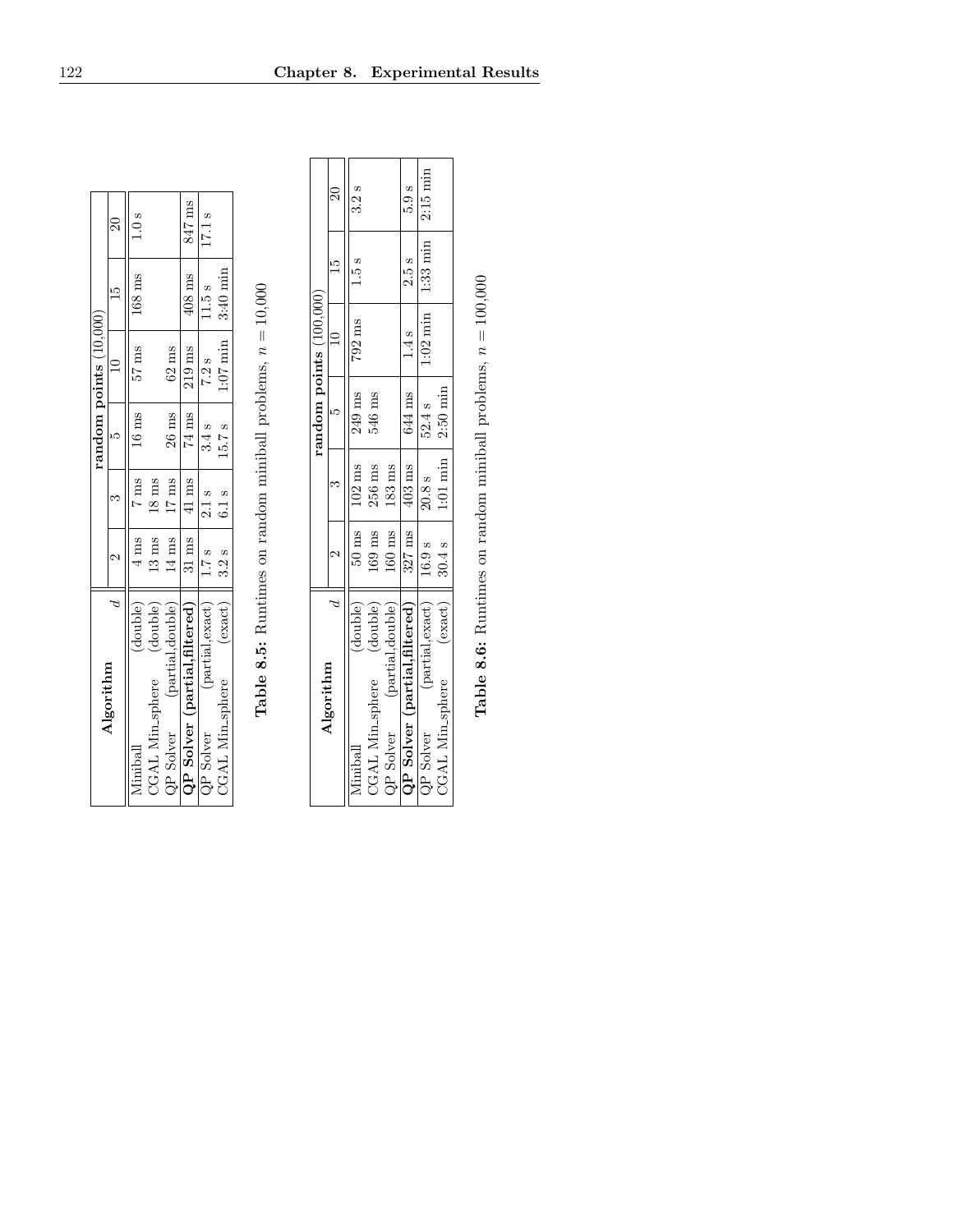| Algorithm                      |                    | random points $(1,000,000)$ |         |        |        |  |  |
|--------------------------------|--------------------|-----------------------------|---------|--------|--------|--|--|
| $\boldsymbol{d}$               | 2                  |                             |         |        | 15     |  |  |
| (double)<br>Miniball           | $646$ ms           | $1.1$ s                     | $2.5$ s | 9.2 s  | 7.3 s  |  |  |
| (double)<br>CGAL Min_sphere    | 1.7 s              | 2.6 s                       | 4.8 s   | 15.6 s |        |  |  |
| (partial, double)<br>QP Solver | 1.6 s              | 1.8 s                       |         |        |        |  |  |
| QP Solver (partial, filtered)  | 3.2 s              | 3.8 s                       | 5.6 s   | 14.0 s | 23.4 s |  |  |
| QP Solver<br>(partial, exact)  | $2:49 \text{ min}$ |                             |         |        |        |  |  |

Table 8.7: Runtimes on random miniball problems,  $n = 1,000,000$ 

|                | random points       |                        |                  |        | random points |
|----------------|---------------------|------------------------|------------------|--------|---------------|
| $\overline{d}$ | 10,000              | 100,000                | $\boldsymbol{d}$ | 10,000 | 100,000       |
| 30             | 3.3 s               | 13.1 s                 | 30               | 42     | 48            |
| 50             | 10.0 s              | 53.3 s                 | 50               | 53     | 61            |
| 100            | $25.2$ s            | $1:32 \; \mathrm{min}$ | 100              | 55     | 70            |
| 200            | $3:23$ min          |                        | 200              | 81     |               |
| 300            | $10:18 \text{ min}$ |                        | 300              | 114    |               |

Table 8.8: Runtimes and number of iterations on random miniball problems, QP solver with partial filtered pricing

| Algorithm                     | random points                    |          |  |
|-------------------------------|----------------------------------|----------|--|
|                               | $100,000(d=3)$   10,000 $(d=30)$ |          |  |
| (double)<br><b>CPLEX</b>      | 12.8 s                           | $10.2$ s |  |
| QP Solver (partial, filtered) | $671 \text{ ms}$                 | 6.8 s    |  |

Table 8.9: Runtimes on two random miniball problems, compared to  $\cal{C}\cal{P} \cal{L} \cal{E} \cal{X}$ 

## 8.4 Smallest Enclosing Annulus

We have tested our QP solver against the exact solver described in [39] which employs basically the same combination of exact and floating point arithmetic (denoted as LP simplex in the tables). However, as the results show, our solver is even faster than the dedicated LP solver. This is due to the fact that we invested much effort in optimizing the code.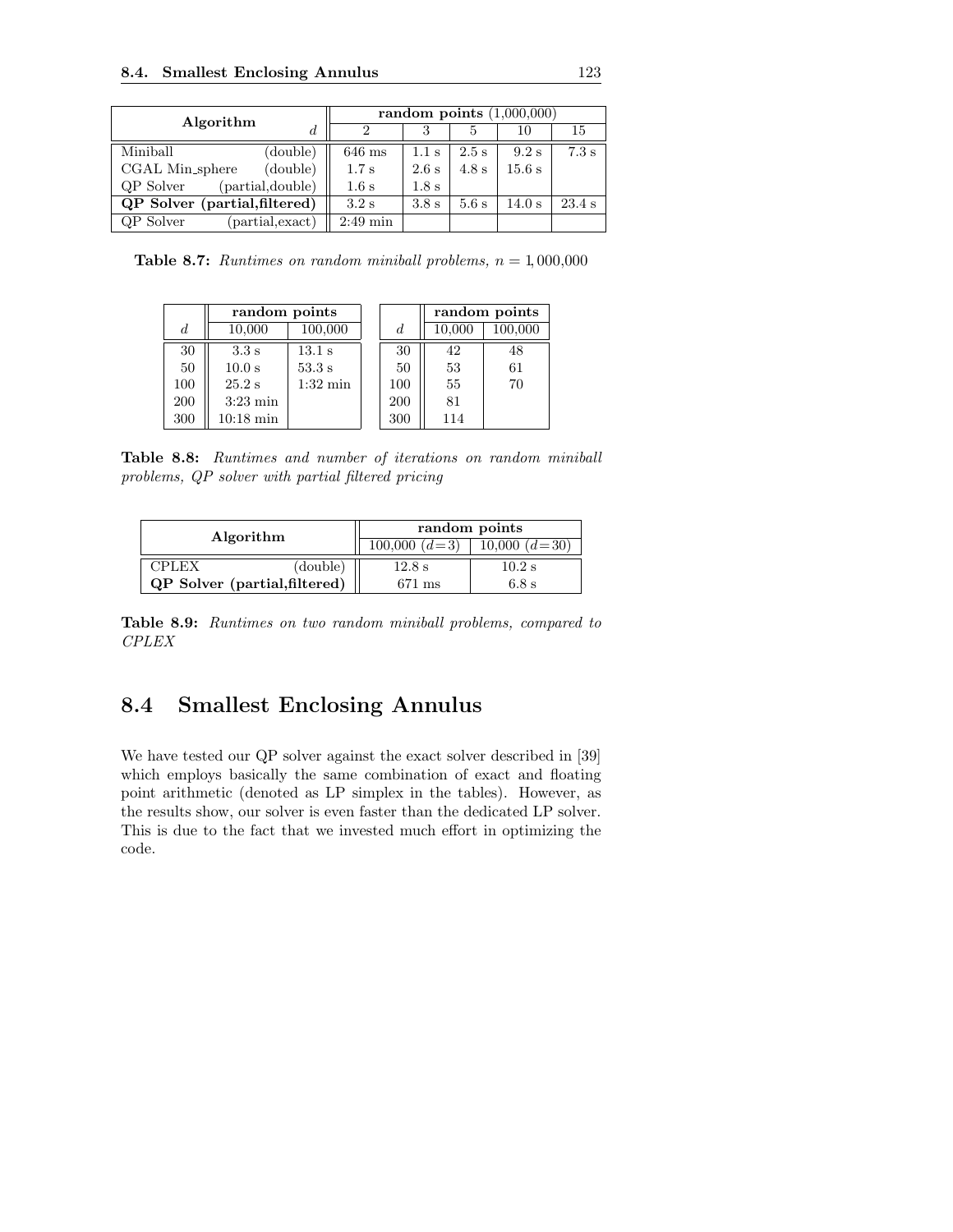| Algorithm                           |                 | random points $(d=2)$  |
|-------------------------------------|-----------------|------------------------|
|                                     | 10,000          | 100,000                |
| QP Solver<br>(partial, double)      | 7 <sub>ms</sub> | $115 \text{ ms}$       |
| QP Solver<br>(full, double)         | $31 \text{ ms}$ | $416 \text{ ms}$       |
| LEDA Min_annulus<br>(double)        | $2.2$ s         | 28.7 s                 |
| QP Solver (partial, filtered)       | $20 \text{ ms}$ | $192 \text{ ms}$       |
| QP Solver<br>(full, filtered)       | $41 \text{ ms}$ | $546$ ms               |
| $LP$ Simplex<br>(partial, filtered) | $246$ ms        | $2.4$ s                |
| LEDA Min_annulus<br>(filtered)      | 19.6 s          | $3:52 \; \mathrm{min}$ |
| QP Solver<br>(partial, exact)       | 4.0 s           | $48.1$ s               |
| QP Solver<br>(full, exact)          | 13.8 s          | $2:20 \text{ min}$     |

Table 8.10: Runtimes on random annulus problems,  $d = 2$ 

| Algorithm                         | points on circle $(d = 2)$ |         |                     |  |
|-----------------------------------|----------------------------|---------|---------------------|--|
|                                   | 6.144                      | 13,824  | $6,144$ (perturbed) |  |
| QP Solver (partial, filtered)     | 0.8 s                      | $2.1$ s | $24 \text{ ms}$     |  |
| QP Solver<br>(full, filtered)     | $0.8$ s                    | $2.1$ s | $38 \text{ ms}$     |  |
| LP Simplex<br>(partial, filtered) | 0.9 s                      | 1.7 s   | $159 \text{ ms}$    |  |
| LEDA Min_annulus<br>(filtered)    | 2.8 s                      | 6.5 s   |                     |  |
| QP Solver<br>(partial, exact)     | $0.8$ s                    | $2.1$ s | 3.3 s               |  |
| (full, exact)<br>QP Solver        | $4.1$ s                    | 13.5 s  | 14.4 s              |  |

Table 8.11: Runtimes on degenerate annulus problems,  $d = 2$ 

|                      | Algorithm                     | points on sphere $(d=3)$ |
|----------------------|-------------------------------|--------------------------|
|                      |                               | $10,000$ (perturbed)     |
| QP Solver            | (partial, double)             | $39 \text{ ms}$          |
| $\mathrm{QP}$ Solver | (full, double)                | $58 \text{ ms}$          |
|                      | QP Solver (partial, filtered) | 88 ms                    |
| QP Solver            | (full, filtered)              | $102 \text{ ms}$         |
| LP Simplex           | (partial, filtered)           | $311 \text{ ms}$         |
| QP Solver            | (partial, exact)              | $18.2$ s                 |
| QP Solver            | (full, exact)                 | 29.5 s                   |

Table 8.12: Runtimes on degenerate annulus problem,  $d = 3$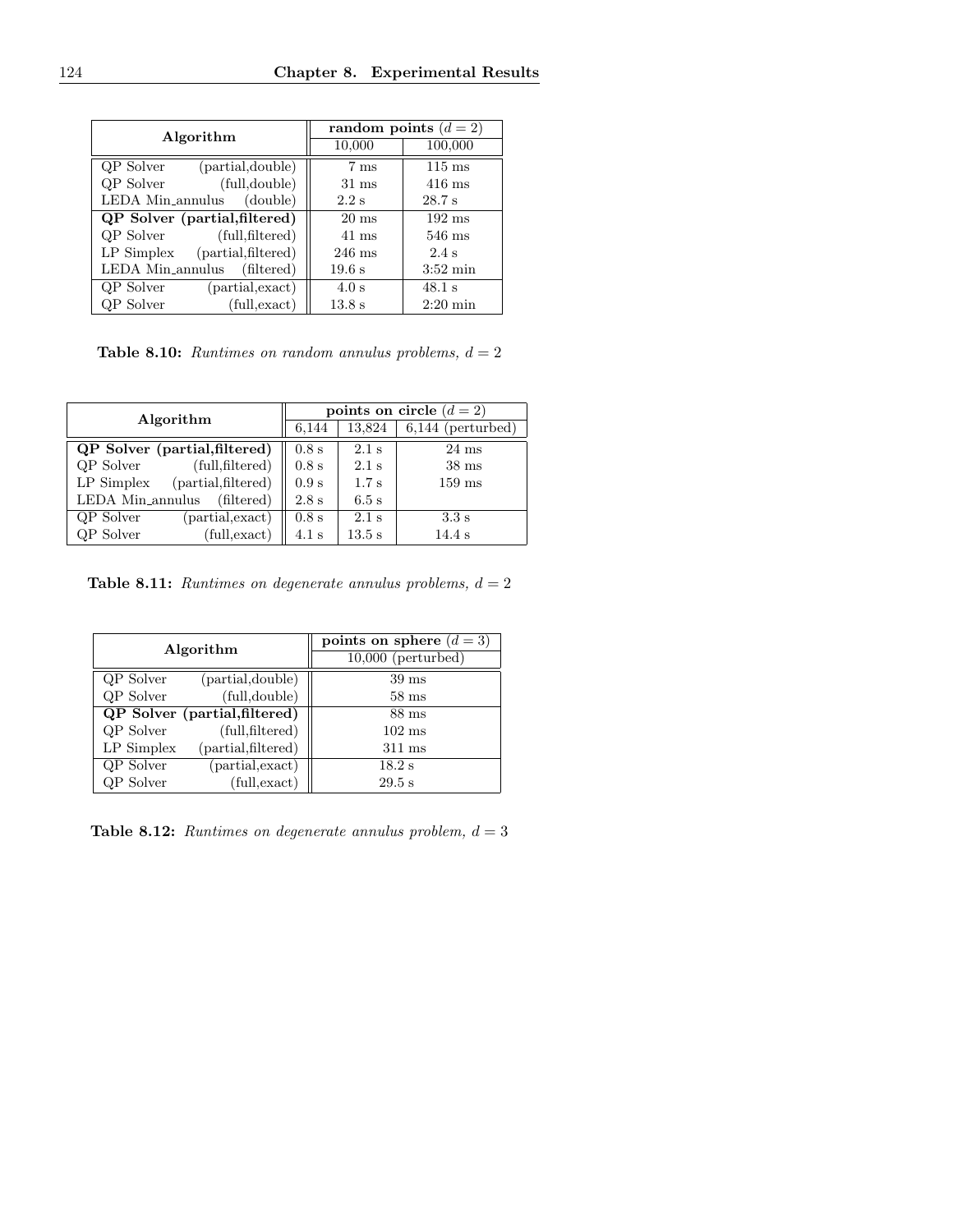|                  | Algorithm                                                            |                   |                 |                  | random points (10,000) |                     |                    |            |
|------------------|----------------------------------------------------------------------|-------------------|-----------------|------------------|------------------------|---------------------|--------------------|------------|
|                  |                                                                      |                   |                 |                  |                        | $\frac{5}{1}$       | $\approx$          | S.         |
| <b>OP</b> Solver | partial.double                                                       | $7 \text{ ms}$    | $15 \text{ ms}$ | $20 \text{ ms}$  | $64$ ms                | 143 ms              | $337 \text{ ms}$   |            |
| JP Solver        | (full, double)                                                       | $31 \text{ ms}$   | $76$ ms         | $135 \text{ ms}$ | 546 ms                 |                     | 2.0 s              |            |
|                  | <b>P</b> Solver (partial, filtered)                                  | $20$ ms           | $44$ ms         | $.01$ ms         | $795$ ms               | 4.1s                | 14.2 <sub>s</sub>  | $1:31$ min |
| <b>JP</b> Solver | (full, filtered)                                                     | $41$ ms           | 92 ms           | $182$ ms         | $957$ ms               | 3.7s                | 1.7s               |            |
| LP Simplex       | partial, filtered                                                    | 246 ms            | $273$ ms        | 359 ms           | 1.3 <sub>s</sub>       | 4.9 s               | 16.5 s             | $1:33$ min |
| <b>QP</b> Solver | partial, exact                                                       | 4.0 <sub>s</sub>  | 5.8 s           | 10.3 s           | 40 s                   | $2:11$ min          | $5:12 \text{ min}$ |            |
| <b>QP</b> Solver | (full, exact)                                                        | 13.8 <sub>s</sub> | 26.7 s          | 55.7 s           | $4:25$ min             | $13:36 \text{ min}$ |                    |            |
|                  | <b>Table 8.13:</b> Runtimes on random annulus problems, $n = 10,000$ |                   |                 |                  |                        |                     |                    |            |

| $\alpha$ on random annihis problems $n =$<br>ı                                           |
|------------------------------------------------------------------------------------------|
| $-2$<br>j                                                                                |
| ï<br>ׇ֚֘֡                                                                                |
| $\frac{1}{2}$                                                                            |
| is seen in<br>֖֖֖֖ׅׅ֪ׅ֖֧ׅ֖֧֚֚֚֚֚֚֚֚֚֚֚֚֚֚֚֚֚֚֚֚֚֚֚֚֚֚֚֚֡֬֝֝֝֝<br>$\overline{a}$<br>ׇ֚֚֘֕ |
| $\frac{1}{2}$<br>١<br>۔<br>ء                                                             |
| $\frac{1}{2}$<br>j<br>ŕ<br>Ì                                                             |

|                  | Algorithm                    |                   |          |            | random points (100,000) |                  |                 |                    |
|------------------|------------------------------|-------------------|----------|------------|-------------------------|------------------|-----------------|--------------------|
|                  |                              |                   |          |            |                         | $-15$            | $\overline{20}$ | S.                 |
| <b>QP</b> Solver | partial, double              | $15 \mathrm{~ms}$ | $118$ ms | $164$ ms   | $340$ ms                | $747 \text{ ms}$ | 1.7s            |                    |
| <b>QP</b> Solver | (full, double)               | $466$ ms          | $748$ ms | 1.6s       | 4.9 s                   |                  |                 |                    |
|                  | QP Solver (partial, filtered | $192$ ms          | $214$ ms | $350$ ms   | 1.2s                    | 5.3s             | 18.2 s          | $1:52 \text{ min}$ |
| P Solver         | (full, filtered)             | $547$ ms          | 841 ms   | 1.7s       |                         |                  |                 |                    |
| LP Simplex       | partial, filtered            | 1.1s              | 2.4 s    | 2.6s       | 4.0 s                   | 8.8 <sub>s</sub> | 23.7 s          | $4:23$ min         |
| <b>QP</b> Solver | partial, exact               | 49.1 s            | 53.9s    | $1:28$ min | 1:04 min                |                  |                 |                    |
| QP Solver        | (full, exact)                | $2:22$ min        | 5:43 min | $1:25$ min |                         |                  |                 |                    |

Table 8.14: Runtimes on random annulus problems,  $n = 100,000$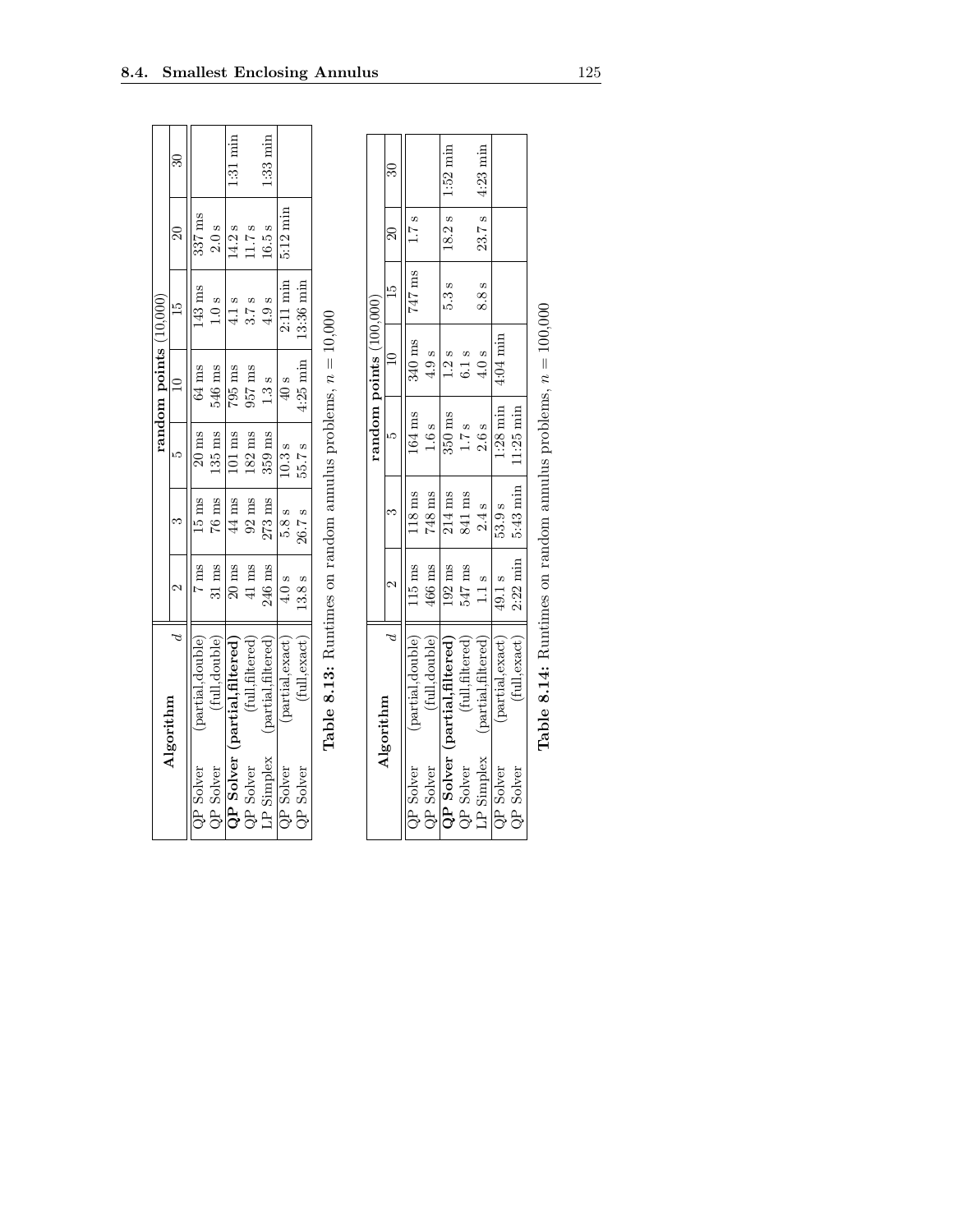As before, the filtered approach is much faster than the exact approach, and comparable to pure floating point solutions. Unlike in the case of smallest enclosing ball, double versions are still able to compute the correct result in higher dimensions, which indicates that true QP is more challenging for the numerics than LP (Tables 8.10, 8.13, and 8.14). We used the dual version (3.9) on page 43 for our tests, which turned out to be always faster than the primal version (3.8) on page 42. The more involved pivot step of the primal version (due to the handling of the slack variables) and a higher number of iterations resulted in a slow down by a factor of at least two.

In case of degenerate input (points on a circle), we observe the same phenomenon as with smallest enclosing balls: as soon as we slightly perturb the points, the filtered approach gets much faster, because less exact computations are necessary (Tables 8.11 and 8.12).

## 8.5 Smallest Enclosing Ellipse

Table 8.15 shows the results of our CGAL implementation for smallest enclosing ellipse problems. We tested the method on random point sets of different size as well as on degenerate sets consisting of points lying on or almost on a circle (described above). Note, CGAL Min\_circle implements the same method of Welzl for the smallest enclosing circle problem. A comparison of the runtimes here with those in Tables 8.2 and 8.3 shows the following. As expected, the much more involved

| Point Set $(d=2)$     |                  | <b>CGAL Min-ellipse</b> |                       |
|-----------------------|------------------|-------------------------|-----------------------|
|                       | $\boldsymbol{n}$ | (double)                | (exact)               |
|                       | 10,000           | $72 \text{ ms}$         | $50.1$ s              |
| random                | 100,000          | $750 \text{ ms}$        | $8:51 \,\mathrm{min}$ |
|                       | 1,000,000        | 7.3 s                   |                       |
| on circle             | 6,144            | 4 ms                    | 6.6 s                 |
|                       | 13,824           | $12 \text{ ms}$         | 14.0 s                |
| on circle (perturbed) | 6,144            | $15 \text{ ms}$         | 5.6s                  |

**Table 8.15:** Runtimes on smallest enclosing ellipse problems,  $d = 2$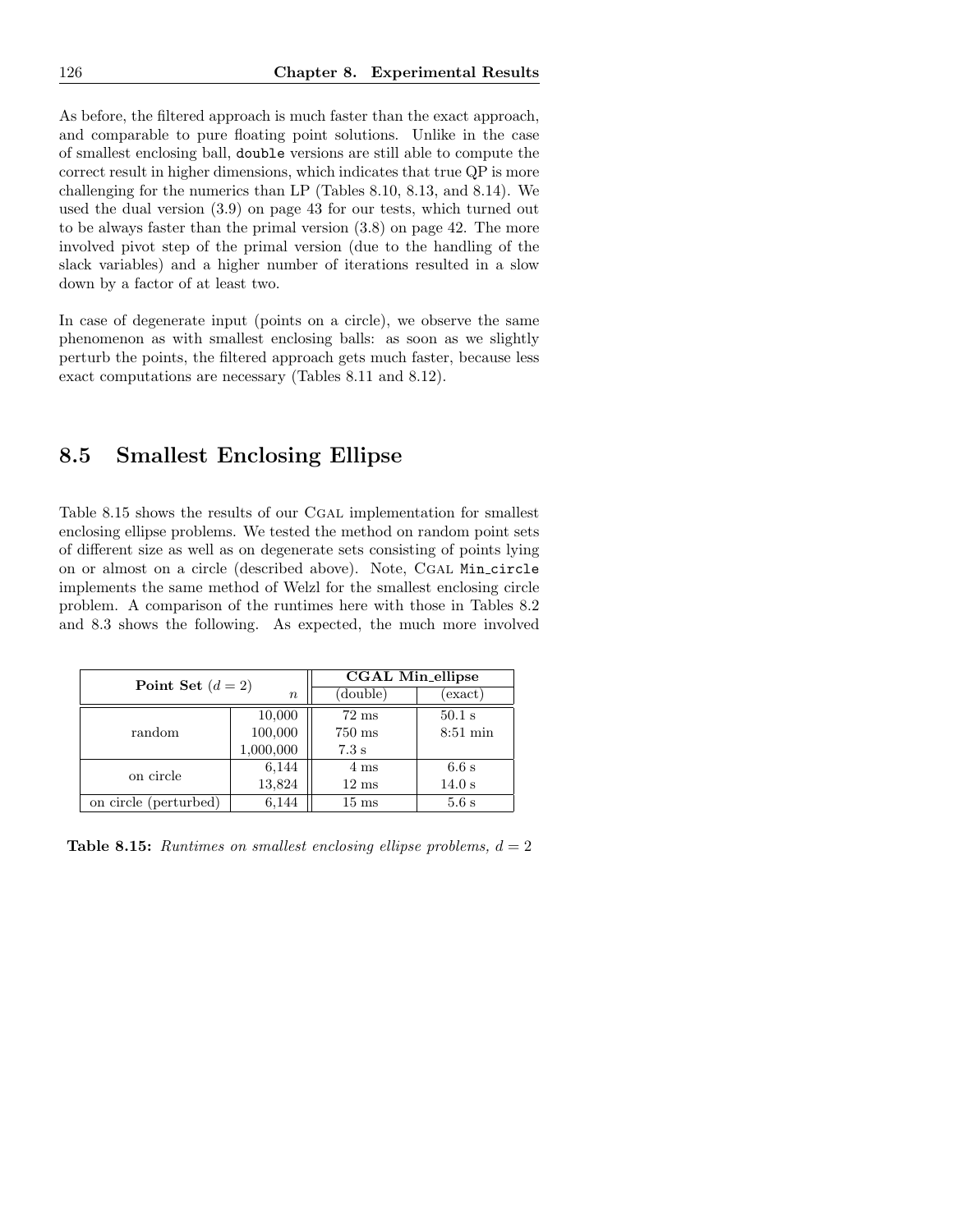arithmetic in the primitive operations in case of the smallest enclosing ellipse causes a significant increase in runtimes.

## 8.6 Conclusion

We performed numerous tests of our solver on the quadratic programming problems polytope distance, smallest enclosing ball, and smallest enclosing annulus, with different types of input data.

Our major test problem, namely the smallest enclosing ball problem, was used to compare our solver with other implementations. Among the competitors were mathematical programming codes as well as dedicated geometric algorithms.

Almost always the partial filtered pricing strategy was best. Using this combination of exact and floating point arithmetic yields very good runtimes. They are not far behind pure floating point implementations, but much faster than codes using exact arithmetic for all numerical operations.

For the smallest enclosing annulus problem, which is an LP problem, we even outperformed a dedicated LP code. This is due to the fact that great care has been taken to ensure runtime efficiency.

Finally, we showed that smallest enclosing ellipse problems with up to 100,000 points can be solved exactly using Welzl's method combined with our exact primitives.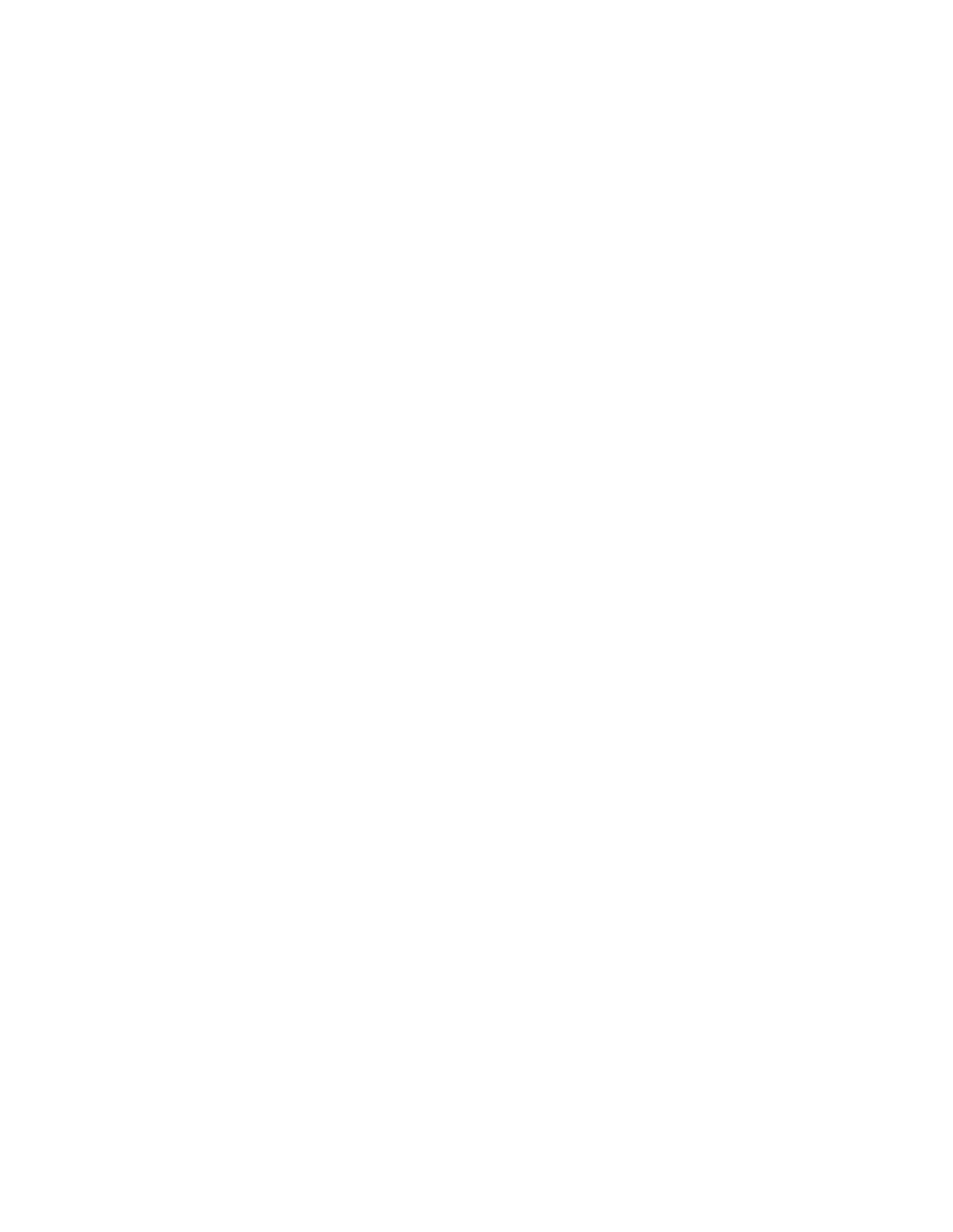Part III

Applications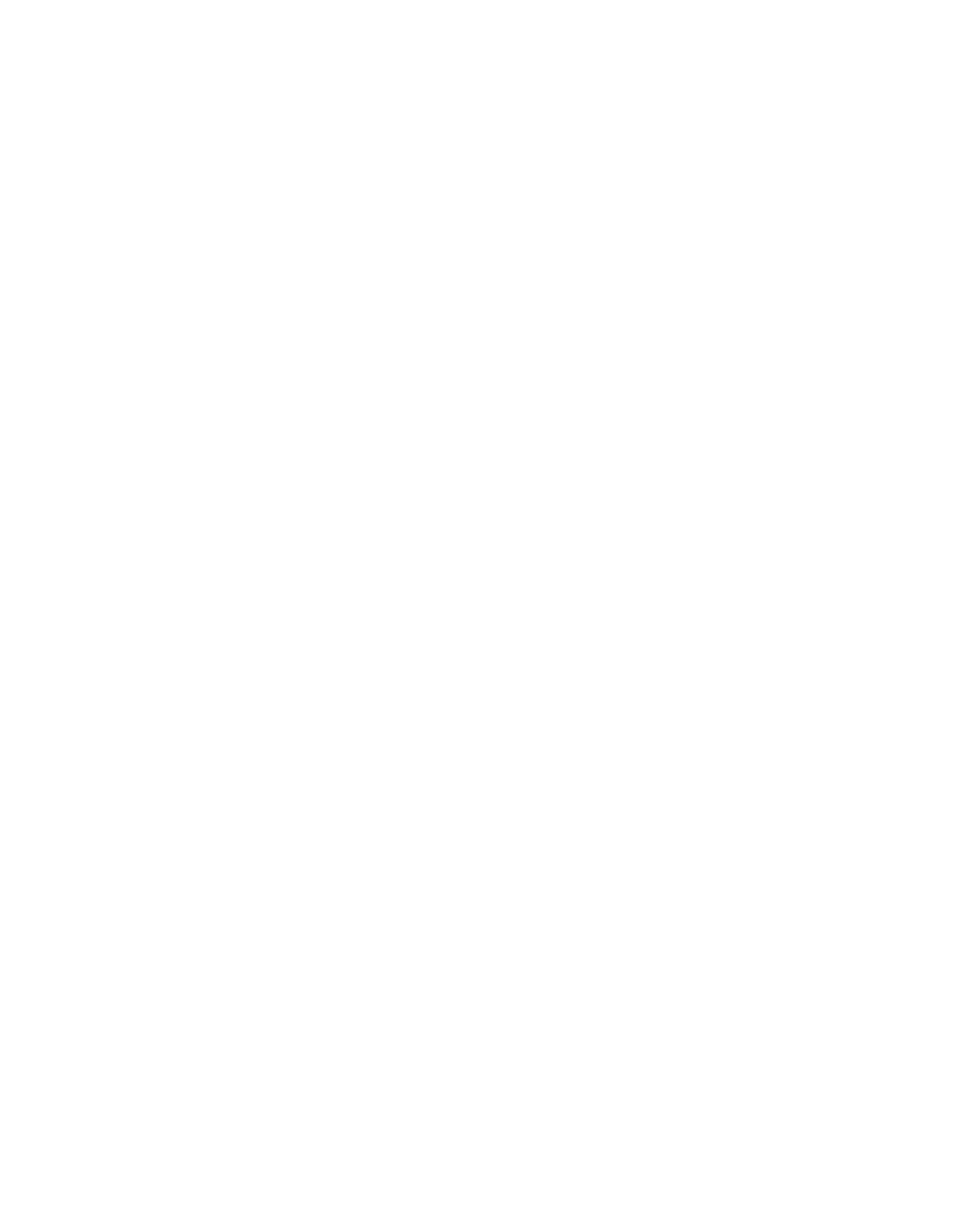# Chapter 9

# Two Applications

This chapter presents two applications, where our method was used to solve 'real-world' problems. As part of a joint project with a big Swiss bank, our quadratic programming solver was used to solve a large portfolio optimization problem. In another cooperation with a German company developing medical navigation systems, the smallest enclosing annulus implementation was used to calibrate the tip of medical probes.

## 9.1 Portfolio Optimization

In this section we describe the application of the quadratic programming solver in asset management.

## 9.1.1 Application Background

Recently, a coherent measure of risk, the so called Conditional Valueat-Risk, is gaining ground both in academia and in financial industry [103, 84, 65]. An extension of this methodology for multi-period portfolio optimization is desirable [23, 14]. In this context, a diploma thesis' project was assigned to two students at the Institute for Operations Research (IFOR), ETH Zurich. Their subject was to compare the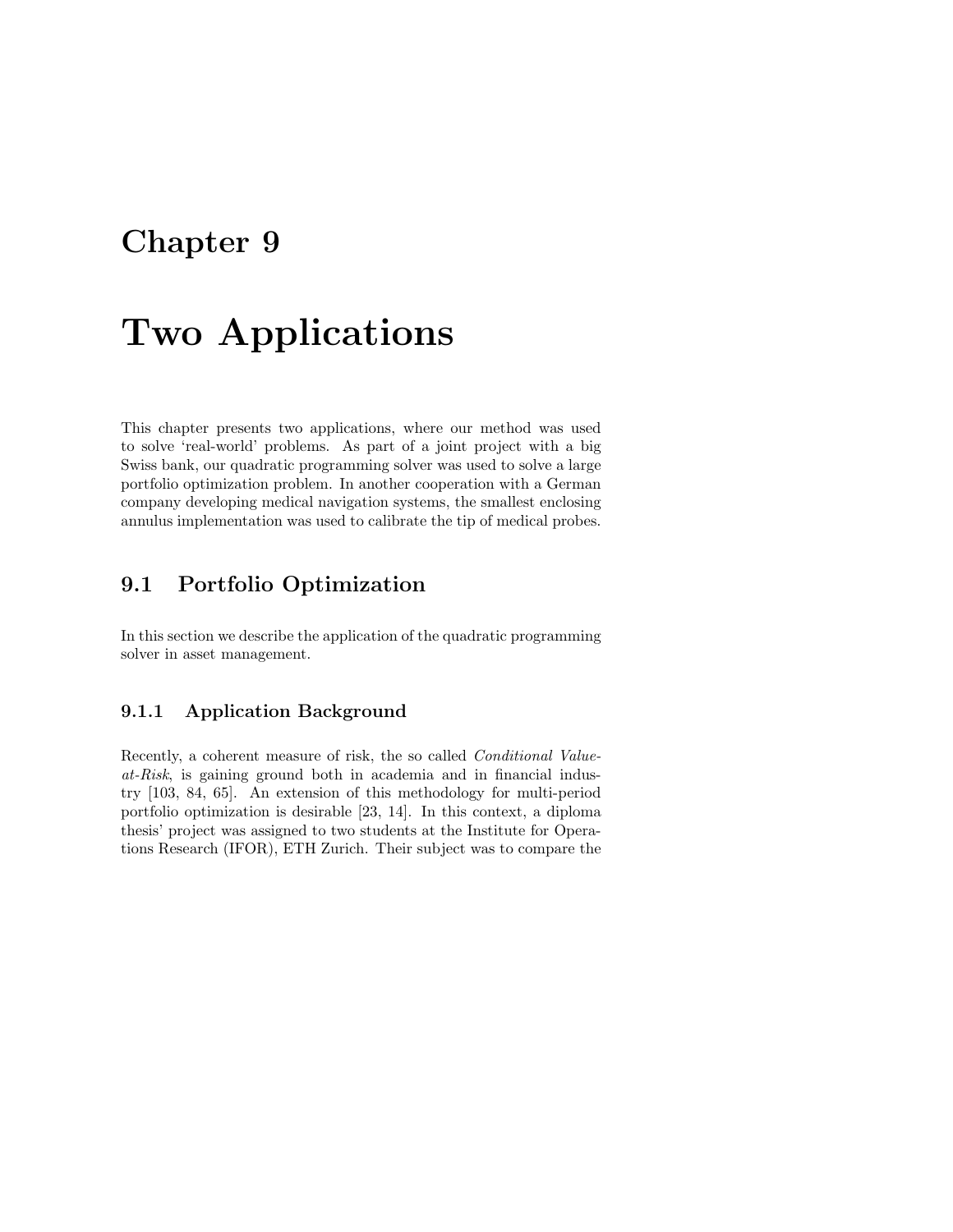risk measures 'Mean-Variance and Conditional Value-at-Risk in Portfolio Optimization' [8]. The asset management division of Credit Suisse (CSAM) in Zurich acted as industrial partner for this diploma thesis.

The models used in portfolio optimization are usually formulated as linear or quadratic programs. One of the tasks in the project was to compare different solvers for linear and quadratic programming problems. A preliminary version of our exact implementation described in Chapter 6 was one of them. During the project meetings, the need for exact solutions was discussed. The issue was raised by CSAM, because they encountered numerical problems when they tried to solve large portfolio optimization problems.

#### 9.1.2 Problem Description

CSAM provided us with one of their 'problematic' problems. It is a multi-period portfolio optimization problem of a Swiss pension fonds ('Schweizer Pensionskasse').

The model includes 11 financial instruments, i.e. stocks or investment fonds, for which the best combination should be found. Transaction costs for buying and selling instruments are also modelled, resulting in 33 variables for one time period. The model contains five periods, so it has 165 variables in total. The problem is formulated as a quadratic program by using the Markowitz model to controll the risk of the portfolio.

At CSAM, they tried to solve this problem using CPLEX. It was neither able to find a feasible solution nor to show infeasibility of the quadratic program. CPLEX just terminated after some amount of time, indicating that it detected 'cycling'. Further details, e.g. version and parameter settings of CPLEX and the particular reason for its failure, were not available to us.

## 9.1.3 Results

The quadratic program of CSAM was given in MPS format, so we reused an MPS reader from a previous implementation of an inexact solver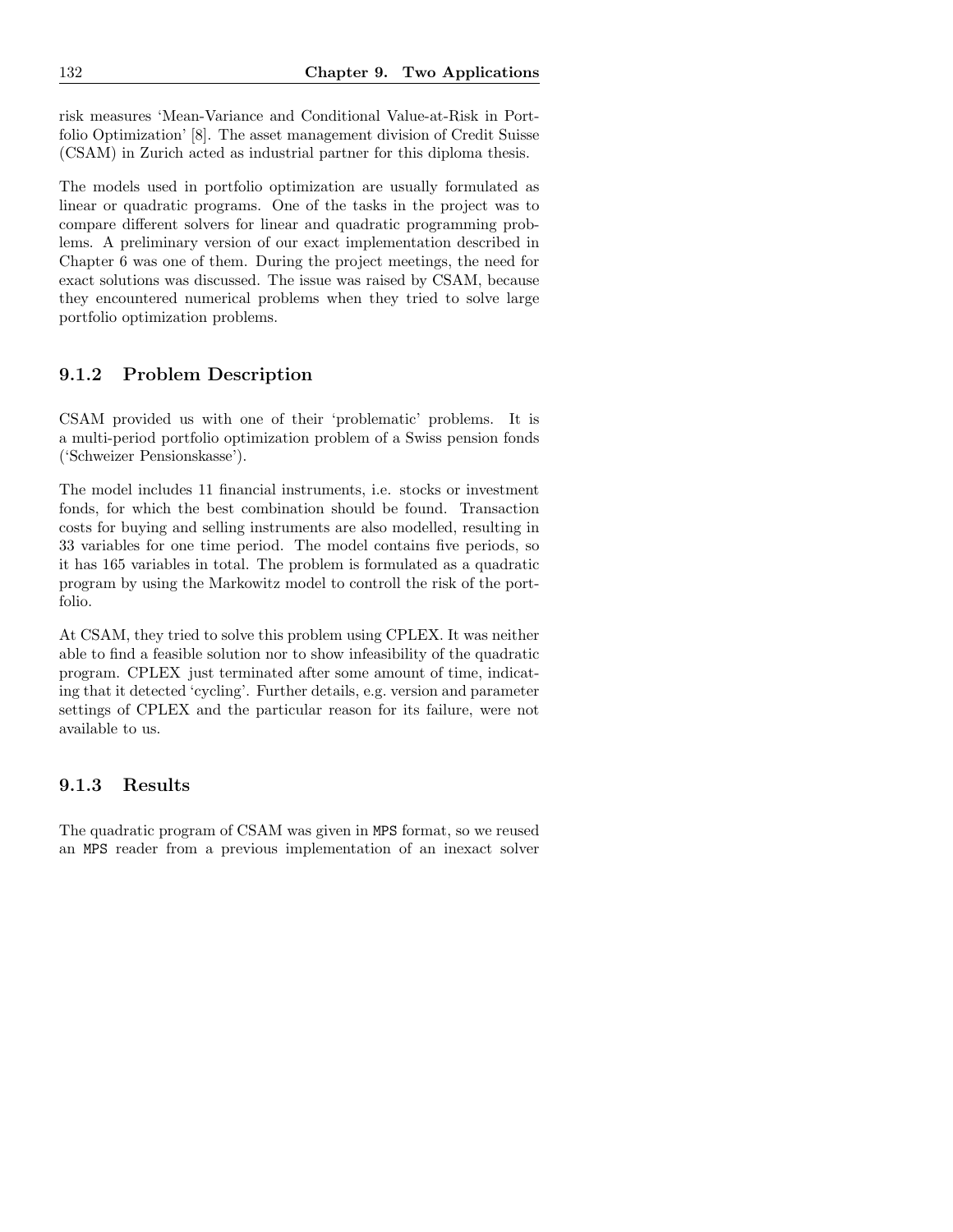developed together with Bernd Gärtner. We extended the reader for quadratic programs, i.e. we added the handling of a QMATRIX section.

The problem finally feeded into the solver consisted of 165 original and 211 slack variables, resulting in a total of 371 variables (the preliminary version of the solver used here was not able to handle slack variables implicitly). It contained 271 constraints, devided in 60 equality and 211 inequality constraints.

Our solver (using full exact pricing) needed an overall runtime of 1 hour and 53 minutes. After 395 iterations in phase I, it returned that the problem is INFEASIBLE. We checked the solution and found it to be correct.

Since we were able to 'solve' the problem, our approach seems promising in this application domain. Although the computation took quite a while, future versions using partial filtered pricing on up-to-date hardware will need only a fraction of the observed runtime. At least we showed that our exact solver might be used as a tool in portfolio optimization.

## 9.2 Stylus Calibration

We describe the solution of a calibration problem that arised from a medical application in neurosurgery.

## 9.2.1 Application Background

In recent years, *intraoperative navigation systems* were recognized as a very powerful tool for surgical cases. On the one hand, they improve the results of such operations, while on the other hand, they make surgical interventions yet possible that where considered inoperable before. One such system is the computer aided neurosurgery navigation system NEN [87] developed by Functional Imaging Technologies (FIT) in Berlin, Germany.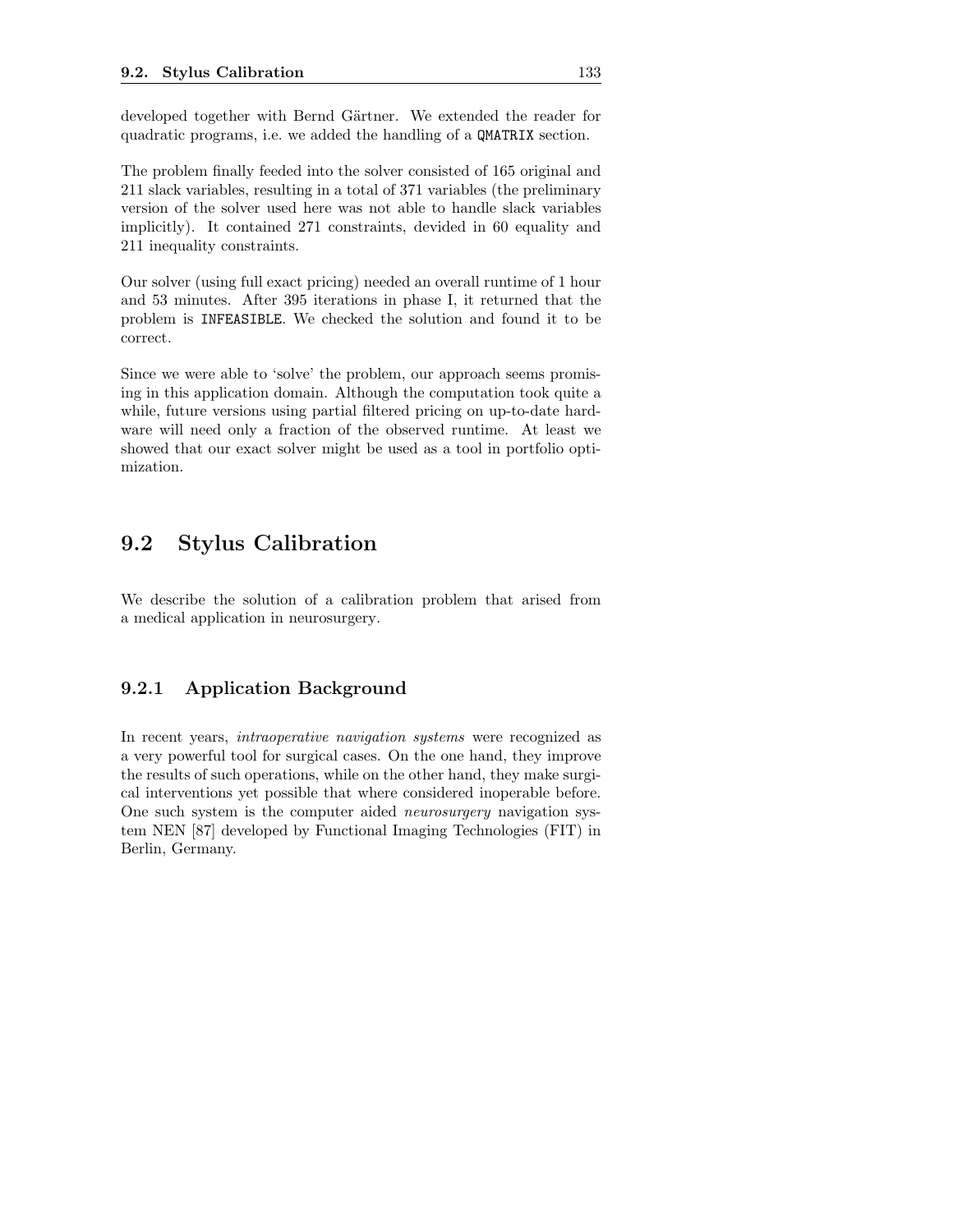The general aim of these systems is to enable a surgeon to utilize preoperatively gathered information more effectively during the operation. This information is usually a three-dimensional image set of the region of interest, obtained by a computed tomography (CT) or magnetic resonance (MR) scanner. The overall idea consists in linking the information from the image set directly to the operating environment for navigation purposes. Like in most such guidance systems (see for example [33] and the references there) the basic approach to solve this question relies on a technique called image registration. A set of markers (so called fiducials) is attached to the skin (or even bone implanted in other systems) and special points on the markers serve as orientation landmarks. These landmarks are visible in the pre-operative volumetric image set and define a set of 3D 'image' points. Then, immediately prior to the intervention, a 3D tracking system is used to localize the landmark points a second time in the operating environment while the patient's head is fixed. This defines another set of 3D 'world' points. The image registration process computes a transformation defined by the two point sets, that maps each point from 'world' space to its counterpart in 'image' space.<sup>1</sup>

#### 9.2.2 Problem Description

The 3D tracking system used by the NEN navigation system is based on electro-magnetic fields. A transmitter generates a pulsed DC magnetic field, which allows a corresponding receiver to localize itself within the electro-magnetic field. The position and orientation of the receiver in 3-space is measured at regular intervals and the information is handed over to the navigation system.

The surgeon uses a medical probe, the so called stylus, to navigate in the operating environment, see Figure 9.1. The receiver of the tracking system is integrated in the handle of the stylus. Since we are interested in the position (and orientation) of the stylus' tip, we have to calibrate the stylus, i.e. the offset vector between the receiver in the handle and the tip of the stylus has to be determined.

<sup>1</sup>Actually, the cooperation with FIT started with a project on the image registration problem, see [54].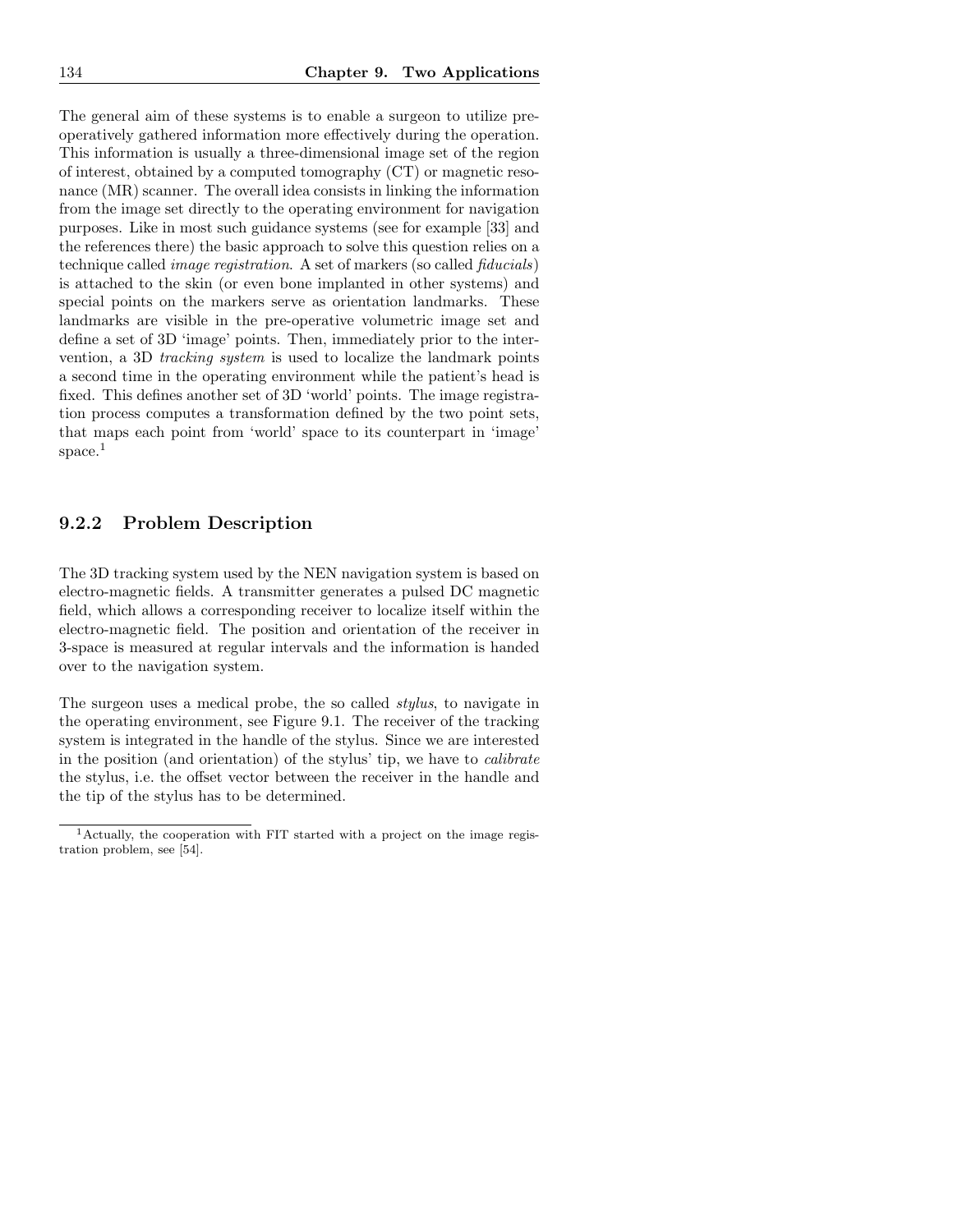

Figure 9.1: Stylus of the navigation system

## 9.2.3 Solution

The idea of the calibration algorithm is as follows. We place the tip of the stylus in a special tool, such that the stylus can be moved and rotated but the tip's position remains fixed, see Figure 9.2. When moving the stylus, all measured positions of the receiver lie (theoretically) on a particular half-sphere in 3-space. The tip's position is the center of the *smallest enclosing annulus* of the set  $P$  of measured positions. Note that the smallest enclosing ball of  $P$  cannot be used here, because the acquired positions cover only a half-sphere. In general, the center of this half-sphere does not coincide with the center of the smallest enclosing ball of P.

In practice, the points in  $P$  are distorted due to measurement errors. There might also be outliers due to extraneous causes (e.g. through metallic objects) that distort the electro-magnetic field. We use the following heuristic to cope with these problems. After computing the smallest enclosing annulus of  $P$ , we check its width, i.e. the difference of  $R$  and  $r$ , cf. Section 3.3. If the annulus is wider than a predefined bound, we remove points from  $P$  that are 'most extreme' with respect to the current annulus. By 'most extreme' we mean those points, whose distance to the annulus' center deviates most from the average distance to the center of all points in  $P$ . Then the smallest enclosing annulus is recomputed. This step is repeated, until the width of the resulting annulus is smaller than the predefined bound. We end up with the following algorithm  $(MA(P))$  denotes the smallest enclosing annulus of P):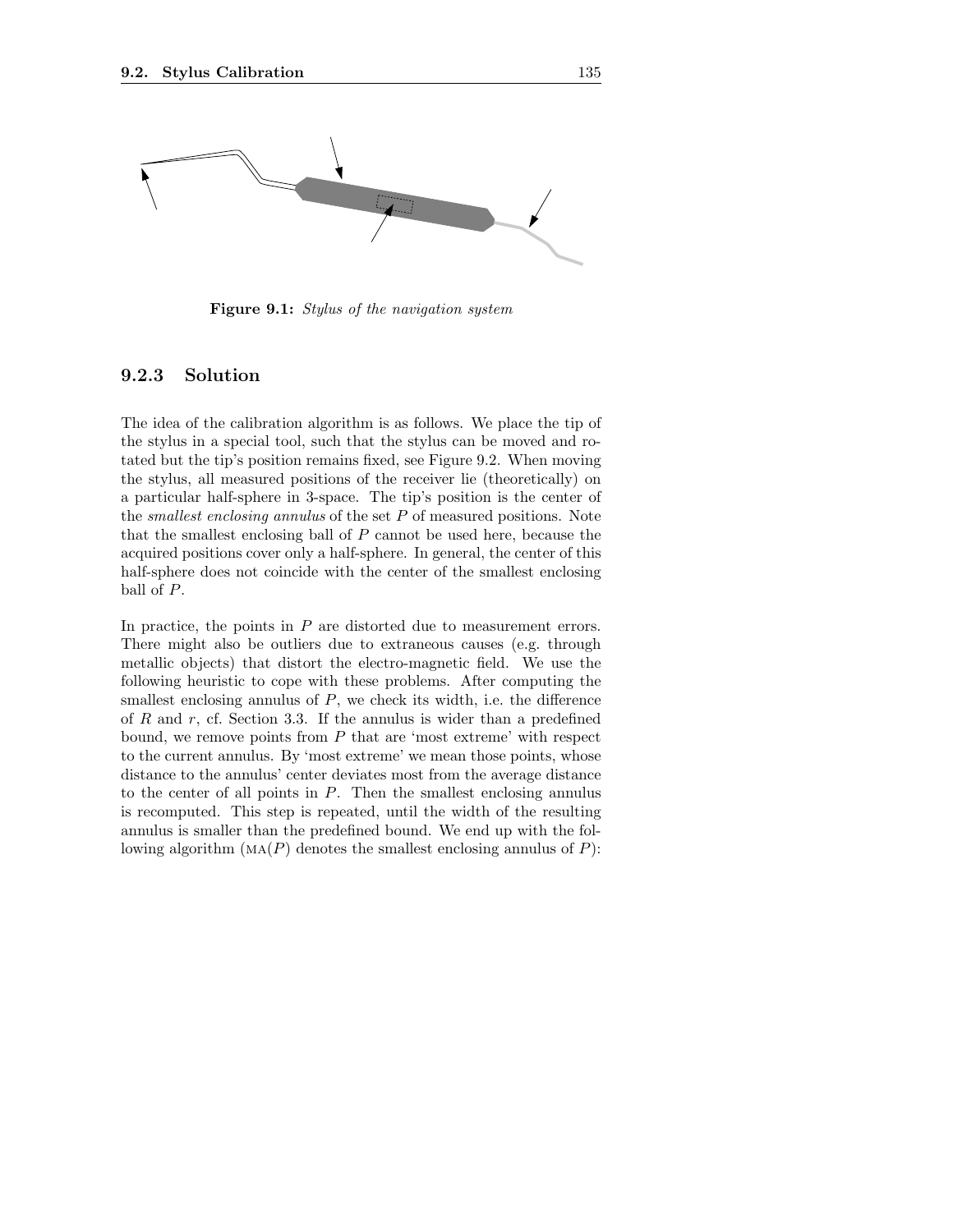

Figure 9.2: Calibration setup

Algorithm 9.1 (returns the position of the stylus' tip)

 $SYYLUSCALIBRATION(P)$ :  $a := MA(P)$ WHILE width $(a) >$  bound DO  $P := P \setminus \{p \in P \mid p \text{ is a 'most extreme' outlier}\}\$  $a := MA(P)$ END RETURN center $(a)$ 

### 9.2.4 Experimental Results

The navigation system has two kind of styli. The difference lies in the length of the pointer, resulting in different length of the offset vectors. The short version has an offset of about 12cm, the long version of about 19cm.

For each stylus to calibrate, we acquired between 5,000 and 10,000 position samples. Usually one or two iterations in Algorithm 9.1 were sufficient to obtain an annulus of width smaller than 2mm (short version) and 3mm (long version). The annulus' center was then used to compute the offset vector for each point in the final set P. Averaging over all these vectors gave the desired offset vector for the stylus.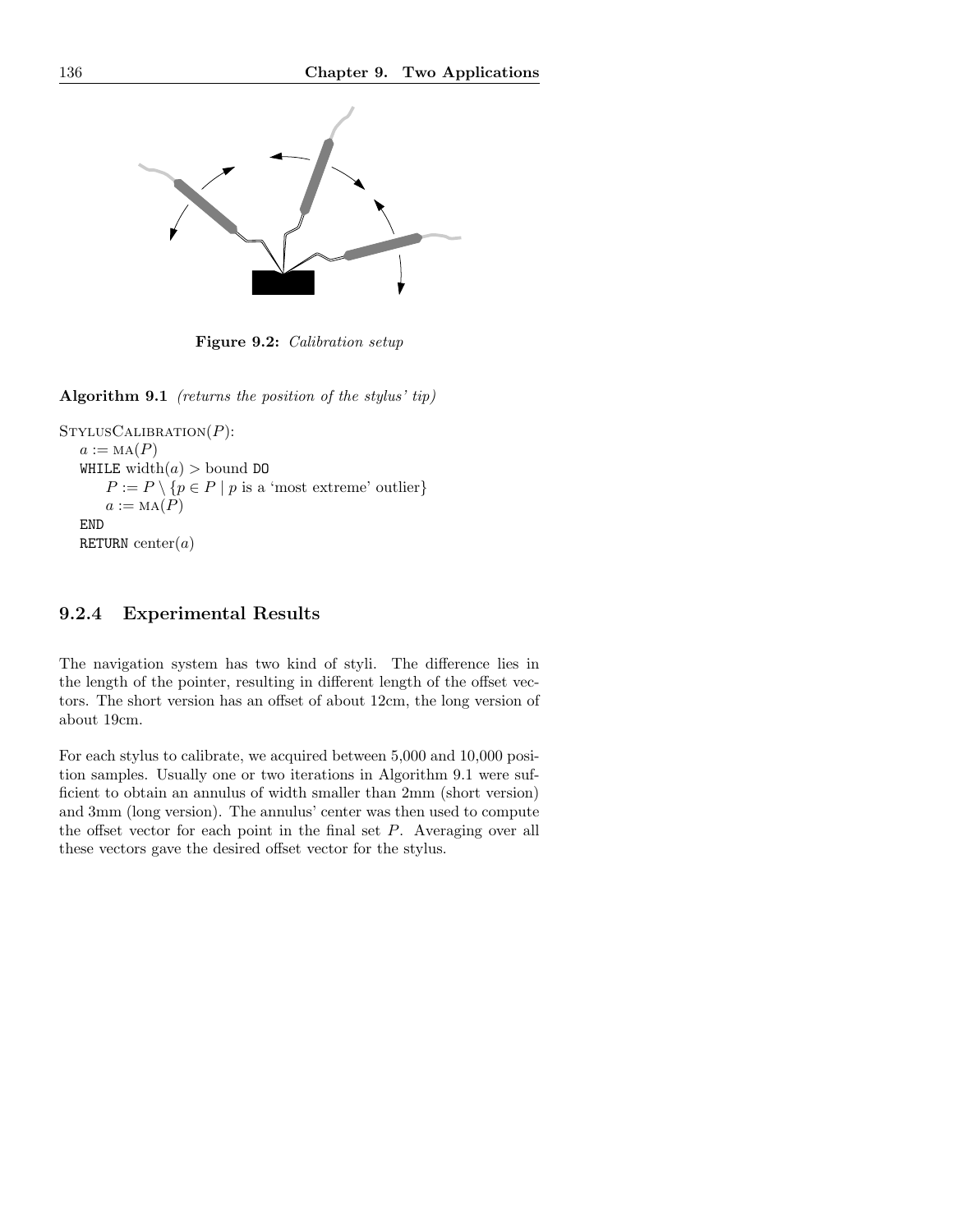In a postprocessing step, we checked the quality of the calibration. For each point in the final  $P$ , the position of the tip was computed using the now available offset vector of the stylus. These positions were compared to the 'real' position of the tip, namely the center of the final annulus. The maximal deviations of 1.2mm for the short styli, and 1.8mm for the long version, were perfectly satisfying for this application.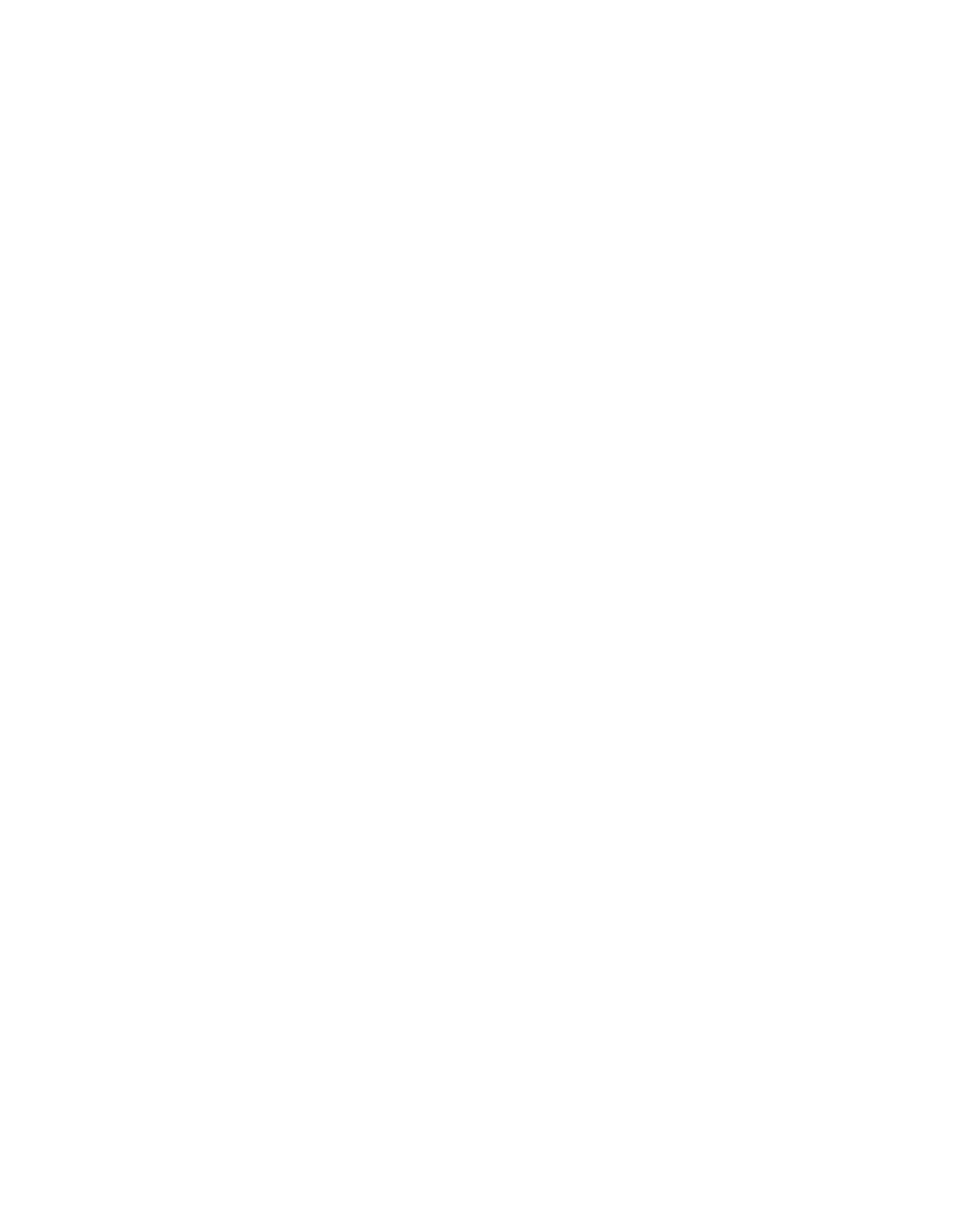# Bibliography

- [1] I. Adler and R. Shamir. A randomized scheme for speeding up algorithms for linear and convex programming with high constraintsto-variable ratio. Math. Programming, 61:39–52, 1993.
- [2] P. K. Agarwal, B. Aronov, S. Har-Peled, and M. Sharir. Approximation and exact algorithms for minimum-width annuli and shells. Discrete Computational Geometry, 24(4):687–705, 2000.
- [3] N. Amenta. Computational geometry software. In Handbook of Discrete and Computational Geometry, pages 951–960. CRC Press, 1997.
- [4] J. Arvo, editor. Graphics Gems II. The graphics gems series. Academic Press, 1991.
- [5] D. Avis. A C implementation of the reverse search vertex enumeration algorithm. ftp://mutt.cs.mcgill.ca/pub/C.
- [6] F. Avnaim.  $C++GAL: A C++ Library for Geometric Algorithms.$ INRIA Sophia-Antipolis, 1994.
- [7] J. E. Baker, R. Tamassia, and L. Vismara. GeomLib: Algorithm engineering for a geometric computing library, 1997. (Preliminary report).
- [8] S. Barbey and P. Schiltknecht. Portfolio Optimierung mit Markowitz und Conditional Value-at-Risk. Diploma thesis, ETH Zurich, 2001.
- [9] V. Barnett. The ordering of multivariate data. J. Roy. Statist. Soc., 139:318–354, 1976.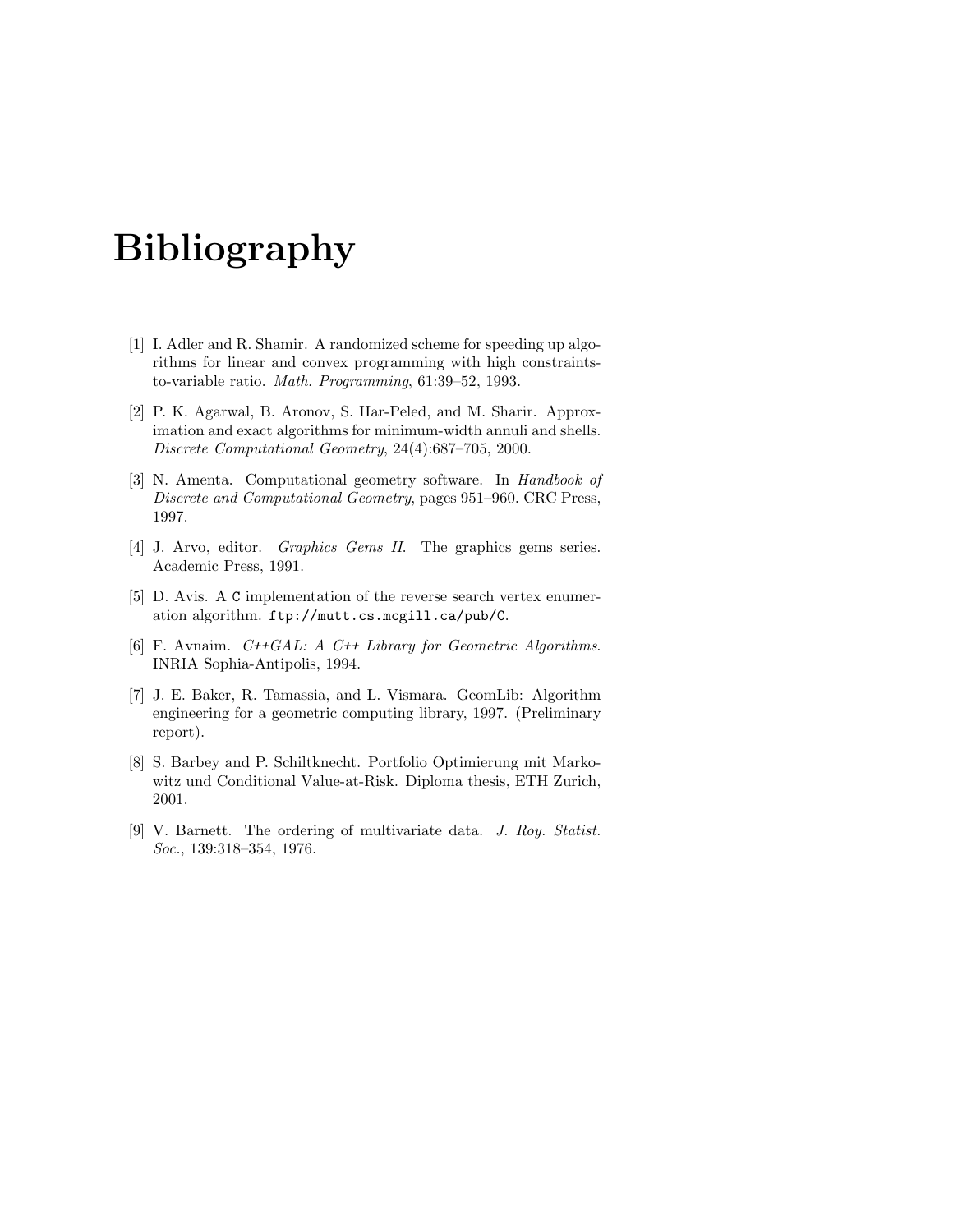- [10] J. J. Barton and L. R. Nackman. Scientific and Engineering C++. Addison-Wesley, 1997.
- [11] D. P. Bertsekas. Nonlinear Programming. Athena Scientific, Belmont, Massachusetts, 1995.
- [12] R. E. Bixby, J. W. Gregory, I. J. Lustig, R. E. Marsten, and D. F. Shanno. Very large-scale linear programming: a case study in combining interior point and simplex methods. Operations Research, 40(5):885–897, 1992.
- [13] G. Booch and M. Vilot. Simplifying the Booch components. In S. Lippman, editor, C++ Gems, pages 59–89. SIGS publications, 1996.
- [14] A. Boriçi and H.-J. Lüthi. Multi-period portfolio optimization by conditional value-at-risk: a proposal. (preprint), 2001.
- [15] C. Bouville. Bounding ellipsoids for ray-fractal intersection. In SIGGRAPH, pages 45–52, 1985.
- [16] H. Brönnimann, C. Burnikel, and S. Pion. Interval arithmetic yields efficient dynamic filters for computational geometry. Discrete Applied Mathematics, 109(1–2):25–47, 2001.
- [17] H. Brönnimann, I. Emiris, V. Pan, and S. Pion. Computing exact geometric predicates using modular arithmetic with single precision. In Proc. 13th Annu. ACM Sympos. Comput. Geom., pages 174–182, 1997.
- [18] International standard ISO/IEC 14882: Programming languages C++. American National Standards Institute, 11 West 42nd Street, New York 10036, 1998.
- [19] CGAL Reference Manual, 2001. Ver. 2.3. http://www.cgal.org/.
- [20] V. Chvátal. *Linear Programming*. W. H. Freeman, New York, NY, 1983.
- [21] K. L. Clarkson. A Las Vegas algorithm for linear programming when the dimension is small. J. ACM, 42(2):488–499, 1995.
- $[22]$  L. Danzer, D. Laugwitz, and H. Lenz. Über das Löwnersche Ellipsoid und sein Analogon unter den einem Eikörper eingeschriebenen Ellipsoiden. Arch. Math., 8:214–219, 1957.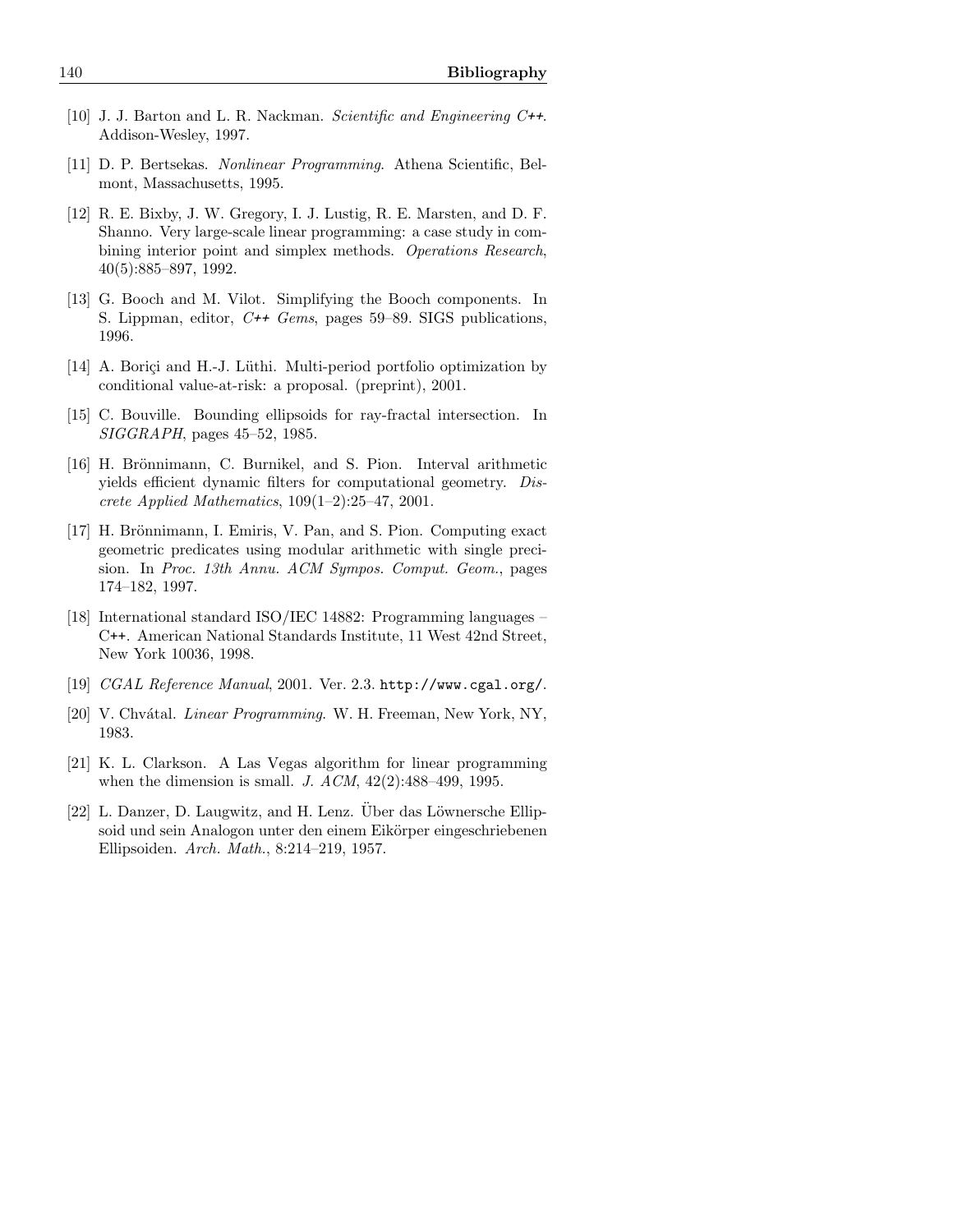- [23] A. C. Davison, C. G. Diderich, and V. Nicoud. Analytical multiperiod portfolio optimization. (preprint), February 2000.
- [24] P. de Rezende and W. Jacometti. Geolab: an environment for development of algorithms in computational geometry. In *Proc.* 5th Canad. Conf. Comput. Geom., pages 175–180, 1993.
- [25] T. D. DeRose. Geometric programming: A coordinate-free approach. In Theory and Practice of Geometric Modeling, pages 291–303, Blaubeuren, FRG (Oct 1988), 1989. Springer-Verlag.
- [26] M. E. Dyer. A class of convex programs with applications to computational geometry. In Proc. 8th Annu. ACM Symp. on Computational Geometry, pages 9–15, 1992.
- [27] B. C. Eaves and R. M. Freund. Optimal scaling of balls and polyhedra. Math. Programming, 23:138–147, 1982.
- [28] J. Edmonds and J. Maurras. Note sur les Q-matrices d'Edmonds. Rech. Opér (RAIRO),  $31(2):203-209$ , 1997.
- [29] P. Epstein, J. Kavanagh, A. Knight, J. May, T. Nguyen, and J.- R. Sack. A workbench for computational geometry. Algorithmica, 11:404–428, 1994.
- [30] A. Fabri, G.-J. Giezeman, L. Kettner, S. Schirra, and S. Schönherr. The Cgal kernel: A basis for geometric computation. In M. C. Lin and D. Manocha, editors, Proc. ACM Workshop on Applied Computational Geometry, volume 1148 of Lecture Notes in Computer Science, pages 191–202. Springer-Verlag, 1996.
- [31] A. Fabri, G.-J. Giezeman, L. Kettner, S. Schirra, and S. Schönherr. On the design of Cgal, a computational geometry algorithms library. Software – Practice and Experience, 30:1167–1202, 2000.
- $[32]$  G. Fischer. Lineare Algebra Eine Einführung für Studienanfänger. 12., verbesserte Auflage. Vieweg, Braunschweig, Germany, 2000.
- [33] J. M. Fitzpatrick, J. B. West, and C. R. Maurer. Predicting error in rigid-body point-based registration. IEEE Transactions on Medical Imaging, 17(5):694–702, 1998.
- [34] G. Forsythe and C. Moler. *Computer Solutions of Linear Algebra* Systems. Prentice-Hall, Englewood Cliffs, NJ, 1967.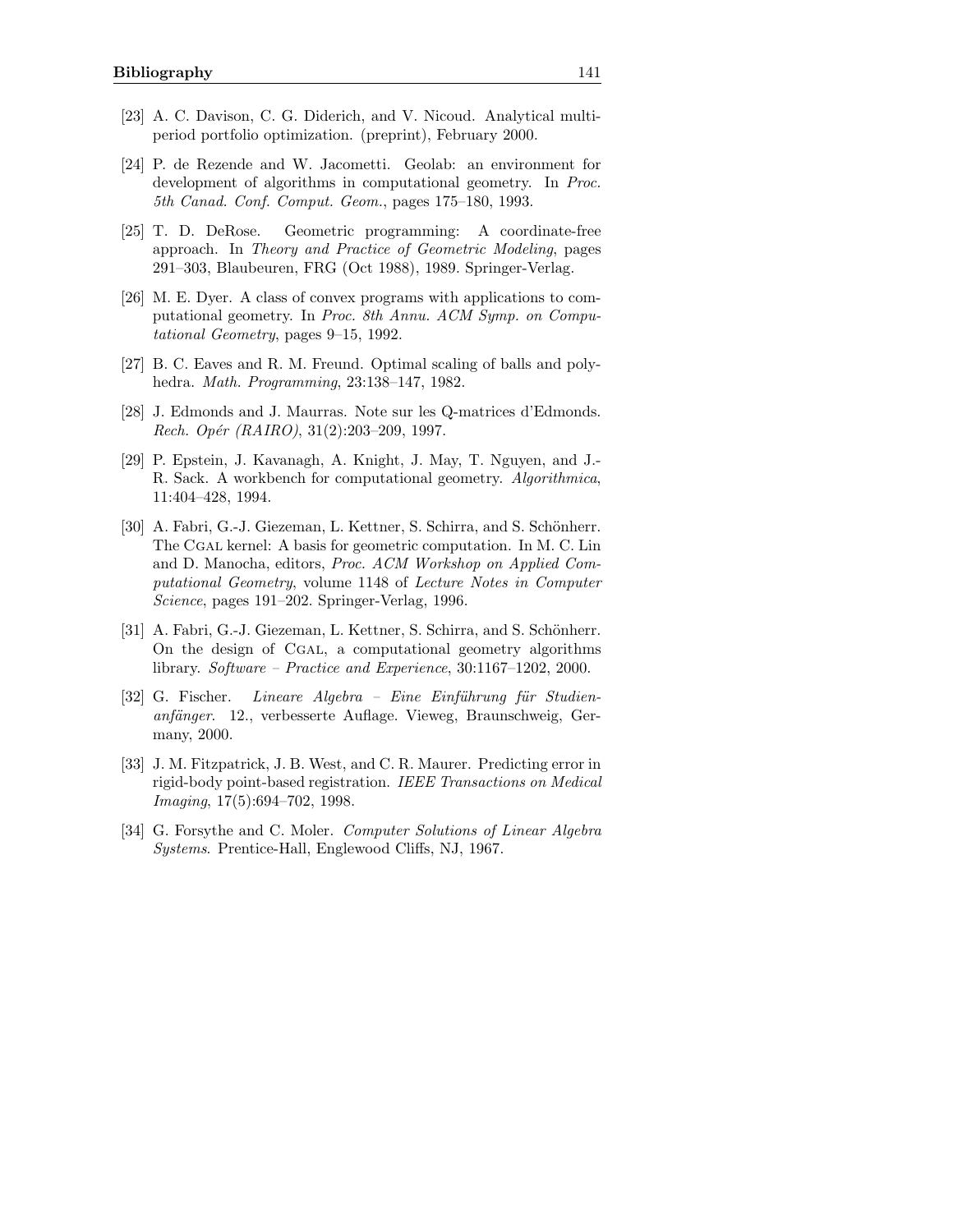- [35] R. M. Freund and J. B. Orlin. On the complexity of four polyhedral set containment problems. Math. Programming, 33:139–145, 1985.
- [36] K. Fukuda. cdd+ reference manual. http://www.ifor.math.ethz.ch/~fukuda/cdd home/cdd.html.
- [37] B. Gärtner. Randomized Optimization by Simplex-Type Methods. PhD thesis, Freie Universität Berlin, 1995.
- [38] B. Gärtner. Geometric optimization. Equinoctial School on Geometry and Computation, ETH Zurich, 1997.
- [39] B. Gärtner. Exact arithmetic at low cost a case study in linear programming. Computational Geometry - Theory and Applications, 13:121–139, 1999.
- [40] B. Gärtner. Fast and robust smallest enclosing balls. In Proc. 7th Annu. European Sympos. Algorithms, volume 1643 of Lecture Notes in Computer Science, pages 325–338. Springer-Verlag, 1999.
- [41] B. Gärtner. Pitfalls in computing with pseudorandom determinants. In Proc. 16th Annu. ACM Sympos. Comput. Geom., pages 148–155, 2000.
- [42] B. Gärtner and S. Schönherr. Exact primitives for smallest enclosing ellipses. Information Processing Letters, 68(1):33–38, 1998.
- [43] B. Gärtner and S. Schönherr. Smallest enclosing circles an exact and generic implementation in C++. Technical Report B 98-04, Fachbereich Mathematik und Informatik, Freie Universität Berlin, 1998.
- [44] B. Gärtner and S. Schönherr. Smallest enclosing ellipses an exact and generic implementation in C++. Technical Report B 98-05, Fachbereich Mathematik und Informatik, Freie Universität Berlin, 1998.
- [45] B. Gärtner and S. Schönherr. An efficient, exact, and generic quadratic programming solver for geometric optimization. In Proc. 16th Annu. ACM Sympos. Comput. Geom., pages 110–118, 2000.
- [46] B. Gärtner and E. Welzl. Linear programming randomization and abstract frameworks. In Proc. 13th Annu. Symp. on Theoretical Aspects of Computer Science (STACS), volume 1046 of Lecture Notes in Computer Science, pages 669–687. Springer-Verlag, 1996.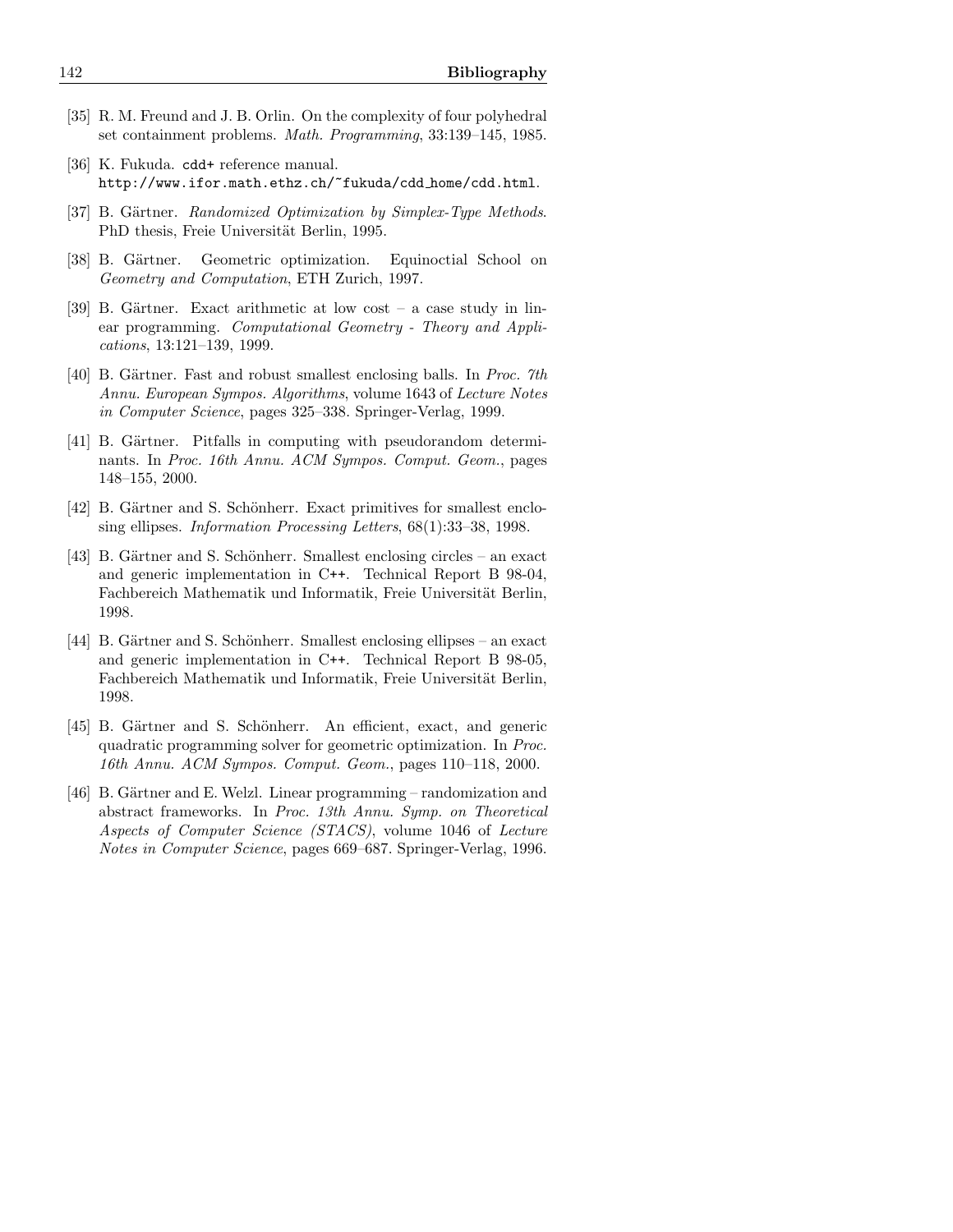- [47] B. Gärtner and E. Welzl. A simple sampling lemma: Analysis and applications in geometric optimization. Discrete Computational Geometry, 25:569–590, 2001.
- [48] G.-J. Giezeman. PlaGeo, a Library for Planar Geometry and Spa-Geo, a Library for Spatial Geometry. Utrecht University, 1994.
- [49] A. S. Glassner, editor. Graphics Gems. The graphics gems series. Academic Press, 1990.
- [50] R. N. Goldman. Illicit expressions in vector algebra. ACM Transaction on Graphics, 4(3):223–243, 1985.
- [51] T. Granlund. GNU MP, The GNU Multiple Precision Arithmetic Library, October 2000. Version 3.1.1. http://swox.com/gmp/.
- [52] P. S. Heckbert, editor. Graphics Gems IV. The graphics gems series. Academic Press, 1994.
- [53] S. Hert, M. Hoffmann, L. Kettner, S. Pion, and M. Seel. An adaptable and extensible geometry kernel. In Proc. 5th Workshop on Algorithms Engineering, volume 2141 of Lecture Notes in Computer Science, pages 76–91. Springer-Verlag, 2001.
- [54] F. Hoffmann, K. Kriegel, S. Schönherr, and C. Wenk. A simple and robust geometric algorithm for landmark registration in computer assisted neurosurgery. Technical Report B 99-21, Freie Universität Berlin, Fachbereich Mathematik und Informatik, 1999.
- [55] IEEE Computer Society. IEEE Standard for Binary Floating-Point Arithmetic, IEEE Std 754, 1995. http://standards.ieee.org/.
- [56] F. John. Extremum problems with inequalities as subsidiary conditions. In Studies and Essays presented to R. Courant on his 60th Birthday, pages 187–204. Interscience Publishers, NY, 1948.
- [57] T. Keffer. The design and architecture of tools.h++. In S. Lippman, editor, C++ Gems, pages 43–57. SIGS publications, 1996.
- [58] L. Kettner. Software Design in Computational Geometry and Contour-Edge Based Polyhedron Visualization. PhD thesis, ETH Zurich, 1999. Diss. ETH No. 13325.
- [59] D. Kirk, editor. Graphics Gems III. The graphics gems series. Academic Press, 1992.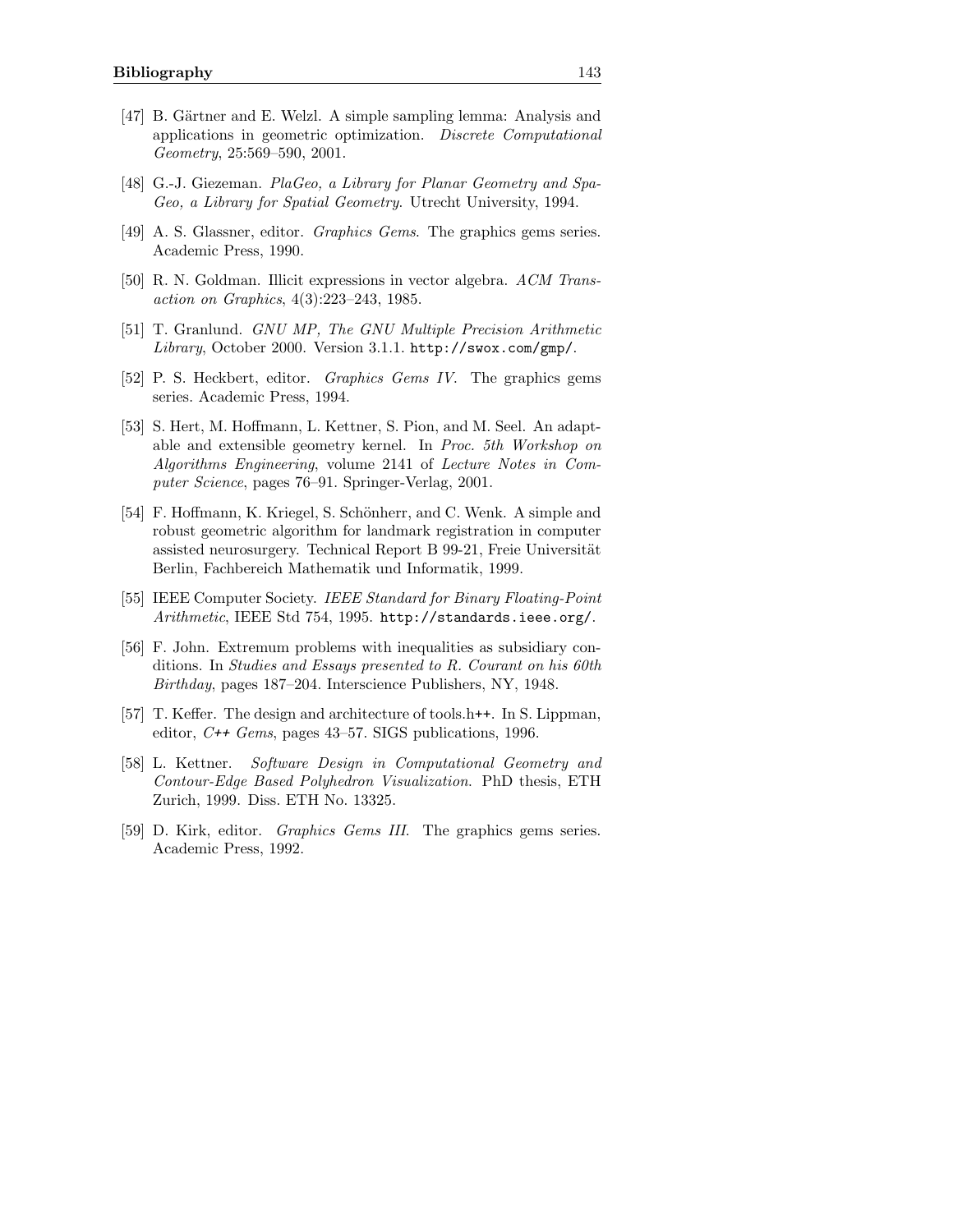- [60] R. Kumar and D. Sivakumar. Roundness estimation via random sampling. In Proc. 10th ACM-SIAM Sympos. Discrete Algorithms, pages 603–612, 1999.
- [61] J. Lakos. Large Scale C++ Software Design. Addison-Wesley, 1996.
- [62] K. Leichtweiß. Über die affine Exzentrizität konvexer Körper. Arch. Math., 10:187–199, 1959.
- [63] S. B. Lippman. *Inside the C++ Object Model*. Addison-Wesley, 1996.
- [64] J. Matoušek, M. Sharir, and E. Welzl. A subexponential bound for linear programming. Algorithmica, 16:498–516, 1996.
- [65] H. Mausser and D. Rosen. Managing risk with expected shortfall. In S. P. Uryasev, editor, Probabilistic Constrained Optimization: Methodology and Applications, pages 204–225. Kluwer Academic Publishers, 2000.
- [66] K. Mehlhorn and S. Näher. The implementation of geometric algorithms. In 13th World Computer Congress IFIP94, volume 1, pages 223–231, North-Holland, Amsterdam, 1994. Elsevier Science B.V.
- [67] K. Mehlhorn and S. Näher. The LEDA Platform for Combinatorial and Geometric Computing. Cambridge University Press, 1999.
- [68] K. Mehlhorn, S. Näher, M. Seel, and C. Uhrig. The LEDA User Manual, 2001. Version 4.3.
- [69] S. Meyers. Effective C++. Addison Wesley, 1992.
- [70] S. Meyers. *More Effective C*++. Addison Wesley, 1996.
- [71] K. G. Murty and Y. Fathi. A critical index algorithm for nearest point problems on simplicial cones. Math. Programming, 23:206– 215, 1982.
- [72] D. R. Musser and A. Saini. STL Tutorial and Reference Guide: C++ Programming with the Standard Template Library. Addison-Wesley, 1996.
- [73] D. R. Musser and A. A. Stepanov. Generic programming. In 1st Intl. Joint Conf. of ISSAC-88 and AAEC-6, volume 358 of Lecture Notes in Computer Science, pages 13–25. Springer-Verlag, 1989.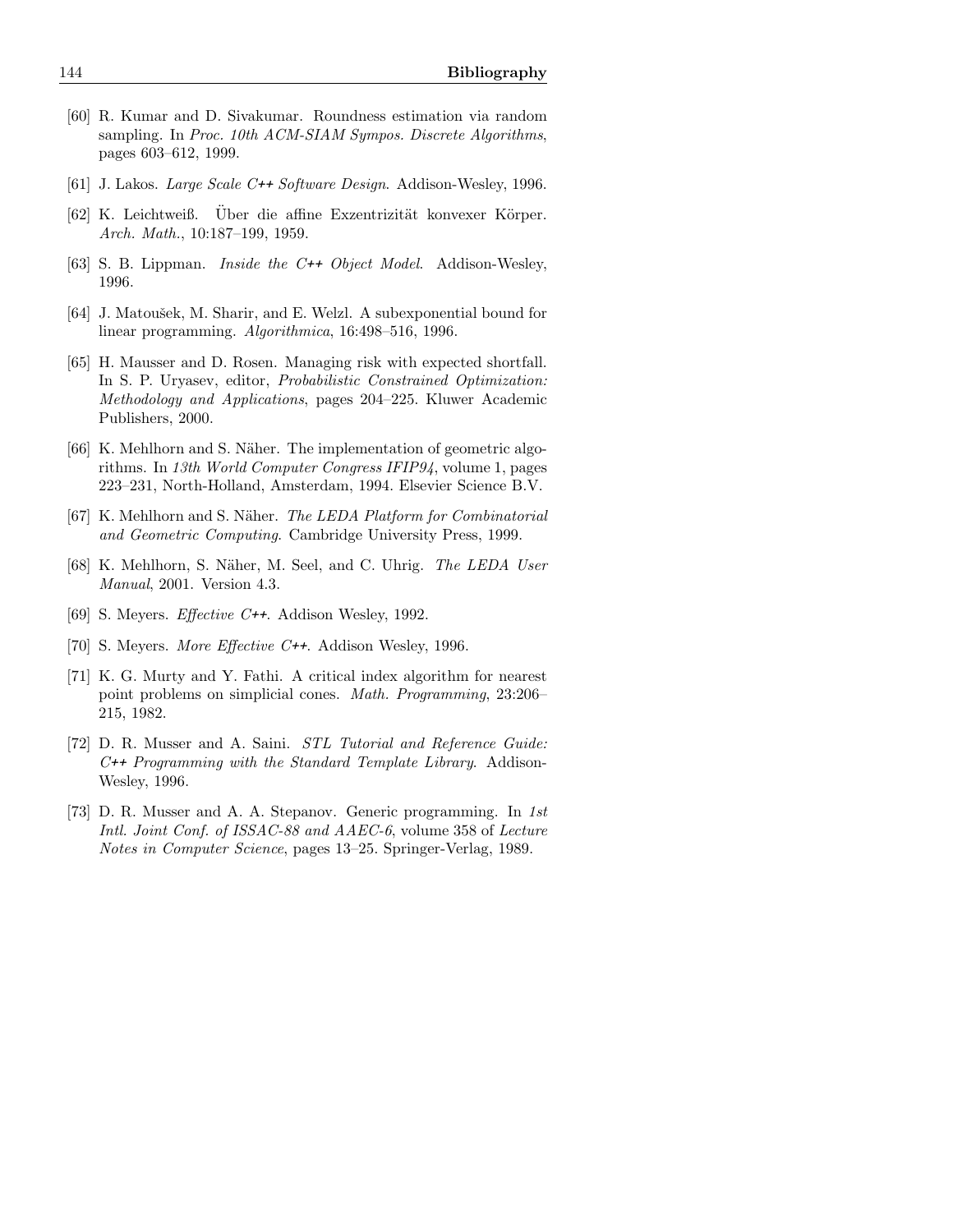- [74] D. R. Musser and A. A. Stepanov. Algorithm-oriented generic libraries. Software – Practice and Experience, 24(7):623–642, 1994.
- [75] N. C. Myers. Traits: a new and useful template technique. C++ Report, 1995.
- [76] Y. Nesterov and A. Nemirovskii. Interior–Point Polynomial Algorithms in Convex Programming, volume 13 of SIAM studies in applied mathematics. Society of Industrial and Applied Mathematics, 1993.
- [77] J. Nievergelt, P. Schorn, M. de Lorenzi, C. Ammann, and A. Brüngger. XYZ: a project in experimental geometric computation. In Computational Geometry — Methods, Algorithms and Applications: Proc. Internat. Workshop Comput. Geom., volume 553 of Lecture Notes in Computer Science, pages 171–186. Springer-Verlag, 1991.
- [78] M. H. Overmars. Designing the computational algorithms library Cgal. In M. C. Lin and D. Manocha, editors, Proc. ACM Workshop on Applied Computational Geometry, volume 1148 of Lecture Notes in Computer Science. Springer-Verlag, 1996.
- [79] A. L. Peressini, F. E. Sullivan, and J. J. Uhl. The Mathematics of Nonlinear Programming. Undergraduate Texts in Mathematics. Springer-Verlag, 1988.
- [80] M. J. Post. Computing minimum spanning ellipses. Technical Report CS-82-16, Department of Computer Science, Brown University, USA, 1982.
- [81] M. J. Post. Minimum spanning ellipsoids. In Proc. 16th Annu. ACM Sympos. Theory Comput., pages 108–116, 1984.
- [82] L. Pronzato and E. Walter. Minimum-volume ellipsoids containing compact sets: Applications to parameter bounding. Automatica, 30(11):1731–1739, 1994.
- [83] V. T. Rajan. Optimality of the delaunay triangulation in  $\mathbb{R}^d$ . In Proc. 7th Annu. ACM Sympos. Comput. Geom., pages 357–363, 1991.
- [84] R. T. Rockafellar and S. Uryasev. Optimization of conditional value-at-risk. Journal of Risk,  $2(3):21-41$ ,  $2000$ .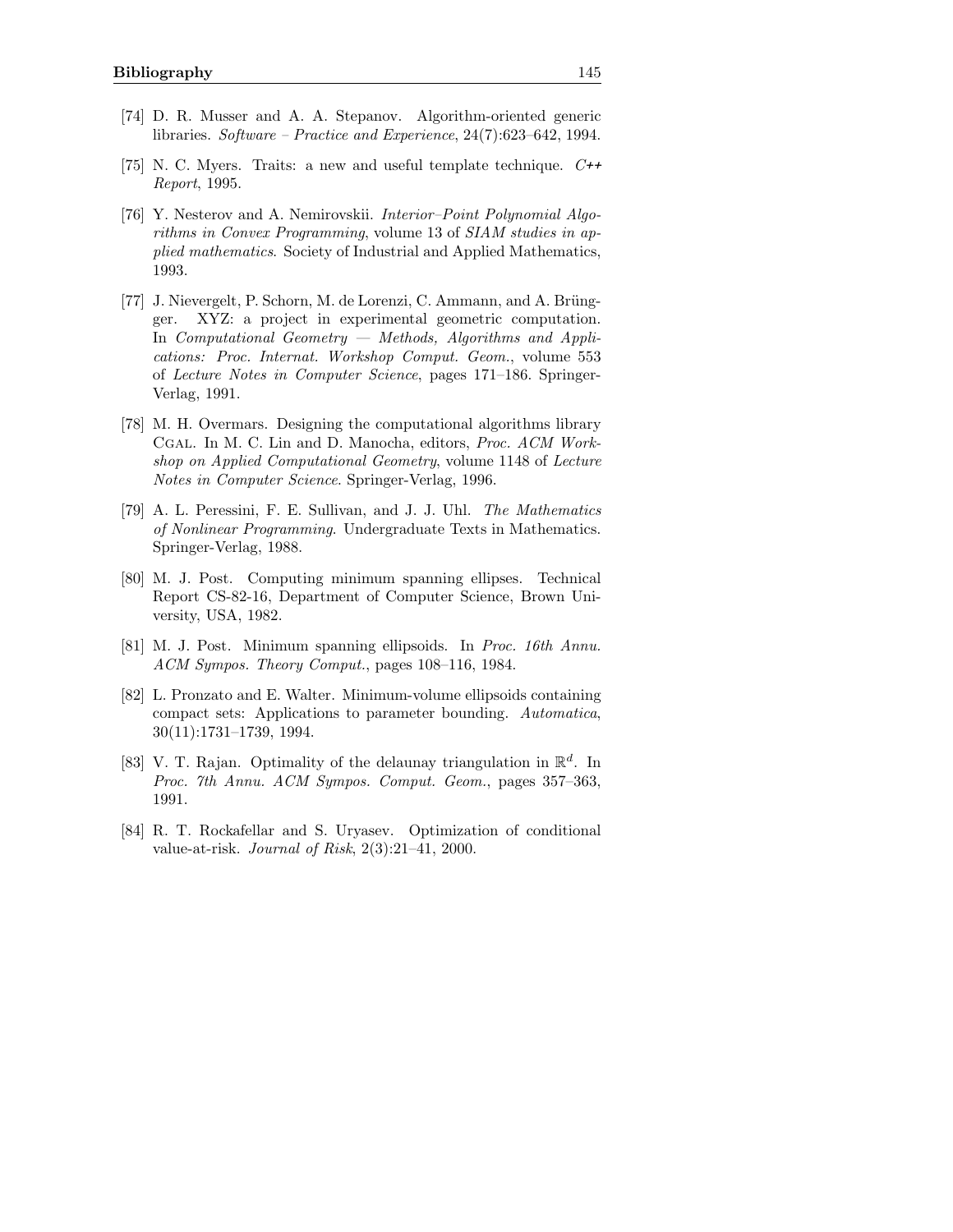- [85] S. Schirra. A case study on the cost of geometric computing. In Proc. ALENEX'99, volume 1619 of Lecture Notes in Computer Science, pages 156–176. Springer-Verlag, 1999.
- [86] S. Schirra. Precision and robustness issues in geometric computation. In Handbook on Computational Geometry. Elsevier Science Publishers, Amsterdam, The Netherlands, 1999.
- [87] A. Schleich, S. Jovanovic, B. Sedlmaier, U. Warschewske, F. Oltmanns, S. Schönherr, W. Oganovsky, B. Ohnesorge, T. Hoell, and H. Scherer. Electromagnetic ENT navigation: the NEN system. In Proc. 4th Annu. Conf. International Society for Computer Aided Surgery, 2000.
- [88] S. Schönherr. Berechnung kleinster Ellipsoide um Punktemengen. Diploma thesis, Freie Universität Berlin, Germany, 1994.
- [89] S. Schönherr. A quadratic programming engine for geometric optimization – part I: the solver. Technical Report 387, ETH Zurich, Institute of Theoretical Computer Science, December 2002.
- [90] S. Schönherr. A quadratic programming engine for geometric optimization – part II: the basis inverse. Technical Report 388, ETH Zurich, Institute of Theoretical Computer Science, December 2002.
- [91] S. Schönherr. A quadratic programming engine for geometric optimization – part III: pricing strategies. Technical Report 389, ETH Zurich, Institute of Theoretical Computer Science, December 2002.
- [92] P. Schorn. Implementing the XYZ GeoBench: a programming environment for geometric algorithms. In Computational Geometry — Methods, Algorithms and Applications: Proc. Internat. Workshop Comput. Geom., volume 553, pages 187–202, 1991.
- [93] R. Seidel. Personal communication, 1997.
- [94] K. Sekitani and Y. Yamamoto. A recursive algorithm for finding the minimum norm point in a polytope and a pair of closest points in two polytopes. Math. Programming, 61(2):233–249, 1993.
- [95] N. Z. Shor and O. A. Berezovski. New algorithms for constructing optimal circumscribed and inscribed ellipsoids. Opt. Methods and Software, 1:283–299, 1992.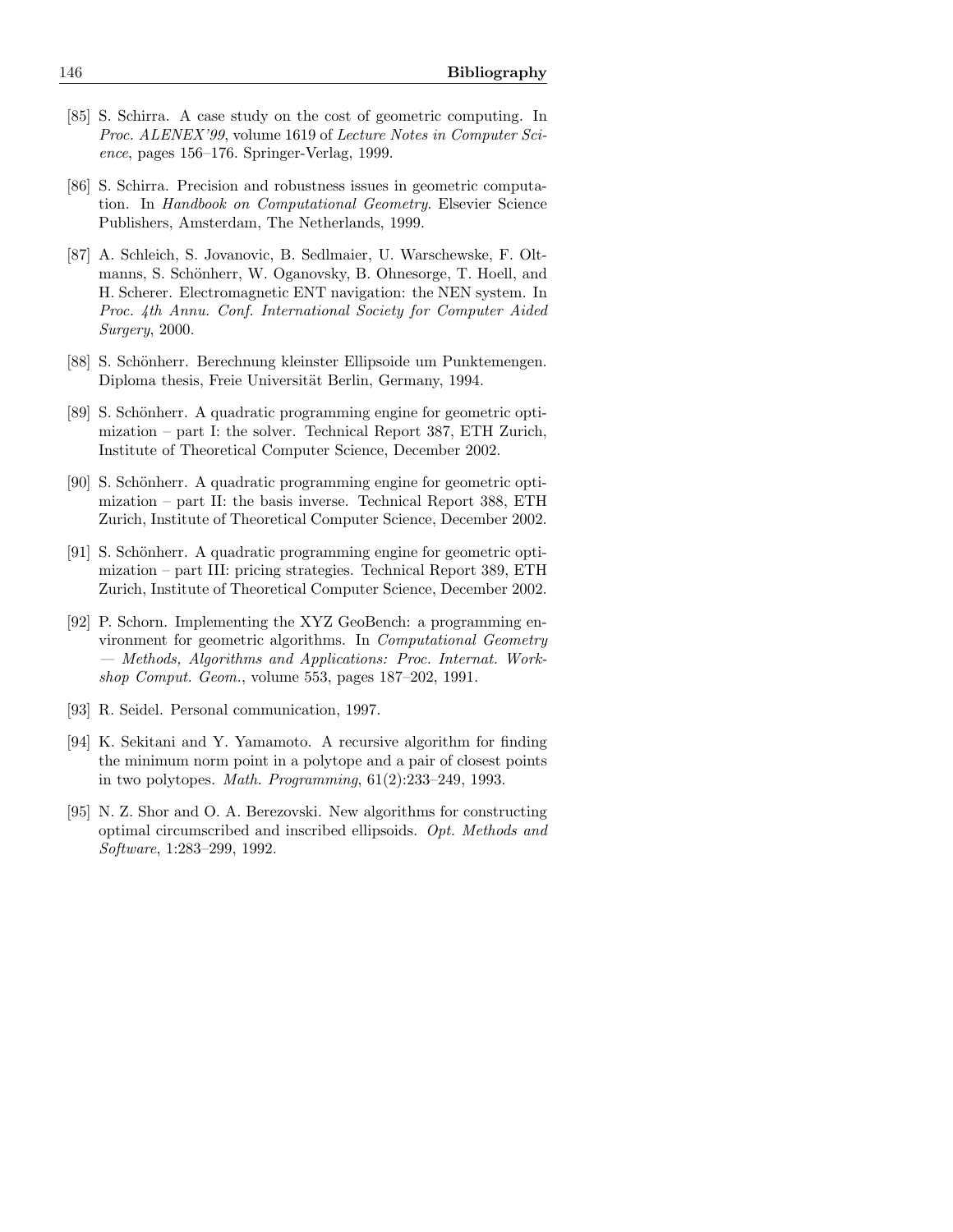- [96] Silicon Graphics Computer Systems. Standard Template Library Programmer's Guide, 1997. http://www.sgi.com/tech/stl/.
- [97] B. W. Silverman and D. M. Titterington. Minimum covering ellipses. SIAM J. Sci. Statist. Comput., 1:401–409, 1980.
- [98] B. Spain. Analytical Conics. Pergamon Press, 1957.
- [99] A. Stepanov and M. Lee. The Standard Template Library, October 1995. http://www.cs.rpi.edu/~musser/doc.ps.
- [100] B. Stroustrup. The C++ Programming Language. Addison-Wesley, special edition, 2000.
- [101] D. M. Titterington. Optimal design: some geometrical aspects of D-optimality. Biometrika, 62(2):313–320, 1975.
- [102] D. M. Titterington. Estimation of correlation coefficients by ellipsoidal trimming. Appl. Statist., 27(3):227–234, 1978.
- [103] S. Uryasev. Conditional value-at-risk: Optimization algorithms and applications. Financial Engineering News, 14, 2000.
- [104] B. Wallis. Forms, vectors, and transforms. In A. S. Glassner, editor, Graphics Gems, pages 533–538. Academic Press, 1990.
- [105] E. Welzl. Smallest enclosing disks (balls and ellipsoids). In H. Maurer, editor, New Results and New Trends in Computer Science, volume 555 of Lecture Notes in Computer Science, pages 359–370. Springer-Verlag, 1991.
- [106] P. Wolfe. The simplex method for quadratic programming. *Econo*metrica, 27:382–398, 1959.
- [107] P. Wolfe. Finding the nearest point in a polytope. *Math. Program*ming, 11:128–149, 1976.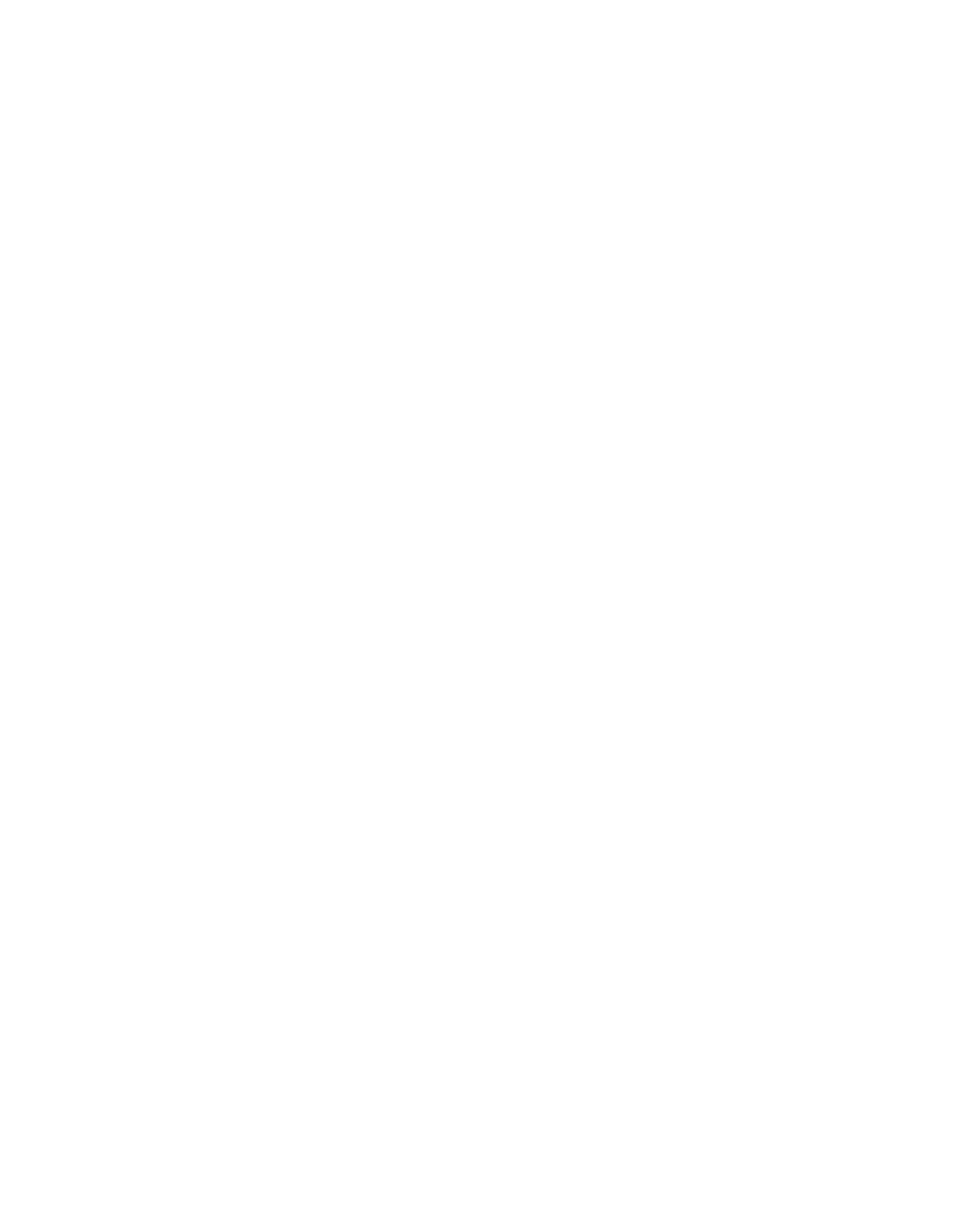# Index

## $-$  A  $$ access to original problem, 83–84 active variable, 97, 102, 103, 104 algorithm PARTIALFILTEREDPRICING, 104, 105 PARTIALPRICING, 97 SmEll, 48, 49, 50, 52, 59 StylusCalibration, 136 annulus smallest enclosing, 4,  $42-43$ , 113–114, 123–126, 135 application, 131–137 financial, 131–133 medical, 133–137 asset management, 131

#### $-$  B  $-$

ball smallest enclosing,  $4, 6, 7$ , 39–41, 45, 83, 111–112, 119–123 basic feasible solution, 17, 18, 21, 22 basic library, 3, 70, 74–79 basic solution, 21–23 basic variable, 17, 21, 22, 86, 89 basis, 17, 18, 31, 88, 89, 96, 97

of LP, 17 of QP, 17, 21–22 basis inverse, 81, 82, 87–95, 96 implementation, 94–95 rational representation, 88–89, 94, 96 update, 89–94 basis matrix, 18, 24, 31, 87, 88 boundary points, 47, 48, 49, 59 bounding volume heuristic, 4

### $C -$

Cartesian (class), 71, 72, 78 Cartesian representation, 71–72, 73 Cgal, iv, vi, vii, viii, ix, 2, 3, 9, 10, 59, 63–80, 81, 86, 105, 107, 111, 114, 115, 117, 118, 119, 126 basic library, 70, 74–79 Cartesian representation, 71–72, 73 circulator, 79 core library, 70 geometric kernel, 69, 71–74 homogeneous representation, 71–72, 73 library structure, 69–70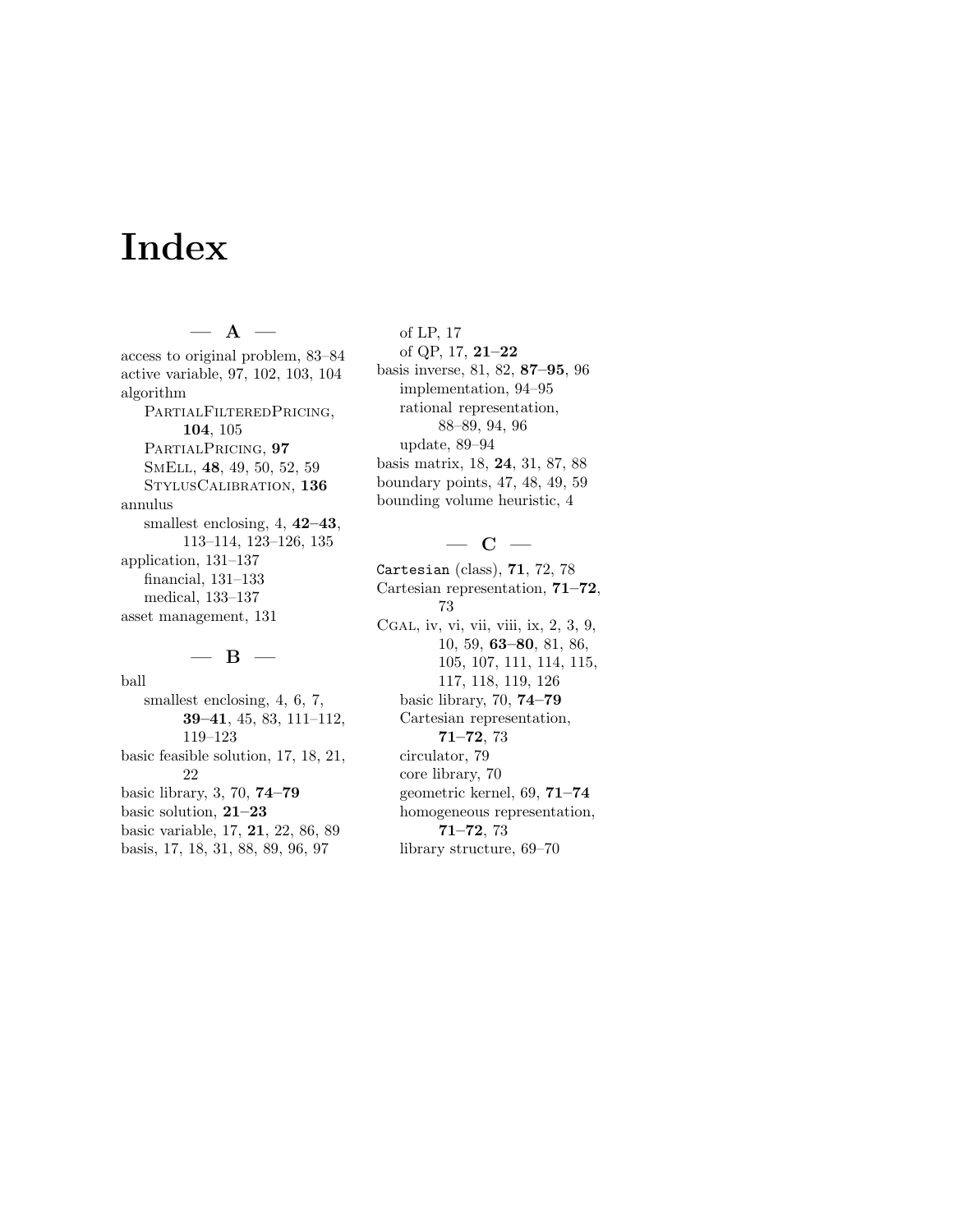support library, 70 traits class, 70, 76–79, 80, 107, 111, 113 circle smallest enclosing, 3 class Cartesian, 71, 72, 78 Convex\_hull\_traits\_2, 78, 79 Homogeneous, 71, 72 Min\_annulus\_d, 113 Min\_sphere\_d, 111 Point 2, 71, 78 Polygon<sub>2</sub>, 78 Polytope\_distance\_d, 107 QPE basis inverse, 94 QPE full exact pricing, 103 QPE full filtered pricing, 103 QPE partial exact pricing, 103 QPE\_partial\_filtered\_ pricing, 103  $QPE\_pricing\_strategy, 101,$ 102 QPE solver, 82, 83, 85, 94, 101 QPErep, 83, 84, 86 Triangulation<sub>2</sub>, 77 collision detection, 4 compile time tag, 84–86, 94, 105 computational geometry, 1, 2, 4, 6 software, 64–65 Conditional Value-at-Risk, 131 conic, 51, 58 linear combination of -s, 51 normalized, 51 convex program, 46

convex programming, 8, 45 convex set, 47 convex hull points 2 (function), 78, 79 Convex\_hull\_traits\_2 (class), 78, 79 CPLEX, 6, 132 Cramer's rule, 89

#### $-$  D  $-$

D-optimal design, 8 Dantzig's rule, 97, 98, 99 degeneracy handling of -ies,  $34-35$ problem, 1–2 degenerate quadratic program, 86 design goals, 81–82 dual version polytope distance, 38, 111 smallest enclosing annulus, 42, 114, 126

#### $-$  E  $-$

Ecg, 2 ellipse, 50, 51, 58 irrational, 57 normalized, 51 smallest enclosing, 3, 50, 58, 59, 126–127 ellipsoid, 46 function, 46 smallest enclosing, 7–8, 45, 46 entering variable, 18, 86, 89, 90, 95, 97, 98, 99, 102, 103, 104 error bound, 99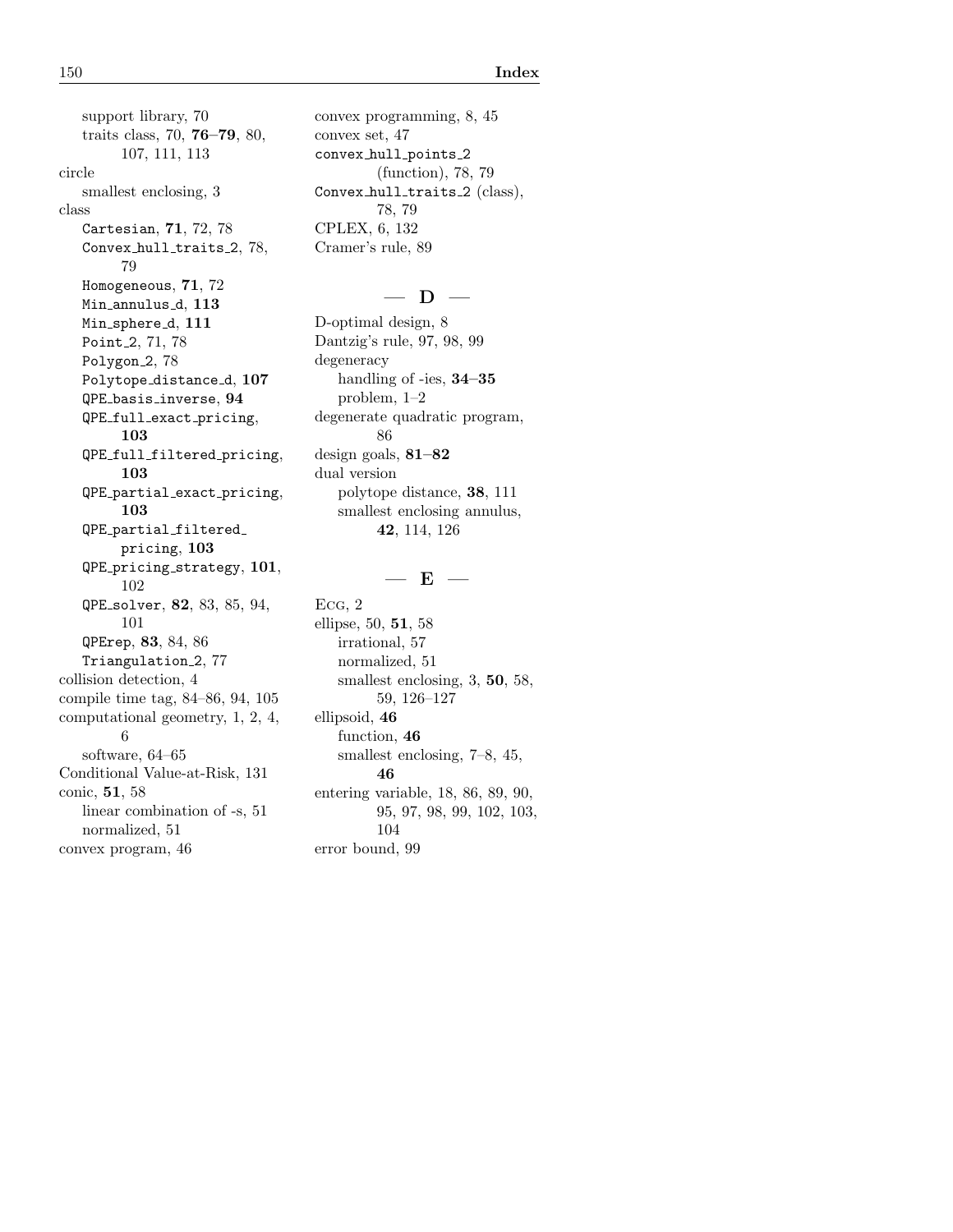exact arithmetic, 86, 98, 99, 102, 104 exact number type, 86, 94 expecting the best and coping with the worst,  $7$ expecting the worst, 7 experimental results, 117–127

## $-$  F  $-$

feasible solution, 16, 21, 22 filtered pricing, 98–101 financial application, 131–133 floating point filter, 86, 99, 104 function convex hull points 2, 78, 79 ellipsoid, 46 objective, 16, 17, 18, 47, 88, 97

 $-$  G  $-$ 

Galia, 2, 63 generalized simplex method, 87 generic programming, 65, 66–69, 79, 81, 105 geometric kernel, 3, 69, 71–74 representation class, 72 geometric optimization, 3, 6, 7 scenario, 5–6

#### $-$  H  $-$

handling of degeneracies, 34–35 inequality constraints, 31–34 heuristic move-to-front, 50 Homogeneous (class), 71, 72 homogeneous representation, 71–72, 73

hoping for the best, 7 hyperplane optimal separating, 5, 43

## $-1-$

image registration, 134 implementation basis inverse, 94–95 pricing strategy, 101–105 implicit representation of objective matrix, 83, 109, 112 in-ellipse test, 50–51  $|R| = 3, 52$  $|R| = 4, 52-57$  $|R| = 5, 58$ in-ellipsoid test, 50 inequality constraint, 110, 112 -, see also slack variable handling of -s, 31–34 inexact number type, 102 intraoperative navigation system, 133 irrational ellipse, 57 iterator, 83, 84, 105

## $-$  K  $-$

Karush-Kuhn-Tucker conditions, 20–21, 39 for QP, 20 for UQP, 20 kernel, 3 geometric, 3 KKT, see Karush-Kuhn-Tucker conditions

#### $-$  L  $-$

Lagrange multipliers, 20 lazy evaluation, 105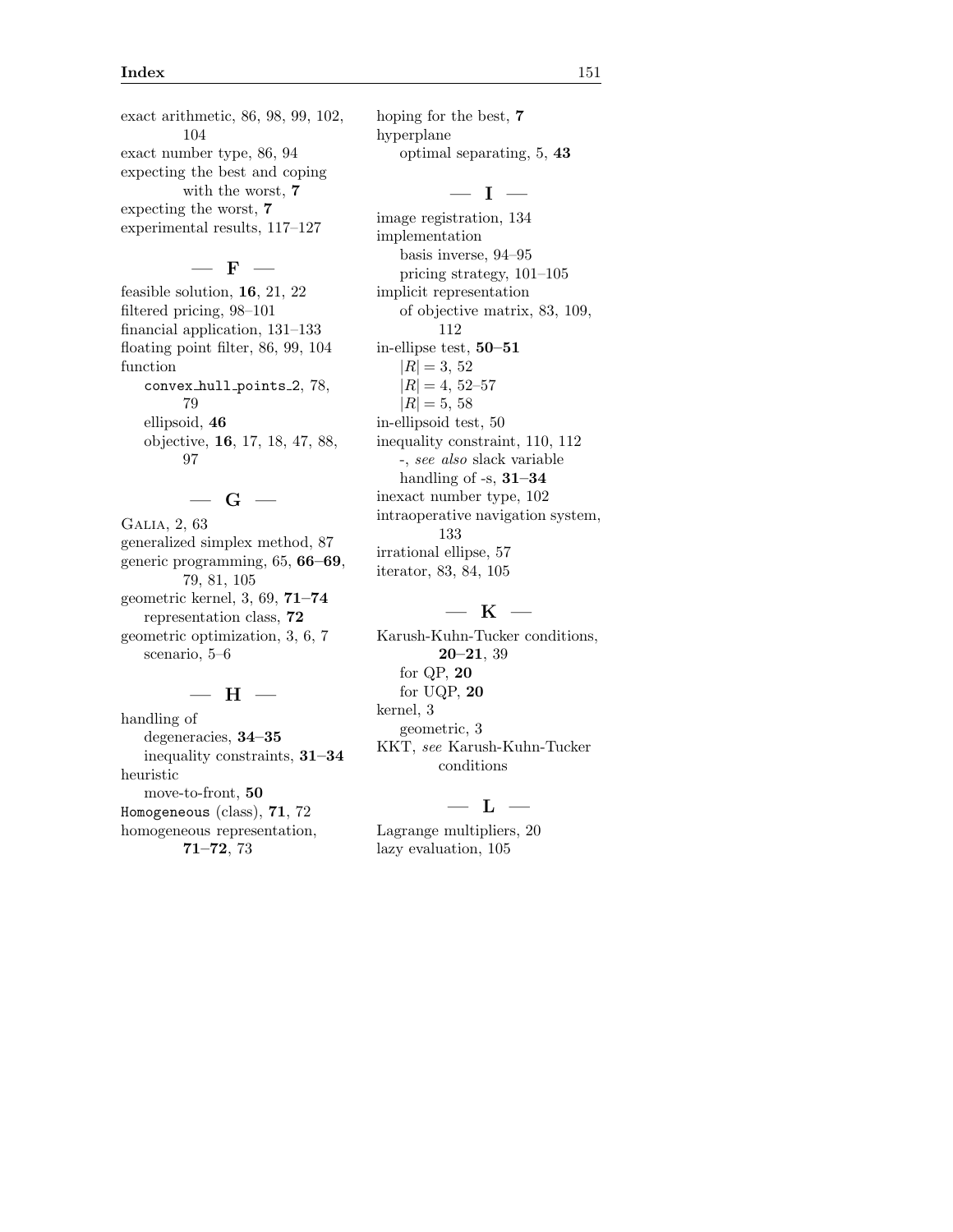leaving variable, 18, 90, 103 Leda, 64, 69, 70, 78, 118, 119, 121 leda\_real, 59 linear combination of conics, 51 linear objective function, 82, 84, 85 linear program, 15, 17, 81, 88, 89, 94, 98 linear programming, 3, 15 basis, 17 LP, see linear programming LP-type problem, 4, 8 Löwner-John ellipsoid, 8

 $-$  M  $-$ 

main results, 9 medical application, 133–137 Min\_annulus\_d (class), 113 Min\_sphere\_d (class), 111 move-to-front heuristic, 50 multi-period portfolio optimization, 131, 132

## $- N -$

navigation system intraoperative, 133 neurosurgery, 133 nonbasic variable, 17, 18, 21, 22, 89, 95, 96, 97, 98, 102, 103, 104 nondegenerate quadratic program, 19 normalized conic, 51 ellipse, 51 number type, 82, 102 exact, 86, 94 inexact, 102

numerical accuracy, 7

#### $-0-$

object-oriented programming, 65–66, 69, 80, 105 objective function, 16, 17, 18, 47, 88, 97 linear, 82, 84, 85 objective matrix, 82 implicit representation, 83, 109, 112 symmetric, 84, 85, 88, 110, 112 operation primitive, 45, 50–58, 59 operations research, 5 optimal containment problem, 4 optimal separating hyperplane, 5, 43 optimal solution, 16, 21, 22 optimization geometric, 3 original variable, 89, 90

## $-$  P  $-$

partial filtered pricing, 103–105 partial pricing, 97–98, 102 PARTIALFILTEREDPRICING (algorithm), 104, 105 PARTIALPRICING (algorithm), 97 pivot rule, 96 pivot step, 18, 23–31 pricing, 24–25, 86 ratio test, 25–86 step 1, 25–27 step 2, 27–28 step 3, 28–30 update, 31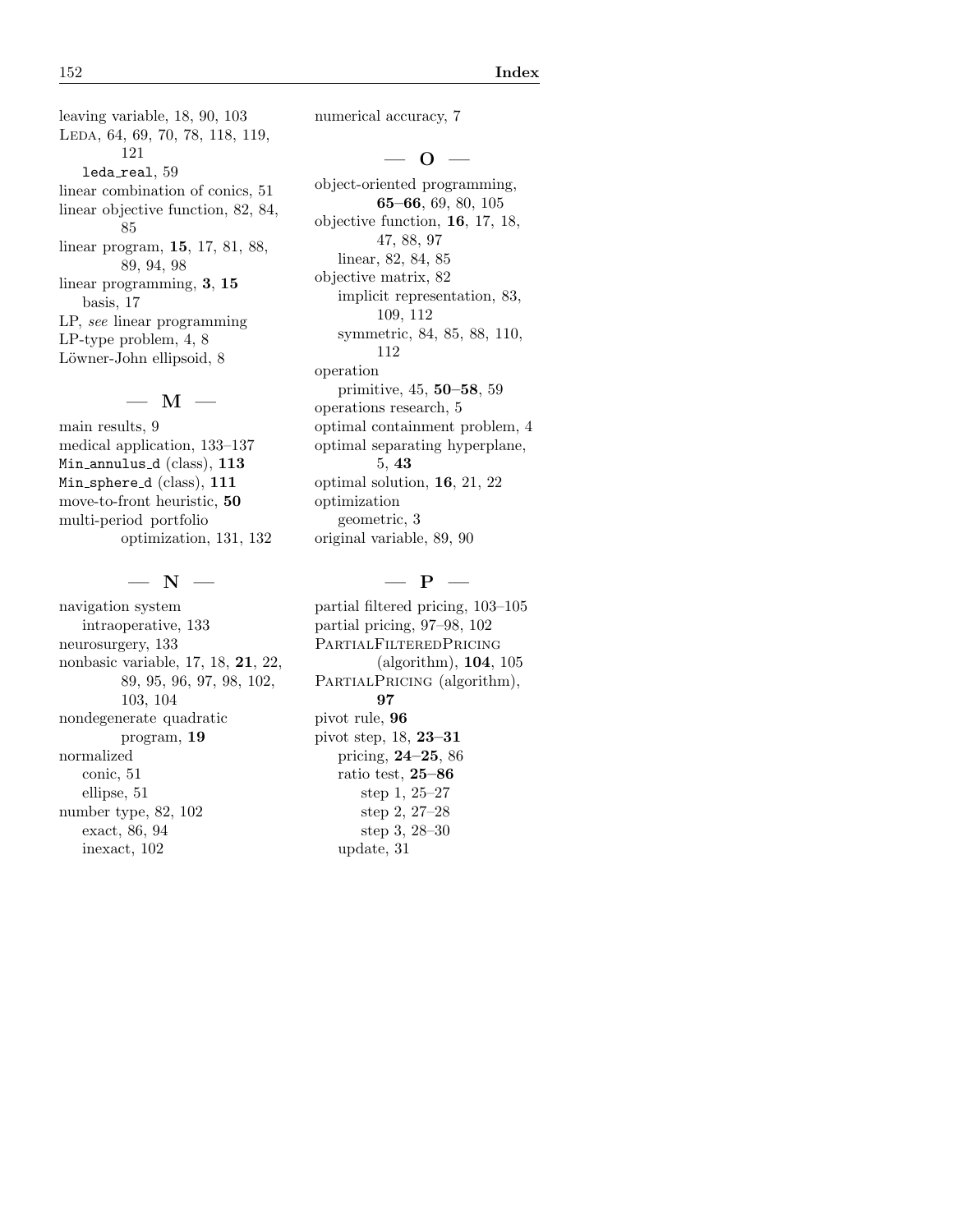point boundary -s, 47, 48, 49, 59 realizing -s, 108 support -s, 47, 50, 107, 111, 113 Point 2 (class), 71, 78 Polygon<sub>-2</sub> (class), 78 polytope distance, 3, 37–39, 83, 107–111, 112, 119 dual version, 38, 111 primal version, 37, 110 sparse version, 38 Polytope\_distance\_d (class), 107 portfolio optimization, 131–133 multi-period, 131, 132 precision problem, 1 pricing, 18, 24–25, 86 pricing strategy, 81, 82, 95–105 filtered pricing, 98–101 implementation, 101–105 partial filtered pricing, 103–105 partial pricing, 97–98, 102 primal version polytope distance, 37, 110 smallest enclosing annulus, 42, 114, 126 primitive operation, 3, 8, 45, 50–58, 59 program convex, 46 linear, 15, 17, 81, 88, 89, 94, 98 quadratic, 15–16, 17, 35, 81, 86, 88, 104 programming convex, 8, 45 generic, 65, 66–69, 79, 81, 105

linear, 15 object-oriented, 65–66, 69, 80, 105 quadratic, 15, 35, 98, 105

## $-$  Q  $-$

Q-pivoting, 94 QP, see quadratic programming QP-basis, 21–22 size of, 22–23 QPE, see quadratic programming engine QPE basis inverse (class), 94 QPE full exact pricing (class), 103 QPE full filtered pricing (class), 103 QPE partial exact pricing (class), 103 QPE partial filtered pricing (class), 103 QPE pricing strategy (class), 101, 102 QPE solver (class), 82, 83, 85, 94, 101 QPErep (class), 83, 84, 86 quadratic program, 15–16, 17, 35, 81, 86, 88, 104 degenerate, 86 nondegenerate, 19 standard form, 16–17 unconstrained, 21 quadratic programming, 3, 15, 35, 98, 105 basis, 17, see QP-basis solver, 3 quadratic programming engine, 81–105 basis inverse, 81, 82, 87–95 implementation, 94–95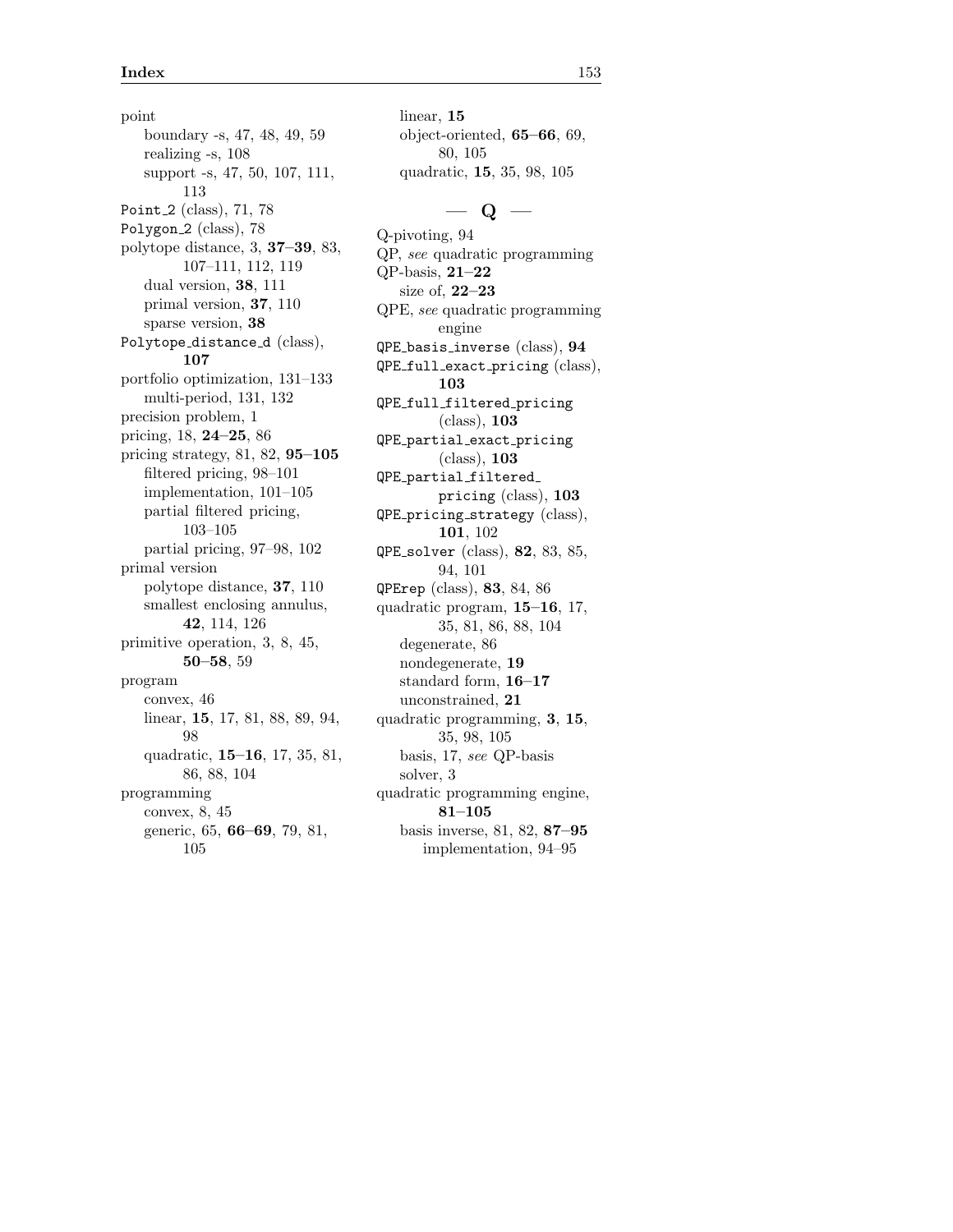rational representation, 88–89, 94, 96 update, 89–94 design goals, 81–82 number type, 82 pricing strategy, 81, 82, 95–105 filtered pricing, 98–101 implementation, 101–105 partial filtered pricing, 103–105 partial pricing, 97–98, 102 solver, 81, 82–87, 94, 98, 101, 102, 103 access to original problem, 83–84 compile time tags, 84–86, 94, 105 exact arithmetic, 86 symbolic perturbation, 86–87

#### $-$  R  $-$

ratio test, 18, 25–30, 86 step 1, 25–27 step 2, 27–28 step 3, 28–30 rational representation basis inverse, 88–89, 94, 96 realizing points, 108 reduced costs, 18 representation class, 72, 82, 83 revised simplex method, see simplex method roundness test, 4

#### $-$  S  $-$

scenario, geometric optimization, 5–6

second order surface, 49 simplex method, 16, 17–18, 35, 85, 88, 89 basis, 17, 18 basis matrix, 18 generalized, 87 pivot step, 18 pricing, 18 ratio test, 18 reduced costs, 18 update, 18 size of QP-basis, 22–23 slack variable, 16, 17, 85, 89, 90 smallest enclosing annulus, 4, 42–43, 113–114, 123–126, 135 dual version, 42, 114, 126 primal version, 42, 114, 126 smallest enclosing ball, 4, 6, 7, 39–41, 45, 83, 111–112, 119–123 sparse version, 41, 121 smallest enclosing circle, 3 smallest enclosing ellipse, 3, 50, 58, 59, 126–127 smallest enclosing ellipsoid, 7–8, 45, 46 SmEll (algorithm), 48, 49, 50, 52, 59 solution basic, 21–23 basic feasible, 17, 18, 21, 22 feasible, 16, 21, 22 optimal, 16, 21, 22 solver, 35, 81, 82–87, 94, 98, 101, 102, 103 access to original problem, 83–84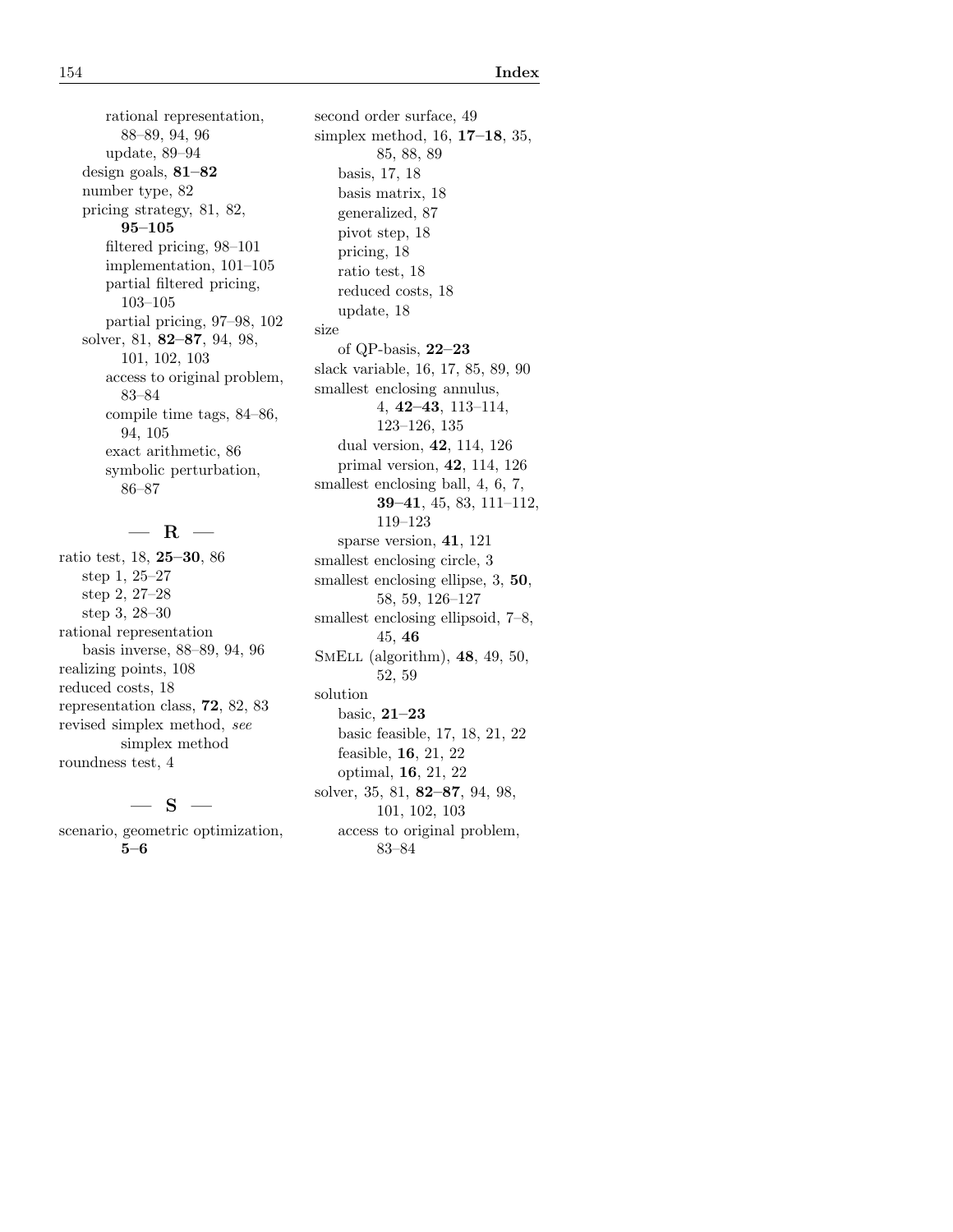compile time tags, 84–86, 94, 105 exact arithmetic, 86 quadratic programming, 3 standard, 5–6 symbolic perturbation, 86–87 sparse version polytope distance, 38 smallest enclosing ball, 41, 121 sparsity conditions, 5 standard form of quadratic program, 16–17 standard solver, 5–6 Stl, 67, 68, 75, 76, 79, 81 stylus calibration, 133–137 StylusCalibration (algorithm), 136 support points, 47, 50, 107, 111, 113 support set, 47, 58, 107, 108, 111, 112, 113 symbolic perturbation, 35, 86–87 symmetric objective matrix, 84, 85, 88, 110, 112

### $-$  T  $-$

test environment, 117–118 traits class, 70, 76–79, 80, 82, 107, 111, 113 Triangulation 2 (class), 77

#### — U —

update, 18, 31 basis inverse, 89–94

 $-$  V  $-$ 

variable active, 97, 102, 103, 104

basic, 17, 21, 22, 86, 89 entering, 18, 86, 89, 90, 95, 97, 98, 99, 102, 103, 104 leaving, 18, 90, 103 nonbasic, 17, 18, 21, 22, 89, 95, 96, 97, 98, 102, 103, 104 original, 89, 90 slack, 16, 17, 89, 90 variables-to-constraints ratio, 97

#### — W —

Welzl's method, 3, 8, 9, 45, 47–50, 58, 59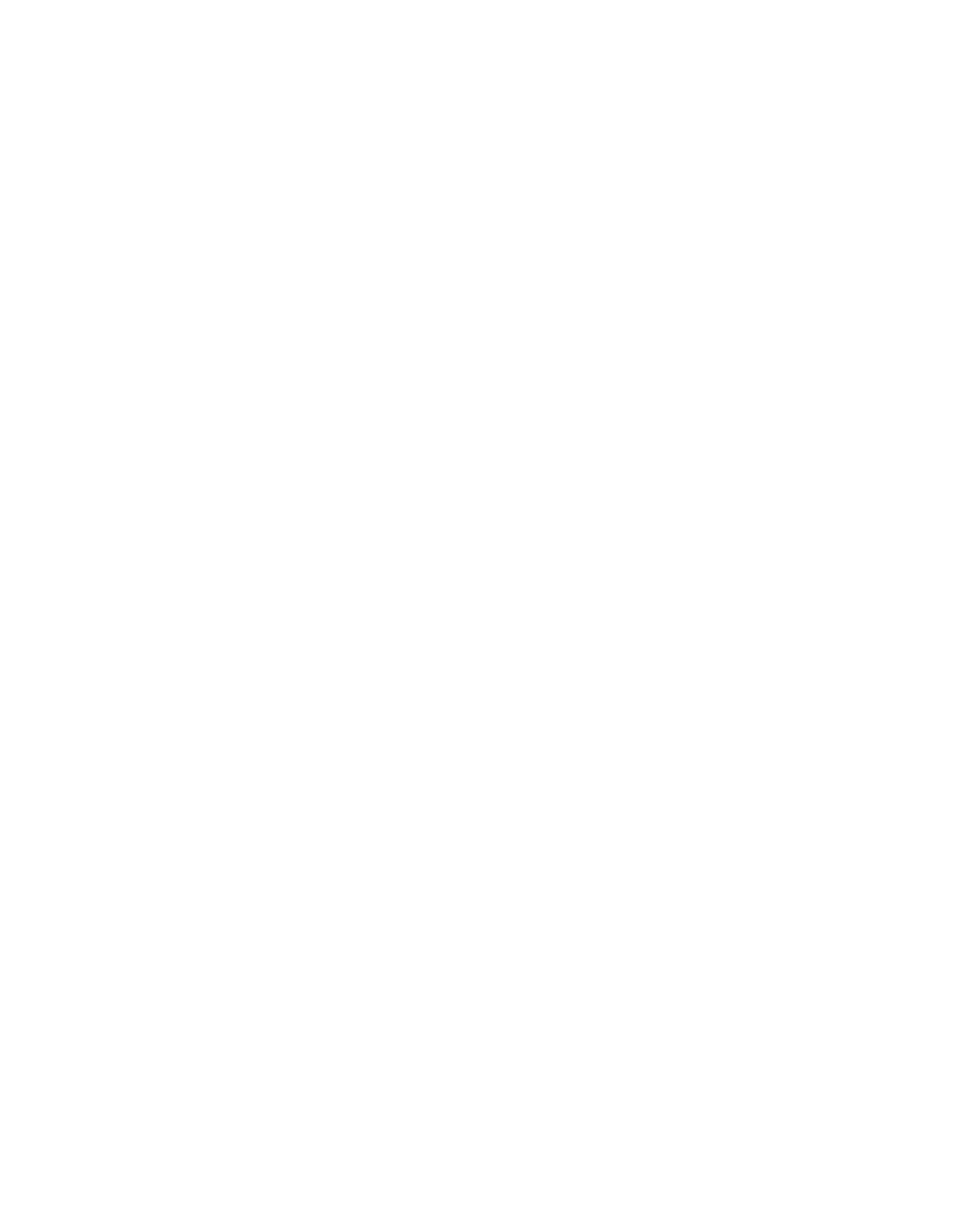## Curriculum Vitae

Sven Rolf Schönherr

born on March 17th, 1968, in Berlin, Germany citizen of Germany

## Education

| $1998 - 2002$ | Swiss Federal Institute of Technology Zurich /<br>Freie Universität Berlin, Germany<br>Ph.D. Studies in Computer Science<br>Candidate for <b>Doctor</b> of <b>Technical Sciences</b> |
|---------------|--------------------------------------------------------------------------------------------------------------------------------------------------------------------------------------|
| $1987 - 1994$ | Freie Universität Berlin, Germany /<br>University of Technology Berlin, Germany<br>Studies of Mathematics and Computer Science<br>Diploma in Mathematics (FU Berlin, grade: 1.7)     |
| $1980 - 1987$ | Beethoven-Gymnasium (high school), Berlin, Germany<br>Allgemeine Hochschulreife (grade: 1.4)                                                                                         |

## Experience

| since         | Mayfield Technologies, Waltersdorf (Berlin), Germany    |
|---------------|---------------------------------------------------------|
| 04/2001       | Software Developer / Project Leader                     |
|               | Conception, design, implementation, and certification   |
|               | of a complex application for medical navigation systems |
| $2000 - 2001$ | Swiss Federal Institute of Technology Zurich            |
|               | Research Assistant / Teaching Assistant                 |
|               | in the group of Prof. Welzl                             |
|               | Design and implementation of a software library of      |
|               | geometric data structures and algorithms within the     |
|               | scope of a project funded by the European Community     |
|               | and the Swiss Federal Office for Education and Science  |
| $1995 - 1999$ | Freie Universität Berlin, Germany                       |
|               | Scientific Programmer / Research Assistant              |
|               | in the group of Prof. Welzl and Prof. Alt               |
|               |                                                         |